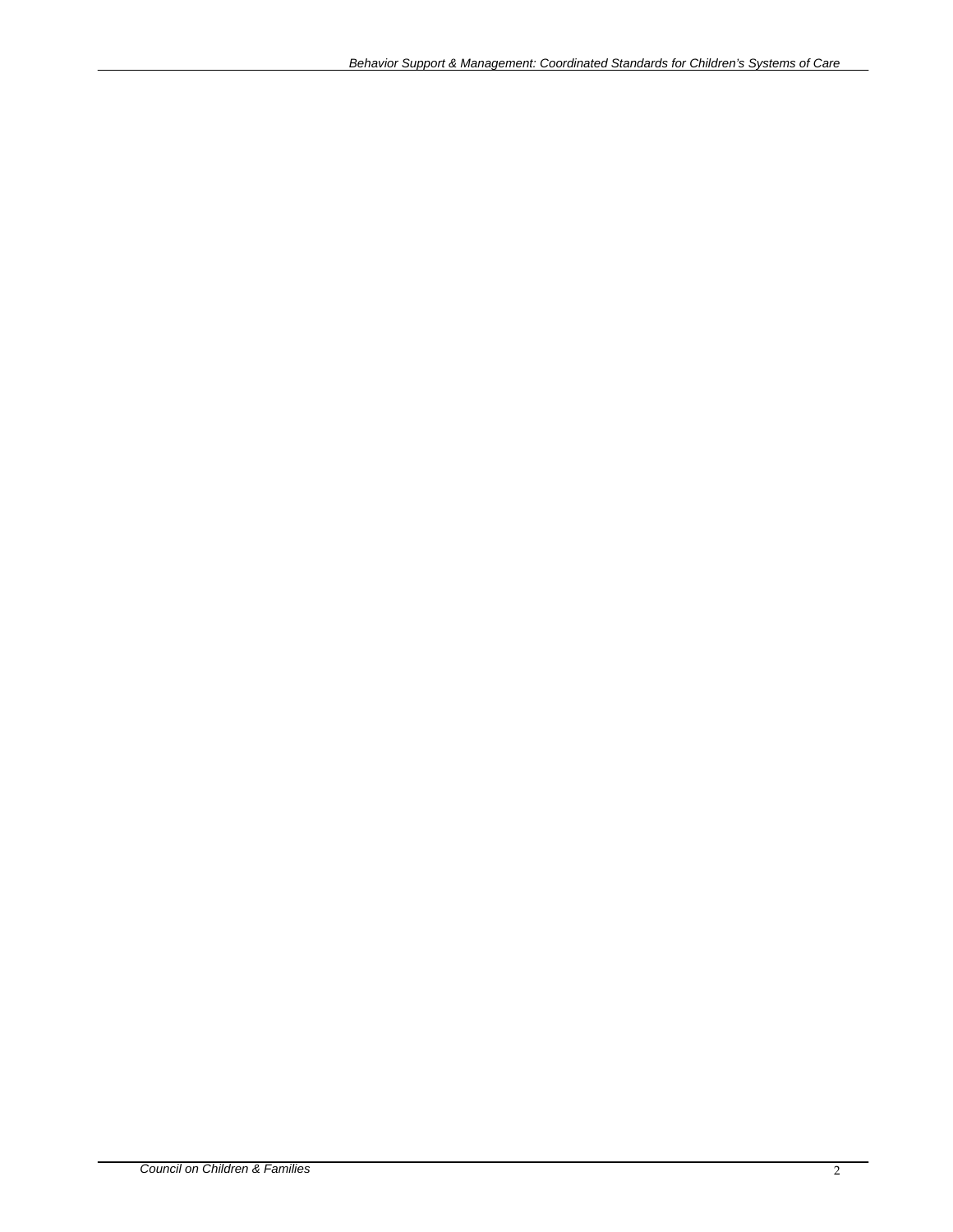## **BEHAVIOR SUPPORT & MANAGEMENT:**

# *COORDINATED STANDARDS FOR CHILDREN'S SYSTEMS OF CARE*

### **COUNCIL ON CHILDREN AND FAMILIES**

52 WASHINGTON AVENUE RENSSELAER, NEW YORK 12144

*ACTING EXECUTIVE DIRECTOR* DEBORAH BENSON

*REPORT AUTHORS* MARY DE MASI, PH.D. DUNCAN BOYD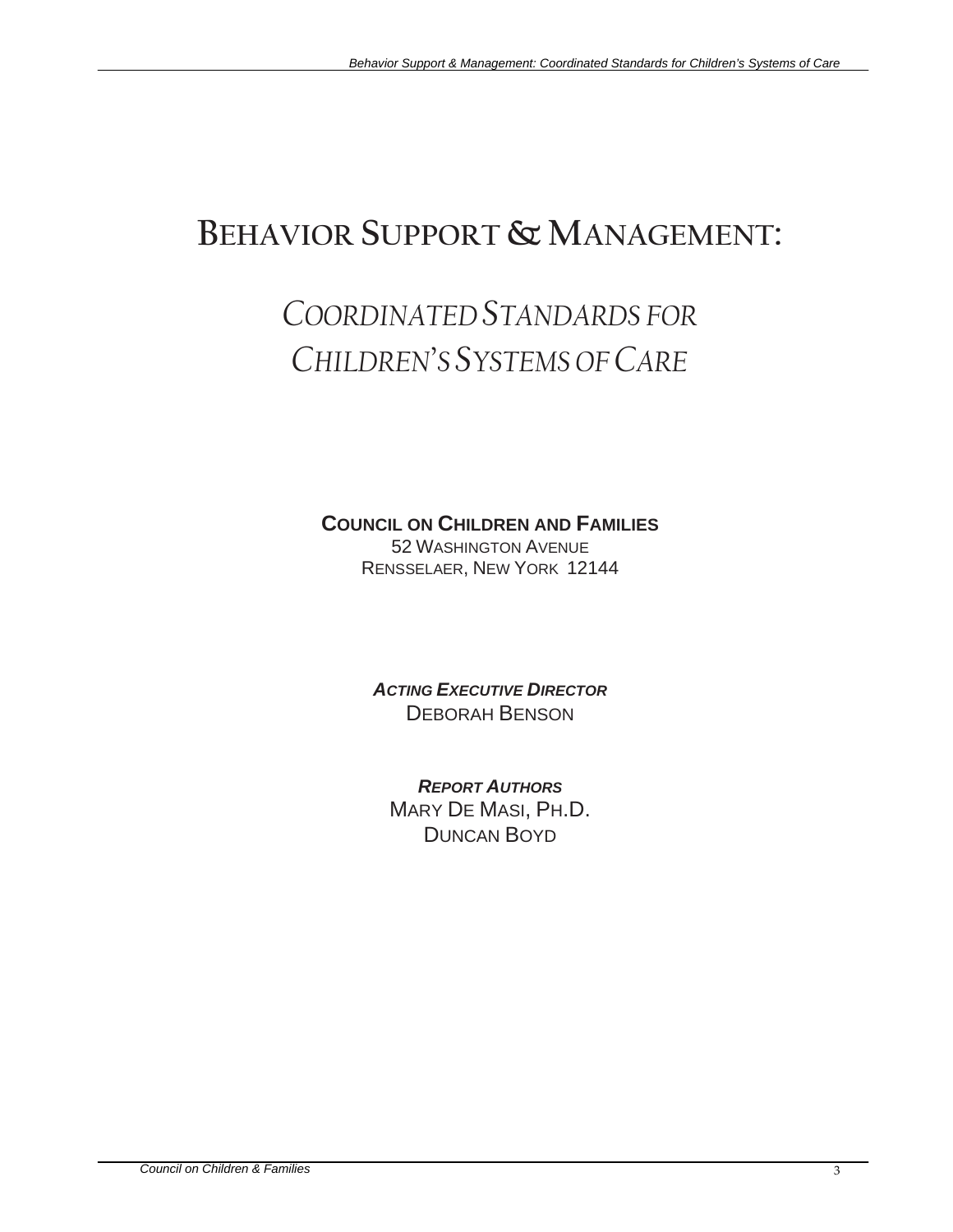## **COMMITTEE ON RESTRAINT AND CRISIS INTERVENTION TECHNIQUES**

| Joseph Benamati, EdD.  | Parsons Child and Family Center                                                       |
|------------------------|---------------------------------------------------------------------------------------|
| Deborah Benson         | Council on Children and Families                                                      |
| Duncan Boyd            | Council on Children and Families                                                      |
| Barbara Brundage       | New York State Office of Mental Retardation and Developmental Disabilities            |
| Rochelle Cardillo      | New York State Office of Alcoholism and Substance Abuse Services                      |
| Charles Carson, Esq.   | New York State Office of Children and Family Services                                 |
| Mary De Masi, Ph.D.    | Council on Children and Families                                                      |
| Charlene Gurian        | New York State Education Department                                                   |
| Thomas Harmon          | New York State Commission on Quality of Care & Advocacy for Persons with Disabilities |
| Jessica Janeski        | New York State Office of Mental Retardation and Developmental Disabilities            |
| Daniel Johnson         | New York State Education Department                                                   |
| Jeremy Kohomban, Ph.D. | The Children's Village                                                                |
| Christopher Kus, MD    | New York State Department of Heath                                                    |
| Pam Madeiros, Esq.     | Greenberg & Trauring Law Firm                                                         |
| Linda Mappes           | Vanderheyden Hall, Inc.                                                               |
| William Mc Laughlin    | New York State Office of Children and Family Services                                 |
| <b>Shelley Murphy</b>  | New York State Office of Children and Family Services                                 |
| <b>Ines Nieves</b>     | New York State Office of Children and Family Services                                 |
| Stephanie Orlando      | Families Together in New York State                                                   |
| Jill Pettinger, Psy.D. | New York State Office of Mental Retardation and Developmental Disabilities            |
| Paige Pierce           | Families Together in New York State                                                   |
| Jim Purcell            | Council of Family and Child Caring Agencies                                           |
| Dennis Richardson      | Hillside Family of Agencies                                                           |
| David Robertson        | New York State Office of Mental Health                                                |
| Julie Rodak, Esq.      | New York State Office of Mental Health                                                |
| Raymond Schimmer       | Parsons Child and Family Center                                                       |
| Andrea Smyth           | New York State Coalition for Children's Mental Health Services, Inc.                  |
| Louis Tehan            | <b>Upstate Cerebral Palsy</b>                                                         |
| Jayne Van Bramer       | New York State Office of Mental Health                                                |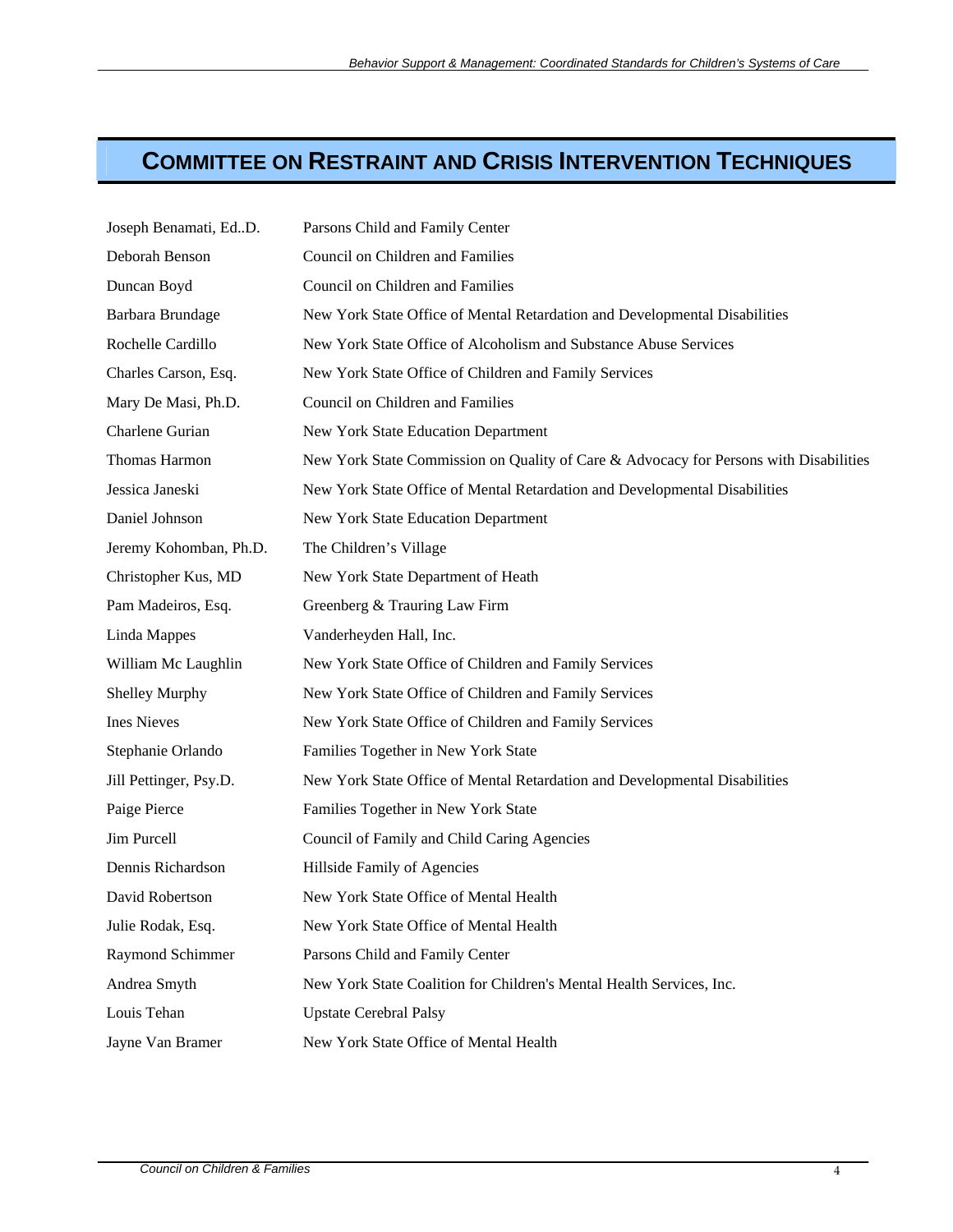# **TABLE OF CONTENTS**

| A Message from the Council on Children and Families                 | $\tau$ |
|---------------------------------------------------------------------|--------|
| Executive Summary & Recommendations                                 | 8      |
| Section I. Introduction                                             | 19     |
| Section II. Overview of Research                                    | 26     |
| Section III. Guiding Principles Incorporated into Practice          | 33     |
| Section IV. Coordinated Standards for Behavior Management & Support | 60     |
| References                                                          | 67     |

## **List of Figures**

| Figure 1. Restraint and Crisis Intervention Committee       | $22_{\circ}$ |
|-------------------------------------------------------------|--------------|
| Figure 2. Medical Risks Associated with Restraint Positions | 31           |
| Figure 3. Conditions for Use of Restraint Allowed by Agency | .54          |
| Figure 4. CWLA Guidelines for Debriefing Documentation      | 56           |

## **Appendices**

| Appendix A. Restraint and Crisis Intervention Techniques Legislation                              | 72 |
|---------------------------------------------------------------------------------------------------|----|
| Appendix B. Guiding Principles of the Restraint and Crisis Intervention Techniques<br>Committee   | 73 |
| Appendix C. Summary of Recommended Standards and Practice Guidelines for the Use of<br>Restraints | 75 |
| Appendix D. Laws, Policies and Regulations Related to Restraint                                   | 84 |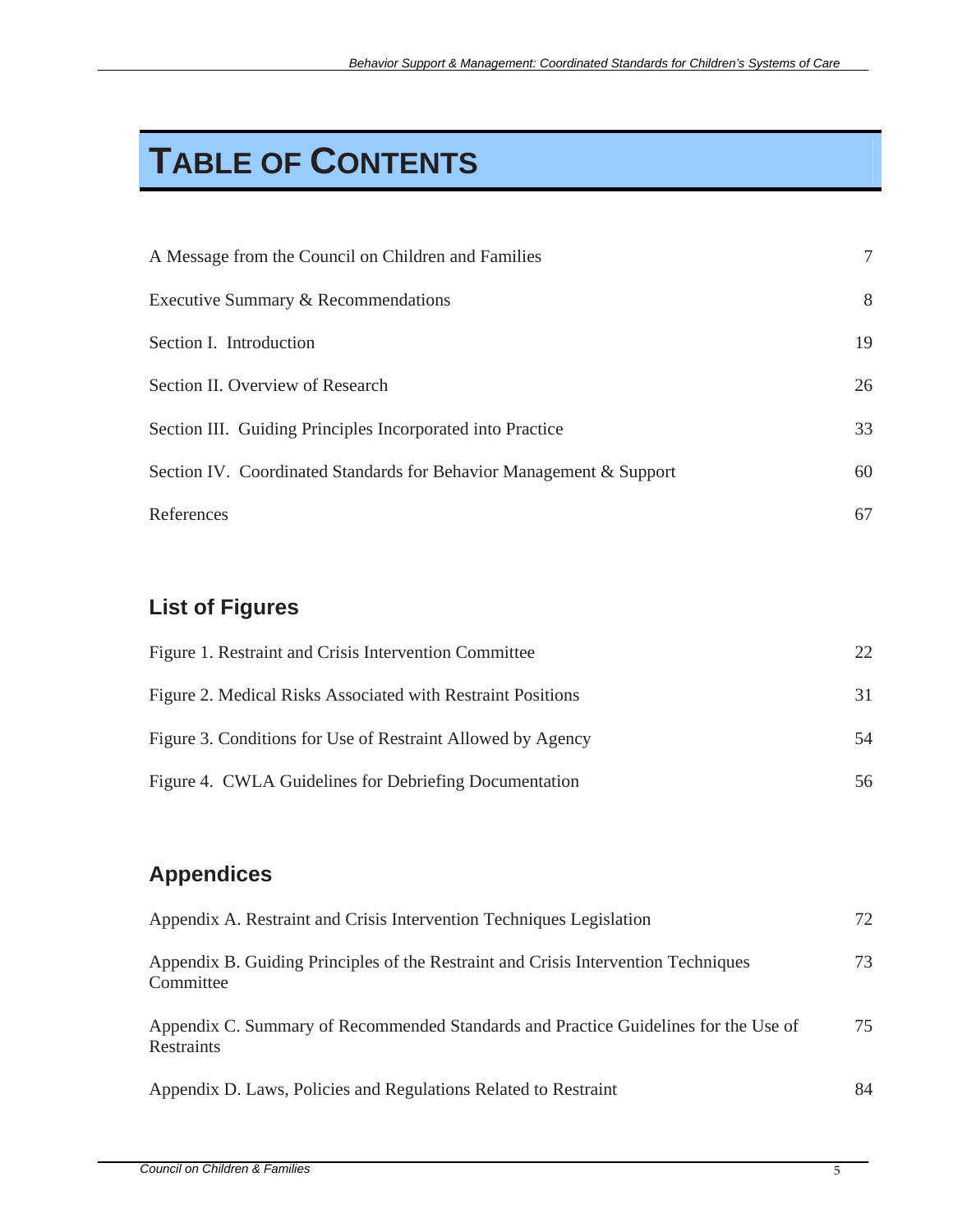| Appendix E. Review of Other States' Use of Supine Restraint: A Survey of Human Services | 91  |
|-----------------------------------------------------------------------------------------|-----|
| Appendix F. Overview of Crisis Intervention Training                                    | 93. |
| Appendix G. List of Special Act School Districts                                        | 113 |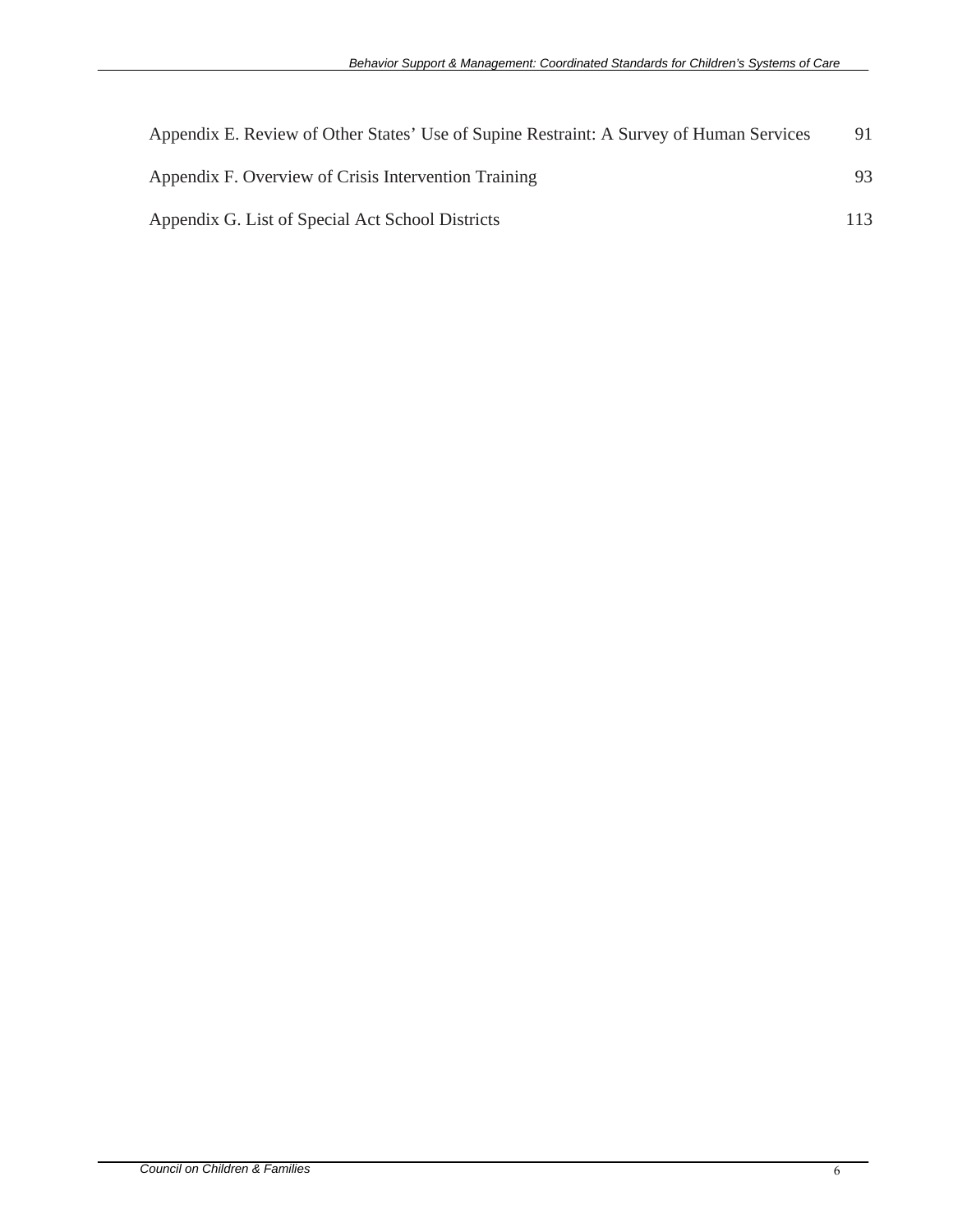# *A Message from the Council on Children and Families*

 On behalf of the *Committee on Restraint and Crisis Intervention Techniques*, I am pleased to share the report, *Behavior Support and Management: Coordinated Standards for Children's Systems of Care*. The report outlines a comprehensive, coordinated set of standards recommended for use in children's service settings licensed by the Office of Children and Family Services, Office of Mental Health, Office of Mental Retardation and Developmental Disabilities, and the State Education Department. These standards incorporate current knowledge drawn from research, practice guidelines and expertise from the multiple fields represented by the Committee.

These standards underscore the importance of a comprehensive approach to behavior support and management, focusing primarily on prevention and early intervention strategies. The standards are intended to protect the physical, psychological and medical well-being of children served and the safety of staff while also emphasizing an individualized, holistic approach to care.

While recommendations for reports such as this can be driven by issues around resources and current policies, the Committee's priority was on the development of recommendations that took into consideration the best possible course of action for the safety and well-being of children and staff. The Committee's recommendations also note the essential role of leadership in achieving the behavior support and management standards presented here. Based on the Council's work with Commissioners of the state agencies responsible for the implementation of these standards, it is evident the Commissioners are committed to providing the leadership necessary to promote settings of care that improve the safety and well-being of children and staff.

Committee members are to be commended for their diligent effort to address this complex issue. The Council will continue to work with Committee members on this issue as it involves other service settings.

Ceanah a. Den

Deborah A. Benson Acting Executive Director of the Council and Committee Chair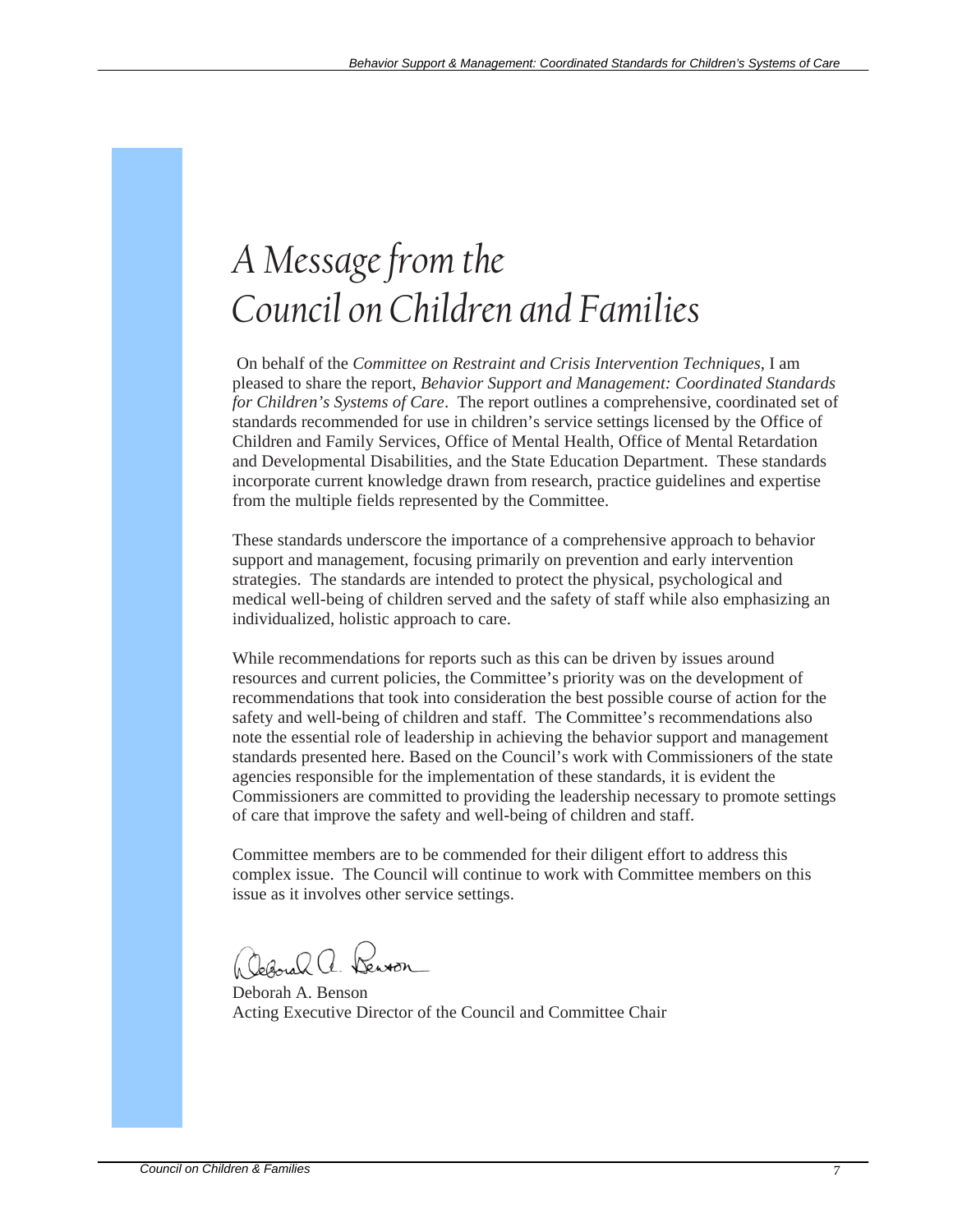# **EXECUTIVE SUMMARY**

Currently, three systems of care authorize the use of restraint<sup>1</sup> in particular programs that serve children and adolescents—the Office of Children and Family Services (OCFS), Office of Mental Health (OMH) and Office of Mental Retardation and Developmental Disabilities (OMRDD). Each state agency has a set of restraint-related policies and regulations applicable to programs under its jurisdiction. Additionally, the State Education Department (SED) authorizes emergency use of reasonable physical force in schools, including schools that provide educational services to children in programs licensed by OCFS, OMH and OMRDD.

In Chapter 624 of the Laws of 2006, the New York State Legislature directed the Council on Children and Families to establish the *Committee on Restraint and Crisis Intervention Techniques* (RCIT Committee) to examine crisis intervention<sup>2</sup> approaches used by the four state agencies noted above and to:

- 1. identify the most effective, least restrictive and safest techniques for the modification of a child's behavior in response to an actual or perceived threat by the child of harm or bodily injury to the child or others;
- 2. review models of crisis prevention and intervention, including the use of physical restraints; and
- 3. establish uniform and coordinated standards giving preference to the least restrictive alternative for the use of such techniques.

## **Cross System Issues**

The standards established by each agency authorized to use restraint have been influenced by a number of factors, including agency-specific missions; unique characteristics and service needs of children within the systems of care; and federal mandates that differ for each state agency. While purposeful variations distinguish one agency from another, state agencies do share similarities with respect to standards around use of restraint. In fact, all agencies recognize restraint is to be used only when other interventions have been unsuccessful; staff who implement restraint must be trained and show competency in crisis intervention techniques; and serious injuries resulting from restraints must be documented properly and reported to state and federal oversight entities.

Two areas where state agency standards vary are with respect to the conditions that warrant the use of restraint and the types of physical restraints sanctioned for use. The variations observed across state agency regulations and policy directives translate to:

- Children with a disproportionate risk of being restrained due to varying standards;
- Licensed programs at disproportionate risk of citations due to varying restraint techniques;
- Staff at disproportionate risk of inadequately or improperly applying restraints due to lack of training; and

 $\overline{a}$ 

<sup>&</sup>lt;sup>1</sup> *Physical restraint*, as used in this report, is defined as the application of physical force by one or more individuals that immobilizes or reduces the ability of another individual to move his or her arms, legs, body, or head freely, for the purpose of preventing harm to self or others. Physical restraint is used in emergency situations and does not include the use of touch for the purpose of calming or comforting the individual, or assistance or support of an individual for the purpose of permitting him or her to participate in activities of daily living (ADL), such as eating, dressing and educational activities or for the purpose of conditioning behavior.<br><sup>2</sup> Crisis intervention refers to assistance provided to individuals who experience an event that produces emotional,

behavioral distress. Crisis intervention, as used here, consists of supports including prevention, early intervention and restraint.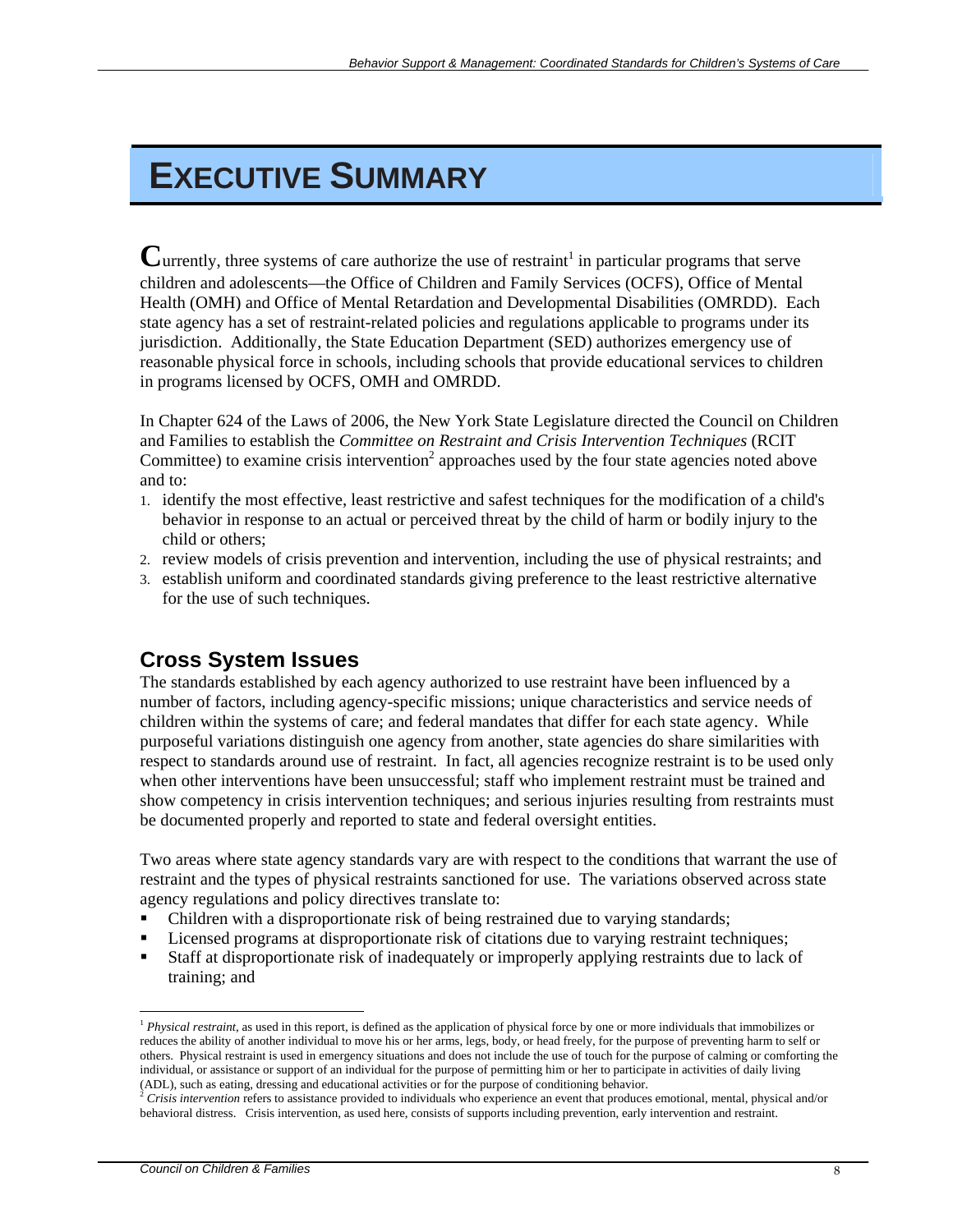Staff at disproportionate risk of abuse allegations due to risk shifts by providers.

If our intention is to minimize restraints so we minimize risk to children and staff, it follows that we use a common standard that specifies under which conditions restraint is allowed.

### **Committee on Restraint and Crisis Intervention Techniques**

As required by Chapter 624 of the Laws of 2006, the RCIT Committee includes designees of the commissioners of children and family services, mental health, mental retardation and developmental disabilities, education and health. Also included as Committee members are representatives of statewide provider organizations; representatives of regional provider organizations that represent providers of educational and residential services to children; mental health professionals that provide direct care on a regular basis to children; and parent- and youth-representatives of children requiring special services.

## **Guiding Principles**

RCIT Committee members unanimously recognize that the use of positive behavior management approaches are fundamental to any effective crisis intervention approach and are at the very core of child and staff safety. For that reason, a set of guiding principles that reflects the Committee's view of crisis intervention was developed. Major emphasis is placed on behavior supports and management practices that reduce the need for physical restraints. The guidelines outline:

- when restraint is warranted:
- necessary roles of state agencies and providers;
- resources necessary for effective crisis intervention; and
- the responsibilities of leadership, at both the state agency and provider level, to promote crisis prevention practices and the use of restraint in the safest and most individualized manner as possible.

These principles reflect a philosophy of behavior support and management that is endorsed by OCFS, OMH, OMRDD and SED.

### **Approaches Used**

Multiple approaches were undertaken by Council staff and RCIT Committee members to examine issues pertinent to crisis intervention and to fulfill the charge of the legislation. These included a review of: research literature; best practice standards endorsed by national organizations; crisis intervention training models; and current state and federal agency laws, regulations, policies, and practices. Council staff gathered additional information from staff in other states regarding use of particular forms of restraint and convened subcommittees to determine the best ways to operationalize the guiding principles developed by the full Committee. Furthermore, the work of the RCIT Committee is closely linked to changes in state regulations and policies, directly impacting 'how we do business' so the Council convened a meeting with the Chair of the Commission on Quality of Care and Advocacy for Persons with Disabilities (CQCAPD)—the entity responsible for investigating restraint-related deaths that occur within OMH and OMRDD service settings, and Commissioners of OCFS, OMH and OMRDD to identify the best ways to address and mitigate the special challenges faced by multiple licensed providers with co-located programs who must comply with conflicting state agency regulations and policies concerning use of restraints.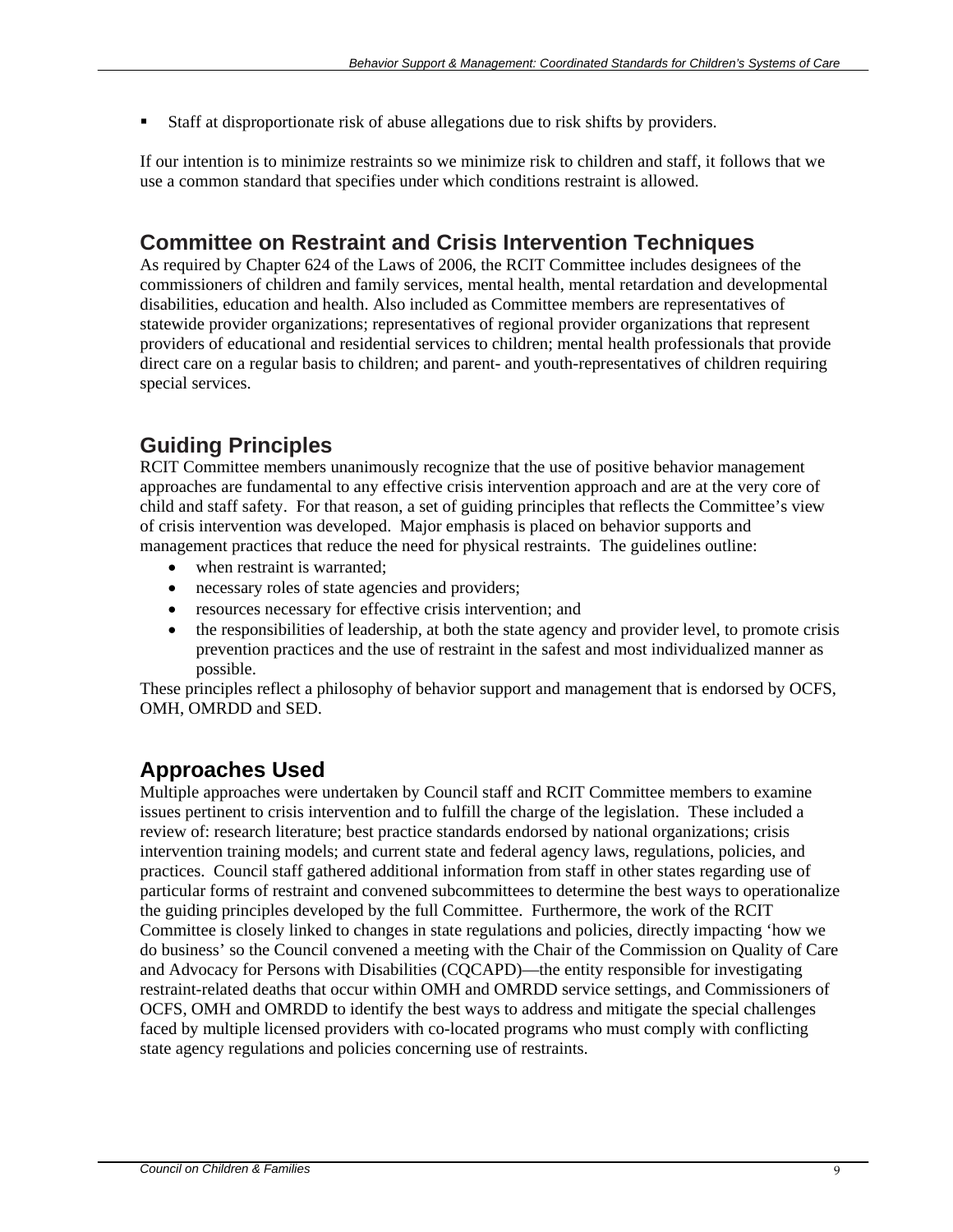### **Coordinated Standards for Behavior Management and Support**

As part of Chapter 624 of the Laws of 2006, the RCIT Committee is required to establish coordinated standards for the most effective, least restrictive and safest techniques for the modification of behavior. Given the serious implications of crisis intervention and the complexity related to the coordination of four service systems, a comprehensive approach was used to identify these standards. Based on the review of the literature, best practice standards, and in keeping with the intent of the guiding principles established by the Committee, it is recommended the following coordinated standards be integrated into the current practice and regulations of OCFS, OMH, OMRDD and SED. At this time, the coordinated standards apply to programs outlined in the legislation, with the exception of day treatment programs and community residences. The Council will continue to work with agencies and Committee members on this topic to address the unique and complex issues related to these particular service settings. Though not specified in the legislation, it is recommended the coordinated standards apply to special act school districts (see Appendix G) in the same manner as they apply to private residential and private non-residential schools. Furthermore, these standards are developed for children; yet it is believed the standards could be applicable to settings that serve adults as well.

#### **Staff trained in recognized, competency-based program**

Staff training is essential for effective crisis intervention. The literature and best practice standards are clear on the need for staff to be trained in the full continuum of crisis prevention and intervention techniques, ranging from sound communication skills, effective de-escalation techniques tailored to the individual child, and use of more restrictive crisis intervention techniques, including physical restraints. In fact, trained staff are more likely to rely on de-escalation techniques and less likely to apply restrictive forms of crisis intervention. Therefore, it is recommended that a common core of skills be a part of all training provided by OCFS, OMH and OMRDD. Furthermore, competencybased training should be made available to staff employed by providers with multiple licenses so all staff, including education staff, will have a consistent set of crisis intervention skills that can be employed with all children in all settings.

#### **Individual behavior management plan available for children at risk of being restrained**

The literature notes children are more likely to be restrained when they first enter a program or when they have extended lengths of stay. As such, all children should have the benefit of a preliminary assessment upon admission to a program and on an ongoing basis to determine if they have behavior management problems and, if so, to identify the most effective forms of crisis prevention and early intervention specific to that child. At a minimum, the assessment should include a history of risk factors; identification of antecedents, early warning behavior and coping mechanisms; and a medical assessment by qualified staff. The likelihood a child will be restrained early in a program is not dependent on the types of services received or the number of licenses a provider may have. This means all children, regardless of the service system or program location should have access to an early risk assessment, followed by an individual behavior management plan as determined by the assessment. A behavior management plan is a valuable tool for all individuals who interact with the child; therefore, it is recommended, particularly in instances where a child may receive education services, in addition to services through OCFS, OMH or OMRDD, that the plan be developed with the involvement of all relevant staff (e.g., residential, clinical, educational) and the final document be made available to them. All team members are responsible for implementation of the plan, as written. The degree to which a plan is individualized will depend upon the involvement of those people who know the child best, including parents or guardians and the children themselves. Therefore, as appropriate, children and their parents or guardians should be actively involved in the development of these plans. Furthermore, the strategies outlined in a behavior management plan are intended to support the child when in distress and help the child integrate effective replacement skills. Therefore,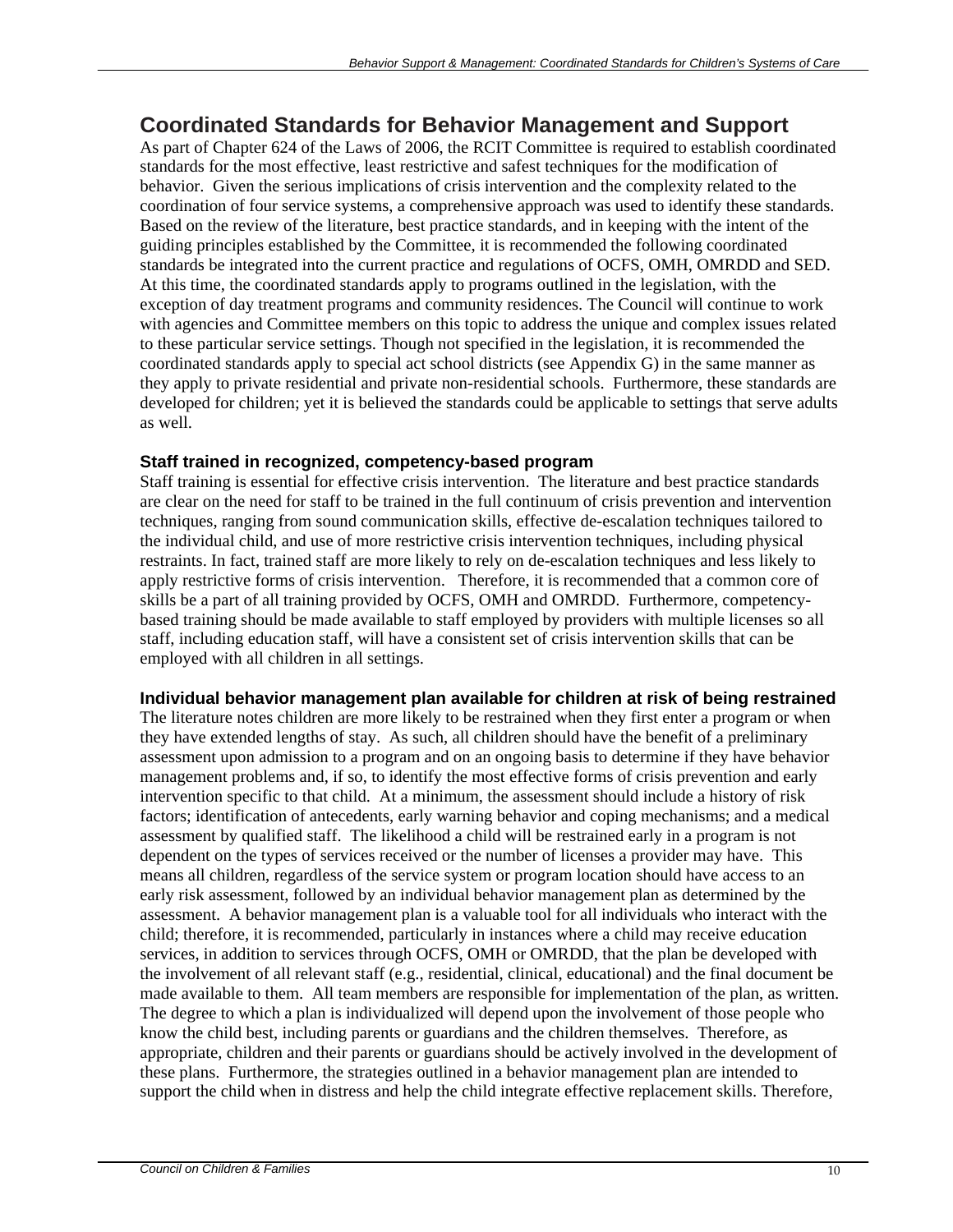it is particularly helpful if parents are well-versed in the plan content and able to use the techniques described in the plan so they are equipped to support their child in their home.

#### **A uniform standard for use of restraint**

Safe techniques for restraint begin with a universal standard of when a restraint *is* and *is not* warranted. Most practice standards recognize restraint should not be used as a means of discipline or punishment, as a substitute for adequate staffing, as a replacement for treatment, or in any circumstance where less restrictive behavior management techniques would be effective. Furthermore, restraint should not be used in circumstances where an individual may be medically compromised. The widely accepted gold standard used to determine when restraint is necessary is in circumstances that jeopardize the physical safety of a child or others.

A single, uniform standard that permits the emergency<sup>3</sup> use of restraint in only the most serious conditions where the safety of a child or others is in jeopardy reduces the chance a child will be restrained unnecessarily; provides greater clarity to staff; and informs children and their families of types of behavior that may result in the most restrictive form of crisis intervention. This is particularly true for multiple licensed providers with co-located programs.

#### **Use of an accepted physical restraint technique**

Various forms of physical restraint are presented in the training programs endorsed or provided by OCFS, OMH and OMRDD with prone and supine restraint techniques being predominant. It is accepted that all forms of physical restraint come with inherent risk due to the hazardous circumstances in which restraints are applied—in instances where one's behavior is at a point it may jeopardize the physical safety of self or others. This is further complicated by the fact that staff must exercise judgment during these volatile times, not only with respect to whether the restraint is warranted but in the physical application of the restraint. In most service settings, a common standard for when to use restraint coupled with a standard for regularly available competency-based training can address these issues, regardless of the type of restraint used. However, these standards are not sufficient for staff employed by providers with multiple licenses at co-located programs.

In those limited instances where providers have multiple licenses, staff training and specific protocols will not suffice. In such settings, trained staff are at risk of implementing a form of restraint not endorsed by a given agency and are at greater risk of being investigated for abuse for applying a restraint technique inconsistent with the rules of one of the licensing agencies. Therefore, a single common physical restraint technique is needed for staff employed by these specific providers.

It is recommended a supine restraint technique, which is currently used by two of the three state agencies, be adopted by *multiple licensed providers at co-located sites*. This change will maximize cross-system coordination necessary for these unique sites. While this requires changes within one service system, namely OCFS, it is important to note the number of staff impacted by this change at the multiple licensed sites will be considerable.

The change has implications for training and will require residential treatment center staff currently trained in the use of a prone technique to be trained in a supine technique. Furthermore, the current prone technique requires two staff to complete and it is preferable to use three staff to implement the supine technique. Given these circumstances, it is strongly recommended this form of restraint be

 $\overline{a}$  $3$  The definition of physical restraint notes this form of restraint is used only in emergency circumstances. This is done to distinguish these types of restraints from those used in OMRDD settings where a child may have a conditioning form of restraint noted in an individualized behavior management plan.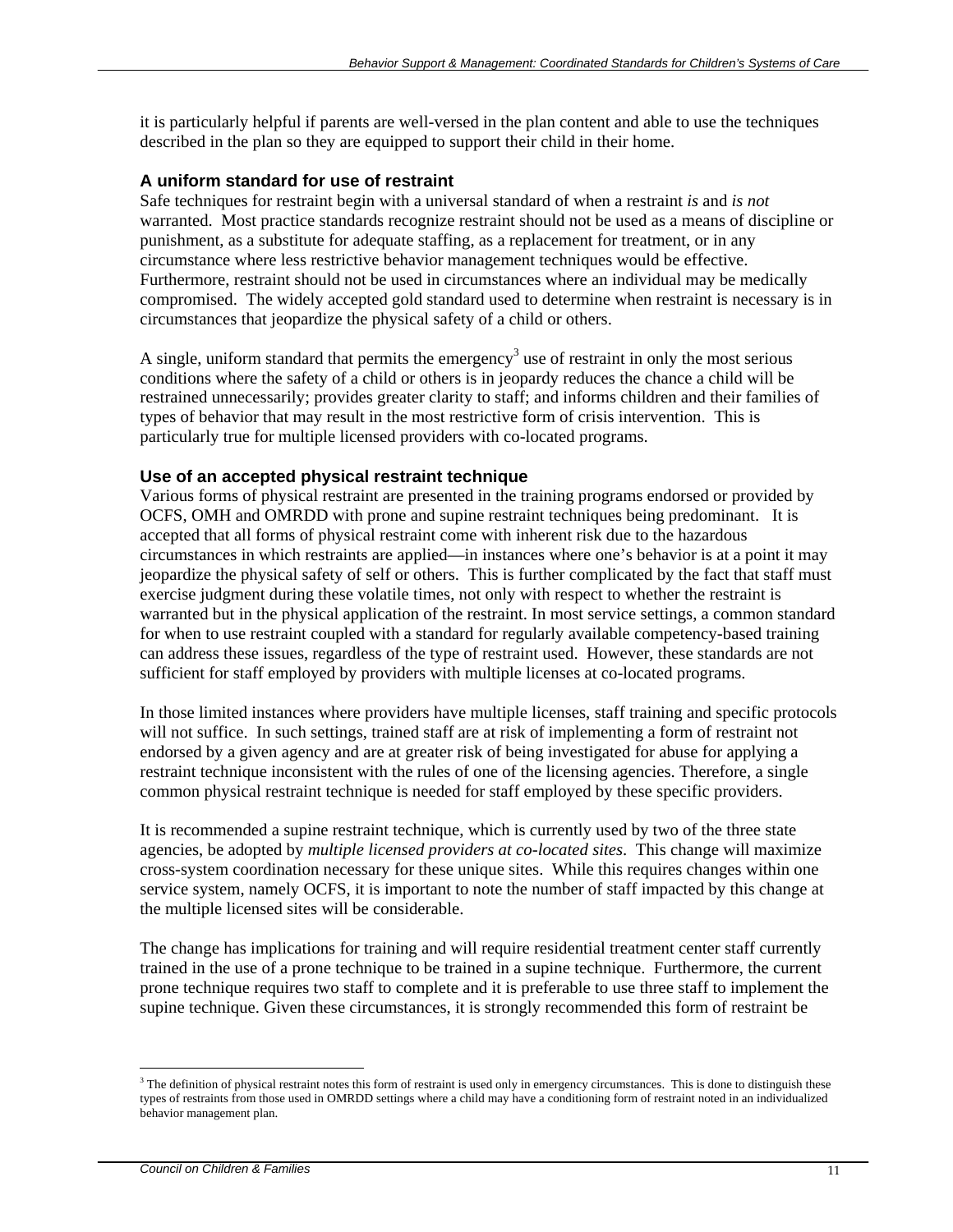used only in conjunction with comprehensive restraint reduction practices and that the implementation be phased in so organizational changes can be made in an effective manner.

As noted, there are different forms of supine restraint currently being used and a single form will need to be adopted by all three agencies for use at the multiple licensed sites. The form of supine restraint technique selected will determine which agency is responsible for training of staff employed by providers with multiple licenses at co-located sites. Prior to this change being implemented, licensing agencies will need time to conduct staffing analyses and it is suggested agencies share their staffing models with sister agencies.

#### **Use of standard monitoring practices during restraints**

A clear lesson gleaned from the literature is the importance of monitoring during the time of a restraint. Continual monitoring of individuals in restraint is critical given the health risks associated with their agitated state and as such, numerous guidelines note the importance of monitoring with periodic assessments. At a minimum, it is recommended staff applying the restraint monitor the child's skin color, respiration, level of consciousness and agitation and range of motion in extremities every 15 minutes, regardless of the restraint technique used. Currently, this standard is being met through training programs supported by OCFS, OMH and OMRDD. Additionally, these monitoring practices will become a part of restraint procedures implemented by education staff who participate in this training.

#### **Methods that inform quality and practice from the perspective of children and staff**

Two methods recommended as standards for effective and safe behavior management are staff/supervisor reviews of restraint and child/ staff restraint reviews of restraint. The purpose of these reviews is to learn what can be done at the program- and child-level to reduce the likelihood of future restraints and increase safety for children and staff.

#### **Monitoring and data reporting to provide a comprehensive view of restraint use and related injuries**

Restraint reduction is a critical component of any safe behavior management approach since reduction of the most restrictive and dangerous form of behavior management will increase safety for children and staff. To that end, it is important for organizations to gain an understanding of the rate at which high risk interventions occur. This information, coupled with reviews of restraint incidents, which provides a view of 'why' restraints happen, will increase capacity of programs and state agencies to make improvements to the quality of care available.

It is recommended that monitoring of physical restraint use and related injuries become a practice standard adopted by all agencies that authorize the use of restraint and that this information be reported to state agencies on a regular basis. Furthermore, it is recommended these data be aggregated on a statewide level and reviewed by state agency leadership for variations and patterns in restraint use and injuries.

Currently, all state agencies require providers to log each occurrence of a restraint and to report any cases that result in serious injury to the designated state agency representative. Since children in programs with a residential component are not directly under the care of their parents and since the providers serve in the capacity of parents, it is essential that any information regarding use of restraints in educational settings be provided to the program with the residential component. This allows staff in both programs to provide supports to the child during this vulnerable time. Additionally, it is critical for such programs to have the most comprehensive view of restraint use within their systems due to the individual and institutional risks associated with restraint use. This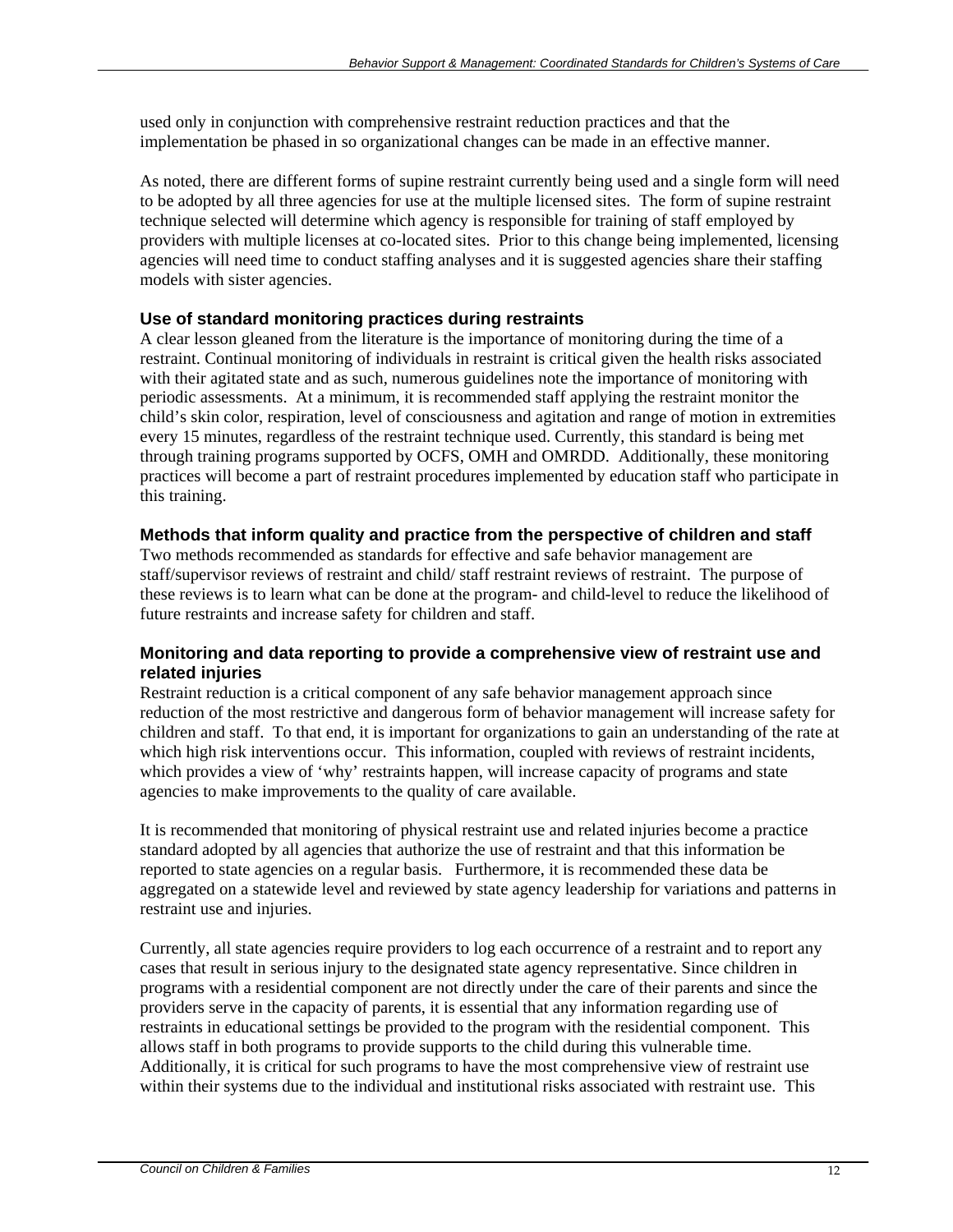means each agency should identify settings where this information is not currently available and identify ways to incorporate it so a full view of restraint and injury data is available.

### **Summary and Next Steps**

The issues of equity raised initially in this report support the need for coordinated standards that could be adopted by each state agency represented in the legislation to enhance behavioral support strategies currently in place. Although each agency has these standards in place to varying degrees (e.g., staff training, monitoring systems, use of behavior management plans), resources that could assist state agencies to implement these standards at the same level across systems would even out conditions regarding when restraints are applied; the quality of training for those applying crisis intervention strategies; provide an enhanced risk management view, given better monitoring; and improve the overall safety and well-being of children and staff in these settings. It is suggested that representatives from each agency develop an agency-specific work plan that outlines what is necessary for the standards to be implemented within its system and share these documents with the Council.

## **RECOMMENDATIONS FOR COORDINATED STANDARDS AND GUIDING PRINCIPLES**

#### **RECOMMENDATIONS RELATED TO**

#### **DEVELOPMENT OF COORDINATED STANDARDS FOR BEHAVIOR SUPPORT & MANAGEMENT**

| Revise current state agency<br>regulations, as necessary, to be<br>consistent with the recommended<br>coordinated standards.                                                                | Each agency will need to review and make revisions, as necessary, to current<br>regulations so they are consistent with the standards outlined in this report<br>and to its sister agencies. This does not mean identical regulations are<br>necessary but that the objective of the regulations be consistent. Therefore, it<br>is suggested the Council continue to work with state agencies in this process<br>after the report is submitted to the Governor and Legislature.                                                                    |
|---------------------------------------------------------------------------------------------------------------------------------------------------------------------------------------------|-----------------------------------------------------------------------------------------------------------------------------------------------------------------------------------------------------------------------------------------------------------------------------------------------------------------------------------------------------------------------------------------------------------------------------------------------------------------------------------------------------------------------------------------------------|
|                                                                                                                                                                                             |                                                                                                                                                                                                                                                                                                                                                                                                                                                                                                                                                     |
| Implement a coordinated, cross-<br>system approach to behavior<br>management and crisis intervention<br>in multiple licensed, co-located<br>service settings.                               | In an effort to advance cross-system, coordinated practices across the service<br>systems represented at multiple licensed sites, a standard form of physical<br>restraint will be incorporated into staff training and used for children served by<br>each system of care. A supine technique is recommended for use, given the<br>fact that two agencies currently employ this form of restraint. The form of<br>supine restraint technique used will determine which agency is responsible for<br>staff training at the multiple licensed sites. |
|                                                                                                                                                                                             |                                                                                                                                                                                                                                                                                                                                                                                                                                                                                                                                                     |
| Revise training curricula sponsored<br>or provided by state agencies, as<br>necessary, to incorporate skills that<br>promote positive behavioral supports<br>and alternatives to restraint. | The training curricula sponsored by each agency may need to be modified to<br>incorporate some of the additional skills recommended. This is applicable for<br>all programs licensed or operated by state agencies. Additionally, training<br>curricula will need to be modified to incorporate the form of supine restraint to<br>be used for training at the multiple licensed sites with co-located programs.<br>This modification will not be necessary for curricula presented at single                                                       |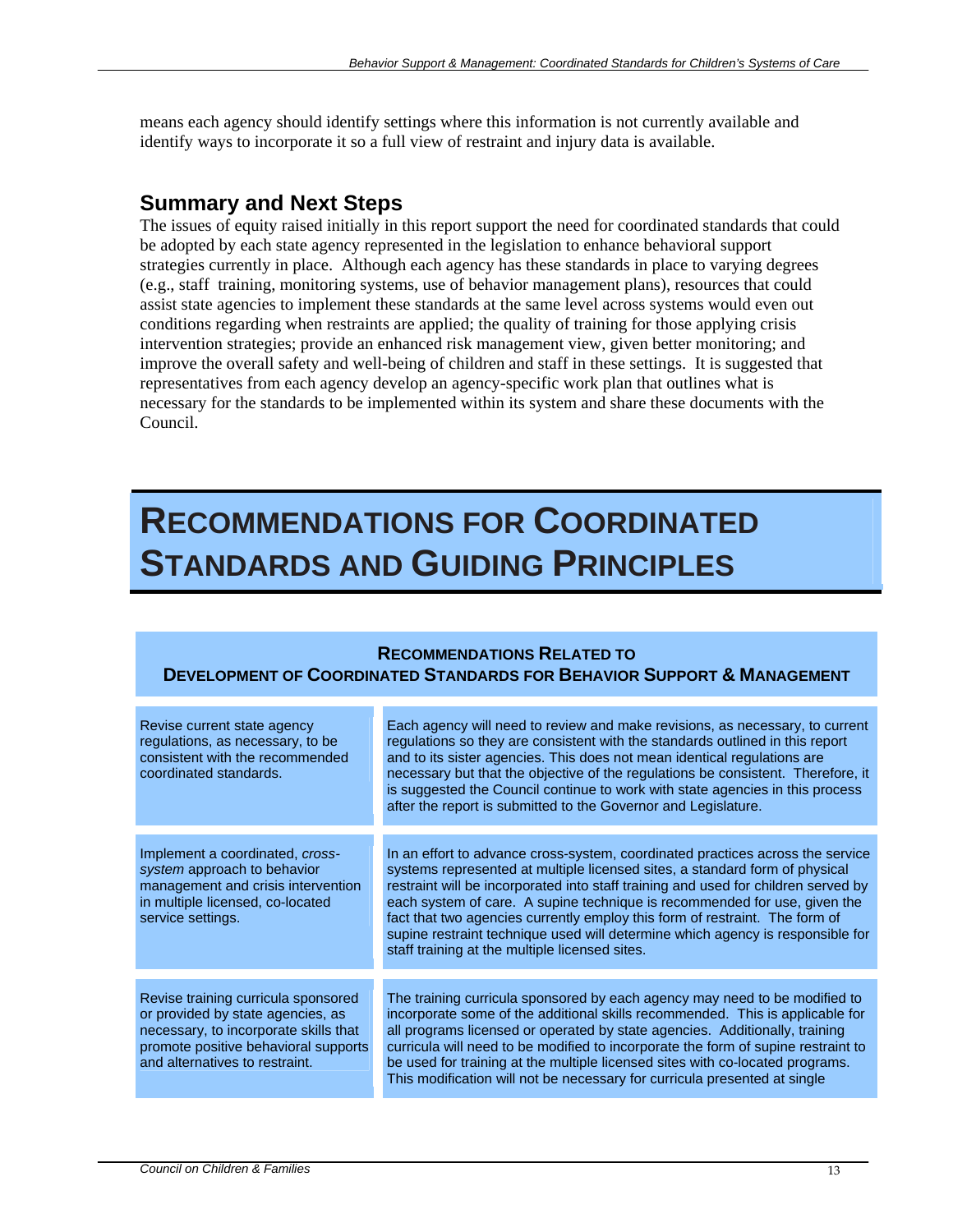|                                                                                                                                                                                              | licensed sites.                                                                                                                                                                                                                                                                                                                                                                                                                                                                                                                                                                                                                                                                                                                                                                                                                                                                                                                                                                                                     |
|----------------------------------------------------------------------------------------------------------------------------------------------------------------------------------------------|---------------------------------------------------------------------------------------------------------------------------------------------------------------------------------------------------------------------------------------------------------------------------------------------------------------------------------------------------------------------------------------------------------------------------------------------------------------------------------------------------------------------------------------------------------------------------------------------------------------------------------------------------------------------------------------------------------------------------------------------------------------------------------------------------------------------------------------------------------------------------------------------------------------------------------------------------------------------------------------------------------------------|
| Modify state agency staffing models,<br>as necessary, to provide the staffing<br>needed for the successful<br>implementation of coordinated<br>behavior support and management<br>standards. | Staffing modifications may be necessary in some programs. As such, it would<br>be beneficial for state agencies to share staffing models with one another so<br>each agency has a better sense of the best way to proceed for its own<br>agency.                                                                                                                                                                                                                                                                                                                                                                                                                                                                                                                                                                                                                                                                                                                                                                    |
| Establish state agency monitoring<br>systems to monitor rates of restraint<br>use and related injuries to children<br>and staff.                                                             | The monitoring system should provide a comprehensive view of the extent<br>restraint is used within a given system and the rate of injuries that occur to<br>children and staff as a result of those restraints. The monitoring systems<br>should distinguish between those injuries that require first aid attention and<br>those that require medical attention beyond first aid. Additional information of<br>benefit to leadership pertains to where (e.g., school, cafeteria) and when (e.g.,<br>time of event) restraints occur. This may require development or expansion of<br>monitoring systems currently in place.                                                                                                                                                                                                                                                                                                                                                                                       |
| State agencies identify and receive<br>the resources necessary to<br>implement coordinated crisis<br>intervention standards.                                                                 | The legislation calls for uniform, coordinated standards that promote the<br>safest and least restrictive form of behavior management. To date, each<br>agency has developed certain approaches noted in research and best practice<br>guidelines that promote positive behavior supports within its specific system.<br>These include but are not limited to such best practices standards as the use<br>of individualized behavior management plans, competency-based staff<br>training and monitoring of restraints. However, if the comprehensive,<br>coordinated standards presented here are to be realized, each agency will<br>need varying degrees of resources to successfully implement the proposed<br>uniform standards. Given the fact that each agency is resourced differently, a<br>step-wise approach to implementation will be necessary. It is suggested that<br>each agency develop a work plan for the implementation of the coordinated<br>standards and share those plans with the Council. |
| Establish a mechanism for the<br>review of changes to regulations that<br>would be applied to multiple licensed<br>providers with co-located programs.                                       | Most of the behavior management standards outlined here are relevant for all<br>providers, regardless of the number and type of licenses held. However,<br>some are especially relevant for the subset of providers with multiple licenses.<br>As such, it is necessary to have a means to review changes in regulations that<br>impact these providers given the consequences these changes have on<br>programs licensed by other service systems. While each agency will retain its<br>independent statutory authority and responsibilities, it is recommended the<br>Council work with state agencies to determine the most appropriate<br>mechanism for the review of such regulations.                                                                                                                                                                                                                                                                                                                         |

#### **RECOMMENDATIONS RELATED TO LEADERSHIP AND WORKFORCE DEVELOPMENT**

Either through the development of a *Restraint Reduction Plan* or through individual leadership approaches, leadership identifies and implements strategies to advance positive

Leadership's ability to influence organizational change is a key predictor of successful positive behavior management, including restraint reduction. A primary reason for the link between leadership and organizational culture is leadership's unique position to use various strategies, including ongoing communication and the use of management processes, organizational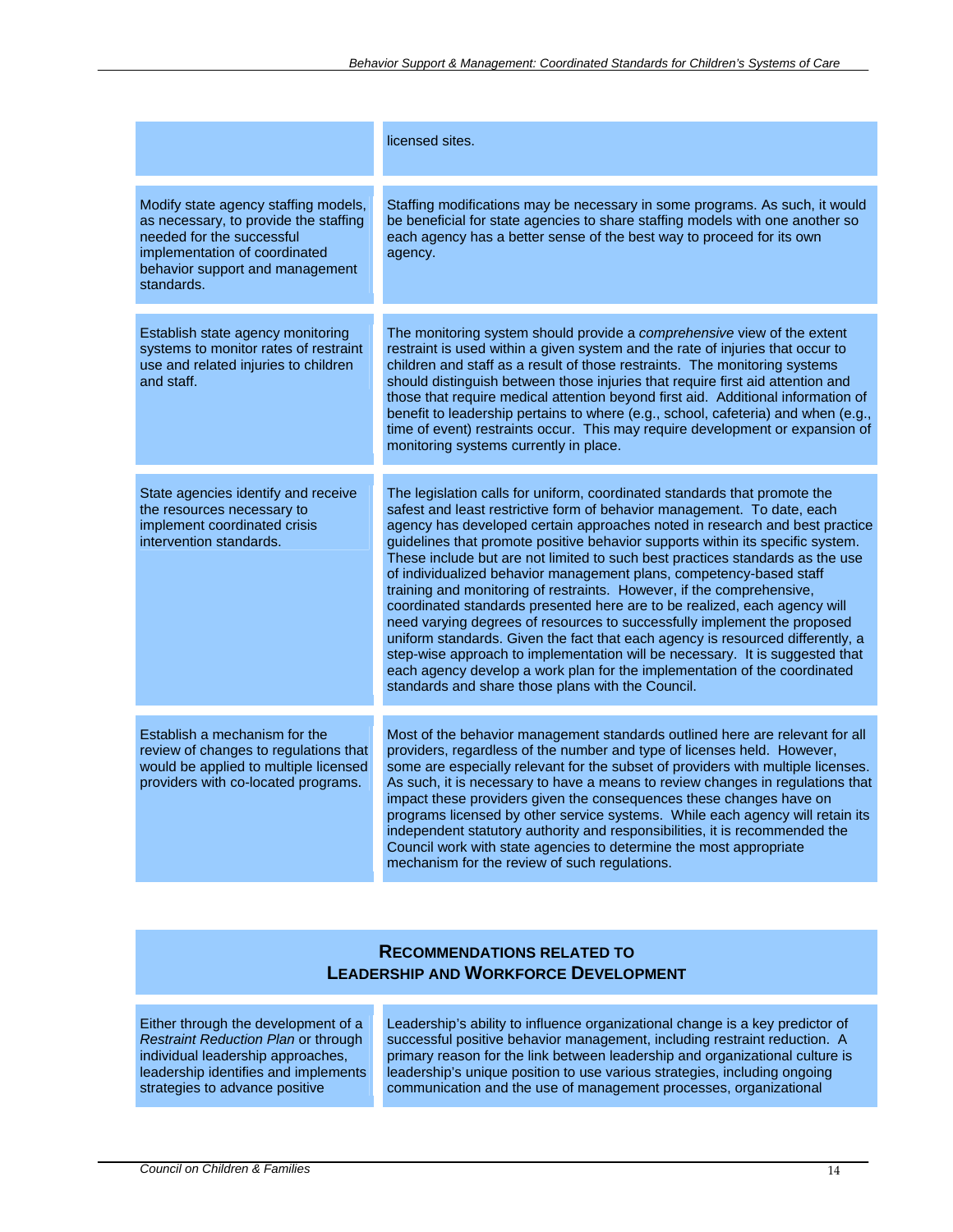| behavior management and restraint<br>reduction efforts.                                                                                                                                                                                                                                 | structures, environmental conditions, and reward systems to institutionalize<br>values that support change.<br>A number of tools are available to leadership that might be used to assist in<br>determining an organization's readiness to incorporate positive behavioral<br>supports. Additionally, Restraint Reduction Plans, if developed and<br>implemented properly, can help organizations identify positive behavior<br>management approaches and reduce the use of emergency restraints.<br>Examples of activities that can be undertaken by individuals in a leadership<br>role to foster organizational change are outlined in this report in Section III.                    |
|-----------------------------------------------------------------------------------------------------------------------------------------------------------------------------------------------------------------------------------------------------------------------------------------|------------------------------------------------------------------------------------------------------------------------------------------------------------------------------------------------------------------------------------------------------------------------------------------------------------------------------------------------------------------------------------------------------------------------------------------------------------------------------------------------------------------------------------------------------------------------------------------------------------------------------------------------------------------------------------------|
|                                                                                                                                                                                                                                                                                         |                                                                                                                                                                                                                                                                                                                                                                                                                                                                                                                                                                                                                                                                                          |
| Either through the development of a<br>Restraint Reduction Plan or through<br>individual leadership approaches,<br>leadership incorporates strategies in<br>hiring or workforce development<br>practices to advance positive<br>behavior management and restraint<br>reduction efforts. | Leadership is able to emphasize the importance of positive behavior<br>management and restraint reduction in hiring and workforce development<br>practices. Some strategies available to support organizational change and<br>increase staff retention include but are not limited to providing job candidates<br>with a clear understanding of organizational expectations, including<br>expectations related to crisis intervention techniques and use of accountability<br>practices that promote positive behavior management and restraint reduction<br>practices, such as items within staff's annual performance reviews. Examples<br>are provided in this report in Section III. |
| State agencies provide technical<br>assistance to leadership that allows<br>for the development and<br>implementation of positive behavior<br>management and restraint reduction<br>efforts.                                                                                            | There are many methods available to state agencies to provide technical<br>assistance to support leadership's ability to reduce restraints. Possible forms<br>of technical assistance include but are not limited to annual forums,<br>dissemination of written materials, on-site reviews and leadership training<br>seminars. Different forms of technical assistance may be more effective for<br>some programs than others and program specific support may be required.<br>The most effective form of technical assistance for programs will be decided<br>by each state agency.                                                                                                    |

#### **RECOMMENDATIONS RELATED TO TRAINING**

Provide competency-based training that incorporates a common skill set and maintains a focus on crisis prevention and early intervention while also developing the necessary skills for the safest possible restraint and effective, restorative supports following restraint.

Staff training should provide a holistic approach to the treatment of children, embed the continuous prevention of crisis situations and include a thorough understanding of the trauma, triggers, and re-enactments possible not only in the children but also in the adults who care for the children. Such a training curriculum could address:

- o Self-assessment
- o Interpersonal skills
- o Communication skills
- o Crisis recognition skills
- o Crisis prevention skills
- o De-escalation skills
- o Physical restraint skills
- o Debriefing skills

While it is critical to re-enforce the full range of skills on a continuous basis, any program hoping to reduce the use of physical interventions should regularly focus on the development of non-physical skills and foster an understanding of how these skills can easily be underutilized in an emergency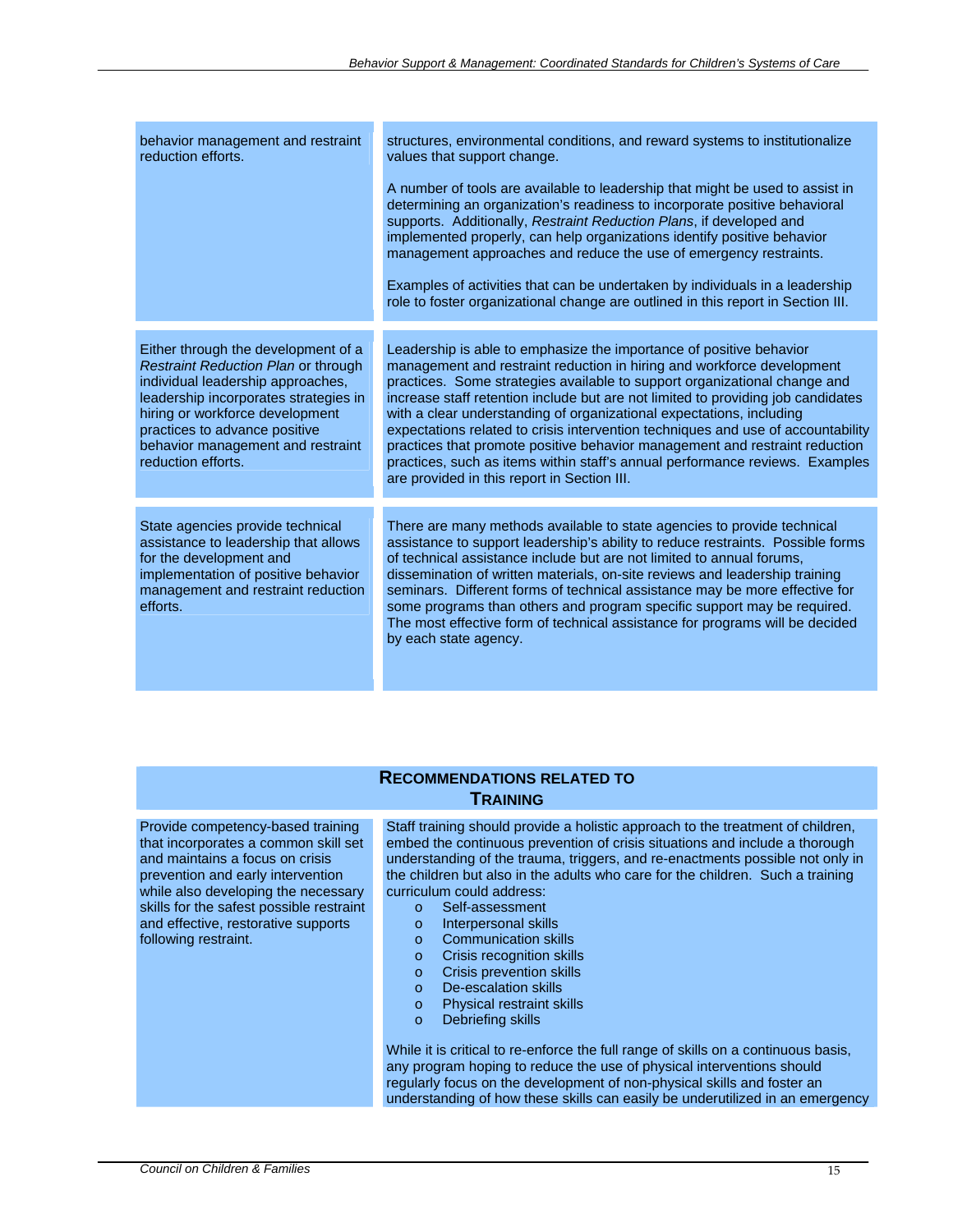|                                                                                                                                            | situation. When confronted with crisis situations, staff are more likely to use<br>the most familiar, effective method for intervention. By increasing staff<br>familiarity and comfort level with non-physical skills, the likelihood that these<br>skills will be utilized will be decreased.                                                                                                                                                                                                                                                                                                                                                                                                                                                                                                                                                                                                                                                                                                                                                                                    |
|--------------------------------------------------------------------------------------------------------------------------------------------|------------------------------------------------------------------------------------------------------------------------------------------------------------------------------------------------------------------------------------------------------------------------------------------------------------------------------------------------------------------------------------------------------------------------------------------------------------------------------------------------------------------------------------------------------------------------------------------------------------------------------------------------------------------------------------------------------------------------------------------------------------------------------------------------------------------------------------------------------------------------------------------------------------------------------------------------------------------------------------------------------------------------------------------------------------------------------------|
| Implement a culture of continuous<br>growth and support for children and<br>staff.                                                         | Training should not be looked upon as an isolated event or scheduled<br>recurring event. Rather, in order to effectively develop and maintain the skills<br>necessary to work in a crisis-vulnerable environment one must be continually<br>striving for higher levels of competence. This is achievable only when a culture<br>exists that fosters continuous growth and support for both its clients and its<br>staff. In order to create this culture, the natural and official leaders must be in<br>alignment and work together toward the common goal by role modeling,<br>teaching, and enforcing the positive organizational values and practices in<br>their everyday interactions. One way this can be accomplished is with a multi-<br>tier system of trainers who are working collaboratively to improve the quality of<br>staff performance on a daily basis. At the heart of this system is the idea that<br>anyone who is a leader in the organization is also a trainer. An example of a<br>multi-tier training system is described in this report in Section III. |
| Make equivalent training<br>opportunities available to staff<br>employed by state-operated and<br>state-licensed programs.                 | Currently, training opportunities to staff at state-operated programs differ from<br>the training opportunities available to staff at licensed programs. The same<br>training opportunities should be made available to all staff, regardless of how<br>programs are operated, so children within each system of care have staff with<br>consistent skills.                                                                                                                                                                                                                                                                                                                                                                                                                                                                                                                                                                                                                                                                                                                        |
| State agencies identify and receive,<br>as necessary, the resources<br>required to implement coordinated<br>standards related to training. | The legislation calls for uniform, coordinated standards that promote the safest<br>and least restrictive form of behavior management. To date, each agency has<br>developed certain approaches noted in research and best practice guidelines<br>that promote effective staff training within its specific system. However, each<br>agency will need varying levels of resources to successfully implement the<br>proposed uniform standards related to training. Given the fact that each<br>agency is resourced differently, a step-wise approach to implementation will<br>be necessary.                                                                                                                                                                                                                                                                                                                                                                                                                                                                                       |

#### **RECOMMENDATIONS RELATED TO BEHAVIOR MANAGEMENT PLANS & RISK ASSESSMENT**

Conduct structured standard assessments at intake and on an ongoing basis to identify children who may have behavior management problems and be at risk of more restrictive forms of crisis intervention.

Research indicates emergency use of restraint is related to the time in which a child receives services. Specifically, children are more likely to experience this type of restraint early in their placement when they are not familiar with the new setting and staff are not familiar with them as well as when children have longer lengths of stay. Therefore, it is necessary for children to have a preliminary assessment conducted upon their arrival to a program to determine the likelihood they may be at increased risk of an emergency restraint. The assessment should be conducted to determine strategies that could reduce the need for the most restrictive form of crisis intervention. Factors to consider in preliminary assessments are described in this report.

The assessment should be conducted periodically, during a child's stay in the program to assess whether conditions have changed (e.g., child's risk of restraint may decrease over time).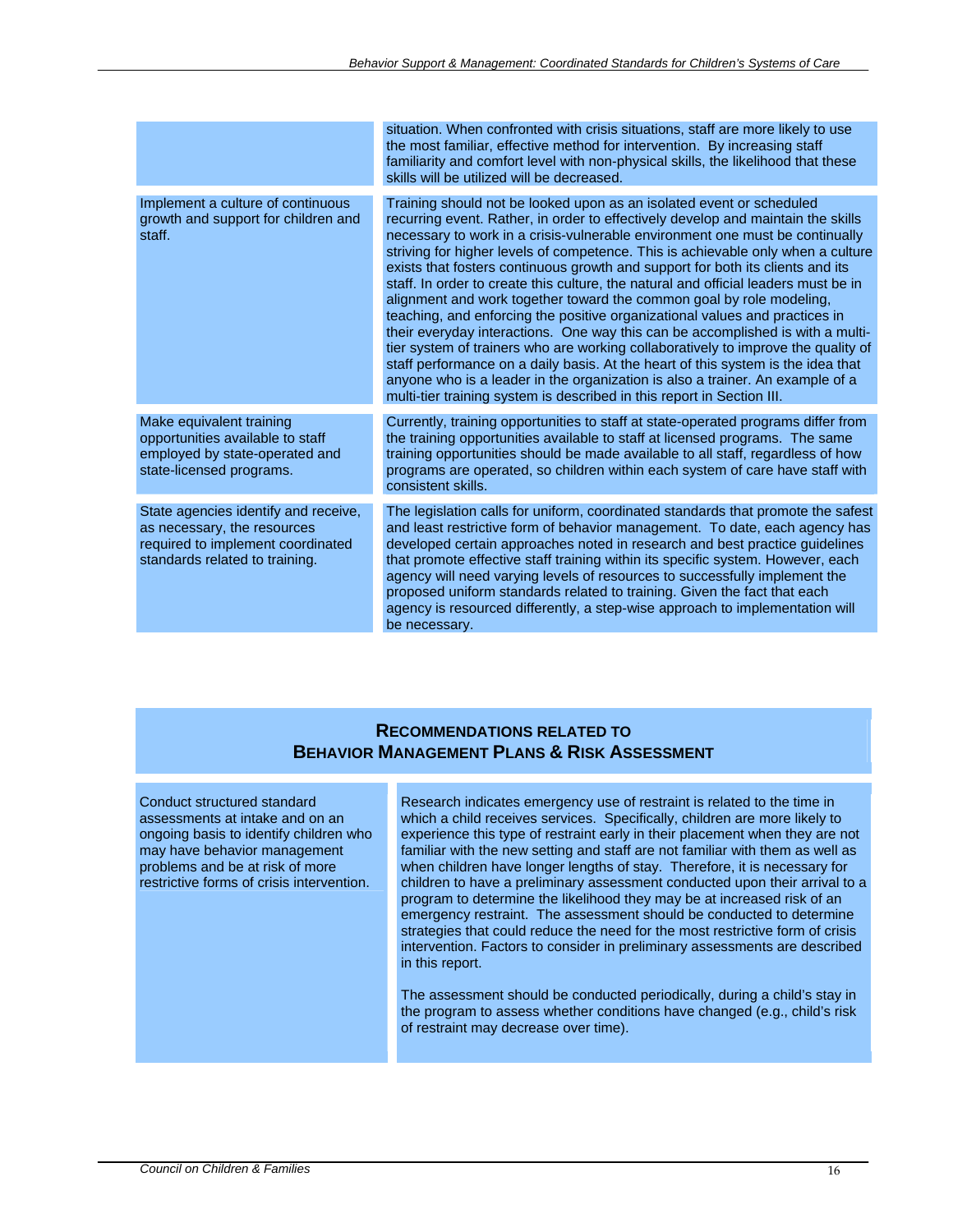| Each child who is identified as having<br>behavior management problems<br>should have an individualized behavior<br>management plan that is examined on<br>a regular basis for efficacy.                                                        | To help staff support children with behavior management issues, it is<br>recommended that an individualized behavior management plan be made<br>available within a reasonable amount of time of the child's arrival to the<br>program. Additionally, the efficacy of the plan should be examined<br>following each restraint.                                                                                                                                                                                                                                                                                                                         |
|-------------------------------------------------------------------------------------------------------------------------------------------------------------------------------------------------------------------------------------------------|-------------------------------------------------------------------------------------------------------------------------------------------------------------------------------------------------------------------------------------------------------------------------------------------------------------------------------------------------------------------------------------------------------------------------------------------------------------------------------------------------------------------------------------------------------------------------------------------------------------------------------------------------------|
| Where not clinically contraindicated,<br>children and their parents, guardians or<br>advocate actively participate in the<br>development of the child's behavior<br>management plan and approve the<br>plan as written prior to implementation. | Given the individualized approach of a behavior management plan and the<br>serious nature of crisis intervention, it is recommended that children and<br>their parents, guardians or advocates actively participate in the<br>development of the behavior management plan and approve the plan prior<br>to implementation.                                                                                                                                                                                                                                                                                                                            |
| Use standard protocols to develop<br>individualized behavior management<br>plans.                                                                                                                                                               | Each child should have information in his/her behavior management plan<br>that will allow staff to support him/her in managing behavior. The<br>information should be garnered following a structured, standardized<br>assessment conducted by staff that are qualified and trained as necessary.<br>Additionally, consideration must be given to whether there are medical<br>contraindications to the use of restraint.                                                                                                                                                                                                                             |
| Where needed, enhance staffing to<br>incorporate qualifications necessary for<br>the development of behavior<br>management plans.                                                                                                               | At present, staff with the recommended qualifications may not be available<br>to develop such plans. Therefore, state agencies will need to conduct<br>staffing reviews to determine: (a) areas where additional staff may be<br>needed and (b) whether staff with particular qualifications are needed.                                                                                                                                                                                                                                                                                                                                              |
| State agencies identify and receive, as<br>necessary, the resources required to<br>implement coordinated standards<br>related to behavior management plans<br>and risk assessment.                                                              | The legislation calls for uniform, coordinated standards that promote the<br>safest and least restrictive form of behavior management. To date, each<br>agency has developed certain approaches noted in research and best<br>practice guidelines that promote individualized behavior management<br>approaches within its specific system. However, each agency will need<br>varying degrees of resources to successfully implement the proposed<br>uniform standards related to individualized behavior management plans.<br>Given the fact that each agency is resourced differently, a step-wise<br>approach to implementation will be necessary. |

#### **RECOMMENDATIONS RELATED TO DEVELOPMENT OF QUALITY ASSURANCE MECHANISMS**

| Develop and incorporate into<br>regulations a common standard that<br>specifies under which circumstances<br>staff may use restraint. | Currently different standards are outlined in state agency regulations<br>regarding when staff may be required to use restraints. Some standards<br>are broader, encompassing more situations when restraint may be used.<br>This means children in those settings have a greater probability of<br>experiencing restraint. This uneven standard is particularly challenging<br>for children receiving services from multiple-licensed providers where the<br>child may receive services from child welfare or mental health services as<br>well as educational services. For example, a child's behavior in the<br>educational setting may warrant a restraint but that same behavior may<br>not meet the standard for restraint in the residential setting. A common<br>standard used by all state agencies would address this. |
|---------------------------------------------------------------------------------------------------------------------------------------|-----------------------------------------------------------------------------------------------------------------------------------------------------------------------------------------------------------------------------------------------------------------------------------------------------------------------------------------------------------------------------------------------------------------------------------------------------------------------------------------------------------------------------------------------------------------------------------------------------------------------------------------------------------------------------------------------------------------------------------------------------------------------------------------------------------------------------------|
|                                                                                                                                       |                                                                                                                                                                                                                                                                                                                                                                                                                                                                                                                                                                                                                                                                                                                                                                                                                                   |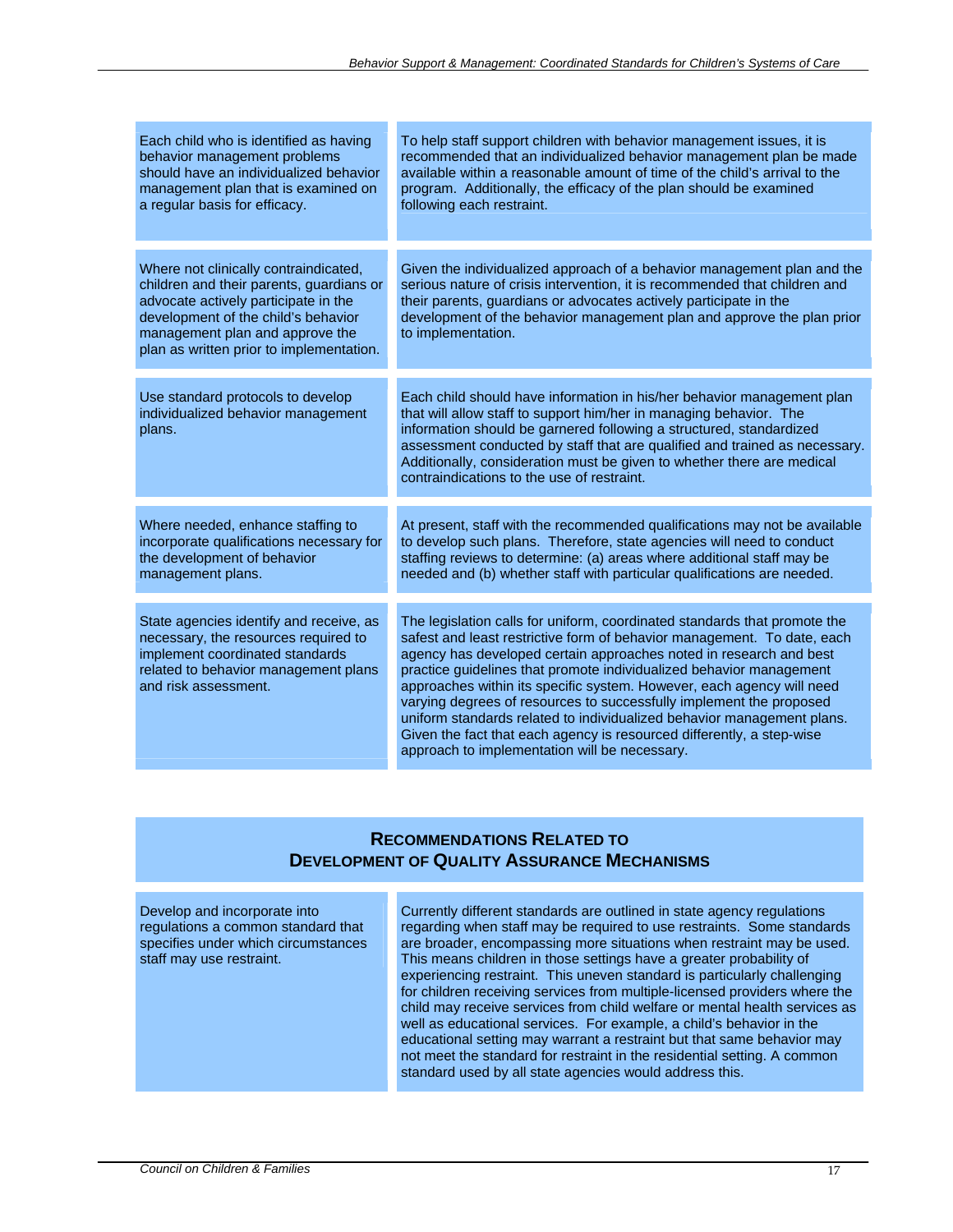| On a regular basis, conduct a review of<br>restraints to determine the extent staff<br>followed established procedures and to<br>identify modifications that could<br>improve organizational procedures.                                    | On a regular basis, supervisors and staff should conduct meetings with<br>the purpose of reviewing restraints that occurred during a given period of<br>time to determine the extent procedures used were consistent with<br>policies as well as to identify organizational factors that could improve<br>restraint reduction. This practice is commonly referred to as debriefing<br>and can follow each restraint.                                                                                                                                                                                                                                                                                                                      |
|---------------------------------------------------------------------------------------------------------------------------------------------------------------------------------------------------------------------------------------------|-------------------------------------------------------------------------------------------------------------------------------------------------------------------------------------------------------------------------------------------------------------------------------------------------------------------------------------------------------------------------------------------------------------------------------------------------------------------------------------------------------------------------------------------------------------------------------------------------------------------------------------------------------------------------------------------------------------------------------------------|
| Use standard protocols to increase the<br>consistency and quality of information<br>gathered during restraint reviews.                                                                                                                      | The information gathered during restraint reviews serves to improve<br>practice and policy at the individual and population level as well as<br>organizational and system level. Therefore, it is recommended standard<br>protocols be used to gather consistent types of information and that this<br>information be incorporated into quality assurance systems so it may be<br>aggregated and used to inform policy and practice or be done for a given<br>period of time, depending on staffing limitations.                                                                                                                                                                                                                          |
| Establish timely, comprehensive<br>monitoring systems to monitor restraint<br>and related injuries to staff and<br>children as a result of those restraints.                                                                                | The extent restraint and injury data are easily accessible and able to be<br>aggregated varies considerably by state agency and local provider.<br>Therefore, it is recommended automated, web-based monitoring systems<br>be made available to providers, including schools, to record instances of<br>restraint as well as injuries that result from those restraints, both for<br>children and staff. Injury data should be expanded to include injuries<br>requiring first aid as well as severe injuries. The monitoring systems<br>should be designed, at a minimum, to provide the following information:<br>Rate of restraint use<br>٠<br>Child injury rates related to restraint<br>Staff injury rates related to restraint<br>٠ |
| At a minimum, state agencies that<br>authorize the use of restraints annually<br>aggregate restraint and injury rates of<br>their respective systems.                                                                                       | The information gathered from the monitoring systems should be<br>reviewed periodically at the aggregate level to identify patterns in the use<br>of restraints and variations in those patterns.                                                                                                                                                                                                                                                                                                                                                                                                                                                                                                                                         |
| Incorporate into current surveying and<br>licensing processes data pertaining to:<br>Rate of restraints<br>m.<br>Child injury rates related to<br>$\mathbf{E}^{\text{max}}$<br>restraint and<br>Staff injury rates related to<br>restraint. | Use of restraints places children and staff at risk of injury. This practice<br>also increases risk to the organization as a whole. Therefore, this<br>practice should be monitored carefully and be a criterion used to assess<br>the quality of state-operated and state-licensed programs. As<br>appropriate, populations served will be taken into account when reviewing<br>rates of restraint.                                                                                                                                                                                                                                                                                                                                      |
| State agencies identify and receive, as<br>necessary, the resources required to<br>implement coordinated standards<br>related to quality assurance.                                                                                         | The legislation calls for uniform, coordinated standards that promote the<br>safest and least restrictive form of behavior management. To date, each<br>agency has developed certain approaches noted in research and best<br>practice guidelines that promote quality assurance practices within its<br>specific system. However, each agency will need varying degrees of<br>resources to successfully implement the proposed uniform standards<br>related to quality assurance. Given the fact that each agency is resourced<br>differently, a step-wise approach to implementation will be necessary.                                                                                                                                 |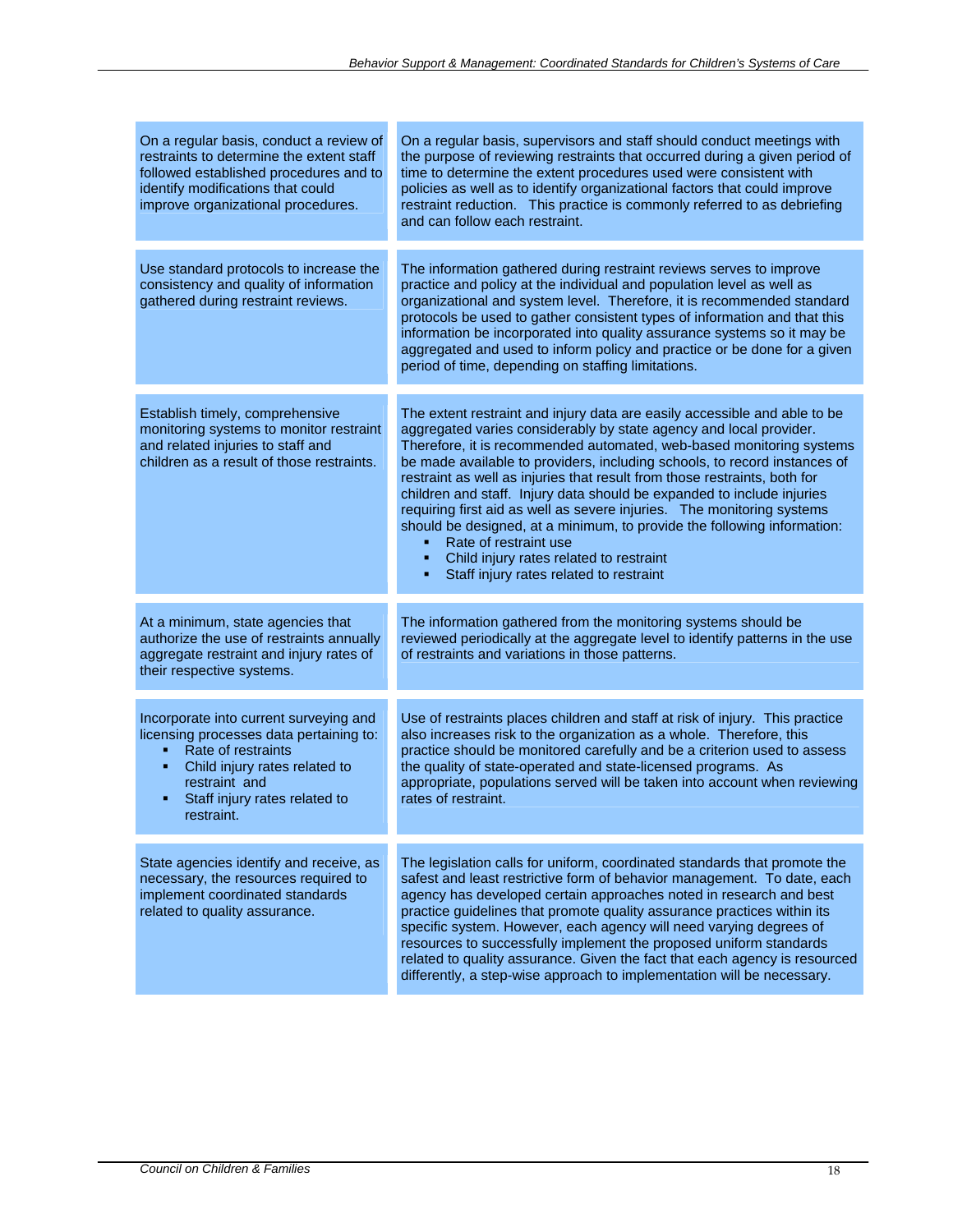## **I. INTRODUCTION**

Due to a variety of circumstances, children and youth experience life events that result in considerable trauma. Additionally, children may have experienced a significant mental health or substance abuse problem. The way children respond to these experiences and problems is often influenced by personal temperament, previous experiences and individual psychological and biological factors. Unfortunately, there are times when the enormity of life stressors or personal problems are perceived to be so great that some children are unable to cope and function, requiring behavior management assistance from adults.

Crisis situations are unexpected or idiosyncratic conditions that challenge a person's ability to cope, often resulting in the individual feeling anxious, depressed and out of control (1). The basic principles of crisis intervention are to quickly intervene, stabilize the individual in crisis, facilitate understanding of the situation, focus on problem-solving, and encourage self-reliance. While the goal of crisis intervention is to help children return to an independent level of functioning, there are times

when more restrictive interventions are required. In these instances, trained staff may need to implement restraints to prevent children from causing serious physical injury to themselves or others.

The use of restraints is recognized as 'an intervention of last resort' due to the high-risk outcomes associated with it, including trauma, injury and even death (2, 3). Despite these risks, children<sup>5</sup> experience restraint at higher rates than adults and are at greater risk of injury during those restraints. Yet empirical evidence that suggests there are *therapeutic* benefits associated with restraint is lacking (4, 5, 6).

The concerns surrounding restraint use are counterbalanced by the need to keep children safe during episodes of extremely aggressive behavior (7, 8, 9). The use of restraints is highly emotional for all involved, including the staff and person involved in the restraint as well as for those who observe it (10, 11). In fact, the event of a restraint is considered so volatile it has been compared to a cardiac arrest in a cardiac care unit. Professionals view restraint

*Crisis intervention* as used in this report, refers to assistance provided to individuals who experience an event that produces emotional, mental, physical, and/or behavioral distress. Crisis intervention includes a full continuum of supports including prevention, early intervention and restraint.

*Physical restraint,* as used in this report, refers to the application of physical force by one or more individuals that immobilizes or reduces the ability of another individual to move his or her arms, legs, body, or head freely, for the purpose of preventing harm to self or others. Physical restraint is used in emergency situations and does not include the use of touch for the purpose of calming or comforting the individual, or assistance or support of an individual for the purpose of permitting him or her to participate in activities of daily living (ADL), such as eating, dressing and educational activities or for the purpose of conditioning behavior. This is considered one of the most restrictive forms of crisis intervention $4$ .

 $\overline{a}$ 

<sup>&</sup>lt;sup>4</sup> This definition is a variation of the definition developed by the Child Welfare League of America (www.cwla.org). The definition of physical restraint notes this form of restraint is used only in emergency circumstances. This is done to distinguish these types of restraints from those used in OMRDD settings where a child may have a conditioning form of restraint noted in an individualized behavior management plan.

<sup>&</sup>lt;sup>5</sup> The term 'children,' as used in this report, includes children and adolescents.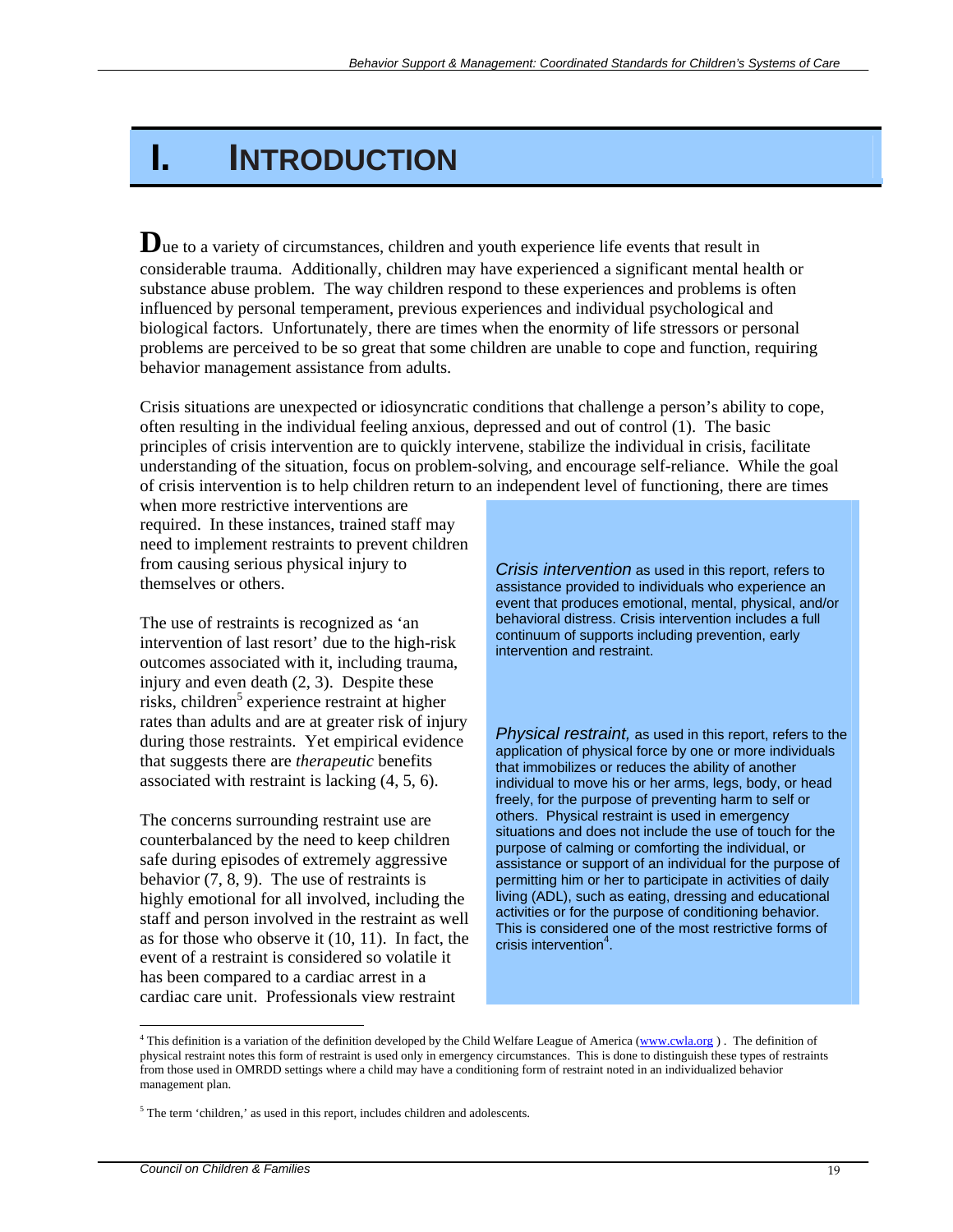use as an emergency measure but also acknowledge the potential for it to be used inappropriately by staff. Furthermore, even when applied appropriately, injury to children or staff could result due to the high risks associated with restraints. In light of these challenges, strategies to promote positive behavior supports and positive alternatives to restraint have gained prominence among professional organizations, advocacy groups and federal authorities.

## **Cross System Issues**

Currently in New York, three systems of care authorize the use of restraint in particular programs that serve children—the Office of Children and Family Services (OCFS), Office of Mental Health (OMH) and Office of Mental Retardation and Developmental Disabilities (OMRDD). Each state agency has a set of restraint-related policies and regulations applicable to programs under its jurisdiction. Additionally, the State Education Department (SED) authorizes emergency use of reasonable physical force in schools, including schools that provide educational services to children in programs licensed by OCFS, OMH and OMRDD.

The standards established by each agency authorized to use restraint have been influenced by a number of factors, including agency-specific missions; unique characteristics and service needs of children within the systems of care; and federal mandates that differ for each state agency. While purposeful variations distinguish one agency from another, state agencies do share similarities with respect to standards around use of restraint. In fact, each agency recognizes restraint is to be used only when other interventions have been unsuccessful; staff who implement restraint must be trained and show competency in crisis intervention techniques; and serious injuries resulting from restraints must be documented properly and reported to oversight entities. Two areas where agency standards vary are with respect to the conditions that warrant the use of restraint and the types of physical restraints sanctioned for use. These variations have broad implications for children and staff across service systems as well as consequences for particular providers of care. A fuller description of these issues is outlined below.

#### **Standards for use of restraint**

Currently, standards for use of restraint vary across agencies (see Appendix D) with SED providing more circumstances when restraint is allowed. Within SED regulations, emergency interventions may be used in circumstances where it is necessary to protect oneself from physical injury, to protect another pupil or teacher or any person from physical injury, to protect the property of the school, school district or others, or to restrain or remove a pupil whose behavior is interfering with the orderly exercise and performance of school or school district functions, powers and duties.

OCFS has fewer circumstances when restraint is permitted. However, similar to SED, restraint may be used in situations involving property damage. We have learned from a review of state policies that other states further clarify when property damage warrants restraint by noting restraints can be used if property damage results in risk of harm to self or others (e.g., breaking a window).

Mental Hygiene Law is used to determine conditions for restraint in OMH programs and focuses on the criterion of serious injury to self or others. OMRDD uses the criterion of dangerous behavior where serious injury could occur in determining whether a restraint is warranted.

The mixed standards regarding when restraint can be used suggests that risk is relative and dependent upon which system of care provides services rather than the actual event. Even more disquieting, it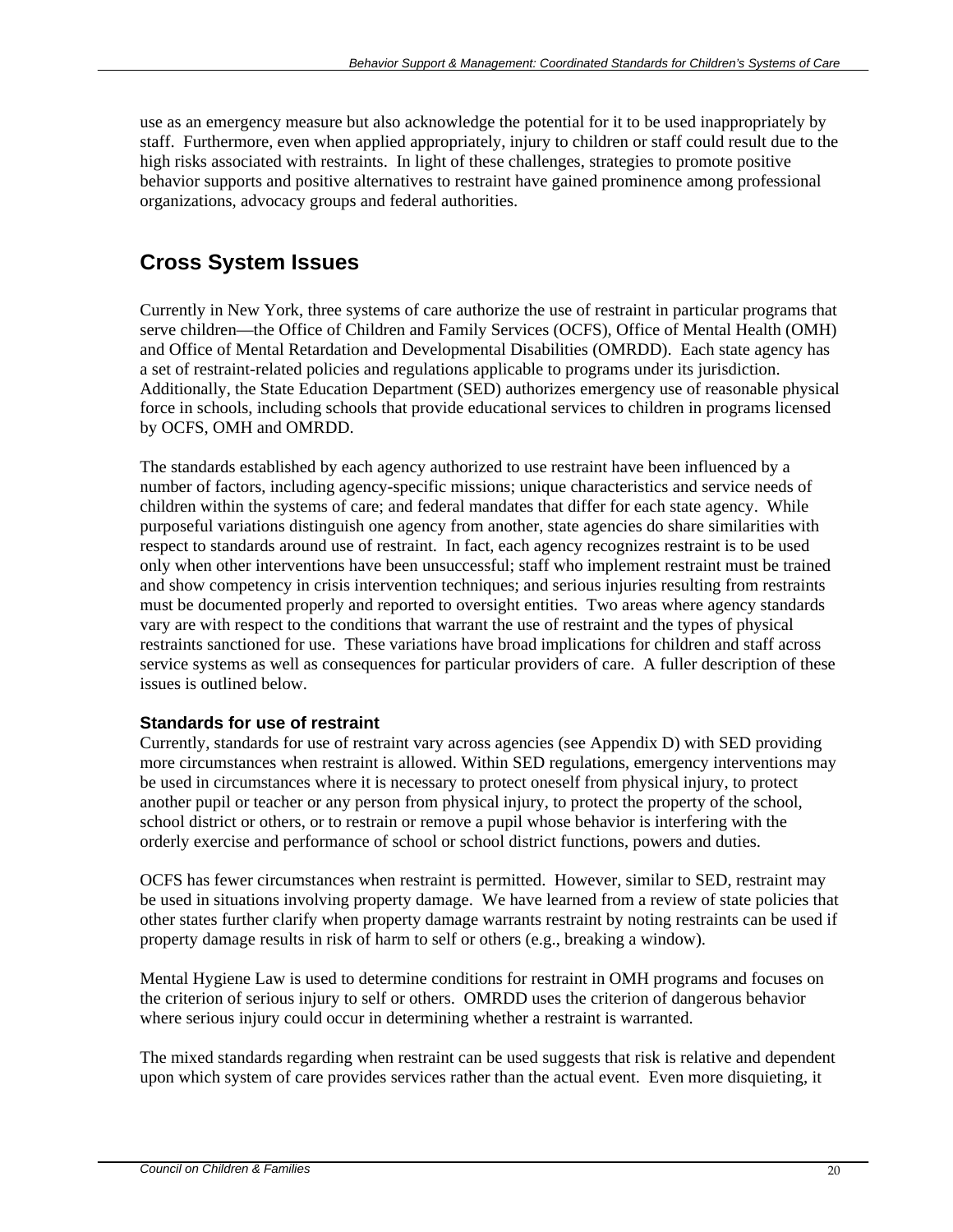means children in certain settings have a higher probability of experiencing this high-risk and traumatic experience.

#### **Restrictive crisis intervention techniques**

OCFS, OMH, OMRDD and SED regulations require staff to successfully complete crisis intervention training before they are able to use the most restrictive crisis intervention techniques. The various crisis intervention training curricula required or supported by OCFS, OMH and OMRDD are very consistent regarding crisis prevention, early intervention and de-escalation skills presented to training participants. The area where curricula differences exist is with respect to the type(s) of restrictive crisis intervention techniques (i.e., physical restraint) supported.

These variations in restraint techniques would not necessarily present concern for staff working in licensed programs, given differing state agency jurisdictions, different geographic locations and agency-specific training curricula that incorporate restraint-related policies. However, some service providers have licenses from more than one state agency and programs housed in one location. The providers with more than one operating license from OCFS, OMH and OMRDD are referred to as *multiple licensed providers with co-located programs*. These particular providers have areas where the children in programs licensed by different agencies (OCFS, OMH, OMRDD) may be in common locations, such as the school. Due to differing restraint techniques, staff must be aware of which program and licensing agency has responsibility for each particular child in order to implement the appropriate restraint technique<sup>6</sup>. It should be noted that this scenario will most likely include school staff who are allowed more conditions for restraint use.

#### **Risk-sharing**

It is recognized that restraint is the final intervention in a lengthy de-escalation process. Due to this risk, some state agencies have a practice whereby the application of an unapproved restraint technique (i.e., a technique not approved in plan submitted to state agency or technique not permitted by state agency) results in programs being cited with corrective action required. Specifically, the use of an unapproved restraint technique may be considered a form of abuse, which could lead to an abuse investigation that could result in a provider deciding to dismiss that staff member. This process clearly reflects the gravity of restraint risks. At the same time, this practice coupled with differences in authorized restraint techniques poses particular challenges for staff employed by multiple licensed service providers with co-located programs. Staff at these sites have a greater chance of improperly using a restraint technique since children at these sites use common areas (e.g., cafeteria, school, religious settings, medical clinics). Also, risk of improper use of restraint techniques can occur when staff are needed to provide coverage in different programs at the co-located sites (i.e., work in an OMH program and then required to cover an OCFS program).

#### **Summary of cross system issues**

Presently, the variations observed across state agency regulations and directives translate to:

- Children with a disproportionate risk of being restrained due to varying standards;
- **Licensed programs at disproportionate risk of citations due to varying restraint techniques;**
- Staff at disproportionate risk of inadequately or improperly applying restraints due to lack of training; and
- Staff at disproportionate risk of abuse allegations due to risk shifts by providers.

 $\overline{a}$ <sup>6</sup> The variations in restraint practices were not in place at the time these providers sought multiple licenses.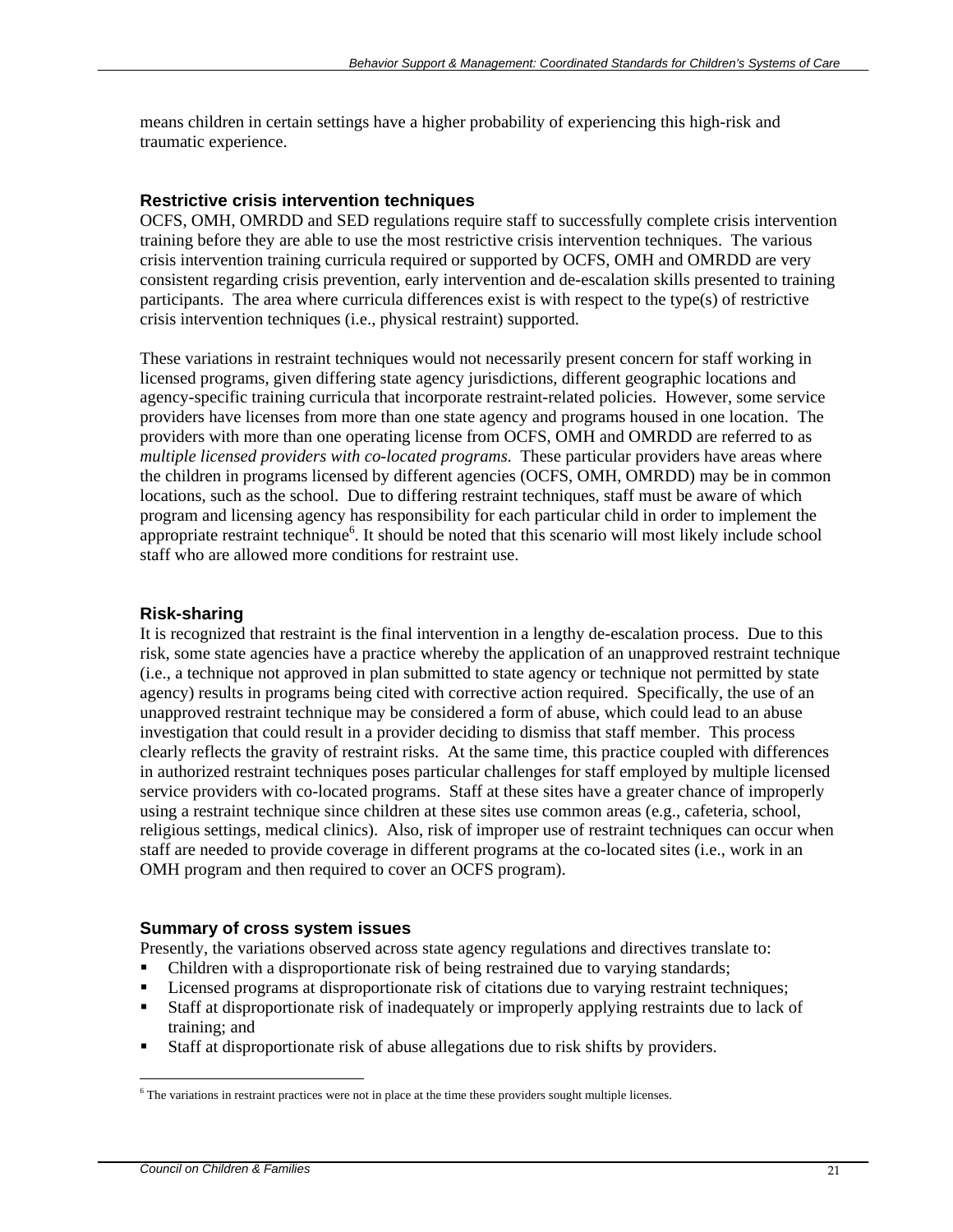These issues of inequity require the attention and action of state agencies for a number of reasons. First, the variations are associated with state agency regulations and practices and, as such, resolutions must occur at that level. While dedicated providers may identify short-term solutions, they are not responsible for policy or regulations. Furthermore, state agencies have an especially keen responsibility to work with multiple licensed programs with co-located programs to address these variations in standards given the fact that these programs were licensed *prior to* state agency changes in restraint practices and did not have the opportunity to make accommodations for these variations in their capital plans or staffing needs. Last, the resolution requires a sound policy approach with a system-wide focus rather than a transfer of responsibility that results in local solutions, which are inconsistent with the mission and philosophy of the licensing agencies (e.g., staff call police).

### **Role of the Committee on Restraint and Crisis Intervention Techniques**

In Chapter 624 of the Laws of 2006, the New York State Legislature directed the Council on Children and Families to establish the *Committee on Restraint and Crisis Intervention Techniques* (RCIT Committee) to:

- 1. identify the most effective, least restrictive and safest techniques for the modification of a child's behavior in response to an actual or perceived threat by the child of harm or bodily injury to the child or others;
- 2. review models of crisis prevention and intervention, including the use of physical restraints; and
- 3. establish uniform and coordinated standards giving preference to the least restrictive alternative for the use of such techniques. (Appendix A).

The legislation indicates techniques shall include, but not be limited to the use of physical restraint, therapeutic crisis intervention, crisis management or such other de-escalation techniques designed to help staff assist children to manage crisis situations. However, the phrase 'harm or bodily injury to such child or to another person' presupposes conditions at the most restrictive end of the crisis intervention continuum and, as such, specifically refers to forms of restraint. That said, the RCIT Committee recognizes the critical role of positive behavior management practices in any examination

of the 'safest' crisis intervention approach and has incorporated these practices into its work. The coordinated standards developed by the Committee may be applicable to adults as well as children.

## **RCIT Committee Members**

As required by legislation, the RCIT Committee includes designees of the commissioners of children and family services, mental health, mental retardation and developmental disabilities, education and health. Also included as Committee members are representatives of statewide provider organizations; representatives of regional provider organizations that represent providers of educational and residential services to children; mental health professionals that provide direct care on a regular basis to children; and parent- and youth-representatives of

#### Figure 1. Committee on Restraint and Crisis Intervention Techniques

- **Council of Family and Child Caring Agencies**<br>**Examilies Together in New York State**
- Families Together in New York State<br>Greenberg & Trauring Law Firm
- Greenberg & Trauring Law Firm<br>Billside Family of Agencies
- Hillside Family of Agencies
- New York State Coalition for Children's Mental Health Services, Inc.
- New York State Commission on Quality of Care & Advocacy for Persons with Disabilities
- New York State Department of Education
- New York State Department of Heath
- New York State Office of Alcoholism and Substance Abuse Services
- New York State Office of Children and Family Services
- **New York State Office of Mental Health**
- New York State Office of Mental Retardation and Developmental Disabilities
- **Parsons Child and Family Center**
- **The Children's Village, Inc.**
- Upstate Cerebral Palsy
- Vanderheyden Hall, Inc.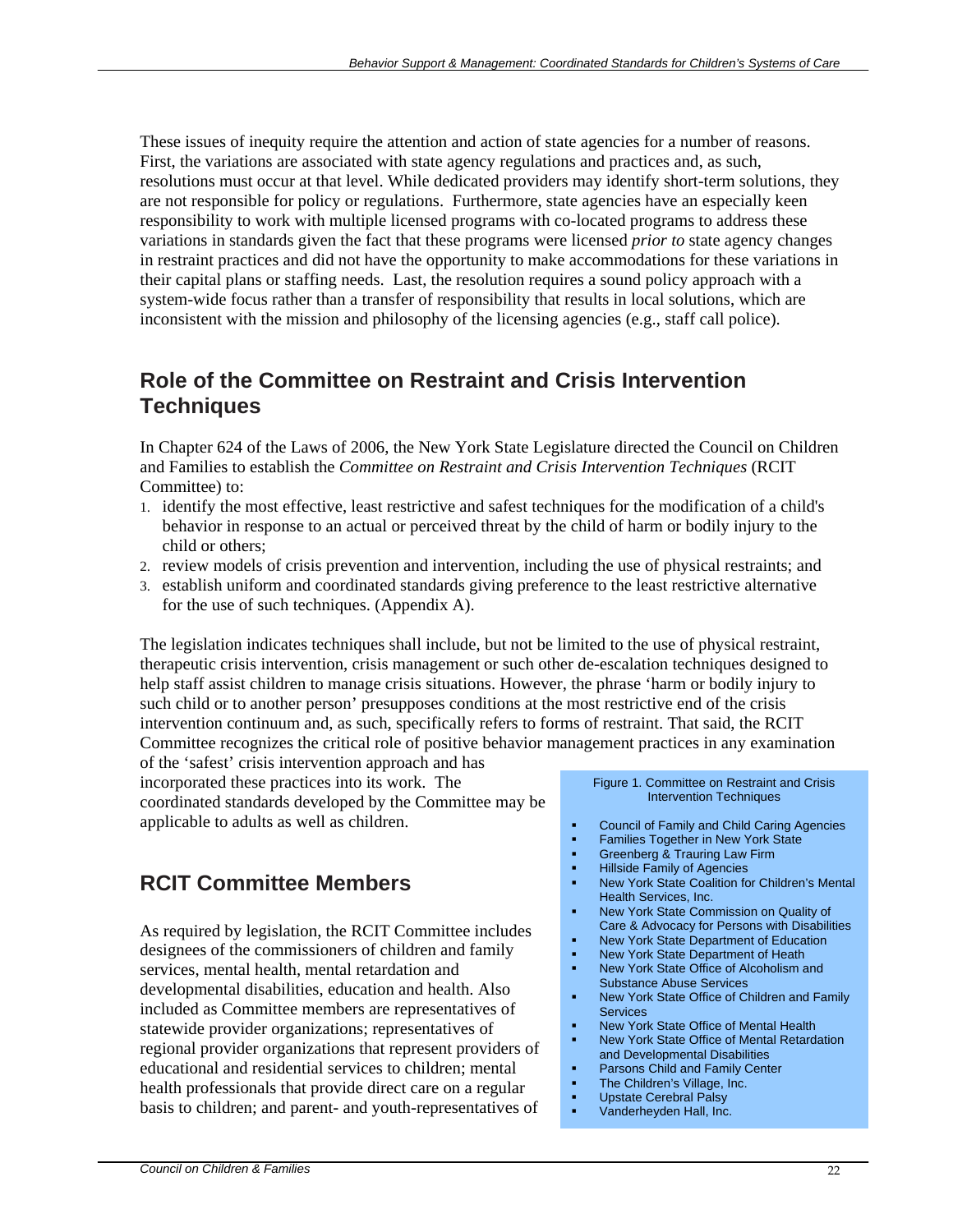children requiring special services. Figure 1 presents the state agencies, licensed programs and organizations represented on the Committee.

## **Guiding Principles**

RCIT Committee members unanimously recognize that the use of positive behavior management approaches are fundamental to any effective crisis intervention approach and are at the very core of child and staff safety. For that reason, a set of guiding principles that reflects the Committee's view of crisis intervention was developed and outlines:

- when restraint is warranted;
- the roles of state agencies and providers;
- resources necessary for effective crisis intervention; and
- the responsibilities of leadership, at both the state agency and provider level, to promote crisis prevention practices and the use of restraint in the safest and most individualized manner as possible.

The set of guiding principles is presented in Appendix B.

### **Approaches Used**

Multiple approaches were undertaken by Council staff and RCIT Committee members to examine issues pertinent to crisis intervention and to fulfill the charge of the legislation.

#### **Review of research literature**

- The legislation points to the need to have recommendations grounded in sound empirical evidence. To that end, research related to restraint reduction and the use of particular types of restraint was reviewed. Research pertaining to type of restraint technique was particularly relevant given the legislative charge for uniform standards and the current variations in restraint techniques across state agencies. When possible, particular attention was focused on research conducted with children.
- A summary of the literature review is presented in Section II of this report.

#### **Review of best practice standards**

- Best practice standards are based on our best knowledge from the research literature as well as expert judgement. A number of national organizations have developed best practice standards that outline recommended practices relative to behavior management and the use of restraint. The focus of these standards tends to be balanced across interests in prevention, intervention and stabilization procedures. Common themes observed are the importance of restraint reduction and the critical roles quality assurance and behavior management planning play in achieving that reduction.
- The review included behavior management standards adopted by the:
	- o American Academy of Child and Adolescent Psychiatry (AACAP);
	- o Child Welfare League of America (CWLA);
	- o The Joint Commission; and the
	- o National Association of State Mental Health Program Directors (NASMHPD).
- **Position statements by advocacy organizations were also reviewed, including statements from the:**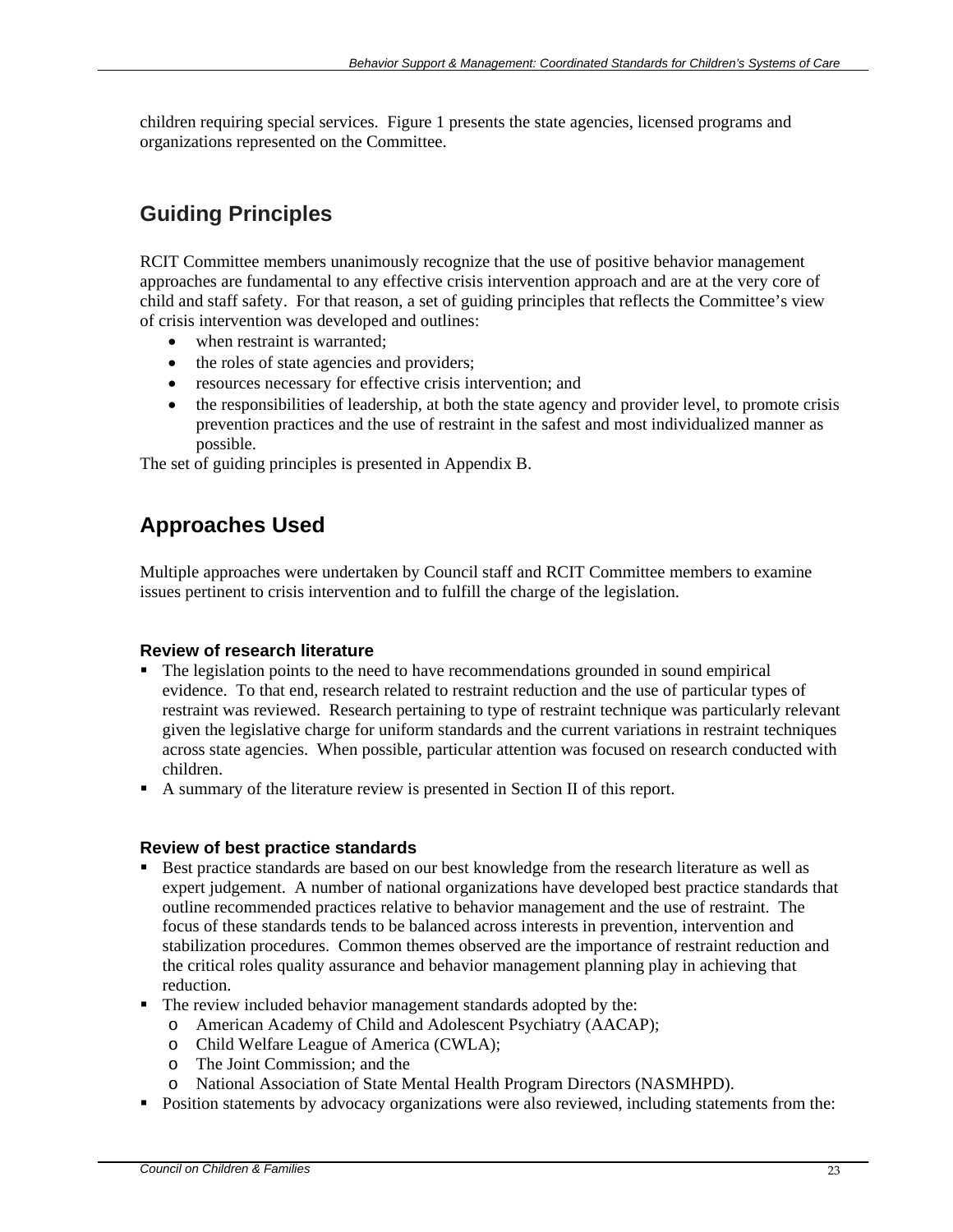- o American Association of Children's Residential Centers;
- o Autism National Committee; and
- o Federation of Families for Children's Mental Health.
- A summary of the best practice standards is presented in Appendix C.

#### **Review of current regulations**

- Given that regulations are the vehicles used by state agencies to implement statute and practices, the specific state and federal regulations each agency has around the issue of restraint were examined. These regulations were reviewed with respect to features outlined in best practice standards to determine the extent current regulations were consistent with best practice characteristics as well as determine the extent regulations were similar across agencies. There appears to be more similarities than differences across state agencies and considerable agreement with best practice standards recommended by national organizations. However, a number of areas exist where policy can be expanded to reflect the most current standards available to us.
- An overview is provided in Appendix D.

#### **Survey of states**

 Council staff contacted representatives from other states to determine if the states allowed the use of the supine restraint technique in their child welfare or juvenile justice systems. An overview of findings is presented in Appendix E.

#### **Review of training curricula**

- In keeping with requirements of the legislation, various forms of crisis intervention models were reviewed. The models included those training curricula used by state agencies as well as those frequently noted in the field.
- A clear message that emerges from the reviews of research, best practice standards, regulations and communications with providers is the need for sound staff training. Furthermore, it is clear that this training must be competence-based and offered on an ongoing basis.
- The training curricula used by state agencies were reviewed, again, with the purpose of identifying the extent training curricula addressed the best practice standards recommended by national organizations. Considerable similarities were noted across curricula, the exception being types of restrictive interventions (i.e., physical restraint).
- More detailed information on training is provided in Section III.
- A comparison of crisis intervention training models is presented in Appendix F.

#### **Development of subcommittees to operationalize guiding principles**

• The guiding principles developed by the RCIT Committee underscored the need to move beyond behavior management techniques to be used in emergency situations. As such, subcommittees were developed to determine the necessary steps required to translate the guiding principles into practice, including the resources that would be required.

#### **Interagency Sessions with Commissioners and Policy Staff**

• The Council convened a meeting with the Chair of the Commission on Quality of Care and Advocacy for Persons with Disabilities (CQCAPD) and Commissioners of OCFS, OMH and OMRDD to identify the best ways to address and mitigate the special challenges faced by multiple licensed providers with co-located programs who must comply with conflicting state agency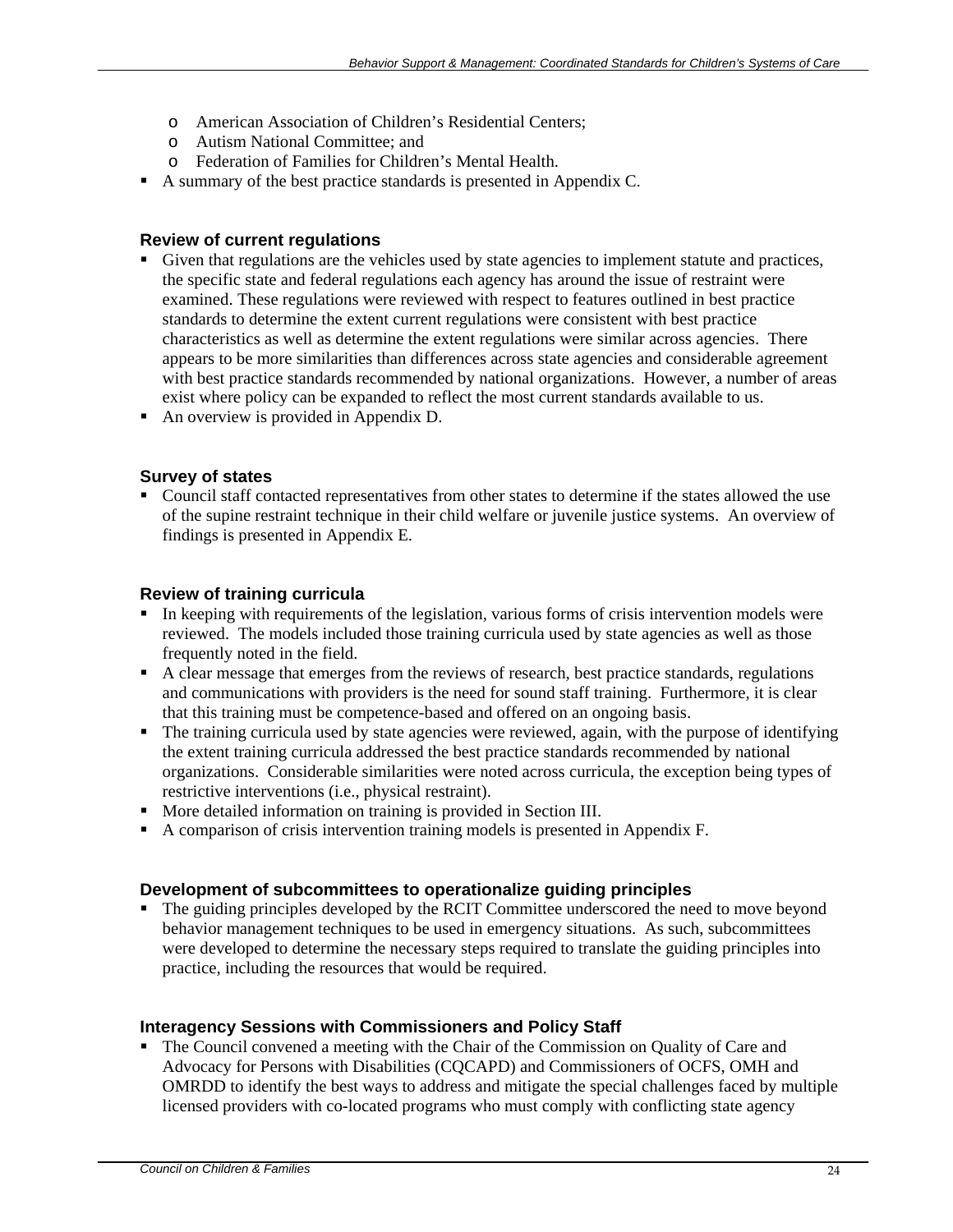regulations concerning use of restraints. Additional discussions were conducted with agency policy staff.

• The focus was on policy and practices within and across systems that would reduce restraint use and equalize the disparity observed at the multiple licensed sites with co-located programs.

### **Overview of Report**

All information described above was used to arrive at a coordinated set of behavior management standards that could be employed by OCFS, OMH, OMRDD and SED to promote the most effective, least restrictive and safest techniques for the modification of behavior for children served in programs delineated in the legislation. The remainder of this report is organized as follows:

#### **Section II. Overview of Research**

 A literature review of restraint reduction and safest restraint techniques was undertaken to determine factors that contributed to positive behavior management and restraint reduction, the primary means of promoting safety for children and staff as well as to better understand the risks associated with various forms of physical restraint.

#### **Section III. Guiding Principles in Actual Practice**

 A set of guiding principles was developed by the RCIT Committee to set the foundation for coordinated behavior management standards. This section of the report details the activities and resources needed to operationalize the guiding principles and make them transparent and fully integrated into daily program practice.

#### **Section IV. Recommendations for Coordinated Standards and Next Steps**

- As required by the legislation, a set of coordinated standards for the most effective, least restrictive and safest techniques for the modification of behavior is detailed along with regulatory changes that may be required to realize the standards. These standards are based on the literature review, a review of nationally endorsed best practice standards, an examination of current regulations as well as the guiding principles. Recommendations for standards and regulatory changes are highlighted.
- Next steps needed to enable agencies and programs to adopt standards are presented.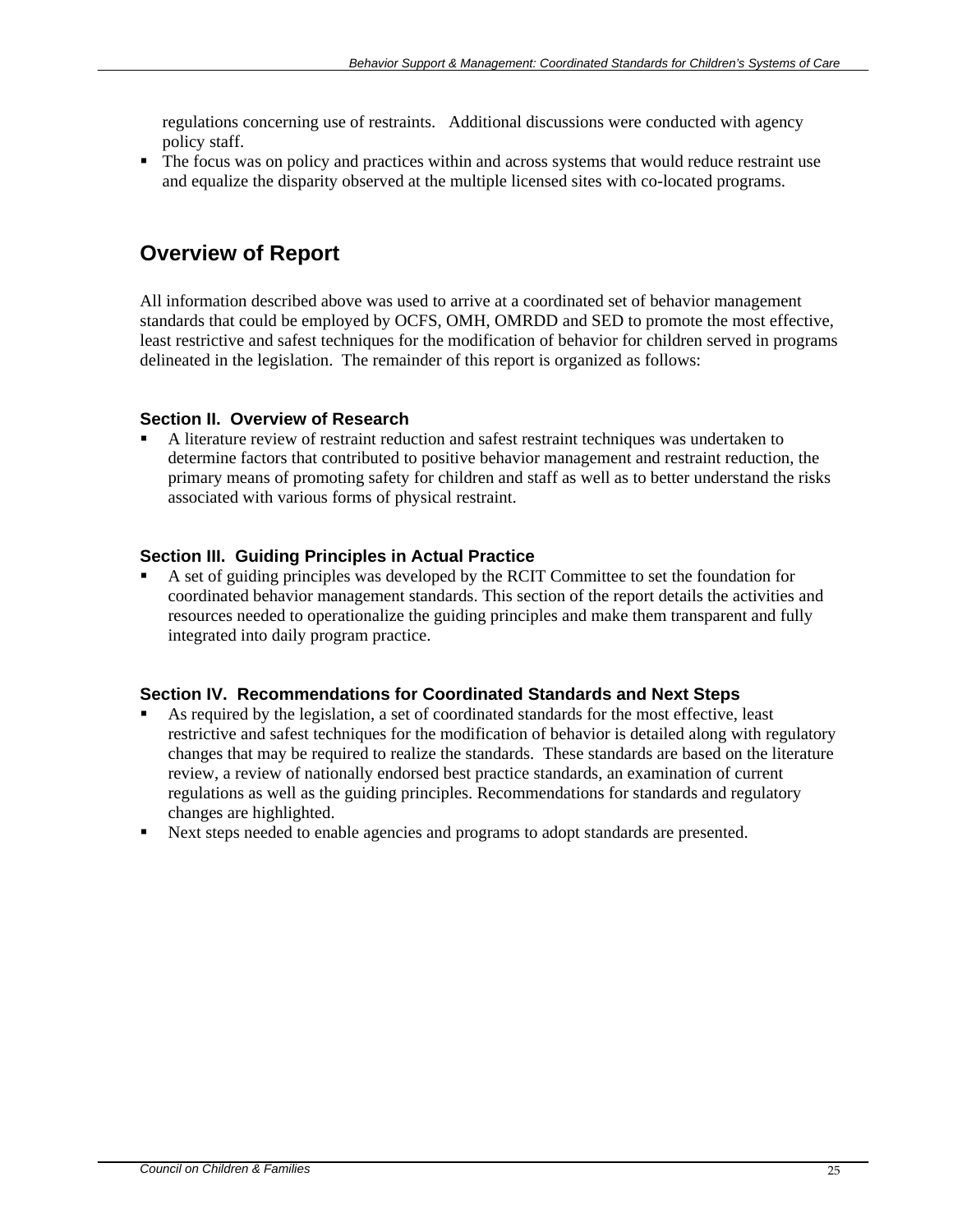# **II. OVERVIEW OF RESEARCH**

**A** literature review was undertaken to help the RCIT Committee identify the 'most effective, least restrictive and safest techniques for the modification of children's behavior in response to an actual or perceived threat by child to harm themselves or others.' The first part of this literature review focuses on child, staff and organizational factors that promote positive behavior management and restraint reduction. However, it is also recognized that restraint may be required in given instances so the review also addresses research that focused on risks associated with physical restraint and particular restraint techniques.

## **Factors Influencing Restraint Use and Reduction**

The widely accepted standard used to discern whether a restraint is necessary focuses on the behavior of the child. 'Risk of harm to the child or others' is the criterion most often used by providers in child welfare, developmental disabilities, education and mental health (12, 13,14). This implies the child's behavior is the sole determinant for use of restraint. Despite this common view, research findings indicate characteristics of staff and the organization also influence use of this high risk intervention and need to be considered in any effort undertaken to promote positive behavior management and reduced use of restraint.

#### **Child characteristics**

A number of correlational studies have been conducted to identify characteristics that increase the likelihood a child may experience restraints. Children more frequently placed in restraint or seclusion tend to have common demographic features including being younger in age, a member of a minority group and male (4, 15, 16). Clinical characteristics also distinguish high and low restraint groups. Specifically, children with: a diagnosis of attention deficit disorder, conduct disorder or poor impulse control, attachment disorder, autism, psychosis, schizophrenia, schizo-affective disorders, suicidal ideations, visual hallucinations, hyperactivity and children more likely to receive a disposition to an inpatient setting have a higher occurrence of experiencing restraint. (15, 17-19).

Other factors examined that influenced use of restraint are: longer lengths of stay, children with poor coping skills, and being in foster care or in the custody of children and family services departments (4, 15, 18, 19).

#### **Staff characteristics**

A variety of staff variables are also associated with increased use of restraint, including: level of experience, training, and attitudes toward restrictive methods. Teams with inexperienced members tend to use restraints more often than those with experienced members (7, 20). Furthermore, staff decisions to use restraint are influenced by their personal attitudes and perceptions of circumstances. This means the same situation could result in staff making different decisions of whether to implement a restraint. Individuals having a greater need to control the level of violence on the unit used restraints more frequently. Also, restraint was implemented in cases where staff perceived safety threats that included instances where children used aggression toward other children or staff, or in instances where children were noncompliant with staff requests (4, 9, 20-22).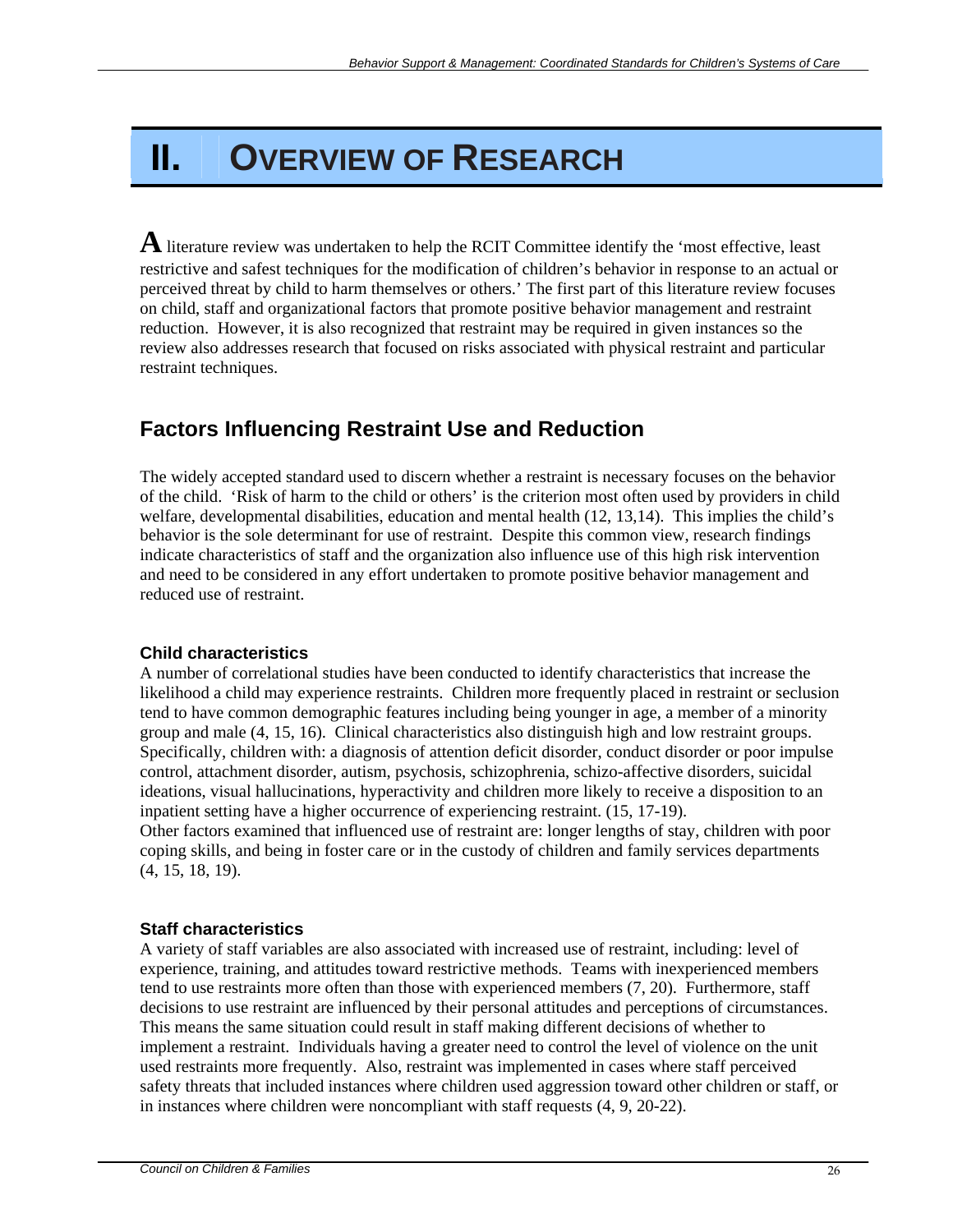Within educational settings, teachers report restraint has been used in classroom situations to prevent immediate harm to a child or other student, as well as to prevent a child from leaving a classroom, which might eventually result in harm to the child  $(23, 24)$ . Training programs that emphasize prevention and early intervention techniques were shown to influence staff behavior and increase the strategies they use in a crisis situation (25-28).

#### **Organizational characteristics**

Research examining organizational characteristics also indicates there are variations in the use of restraint that can not be explained by the type of children served. Different rates existed regardless of the severity of illness of children served in each psychiatric hospital studied (29). Findings from a study undertaken by the New York State Commission on Quality of Care (30) indicate the organizational culture can influence how restraints are employed. Specifically, treatment preferences and practices of administrators and clinical staff served as key predictors of low rates of seclusion and restraint in state-operated mental health facilities.

On an intuitive level, one might expect higher rates of restraint to be reserved for more restrictive settings. When we consider the continuum of care, it is widely accepted that less restrictive settings, such as community-based programs, serve individuals with less severe symptoms and would rely less on the most restrictive form of crisis intervention. However, type of treatment setting does not necessarily predict use of restraint. This was made apparent by the fact that different rates of restraint were observed in hospitals, group homes, and day treatment programs with the highest rates in the more restricted hospital setting and less restricted community-based day treatment setting (12).

The culture of an organization can distinguish the extent staff rely on restraints. Programs with clear mission statements, policy mandates and cultural expectations related to positive alternatives to restraint showed a decrease in use of restraints. (4, 31). Other organizational features associated with decreased use included: availability of explicit protocols; use of individualized approaches with patients, such as behavior management plans; and a management approach that provided data to staff informing them of monthly restraint rates (25-28).

#### **Staffing ratios**

Findings from a two-year study that examined the relationship between gradual increases in the staffpatient ratio at a psychiatric hospital indicated reliance on restraint and seclusion (as measured by hours) decreased as staff-patient ratios increased (62). The improvements observed occurred in conjunction with major restraint reduction efforts so it is difficult to discern the extent staffing ratios and other restraint reduction efforts contributed to a decrease in the number of hours patients were in restraint and seclusion. These findings ring true on an intuitive level and are consistent with qualitative perceptions of professionals; however, we lack information regarding the most costeffective ratio that maximizes restraint reduction.

The paucity of research regarding staffing ratios does not minimize its importance when one considers 'safe' restraint procedures. Training curricula, although not necessarily grounded in research, suggest optimal staffing ratios for particular forms of restraint, with ratios ranging from one to three staff per child restrained.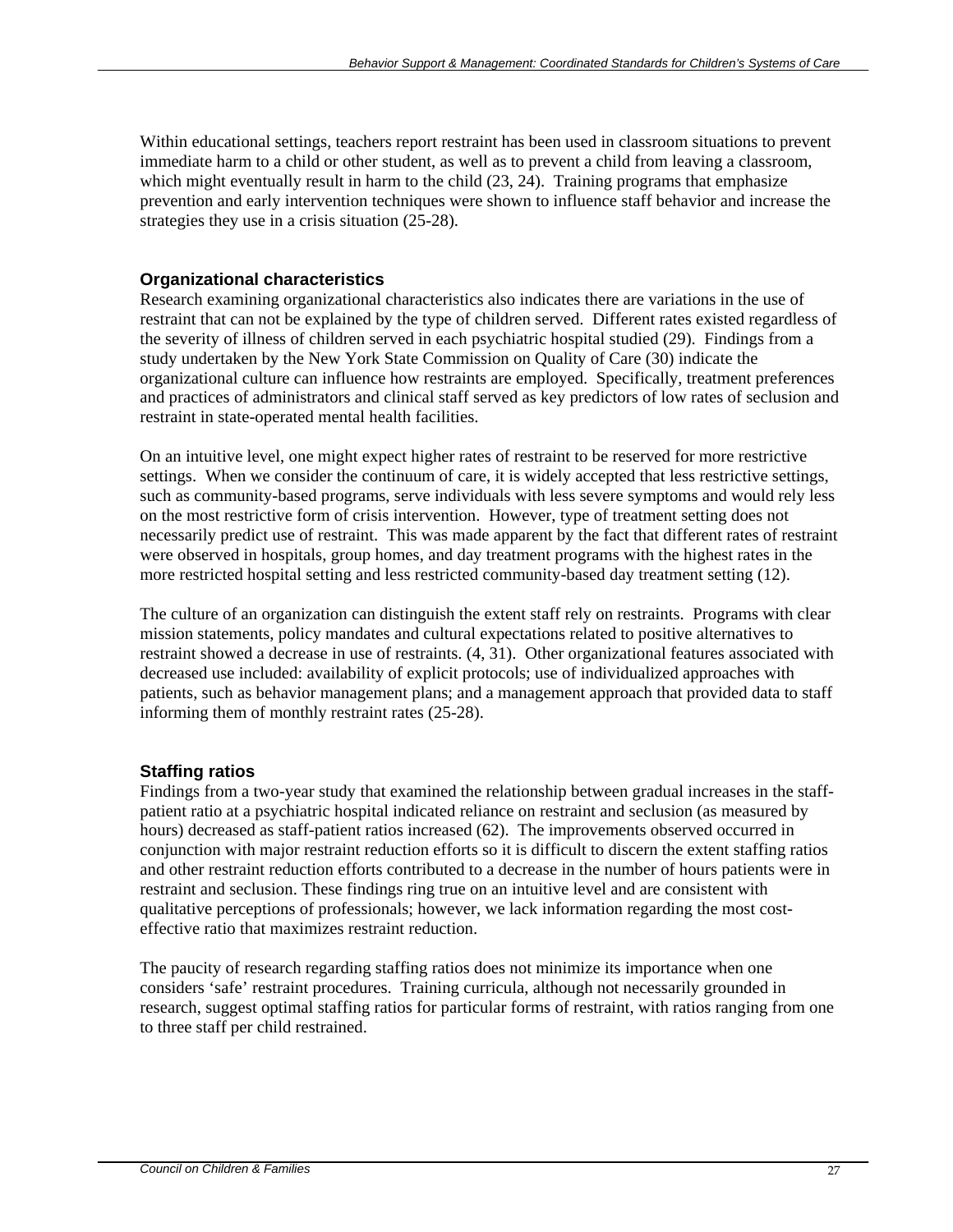### **Restraint Risks Identified in Case Studies**

There is little consensus in the scientific literature concerning the causes of death due to the use of restraints (32). Some researchers examining case studies contend restraint-related deaths are the result of the type of restraint position used while others assert the psychological stress of being restrained triggered or exacerbated physiological reactions (e.g., increased body temperature, cardiac arrhythmia) that were life threatening. An overview of findings follows.

#### **Positional asphyxia**

Positional asphyxia results when an individual is placed in a position that interferes with respiration. Most of the case studies of restraint-related positional asphyxia are from the forensic literature and focus on adults in police custody. Prone restraints are the primary form of restraint cited in these case studies. As noted by Paterson (33), the term 'prone restraint' found in these studies does not represent a homogeneous procedure. Instead, it includes a wide range of situations where individuals are held on the floor, generally 'face down.' Most of the prone cases described in the literature involved a technique referred to as a hog-tie or hobble prone restraint (34-37) where an individual is placed face down on the floor with his arms in handcuffs while his legs are cuffed then attached to the handcuffs<sup>7</sup>. This form of a prone restraint is particularly dangerous since it places considerable pressure on the diaphragm, particularly if an individual raises his head in an attempt to breathe (38- 39). Many cases examined were complicated by the presence of illegal drugs such as cocaine or high levels of alcohol (40, 41) and it has been suggested that the cause of death in positional asphyxia cited in the forensic literature may involve restraint but is more likely associated with leaving an exhausted, drug affected and unconscious person in a position that results in asphyxia (41, 42).

Not all case reviews reflect positional asphyxia of individuals in police custody. Following a review of restraint-related deaths that occurred in healthcare settings, the Joint Commission reviewers concluded restraining individuals in a prone position [unspecified] may predispose them to suffocation (43). Other cases cited in the literature describe deaths of individuals that were complicated by the use of mechanical or chemical restraints (44); cases where pressure was applied to the back of an individual or used with individuals who had preexisting medical conditions that put them at greater risk (e.g., increased body mass, enlarged heart) (44, 45).

In a review of child restraint fatalities, asphyxia was the most common cause of death (25 cases). This was followed by cardiac arrest (10 cases). Prone restraints were used in 27 of the 38 physical restraints. It was noted that staff utilized restraint procedures not consistent with any recognized crisis intervention training models and did not attend to signs of distress, also fundamental components of established training curricula (2). While this increases an appreciation for the stressful circumstances that accompany restraints, it also raises concern regarding the degree staff are able to easily implement a particular form of restraint and control their own level of exertion during the process, particularly when applying a restraint to a child. This should be a concern for all forms of restraint.

#### **Aspiration**

The Joint Commission found restraining individuals in a supine position may predispose them to aspiration (43). This can result from a decrease in consciousness, which is precipitated by individuals' illnesses or types of medication they are using. The supine position *in conjunction with* 

 $\overline{a}$ <sup>7</sup> This form of prone restraint is not endorsed for use by OCFS, OMH, OMRDD or SED.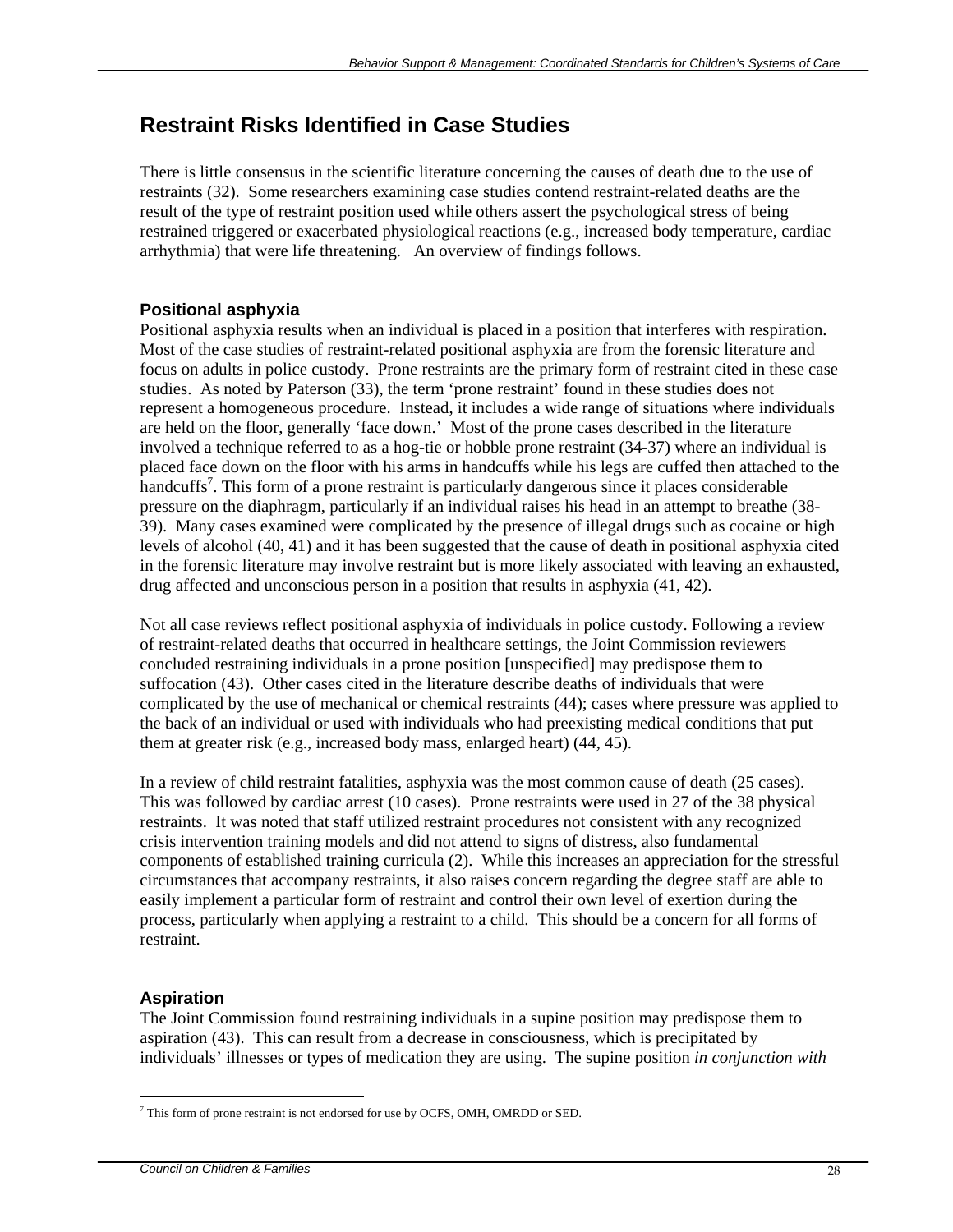*decreased levels of consciousness* can interfere with individuals' ability to protect their airways, which can result in death from asphyxia, acute pulmonary edema, or pneumonitis (46).

#### **Agitated or excited delirium**

Agitated or excited delirium is another factor associated with restraint-related deaths. Researchers examined fatality cases where excited delirium or aggressive behavior was evident and concluded asphyxial deaths can occur in subjects who are held in a prone position with arms and legs restrained and weight applied to the back (37). O'Halloran and Lewis suggest death of an individual in an excited state can be attributed to cardiac arrhythmia, induced by excited delirium; physical activity from struggling while in restraint; and use of restraint techniques (most commonly hog-tied) that impair movement of the diaphragm (47). Sudden cardiac death can be triggered when the behavioral arousal and psychological stress associated with the restraint experience influences advanced cardiac arrhythmias and emotional extremes (48, 49). The increased agitation results in a release of hormones that produce rhythm disturbances (50). In other reviews of sudden death cases of individuals requiring restraint for excited delirium, the research reviewers found instances of stimulant drug use; chronic disease; and obesity, indicating multiple predictors can contribute to sudden death (51, 52, 36).

#### **Medications**

Researchers note the stress of being placed in restraint, *in conjunction with the effects of medication* can place children at risk (32). Psychotropic medication is linked with a syndrome that can cause lethal arrhythmias (53). Certain medications, such as anticholinergic drugs, can decrease normal body cooling mechanisms and children with extreme agitation who are struggling with staff have a decreased ability to discharge or release the heat generated, resulting in an increase in body temperature and increased possibility of life-threatening hyperpyrexia. It has been noted children are more susceptible than adults to the adverse effects of these medications (32).

## **Physiological Responses to Restraint in Controlled Studies**

A number of experimental and quasi-experimental studies were conducted to more rigorously examine the physiological responses to restraint observed in the case studies.

- The effect of prone positioning on perfusion distribution in normal adults was examined by Peces-Barbara and Rodriguez-Nieto. Results indicated carbon monoxide diffusing capacity (ability of body to move oxygen) was consistently lower in prone compared to supine position; alveolar volume was greater in prone compared to supine position and no significant differences were observed in cardiac output or pulmonary tissue volume. (54).
- Reay examined the recovery rate (oxygen saturation  $\&$  pulse rate) of healthy adults following exercise. Recovery rates for adults in a hog-tie prone restraint position were longer than recovery time of adults in a seated position. (30).
- A study by Schmidt and Snowden examining the effect of positional restraint on heart rate and oxygen saturation indicated there was no significant difference in recovery heart rates of adults in seated position following moderate exercise and adults in a prone position following moderate exercise. When exercise was conducted to simulate a 'police chase' and prone restraint, participants' recovery rates showed a significant difference of oxygen saturation recovery for the first 2 minutes between resting position and restraint; however no differences were observed after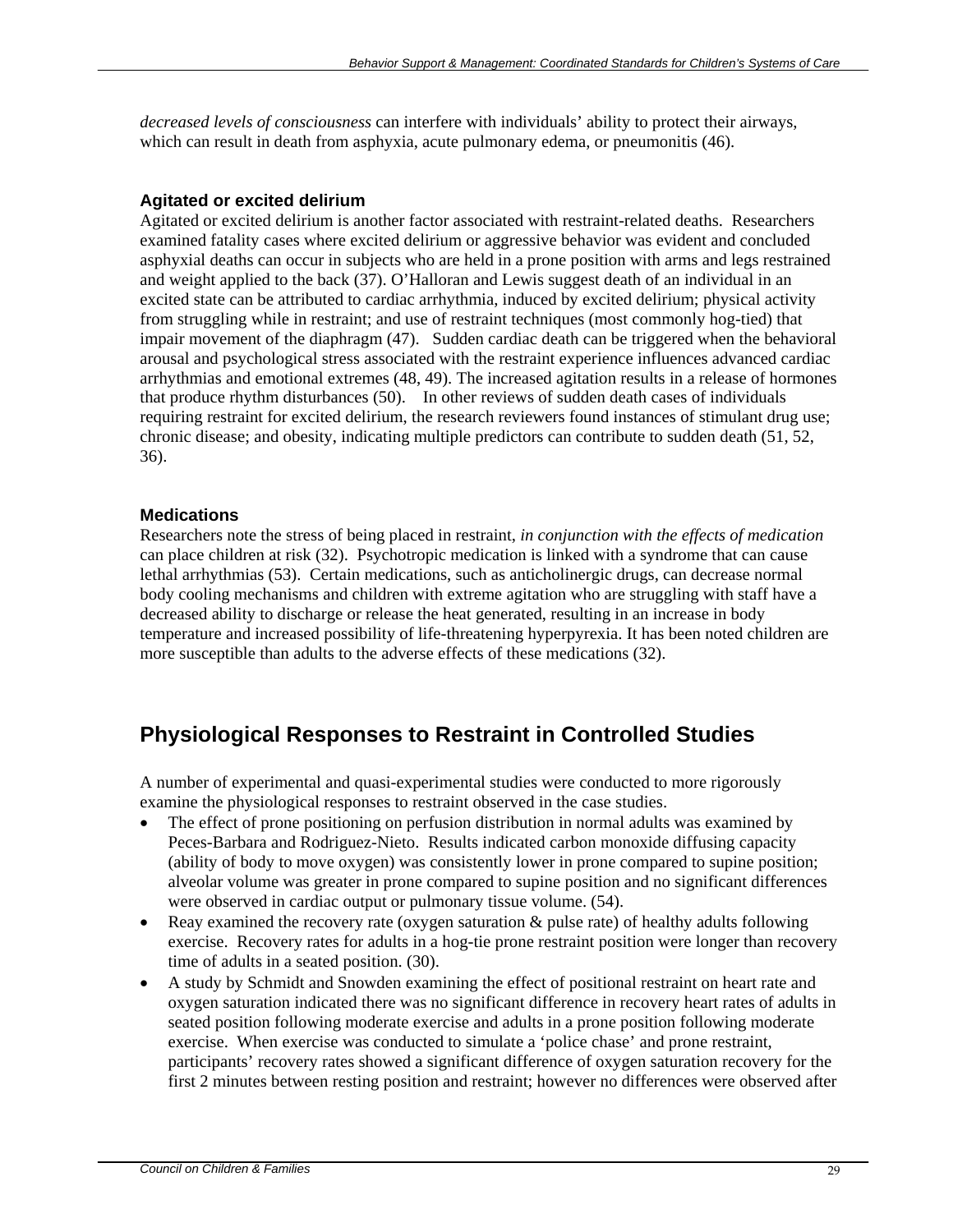the initial 2 minutes. There was no significant difference in oxygen saturation recovery between resting and seated positions following exercise (55).

- Following exercise, individuals' pulse rate and oxygen saturation were measured (recovery rate) to determine how they differed when in prone, supine and seated positions. Parkes found that recovery time in both restraint positions did not differ significantly from the seated position. The amount of time healthy adults in a prone restraint needed to assume their normal pulse rate was significantly longer than for adults restrained in a supine position. The authors concluded restraint position may be a factor in death during restraint but only where other factors contribute to the overall situation (56).
- Chan conducted a study with 15 healthy adults using a two-phase study. A progressive restrictive pattern of pulmonary functioning was noted as individuals were moved from the seated, supine, prone and hogtie prone positions; while the decline was statistically significant, the declines were all within a normal range of functioning (57).
- To understand the role of weight force, Chan compared the respiratory function of individuals in a seated position, prone position, prone position with a 25 pound weight on the back and the prone position with a 50 pound weight placed on the back. All prone positions were significantly different from the seated position but not from one another. Pulmonary functioning was restricted with and without weight while in prone position but there was no evidence of hypoxia or hypoventilation. The prone form of restraint resulted in a restrictive pulmonary function pattern but did not result in *clinically* relevant changes in oxygenation or ventilation among healthy adults. (58).
- Gustafsson compared the vital capacity, functional residual capacity and gas trapping in children with and without asthma. Assuming a supine position increased gas trapping in children with asthma, not others (59).
- Jonsson and Mossbert studied the influence of being in a supine or seated position among adults with asthma. Three measures of lung function were measured. Results indicated that being in a supine position for a four hour period and not receiving any asthma medication during that time showed a compromise in one of the three lung function measures compared to being in a seated position. No significant differences were observed in two of the three lung function measures. Individuals in a supine position for a 2-hour period showed similar results. Individuals in a supine position for 30 minutes showed no significant difference in lung function measures when in a supine or seated position (60).

#### **Medical review**

The dangers of restraint are not limited to those being restrained, as noted in the medical review conducted by CWLA, which delineates staff and child injuries associated with each form of restraint (61). The types of injuries differ for staff and children and vary by restraint position (Figure 2).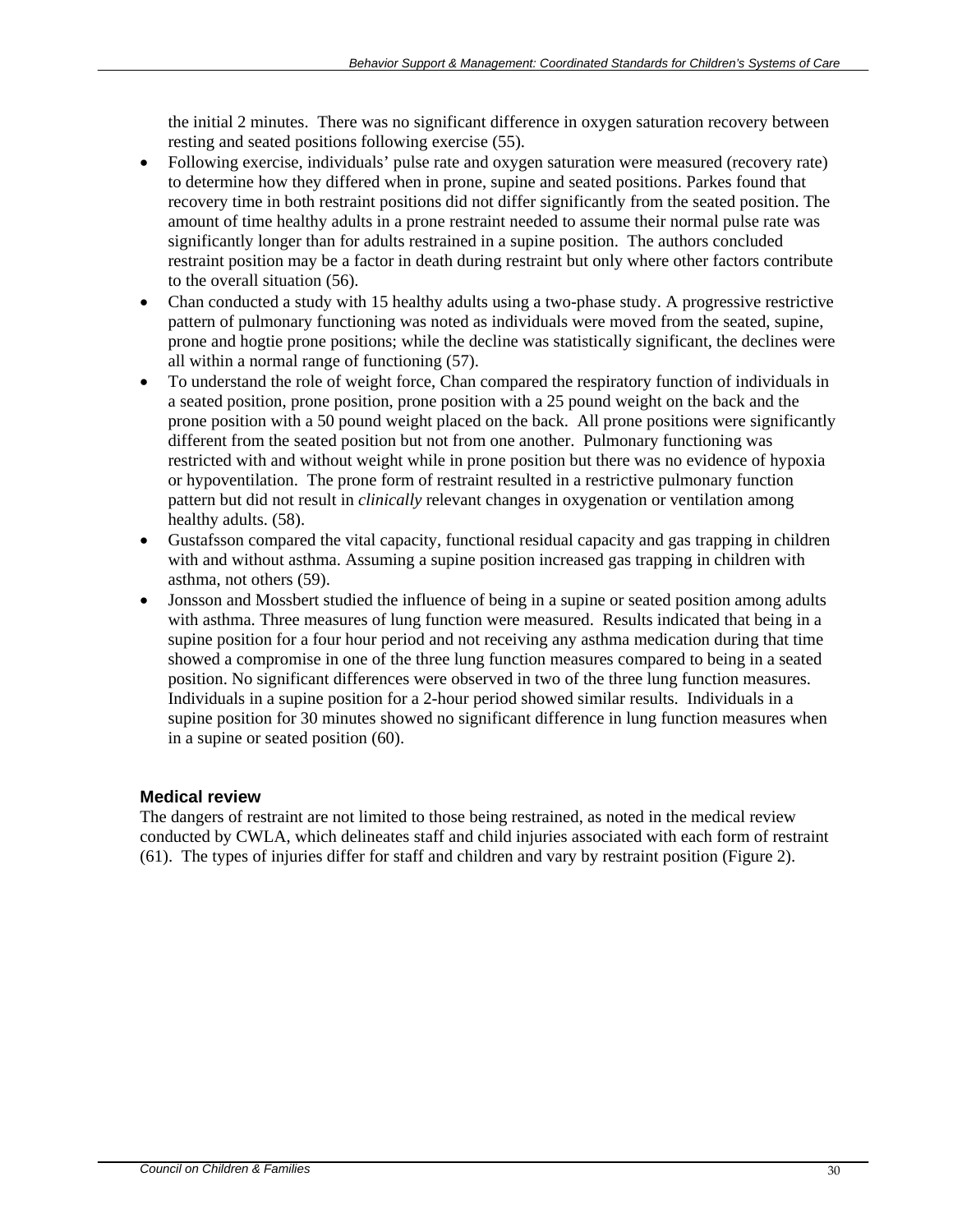| <b>Restraint Position</b>                                                                        | <b>Risk to Child Being Restrained</b>                                                                                                                                                                                                                                                                                                                                                                                                                                                                                                                          | <b>Risk to Staff Implementing Restraint</b>                                                        |  |  |
|--------------------------------------------------------------------------------------------------|----------------------------------------------------------------------------------------------------------------------------------------------------------------------------------------------------------------------------------------------------------------------------------------------------------------------------------------------------------------------------------------------------------------------------------------------------------------------------------------------------------------------------------------------------------------|----------------------------------------------------------------------------------------------------|--|--|
| <b>Prone Restraint</b><br>Child is placed in a<br>face-down position<br>on the floor             | Abrasions, bruises, strained muscles, and other<br>$\bullet$<br>musculoskeletal injuries<br>Neck and back injuries<br>$\bullet$<br>Difficulty breathing, including cardiac and<br>$\bullet$<br>respiratory arrest<br>Decreased circulation to lower extremities<br>$\bullet$<br>Head banging<br>$\bullet$<br>Should not be used with very obese children,<br>$\bullet$<br>females who are pregnant, children diagnosed<br>with Down or Prader-Willi syndrome, children<br>who have respiratory disorders that increase the<br>likelihood of restricted airways | Scratches and bites<br>Stress to knees and back<br>$\bullet$                                       |  |  |
| <b>Supine Restraint</b><br>Child is placed in a<br>face-up position on<br>the floor              | Abrasions, bruises, strained muscles, and other<br>$\bullet$<br>musculoskeletal injuries<br>Difficulty breathing, including respiratory<br>$\bullet$<br>arrest<br>Head banging<br>$\bullet$<br>Possible aspiration if child vomits<br>$\bullet$<br>Self-biting<br>$\bullet$<br>Trauma and retraumatization stemming from<br>$\bullet$<br>feelings of vulnerability or exposure (e.g.,<br>victim of child sexual abuse)                                                                                                                                         | Scratches and bites<br>$\bullet$<br>Stress to knees and back<br>$\bullet$<br>Spitting<br>$\bullet$ |  |  |
| <b>Seated Restraint</b><br>Child is placed in a<br>seated position on<br>the floor or in a chair | <b>Restricted breathing</b><br>$\bullet$<br>Cardiac or respiratory arrest<br>$\bullet$<br>Neck and back injuries<br>$\bullet$<br>Abrasions, bruises, strained muscles, and other<br>$\bullet$<br>musculoskeletal injuries                                                                                                                                                                                                                                                                                                                                      | <b>Head butts</b><br>$\bullet$<br>Scratches and bites<br>Spitting<br>$\bullet$                     |  |  |

|  | Figure 2. Medical Risks Associated with Restraint Positions |  |  |
|--|-------------------------------------------------------------|--|--|
|  |                                                             |  |  |

CWLA also noted a number of factors are associated with decreases in restraint-associated injuries. These factors include:

- Providing adequate caregiver ratios
- Providing adequate staff training
- Optimizing asthma/respiratory status as soon as possible after admission
- Minimizing sedation as soon a possible after admission
- Plans for child-specific medical or surgical conditions
- Development of individualized restraint plans
- Avoidance of power struggles
- Restraining only for safety
- Decreasing the intensity of restraint
- Decreasing the duration of restraint
- Decreasing the frequency of restraint
- Monitoring respiration and skin color
- Maintaining hydration
- Preventing overheating
- Keeping face uncovered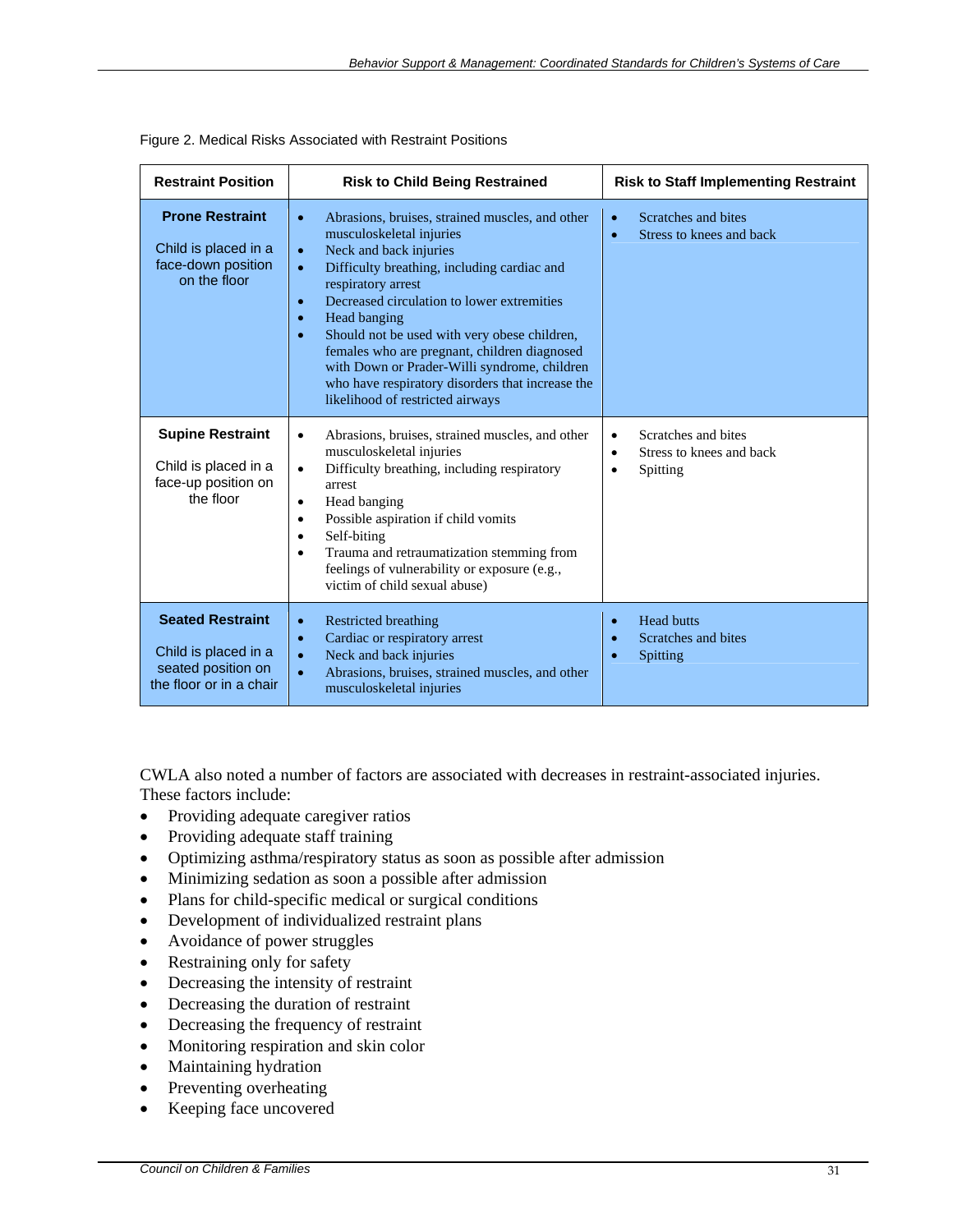- Monitoring the child's face during the restraint
- Heeding any complaints of "I can't breathe' during the restraint and break the restraint

### **Summary**

Case study reviews serve to remind us of the turmoil that accompanies restraints, regardless of the staffing ratios, quality of training or restraint techniques. Restraints, by the very fact they are conducted when a person's behavior has escalated to the point there is danger to self or others, are highly charged occurrences. Case studies depict instances when trained staff employed procedures not endorsed by any training program reviewed, such as applying neck holds, force to the back, covering the mouth with towels to avoid spitting, and maintaining a person in a hold for extended periods of time, without monitoring them. The experimental and quasi-experimental studies highlight the physiological conditions that occur following vigorous activity but even more compelling is the realization that those conditions are very modestly duplicated in controlled circumstances as evidenced by the studies.

Given the fact that risk is inherent in any restraint, a 'safe' restraint is, at a minimum, one that does not result in physical injury to the child or staff. An epidemiological study—one that studies the causes, distribution and control of disease in populations—would be necessary to determine whether restraint-related injuries and deaths occurred more often using one form of restraint than another. This type of study would provide standardized measures (i.e., rates) that permit us to compare the likelihood of injuries when using prone and supine restraints. Additionally, this restraint-related data would be needed for each population represented by the Committee, namely child welfare, developmental disabilities and mental health before we could determine the degree of safety for each restraint technique and the appropriateness of a uniform standard for these three groups of children $8$ .

In the absence of the information described above, the body of research reviewed does point to the risks associated with restraints regardless of the technique used; supports the need for staffing ratios and training that increase the likelihood these high risk interventions can be averted or applied properly; suggests the need for organizational strategies, such as quality assurance practices and strong leadership, to promote restraint reduction and sustain positive alternatives to restraint use; and makes us cognizant that no single method of restraint is safe for all children, obligating us to incorporate individualized crisis prevention and early intervention strategies.

 $\overline{a}$ 

<sup>&</sup>lt;sup>8</sup> A retrospective study would be feasible within the developmental disabilities and mental health fields due to the policy changes made by OMH and OMRDD; however, automated data are not available during the periods that would be covered under investigation so data collection would require considerable time and resources. A retrospective investigation is not possible for the child welfare population and would require a prospective study. This study would necessitate OCFS permitting the use of a supine technique on an experimental basis for a given period of time and, again, would take considerable time and resources.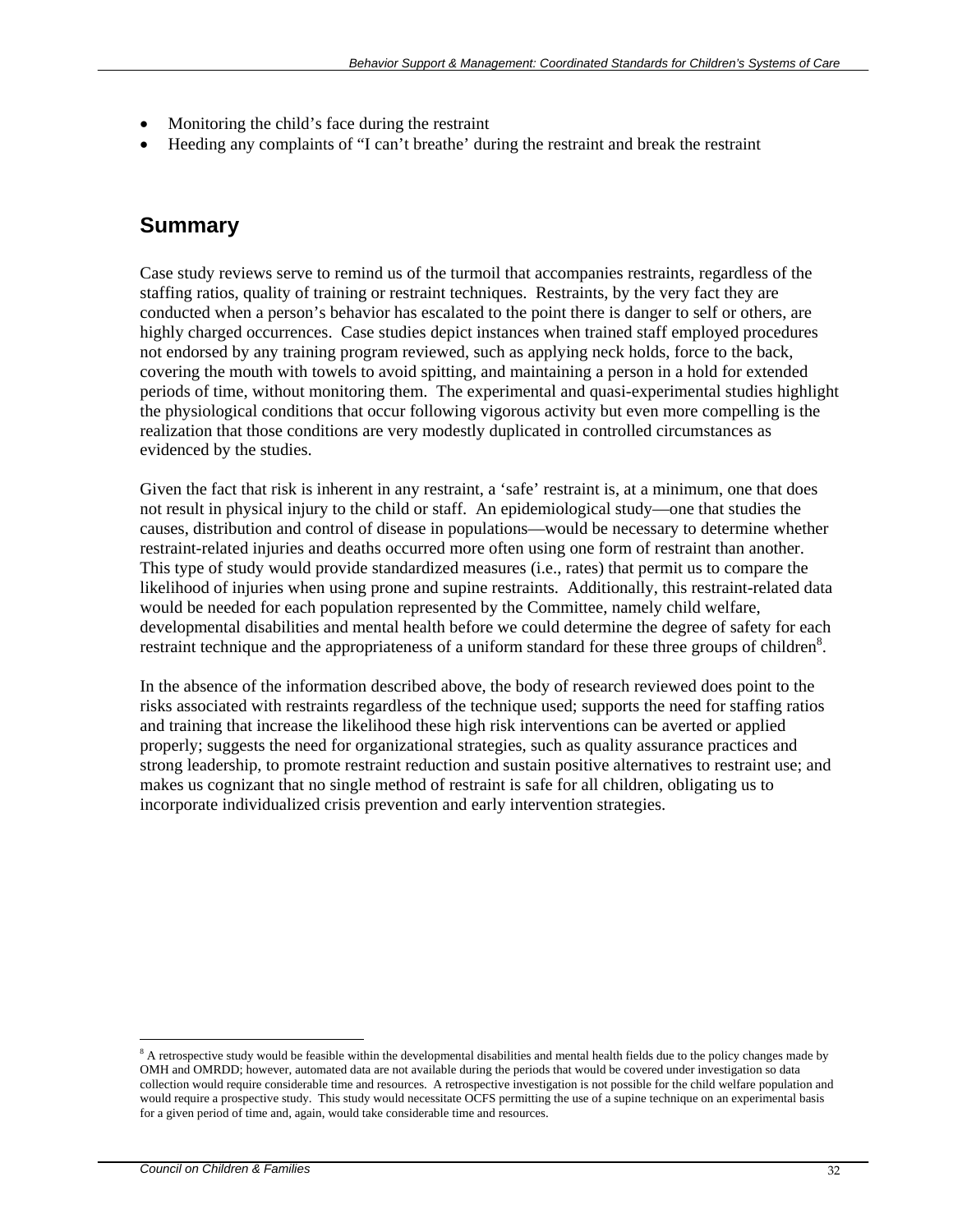## **III. GUIDING PRINCIPLES INCORPORATED INTO PRACTICE**

In an effort to provide a comprehensive, balanced perspective of the practices needed to fully realize the intent of the guiding principles, subcommittees were developed to review how best to operationalize the principles. Four areas addressed by the subcommittees were:

- Leadership and Workforce Development
- Risk Assessment and Behavior Management

- 
- **Training Quality Assurance**

The following is a description of the work and resources necessary to make the guiding principles a part of daily practice. Considerable emphasis is placed on methods that help children maintain selfcontrol and positive behavior supports utilized by staff to avert the need for restraints.

### **GUIDING PRINCIPLE: LEADERSHIP COMMITMENT**

Leadership commitment is an essential component of effective restraint reduction initiatives and accordingly, leadership and management responsible for providing day and residential, mental hygiene, health care, and educational services to children should continuously seek opportunities to advance restraint reduction efforts and articulate in their practice guidance, training, protocols, policies, and regulations that restraints reflect a last resort intervention.

## **Leadership Commitment Toward Change**

Strong leadership commitment plays a pivotal role in successful behavior management efforts due to the fact that leadership<sup>9</sup> is instrumental in establishing and reinforcing the values, attitudes and expectations of an organization. These organizational features, often

referred to as organizational culture, influence norms held by the group and help establish a code of conduct that shapes the way

## Organizational culture is defined as the way things get done around here.

members in the organization<sup>10</sup> behave (63). In fundamental terms, organizational culture is defined as the way things get done (64). The culture, whether

 $\overline{a}$ 

 $9$  Leadership includes individuals at the level of commissioners, executive directors, facilities directors and other executive staff.  $\frac{10 \text{ T}}{10 \text{ T}}$  includes the level of commission refers to state agencies and programs that provide services.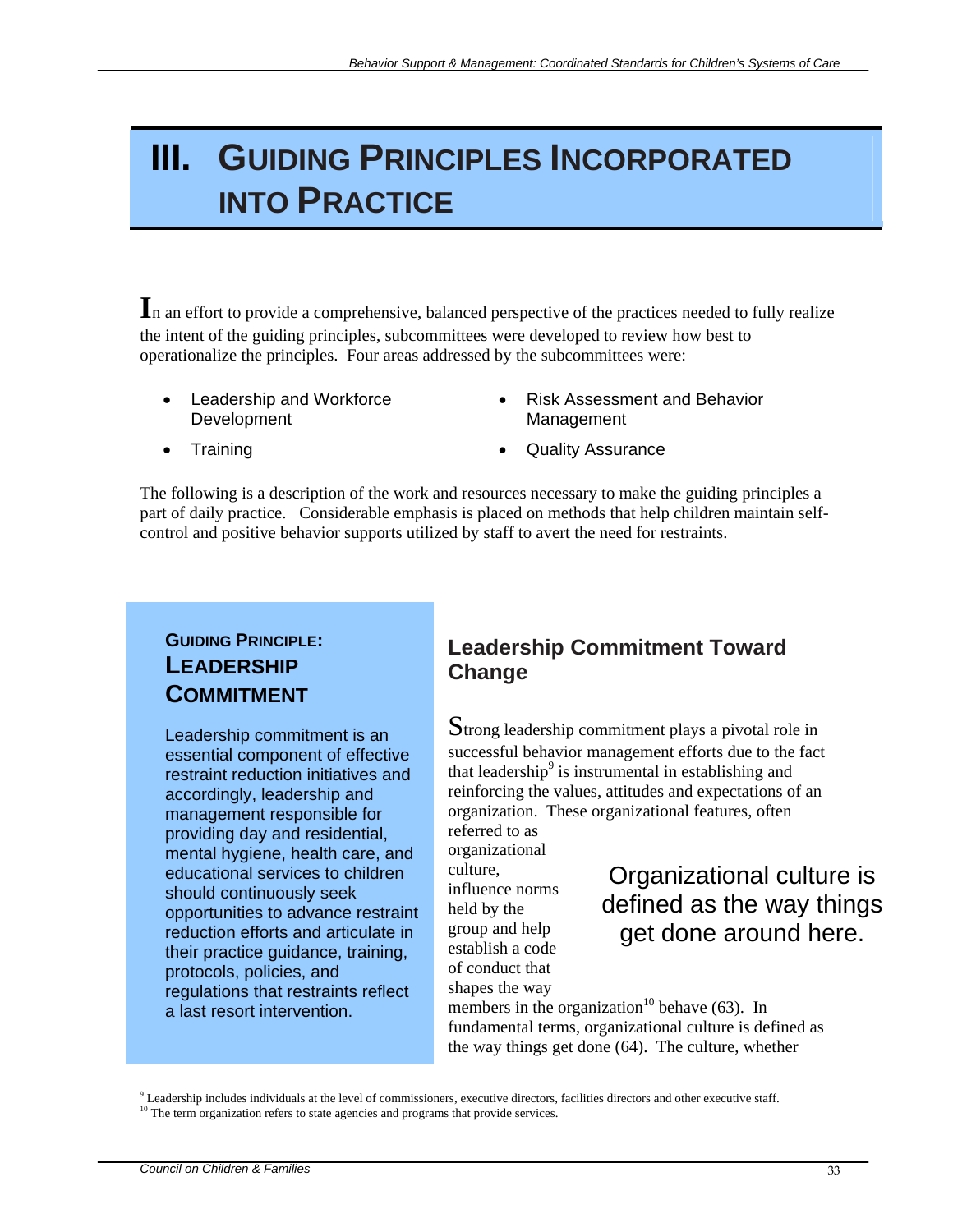stated or implied, is evident in how decisions are made, expectations are set, language is used, and how work is conducted and recognized on a daily basis. This means if positive behavior management is to be successful, it must be a value held by the leadership and efforts to reduce restraint must become a significant part of the organizational culture.

The use of positive alternatives to restraint, as with any organizational change, comes with a certain degree of reservation given the long accepted use of restraint, its traditional association with child and staff safety, and a natural reluctance of organizations to move in an unfamiliar direction. However, this can be offset by the extent leadership identifies the need for positive alternatives to behavior management and promotes them as an organizational value. In fact, a review of effective organizations indicates leadership support of a particular value (e.g., restraint reduction) is the most important contributing factor associated with successful organizational change (65). This is also supported by the New York Commission on Quality of Care and Advocacy for Persons with Disabilities that found rather than facility demographic or patient characteristics, it is the treatment preferences and practices of administrators and clinical staff that are the predictors of low rates of seclusion and restraint (30).

## **Leadership Practices That Influence Organizational Change**

A primary reason for the link between leadership and organizational culture is leadership's unique position to use various strategies, including ongoing communication and the use of management processes, organizational structures and reward systems to institutionalize values that support change (65). A number of practices, as noted in research, are employed by effective leaders to influence an organization's culture and contribute to organizational change. It is important to note these serve as examples and do not include an exhaustive listing of effective leadership strategies. Furthermore, it is well documented that leadership styles and situational context can influence the degree strategies are effective so these factors will also need to be taken into account. It would be inaccurate to make the assumption these are mandated strategies for all leadership in all settings. This information is shared in an effort to more clearly convey strategies that have been effectively employed by individuals in a leadership position.

#### **Clearly articulate restraint reduction as an organizational value**

Strategic plans, mission statements, policies, procedures and regulations are many of the ways in which leadership commitment to positive behavior management is made apparent. These documents are the formal mechanisms used within organizations to reflect priorities and communicate expectations for behavior. For this reason, the first stage of many programs designed to alter the culture of an organization begins by having leadership and key staff review these documents to determine if they are compatible with the goal of restraint reduction (e.g., National Association of State Mental Health Program Directors [NASMHPD] leadership training, Crisis, Aggression, Limitation and Management [CALM] training). Those policies and practices that promote and sustain restraint reduction are maintained while those that do not meet the 'values threshold' are modified. This review process promotes positive behavior management as a key priority within the broader context of organizational goals and underscores how it supports the organization's overall mission.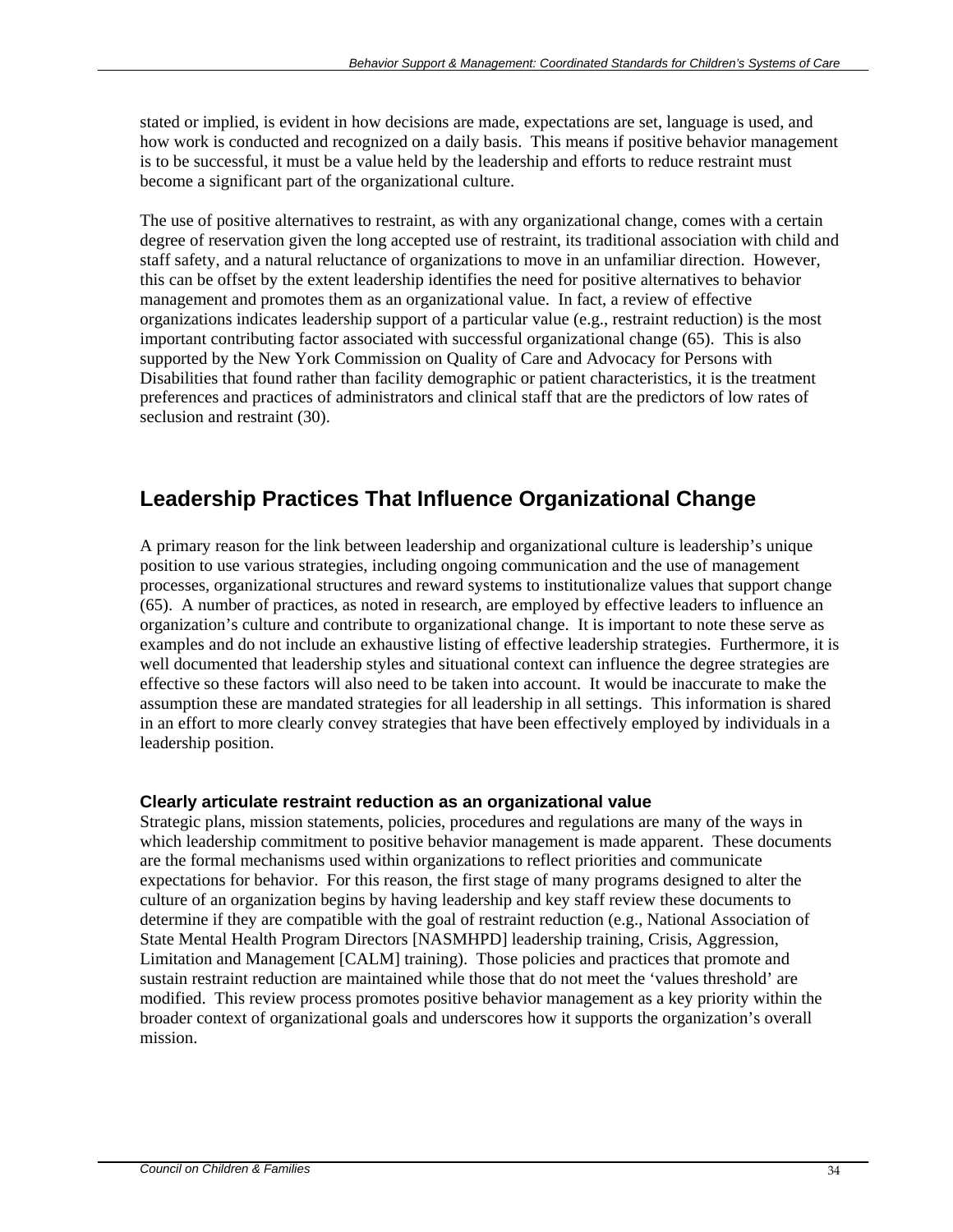#### **Continually communicate desired values**

Organizational change occurs when employees know what is expected of them; consequently, positive behavior management needs to be routinely incorporated into the written and verbal communication leadership has with staff and board members (66, 67). Traditional communication strategies include regular columns in newsletters that focus on the priority topic or having the topic as a standing item on agendas; however, leadership should not underestimate the value of repeated messages with unit heads given the fact that employees tend to learn more from their direct supervisors than they do during formal classroom training.

Another way for leaders to reinforce priorities is to repeat success stories in as many places (e.g., annual meetings) and with as many audiences as possible, underscoring what type of behavior or results are valued. A somewhat less common mechanism for communicating priorities is the use of a questionnaire administered periodically to staff to measure their perceptions regarding how well the organization lives up to its values and beliefs. This serves the dual purpose of assessing staff perceptions while reinforcing priorities. Posters with colloquial statements that reinforce organizational goals are another means used to communicate expectations (63).

#### **Make organizational structure and procedures compatible with the value of restraint reduction**

Just as the leadership and staff of an organization must be mindful of structures and procedures that may create undue rigidity for clients, organizational leadership needs to examine the extent rules, procedures, policies or practices are unnecessarily applied to staff. This examination should be done periodically to assess current and future policies.

- Increased visibility of and access to leadership is an effective means to foster an open organizational culture that emphasizes personal interactions, for clients and staff (e.g., increased presence of leadership in program areas, community meetings with staff and leadership). Successful leaders involve staff in the move toward positive behavior management by maintaining a balance between safety of clients with safety of staff. While the commitment for change must begin at the top, these leaders recognize staff are essential partners and that staff often are the first to identify unintended consequences of good-intentioned polices as well as help identify solutions first evident to those who work closest with the clients.
- Another practice associated with improved staff performance is the use of coaching supervision, which offers support to staff in resolving performance issues while holding them accountable. This practice is also associated with job retention (68, 69).
- Use of flexible scheduling and including paraprofessional staff in care planning teams are other strategies suggested to promote a respectful, reciprocal atmosphere that supports staff and contributes to staff retention.
- Development of strategies to improve interdisciplinary communication, such as dissemination of behavior management plans and a team approach to problem solving help minimize blaming and scapegoat practices (70).

#### **Reinforce behaviors that promote positive behavior management**

Effective leadership uses success to influence change and promote positive behavior management. Behaviors that are acknowledged or rewarded tend to be repeated and eventually those behaviors become embedded in the way staff conduct themselves. Therefore, key leadership within an organization is encouraged to become aware of successes and continuously acknowledge those efforts. Public statements acknowledging success, awards, and parties to launch projects or recognize accomplishments are examples of symbolic gestures that effectively enhance or modify behavior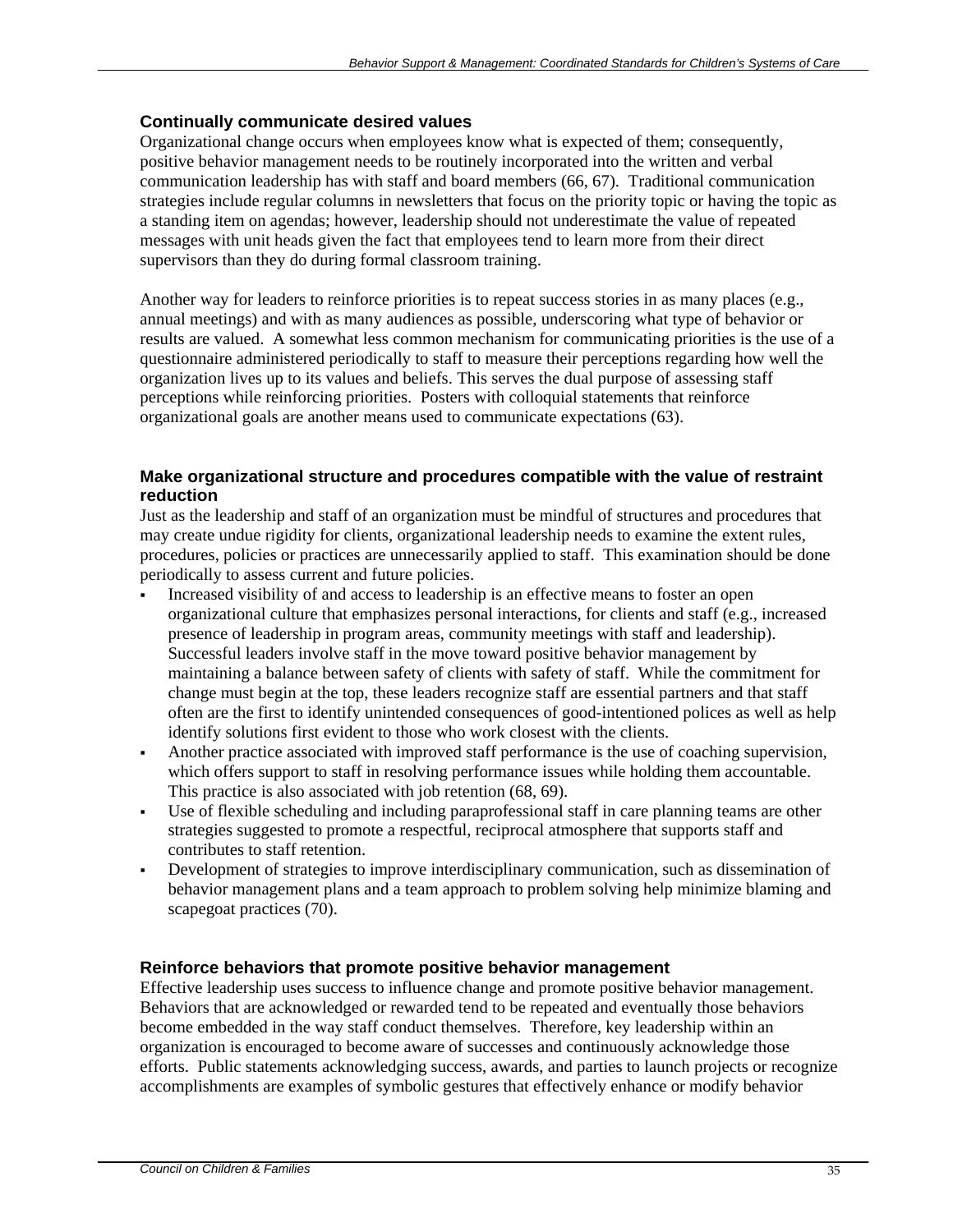within organizations. These practices are particularly important given the amount of time required to change the culture within an organization.

#### **Incorporate accountability**

Accountability practices reiterate organizational standards as well as provide leadership and staff with a means to assess how well they are following through on their commitment to use positive alternatives to restraints. Typically, quality assurance systems that monitor and report data are the primary means of accountability. Accountability systems that provide more details regarding the context of restraint use are particularly valuable since they allow leadership to problem solve. For instance, a report that details the rate of restraint is a first step in prevention but a report that details when restraints are used or where they are used will allow for corrective action.

Used correctly, personnel evaluations that indicate how well staff support positive behavior management efforts can reinforce daily practice. For example, personnel items related to this might include a rating of staff's:

- knowledge of the risks associated with restraint;
- ability to engage clients and use active listening skills on a regular basis; and/or
- ability to use de-escalation techniques.

Although negative connotations are often associated with accountability practices, these strategies promote organizational and individual successes in a constructive way by informing leadership with respect to the need for possible changes in procedures and/or supports.

#### **Provide supports necessary to reduce the use of restraints and implement positive alternatives**

Many staff have been trained to use restraint as a means to protect child and staff safety and some staff may view reduction of its use as contrary to their training or a negligence of their duties. Therefore, it is important for leadership to provide staff with supports that give staff alternative prevention tools to use as they reduce their reliance on restraints.

*Use of calming/sensory rooms*: One means of leadership support is the development of areas referred to as calming or sensory rooms. These areas have been used in mental health, juvenile justice and special education settings as alternatives to restraint and seclusion and allow children the space they need to relax, decrease aggressive behavior and self-regulate. The rooms are unlocked, appealing physical spaces painted with soft colors and filled with furnishings and objects that promote relaxation. As with other areas, protocols need to be developed to allow for the safe and proper use of space (71).

*Use of crisis intervention experts*: Another recognized mechanism of support is the use of staff who specialize in crisis intervention. These staff are crisis intervention experts available on each shift to help floor staff with de-escalation strategies as a crisis begins. The primary role of these individuals is to support the staff so restraints can be averted—they are *not* intended to serve as a witness to the restraint, as is the case in other restraint reduction efforts.

Programs that incorporate crisis experts note several immediate benefits. First, the introduction of an additional staff person on the scene provides a different perspective or approach to the situation, such as different de-escalation techniques. It was also found that a new adult on the scene tended to refocus the youth and avert a restraint. Last, the crisis expert is able to provide behavior management alternatives to the youth (e.g., go for walk) that the main staff are unable to offer, due to staffing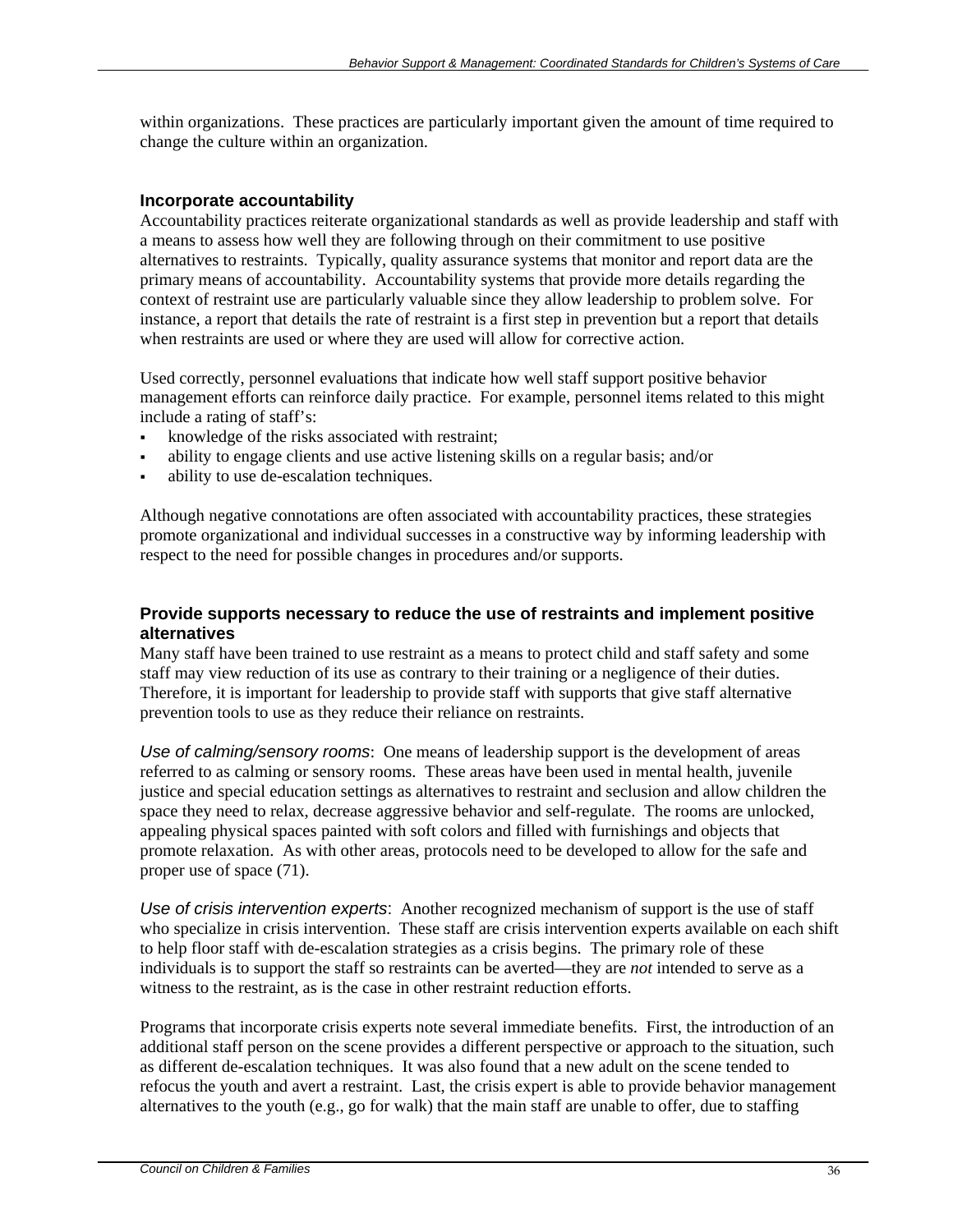implications (i.e. cannot leave other children). While crisis experts' primary role is to assist in restraint prevention, their secondary roles are to model prevention techniques and mentor staff on an ongoing basis. In particular, it is recommended these individuals focus particular attention to enhancing supervisory skills. This means supervisors may need training that goes beyond training provided to direct care staff.

*Adequate staffing*: The supports presented above do not diminish the need for adequate staffing, which must be a priority of any leadership committed to restraint reduction. Staff are the first line in child safety and view inadequate staffing as a compromise to the safety of children and staff. A lack of attention to staffing weakens all other efforts to promote alternatives to restraint and puts into question leadership's commitment to reduce the use of restraints, which eventually undermines organizational change. Additionally, the incongruent message and behavior of leadership can influence staff morale and low staff morale has been linked to greater use of coercive interactions with children. CWLA recommends staffing resources include: caregiver-to child ratios necessary to adequately supervise and meet the needs of children; supportive and ongoing clinical and front-line supervision; and opportunities for staff development. An example of how one organization addressed staffing issues was to convert a full-time position to an hourly position allowing for more flexibility and coverage during key hours of the day (61).

#### **Promote hiring and workforce development practices that reflect priority of restraint reduction**

#### *Hiring practices and staff orientation*

The socialization process used with new employees is an effective approach for sharing values with new staff and can begin as early as the first contact a job candidate has with human resource staff. It has been shown effective leadership recognizes recruitment, hiring practices and staff orientation are opportunities to transfer organizational norms (72) and use these mechanisms to provide employees with clear messages related to organizational goals, positive behavior management and the use of restraint as an emergency intervention.

Clarity about one's responsibilities or the expectations of staff is closely linked to high performance. It is important for job candidates to have an understanding of the children that will be in their care. For that reason, job shadowing is one strategy used both during the interview process and orientation to help individuals understand job requirements and experience organizational norms. Shadowing allows the prospective candidate to assess the extent job responsibilities are aligned with personal expectations. An example given was to have candidates shadow a staff person for a two-hour period during the interview process. This provides candidates an opportunity to realistically observe positive and negative aspects of the job, while viewing organizational values as seen through interactions with other staff and clients. Shadowing is also incorporated into the orientation process and has been linked to staff retention.

#### *Workforce development practices*

*Provide ongoing competency-based training* The primary means leadership has for workforce development is through competency-based training and ongoing supervisory support—two factors critical for effective organizational change (15, 25, 26). In fact, value-related skills development ranks second to leadership commitment in its ability to influence and change the culture of an organization (65). The benefit of competency-based training is supported in a number of research findings that consistently indicate more experienced and better trained staff are less likely to use restraint. For example, staff proficient in the use of verbal de-escalation skills and non-authoritarian limit setting are better able to minimize coercive situations and reduce the need for restraints (74).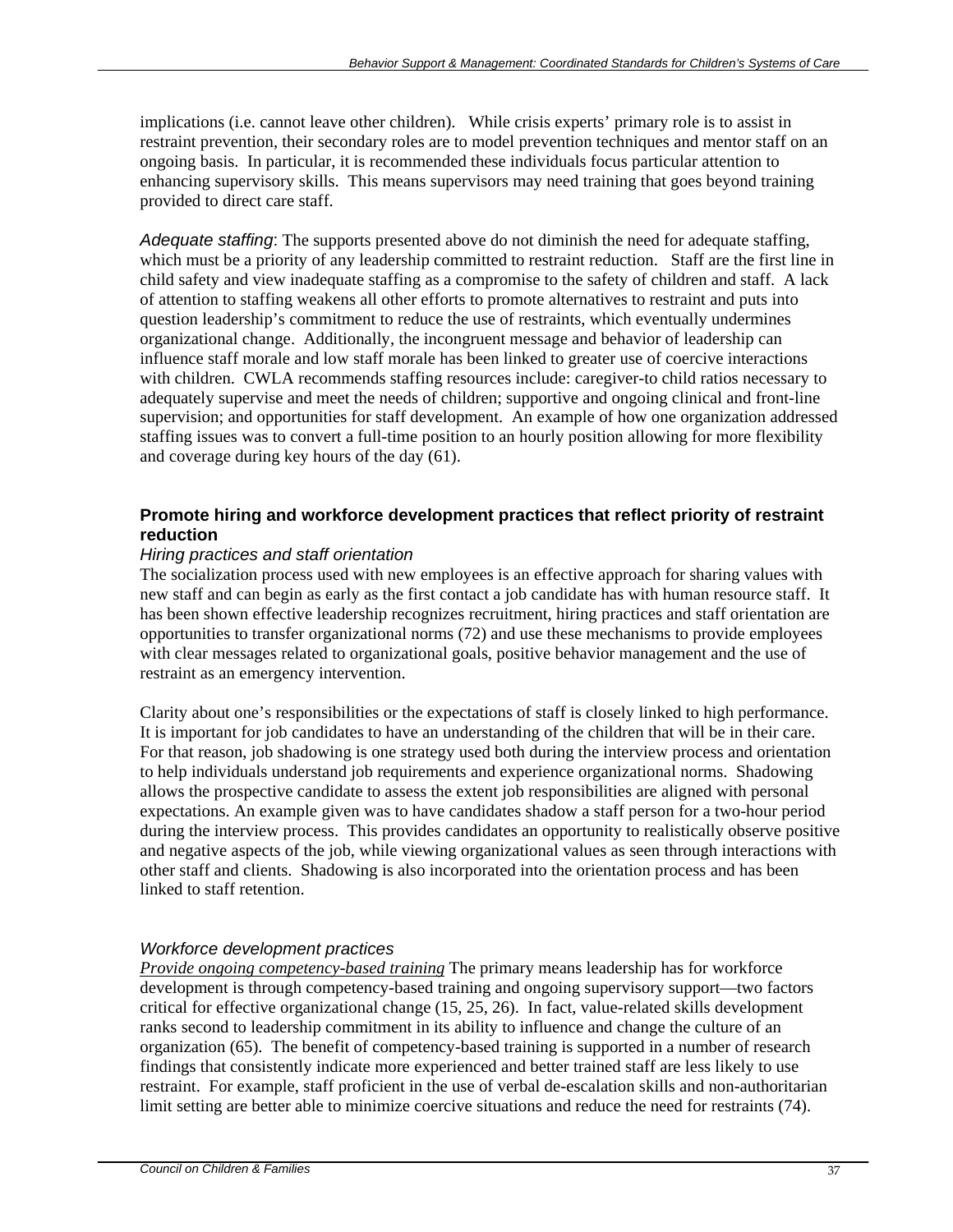*Strengthen supervisory skills and expertise* It has been shown that employees learn a great deal about how to conduct business, both on a formal and informal level, from their direct managers, which highlights the value of strengthening supervisory skills so supervisors are better equipped to support staff development (65, 72). Enhancing supervisors' ability to mentor staff allows training to extend beyond classroom settings and become a part of daily practice. In particular, supervisors can be a valuable resource to direct care staff in the use of de-escalation and debriefing skills.

## **Readiness Tools for Restraint Reduction**

Two inventory-style assessment tools developed to assess an organization's readiness for positive behavior management are the *CWLA Best Practices in Behavior Support and Intervention* (75) and the *Checklist for Assessing Your Organization's Readiness for Reducing Seclusion and Restraint*, (76) developed by David Colton. The self-assessment instrument developed by CWLA is designed to help organizations improve policies, procedures and practices through careful self-assessment. The five major sections covered in the assessment instrument include: ethical and legal framework; administration and leadership; continuum of interventions; medical issues; and professional development and support. A set of standards and indicators that operationalize the standards are provided in each section. It is suggested a review team assess the extent an organization meets the standards by rating each standard using a 4-point scale (consistently reflected, partially reflected, poorly reflected, and clearly inadequate).

The checklist developed by Colton allows for a systematic review of factors that influence reduction of restraint and seclusion while also providing an opportunity to measure progress toward this goal. The checklist comprises nine sections with sets of indicators that measure section content. The nine sections are: leadership; orientation and training; staffing; environmental factors; programmatic structure; timely and responsive treatment planning; processing after the event; communication and consumer involvement; and systems evaluation and quality improvement. A five-point scale is used to assess the extent an organization is moving toward change in each of the nine areas.

## **Development of Restraint Reduction Plans**

A planning tool developed by the National Association of State Mental Health Program Directors (NASMHPD) National Technical Assistance Center (NTAC) is the *Six Core Strategies to Reduce the Use of Seclusion and Restraint* (77). This tool is intended to guide the design of a seclusion and restraint reduction plan that incorporates a variety of prevention approaches. The core strategies include: leadership toward organizational change; use of data to inform practice; workforce development; use of seclusion and restraint reduction tools (e.g., calming rooms, behavior management plans); consumer roles in inpatient settings; and use of debriefing techniques. The tool is a fundamental component of Leadership Training developed by the NASHMPD NTAC, once again underscoring the necessary and central role of leadership in restraint reduction efforts. Components recommended for a comprehensive restraint reduction strategy include:

- Development of a facility-wide policy statement that outlines for all staff the prevention/reduction approach to the use of restraint and seclusion;
- Identification of data-driven goals to reduce use;
- Announcement of a "kick-off" event and routine celebration of successes;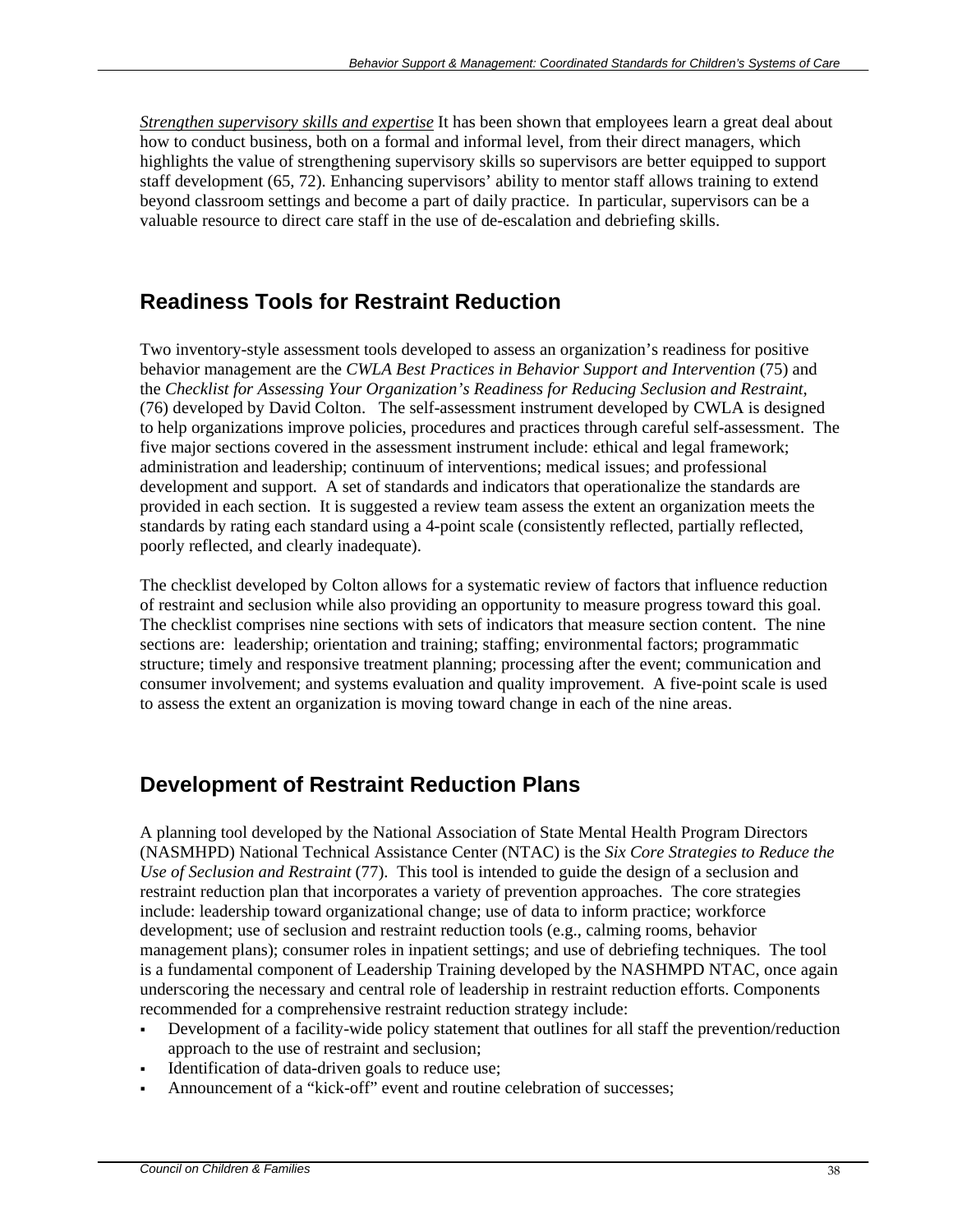- Identification of restraint and seclusion reduction champions at all horizontal and vertical organizational layers; and
- Assignment of champions to specific prevention roles.

## **Cultural Assessment Strategies**

Culture changes, such as positive alternatives to restraint, are slow and arduous, requiring ongoing monitoring that allows leadership to assess the current culture, determine the extent it is consistent with the mission of the organization and observe change over time. The strategies described below are intended to assist leadership with this process (78). It is recommended that once the desired change has occurred these tools continue to be used to ensure the culture does not revert back to earlier practices and norms.

- *Culture walk*: Leadership can observe the culture of an organization by taking a walk and looking at physical signs of culture to see the extent these signs are consistent with the message of restraint reduction:
	- $\triangleright$  How is space allocated?
	- $\triangleright$  What is posted on bulletin boards or displayed on walls?
	- $\triangleright$  How are common areas used?
	- $\geq$  How often do staff communicate with children? What is said and how is it said?
- *Culture interview*: This can be done as focus groups with staff or children
	- ¾ What would you tell a friend about your organization if he or she was about to work/come here?
	- ¾ What is the one thing you would most like to change about this organization?
	- $\triangleright$  Who is a hero around here? Why?
	- ¾ What is your favorite characteristic that is present in this organization?
	- $\triangleright$  What kinds of people succeed/fail in this organization?
- *Culture survey*: These are written surveys that allow staff to provide information about the culture. Often, information gathered through culture walks or interviews are integrated into these surveys.

## **Environmental Scanning**

Environmental scanning refers to gathering information that concerns the organization's environment as well as serves as a reflection of values. Two forms of scanning commonly employed are content and context scanning. Content scanning focuses on trends and conditions that affect an organization's stated goals while context scanning examines conditions or events that influence goals in an indirect way. These indirect factors can reflect unintended values that undermine an organization's goals. As an example, a home-like décor or healthy food options are not direct services but can have a considerable influence on the well-being of children served. Leadership needs to take into account the way environments can influence children in programs.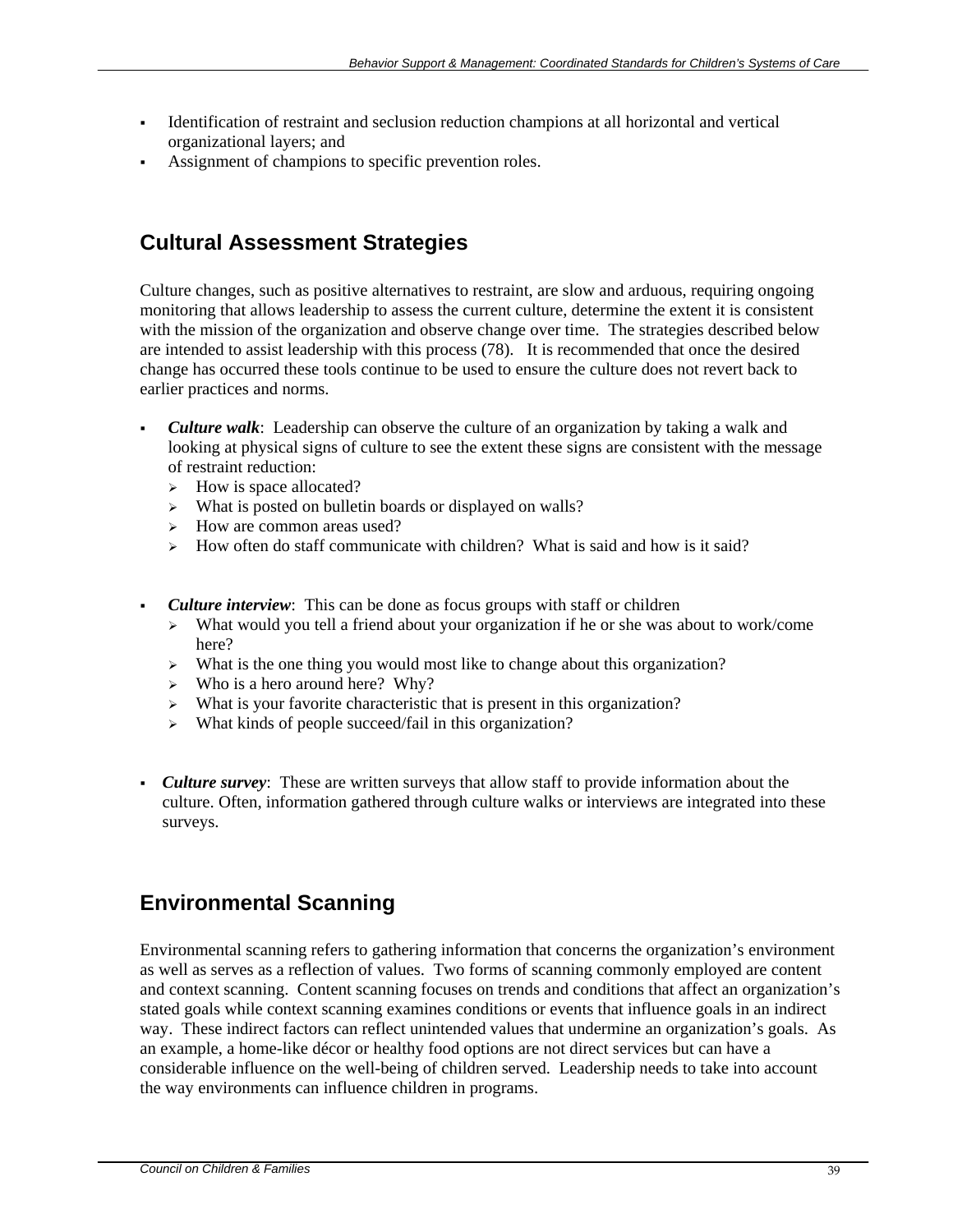| <b>RECOMMENDATIONS RELATED TO</b><br><b>LEADERSHIP AND WORKFORCE DEVELOPMENT</b>                                                                                                                                                                                                        |                                                                                                                                                                                                                                                                                                                                                                                                                                                                                                                                                                                                                                                                                                                                                                                                                                                                                                                                                                                                                                                                       |
|-----------------------------------------------------------------------------------------------------------------------------------------------------------------------------------------------------------------------------------------------------------------------------------------|-----------------------------------------------------------------------------------------------------------------------------------------------------------------------------------------------------------------------------------------------------------------------------------------------------------------------------------------------------------------------------------------------------------------------------------------------------------------------------------------------------------------------------------------------------------------------------------------------------------------------------------------------------------------------------------------------------------------------------------------------------------------------------------------------------------------------------------------------------------------------------------------------------------------------------------------------------------------------------------------------------------------------------------------------------------------------|
| Either through the development of a<br>Restraint Reduction Plan or through<br>individual leadership approaches,<br>leadership identifies and implements<br>strategies to advance positive<br>behavior management and restraint<br>reduction efforts.                                    | Leadership's ability to influence organizational change is a key predictor of<br>successful positive behavior management, including restraint reduction. A<br>primary reason for the link between leadership and organizational culture is<br>leadership's unique position to use various strategies, including ongoing<br>communication and the use of management processes, organizational<br>structures, environmental conditions, and reward systems to institutionalize<br>values that support change.<br>A number of tools are available to leadership that might be used to assist in<br>determining an organization's readiness to incorporate positive behavioral<br>supports. Additionally, Restraint Reduction Plans, if developed and<br>implemented properly, can help organizations identify positive behavior<br>management approaches and reduce the use of emergency restraints.<br>Examples of activities that can be undertaken by individuals in a leadership<br>role to foster organizational change are outlined in this report in Section III. |
| Either through the development of a<br>Restraint Reduction Plan or through<br>individual leadership approaches,<br>leadership incorporates strategies in<br>hiring or workforce development<br>practices to advance positive<br>behavior management and restraint<br>reduction efforts. | Leadership is able to emphasize the importance of positive behavior<br>management and restraint reduction in hiring and workforce development<br>practices. Some strategies available to support organizational change and<br>increase staff retention include but are not limited to providing job candidates<br>with a clear understanding of organizational expectations, including<br>expectations related to crisis intervention techniques and use of accountability<br>practices that promote positive behavior management and restraint reduction<br>practices, such as items within staff's annual performance reviews.                                                                                                                                                                                                                                                                                                                                                                                                                                      |
| State agencies provide technical<br>assistance to leadership that allows<br>for the development and<br>implementation of positive behavior<br>management and restraint reduction<br>efforts.                                                                                            | There are many methods available to state agencies to provide technical<br>assistance to support leadership's ability to reduce restraints. Possible forms<br>of technical assistance include but are not limited to annual forums,<br>dissemination of written materials, on-site reviews and leadership training<br>seminars. Different forms of technical assistance may be more effective for<br>some programs than others and program specific support may be required.<br>The most effective form of technical assistance for programs will be decided<br>by each state agency.                                                                                                                                                                                                                                                                                                                                                                                                                                                                                 |

#### *Council on Children & Families* 40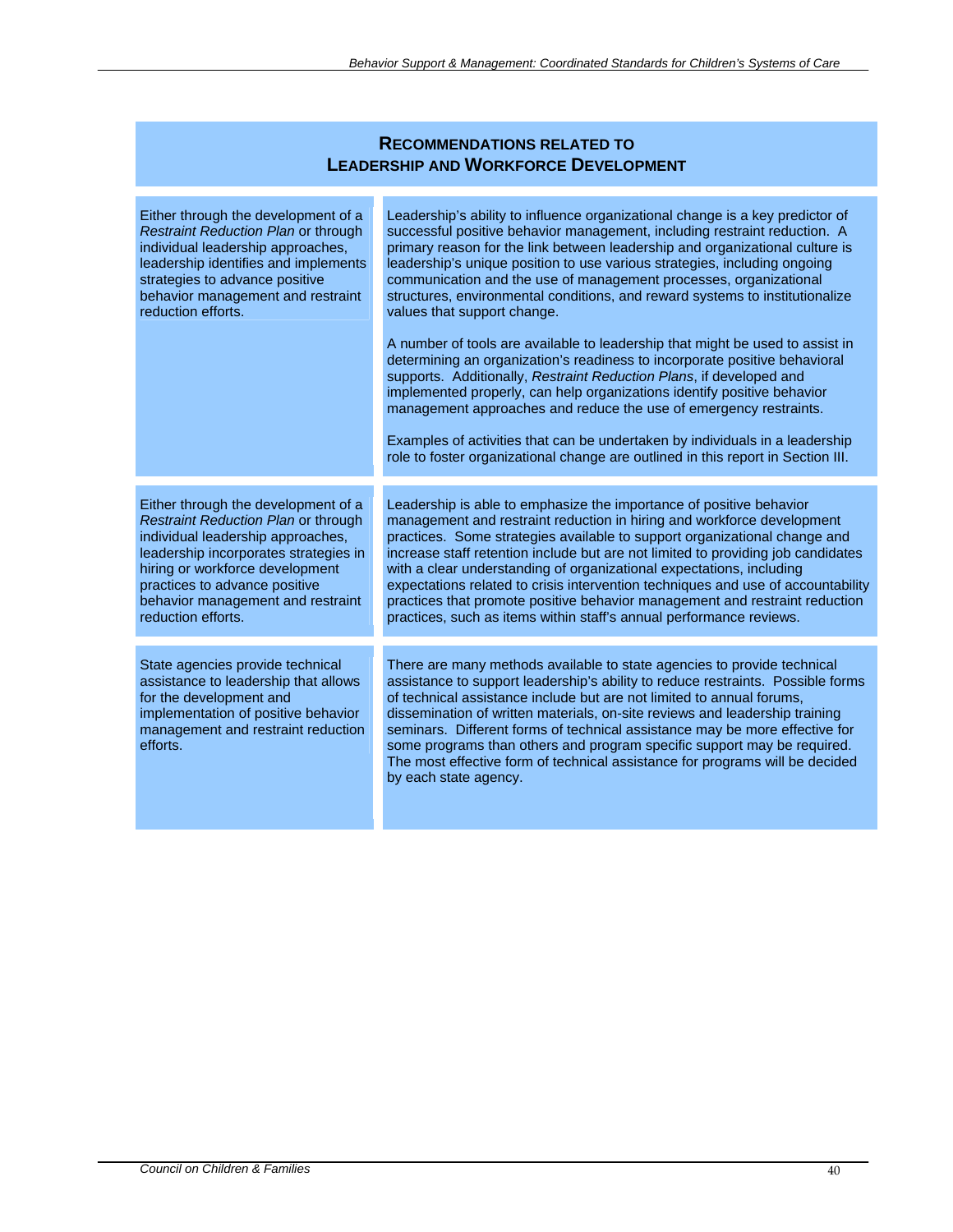## **GUIDING PRINCIPLE: COMPREHENSIVE STAFF TRAINING**

A comprehensive staff training program, including pre-service and in-service training should be made available to all relevant staff in programs that provide day and residential, mental hygiene, health care, and educational services to individuals. Staff must demonstrate competence in any techniques covered in the training before being authorized to perform them.

## **Role of Training for Effective Crisis Intervention**

Staff training that develops value-related skills ranks second to leadership commitment in its ability to influence and change the culture of an organization. The benefit of competency-based training is supported in a number of research findings that consistently indicate more experienced and better trained staff are less likely to use restraint (15, 16, 20, 79).

Crisis intervention is not a new science. Evidence of its study can be traced back as far as 500 BC when Sun Tzu noted the elements of crisis leadership (1). While the language and specific context have evolved, we incorporate many of the same precepts to the study of crisis intervention. When we examine the skill sets that modern crisis intervention models include we see that not only are they interchangeable and universally accepted but they also maintain the centuries old tenets. Our

fundamental goal is to ensure that the universally accepted crisis intervention skill sets can be effectively and consistently delivered to children. So, then the question is not which intervention model or technique

to use, but rather how to ensure that the core skill sets will in fact be utilized. A continuum of training and mentoring is a useful means to accomplishing this end. Unless staff are adequately trained they stand little chance of meeting relative performance expectations. Likewise, even the best trained staff will often perform below expectation if they are not receiving effective support, feedback and role modeling from their superiors.

### **Features of effective training**

Competent staff are more than the sum of skills they acquire during formal training sessions. Competence is the result of a culture that fosters professional development, motivates individuals to strive for excellence, and provides personalized, ongoing support and instruction so that each staff member is in a state of perpetual training. In order to produce competent and effective direct care workers, their training should include but not be limited to the following features (1):

- Crisis prevention skills that are prominent and consistent throughout the continuum of training in order to support a culture that discourages the use of physical restraint.
- Content that is universally comprehensive and accommodates a variety of learning styles and aptitudes in order to consistently produce competent staff.
- Content that is consistent and uniform each time it is presented in order to establish a standard of continuity.
- Competence that is demonstrated in each skill before a participant may successfully complete any formal training.

#### **Elements of Crisis Intervention Identified By Sun Tzu**

- Act in a rational, calculated manner; don't respond impulsively
- Provide information, set expectations
- Once a course of action becomes clear, act with resolve and without hesitancy
- Act with consistency
- Expect and be prepared to respond to criticism
- Remain objective, don't respond with personal defensiveness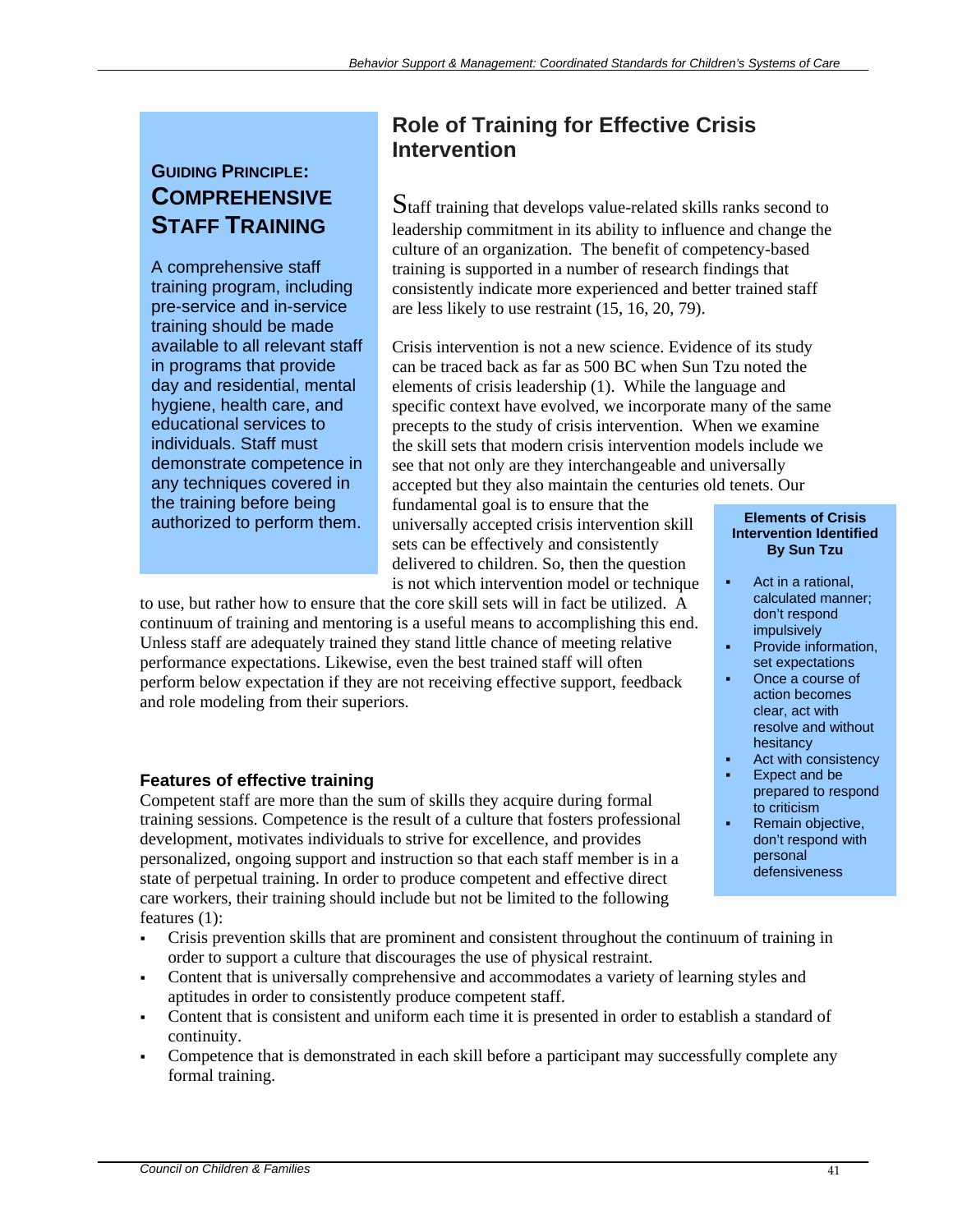- Training continues outside of the formal training settings. Supervisors can support staff by continually evaluating and instructing staff in the full range of skills.
- Training content is made universally available for reference and ongoing self-edification.

#### **Core components of crisis intervention training**

Staff training should provide a holistic approach to the treatment of children and include a thorough understanding of the trauma, triggers, and re-enactments possible not only in the children but also in the adults who care for the children. In order to produce direct care workers who are competent in crisis intervention, training could include but not be limited to the following skills:

*Self-Assessment*: One's ability to assess one's individual predisposition respective of crisis situations, prejudices, and work environment correlates directly to one's ability to perform predictably, consistently and in a judicious manner. Staff members must be prepared to deal with emotionally charged situations appropriately, productively, and in accordance with the policies and mission of their employing organization (20, 21, 22).

*Interpersonal Skills*: One's ability to establish and maintain an appropriate and productive relationship with clients and colleagues is critical to being an effective staff member. One must build trust, communicate genuine caring, demonstrate competence as a mentor and facilitate positive change in order to prevent or reduce the use of the most restrictive forms of crisis intervention. For example, an organizational tone of respect begins with simple social exchanges between staff and clients as well as staff and supervisors (1). In OMH settings, staff members are expected to incorporate day-to-day interactions that promote positive and thoughtful interactions as a way to foster trusting relationships. This approach reinforces the value of respect, develops interpersonal skills and models prosocial behavior for children. As an example, staff members are encouraged to:

- Be good listeners.
- Be involved in community activities.
- Build a sense of community and engage children on a personal level—inquire how children are doing, what they did during the previous shift.
- Offer choices as often as possible. This demonstrates the ability to cooperate, and encourages children to 'own' their own decisions.
- Remember humor is not funny to everyone and sometimes what one finds humorous is hurtful or offensive to others.

*Communication Skills:* Communication is a two-way process involving both verbal and non-verbal interaction. One's ability to communicate effectively is critical in an environment that depends on one's ability to understand and respond appropriately to an abundance of information (4, 20, 26, 82). In order to communicate effectively one should:

- *Exercise active listening skills*: Communicate to the speaker that they have an interested and attentive audience. This can be accomplished through both verbal encouragements as well as body language and facial expressions (e.g., Make appropriate eye contact and state "Tell me more about that.")
- *Use reflective listening*: This skill involves the periodic summarization of what a person is saying in order to clarify meaning and communicate empathy (e.g., "Ok, it sounds like you're really upset about…")
- *Ask clarifying questions*: Ambiguous information can contain the heart of an issue. Be sure to fully explore any information that is unclear. This is of particular importance when working with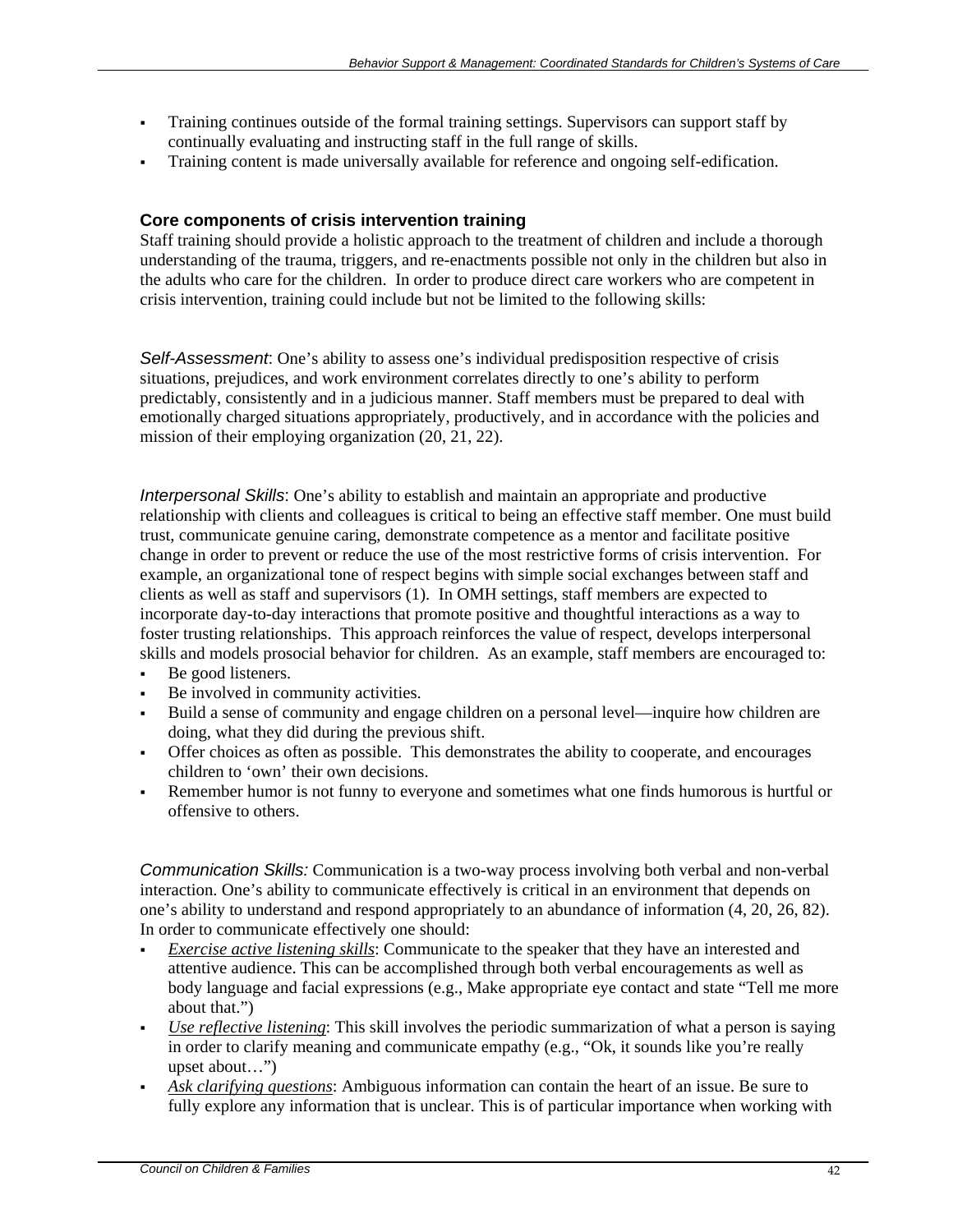youth who have a marked propensity toward inventive dialect (e.g., "I want to be sure I understand what you're saying, do you mean that…")

- *Provide relevant and accurate information*: People like to be informed (e.g., "Normally, in a situation like this you can expect…)
- *Understand the use and meaning of body language*: Close attention to subtle changes in gestures and facial expressions can alert you to changes of emotional state and content comprehension. Likewise, adjusting your own body language and facial expressions so that they match your intended message is critical to message continuity.

*Crisis Recognition Skills*: Crisis recognition refers to one's ability to identify antecedents, environmental elements, and behavior changes that commonly precede and/or accompany a crisis. The ability to identify crisis in its early stages increases a staff member's ability to intervene in a nonphysical manner with a variety of techniques (1).

*Crisis Prevention Skills*: One must recognize and accommodate for environmental elements with the potential to instigate or otherwise cause a crisis situation relative to individual clients as well as the community at-large. Continuous environmental assessments should be integrated into each staff member's professional development in order that they remain attentive and proactive relative to maintaining a healthy and therapeutic environment (80).

*De-escalation Skills*: De-escalation is the result of competent implementation of the aforementioned skill sets once a client is experiencing a crisis. A crisis will commonly begin with a trigger and continue to grow or "escalate" until it either peaks or is acted upon by an outside force. Non-physical crisis intervention is most effective when implemented early in the escalation process. As clients become increasingly agitated their ability to behave rationally decreases and consequently makes deescalation techniques less effective. In order to effectively de-escalate a crisis, one must competently apply the full range of skills already addressed and intervene as soon as there is any indication of an impending crisis. Even under ideal conditions, periods of crisis may occur as part of the natural growth and treatment process. The key to avoiding a negative outcome is early and effective deescalation (1, 80, 82).

*Physical Restraint Skills*: A great deal of attention has been paid to the specific techniques used in physical interventions. In contrast, very little attention has been paid to what distinguishes a safe technique from a dangerous one other than the current prone versus supine debate. Often, when reading about restraint related injuries and deaths, we read that the physical restraint was executed incorrectly (2, 50, 51). Any responsible training that addresses physical restraint will emphasize the following:

- **Appropriate use:** Only as the last means to prevent serious injury or death; never as punishment; never out of convenience; never used as a threat; and never out of frustration.
- *Self Assessment*: Staff must monitor and evaluate their own emotional level and only intervene if they are under control. It is natural to experience elevated emotional levels during times of crisis. Therefore, staff's ability to recognize and regulate their personal behavior is an indispensable skill. Once an individual's capacity to control their emotional response has been compromised they are no longer qualified to administer a physical restraint.
- *Safety First*: Illustrate the importance of correct implementation of physical skills. The most dangerous restraint is one improperly administered. Explain that there is zero tolerance for deviating from the specific movements outlined in the training.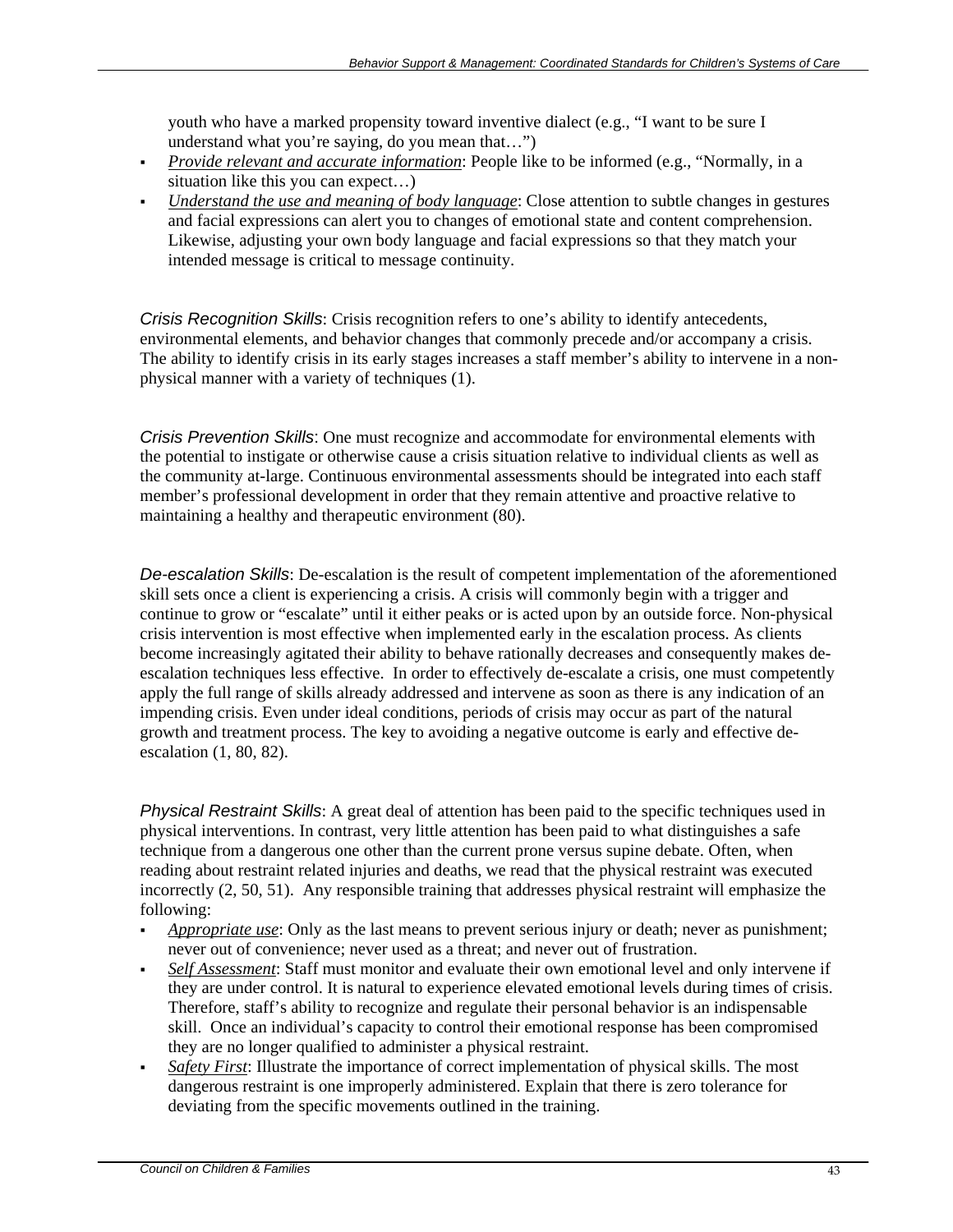- *Monitoring*: Staff should be trained to monitor the medical characteristics of a person who is being restrained and recognize early warning signs of related injuries.
- *First Aid*: Staff can benefit from training in basic first aid so that they are able to address medical issues should they arise during the course of the restraint; this is particularly important if staff do not have access to other staff with medical training.

*Debriefing Skills* (staff and client): Once a restraint has taken place, it is helpful to determine what triggered it, how it may be avoided in the future, and to limit any possible long term effects which may result. In order to facilitate this process it is constructive for those involved in the incident to be debriefed, as [clinically] appropriate. For example, there may be cases where individuals are unable to participate in this type of activity given limited verbal skills (e.g., autistic child). Emergency use of restraint can have a traumatic effect on both staff and clients. In order to return the milieu to a therapeutic state, persons involved should have their needs attended to (80).

#### **Organization of instructional material that maintains restraint reduction focus**

Most crisis intervention training offered by state agencies is organized using the same cycle as a crisis where the early part of training addresses the communication skills, de-escalation techniques or development of behavior management plans used to avert restraints then the latter portion of training 'escalates' to the most restrictive form of crisis intervention, developing competencies related to physical restraints. In a survey of staff trainers at provider sites with multiple licenses, staff members have noted that this approach helps them learn the actual cycle of crisis intervention yet makes restraint use the final message presented in training. Therefore, staff recommend that training curricula be restructured so that the last module emphasizes the value of trauma-informed care and reinforces the organizational values related to general client care, possibly sharing a view of restraint from the client perspective.

**Training that Places Use of Restraint into Context** 

An important element of training that moves beyond skill development is providing staff with an understanding of how restraint could negatively impact children's overall treatment and care. As an example, a staff member was highly competent in the implementation of physical restraints, taking particular care to be sure children were never injured and staff were safe. However, once this well-trained staff member was presented with information regarding how the restraint fit into the 'bigger picture' for children and their well-being, the staff member took greater effort to enhance his de-escalation skills and eventually relied less on restraints as an initial response. This is just one example of how comprehensive training can help put use of restraints into context for staff and children.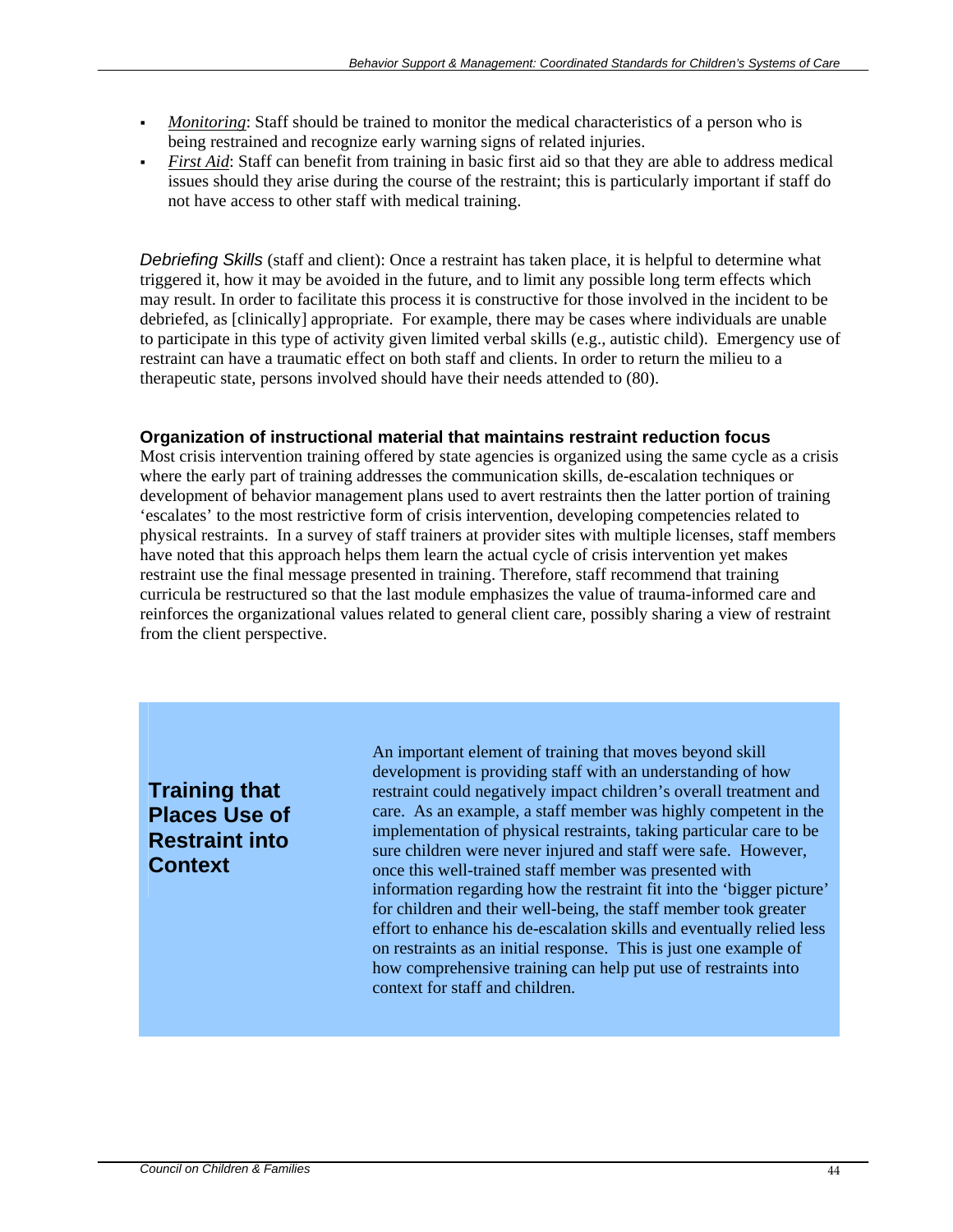| INECOMMENDATIONS RELATED TO<br><b>TRAINING</b>                                                                                                                                                                                                                                                      |                                                                                                                                                                                                                                                                                                                                                                                                                                                                                                                                                                                                                                                                                                                                                                                                                                                                                                                                                                                                                                                                                                                                                                                                                                                                                                          |
|-----------------------------------------------------------------------------------------------------------------------------------------------------------------------------------------------------------------------------------------------------------------------------------------------------|----------------------------------------------------------------------------------------------------------------------------------------------------------------------------------------------------------------------------------------------------------------------------------------------------------------------------------------------------------------------------------------------------------------------------------------------------------------------------------------------------------------------------------------------------------------------------------------------------------------------------------------------------------------------------------------------------------------------------------------------------------------------------------------------------------------------------------------------------------------------------------------------------------------------------------------------------------------------------------------------------------------------------------------------------------------------------------------------------------------------------------------------------------------------------------------------------------------------------------------------------------------------------------------------------------|
| Provide competency-based training<br>that incorporates a common skill set<br>and maintains a focus on crisis<br>prevention and early intervention<br>while also developing the necessary<br>skills for the safest possible restraint<br>and effective, restorative supports<br>following restraint. | Staff training should provide a holistic approach to the treatment of children,<br>embed the continuous prevention of crisis situations and include a thorough<br>understanding of the trauma, triggers, and re-enactments possible not only in<br>the children but also in the adults who care for the children. Such a training<br>curriculum could address:<br>Self-assessment<br>$\circ$<br>Interpersonal skills<br>$\circ$<br><b>Communication skills</b><br>$\circ$<br>Crisis recognition skills<br>$\circ$<br><b>Crisis prevention skills</b><br>$\circ$<br>De-escalation skills<br>$\circ$<br>Physical restraint skills<br>$\circ$<br>Debriefing skills<br>$\circ$<br>While it is critical to re-enforce the full range of skills on a continuous basis,<br>any program hoping to reduce the use of physical interventions should<br>regularly focus on the development of non-physical skills and foster an<br>understanding of how these skills can easily be underutilized in an emergency<br>situation. When confronted with crisis situations, staff are more likely to use<br>the most familiar, effective method for intervention. By increasing staff<br>familiarity and comfort level with non-physical skills, the likelihood that these<br>skills will be utilized will be decreased. |
| Implement a culture of continuous<br>growth and support for children and<br>staff.                                                                                                                                                                                                                  | Training should not be looked upon as an isolated event or scheduled<br>recurring event. Rather, in order to effectively develop and maintain the skills<br>necessary to work in a crisis-vulnerable environment one must be continually<br>striving for higher levels of competence. This is achievable only when a culture<br>exists that fosters continuous growth and support for both its clients and its<br>staff. In order to create this culture, the natural and official leaders must be in<br>alignment and work together toward the common goal by role modeling,<br>teaching, and enforcing the positive organizational values and practices in<br>their everyday interactions. One way this can be accomplished is with a multi-<br>tier system of trainers who are working collaboratively to improve the quality of<br>staff performance on a daily basis. At the heart of this system is the idea that<br>anyone who is a leader in the organization is also a trainer.                                                                                                                                                                                                                                                                                                                 |
| Make equivalent training<br>opportunities available to staff<br>employed by state-operated and<br>state-licensed programs.                                                                                                                                                                          | Currently, training opportunities to staff at state-operated programs differ from<br>the training opportunities available to staff at licensed programs. The same<br>training opportunities should be made available to all staff, regardless of how<br>programs are operated, so children within each system of care have staff with<br>consistent skills.                                                                                                                                                                                                                                                                                                                                                                                                                                                                                                                                                                                                                                                                                                                                                                                                                                                                                                                                              |
| State agencies identify and receive,<br>as necessary, the resources<br>required to implement coordinated<br>standards related to training.                                                                                                                                                          | The legislation calls for uniform, coordinated standards that promote the safest<br>and least restrictive form of behavior management. To date, each agency has<br>developed certain approaches noted in research and best practice guidelines<br>that promote effective staff training within its specific system. However, each<br>agency will need varying levels of resources to successfully implement the<br>proposed uniform standards related to training. Given the fact that each<br>agency is resourced differently, a step-wise approach to implementation will<br>be necessary.                                                                                                                                                                                                                                                                                                                                                                                                                                                                                                                                                                                                                                                                                                             |

## **RECOMMENDATIONS RELATED TO**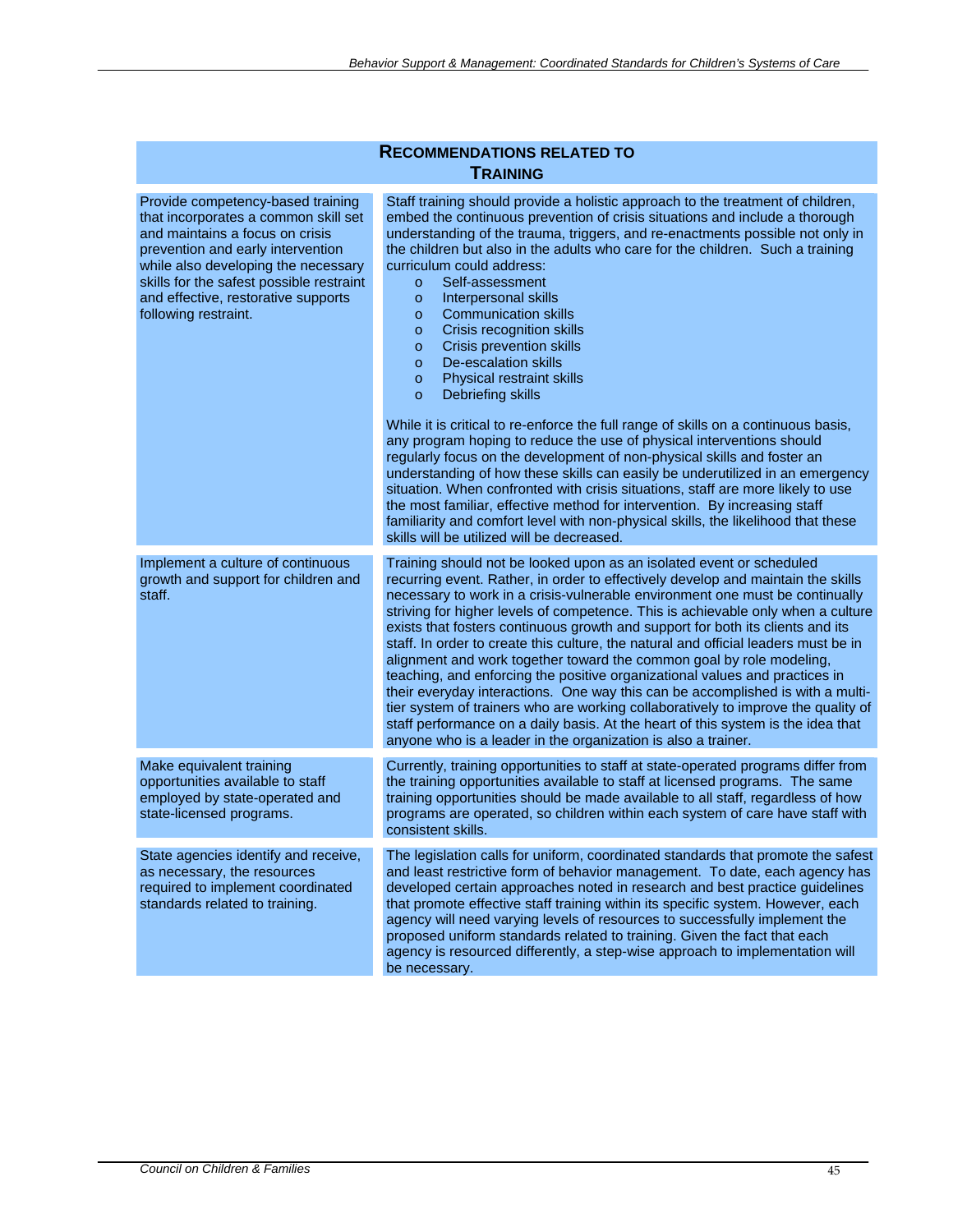## **GUIDING PRINCIPLE: INDIVIDUALIZED BEHAVIOR MANAGEMENT PLANS & RISK ASSESSMENTS**

Planning approaches to behavior management should be individualized and comprehensive, incorporate active risk and safety assessments, and include a full range of interventions with the intent of preventing crisis behavior.

Where not clinically contraindicated, children and their family, guardian or advocate should be active partners with service providers in the development of positive and proactive approaches to behavior management.

## **Need for Individualized Approach to Behavior Management**

**I**t was noted in the previous section that training provided to staff places considerable emphasis on methods for assisting children to maintain self-control and help staff use proactive methods of positive behavior support. In keeping with these approaches, behavior management plans, which are fundamental to the safety of children and staff, should be an integral part of each child's individualized plan of care.

Behavior management plans, often referred to as safety plans or crisis prevention plans, are positive proactive approaches to behavior management that reduce the need for and use of the most restrictive forms of crisis intervention, including restraints. In fact, a number of national organizations recognize the benefit of behavior management plans and endorse their use in best practice standards (12, 13, 14).

Children benefit considerably from behavior management plans since these plans detail individualized supports and proactive interventions children need during the earliest stages of distress to

decrease the chance they will require more restrictive crisis interventions. Additionally, through these plans, children learn positive skills that help them regain control. Equally important, these plans support staff by providing them with information about the continuum of behavior a child may exhibit prior to a crisis and allow staff to intervene and prevent a situation from escalating by using the strategies known to alleviate distress or modify maladaptive behavior for a particular child. The prevention-oriented approach taken with behavior management plans makes them particularly relevant for those settings that have 'no reject, no eject' policies (i.e., service providers are required to take all referrals and keep all children).

In many systems of care, behavior management plans are developed for children who have difficulty with self-control and are either a subsection within children's service plans or distinct plans developed in addition to the service plans. Given the merit of these plans, the RCIT Committee recommends, at a minimum, each child with behavior management problems has an individualized behavior management plan in place.

## **Assessments to Identify Children in Need of Behavior Management Plans**

Research indicates restraints are more likely to be used during the early stages of a child's placement in a residential setting or with children having longer lengths of stay (4). Based on this evidence, best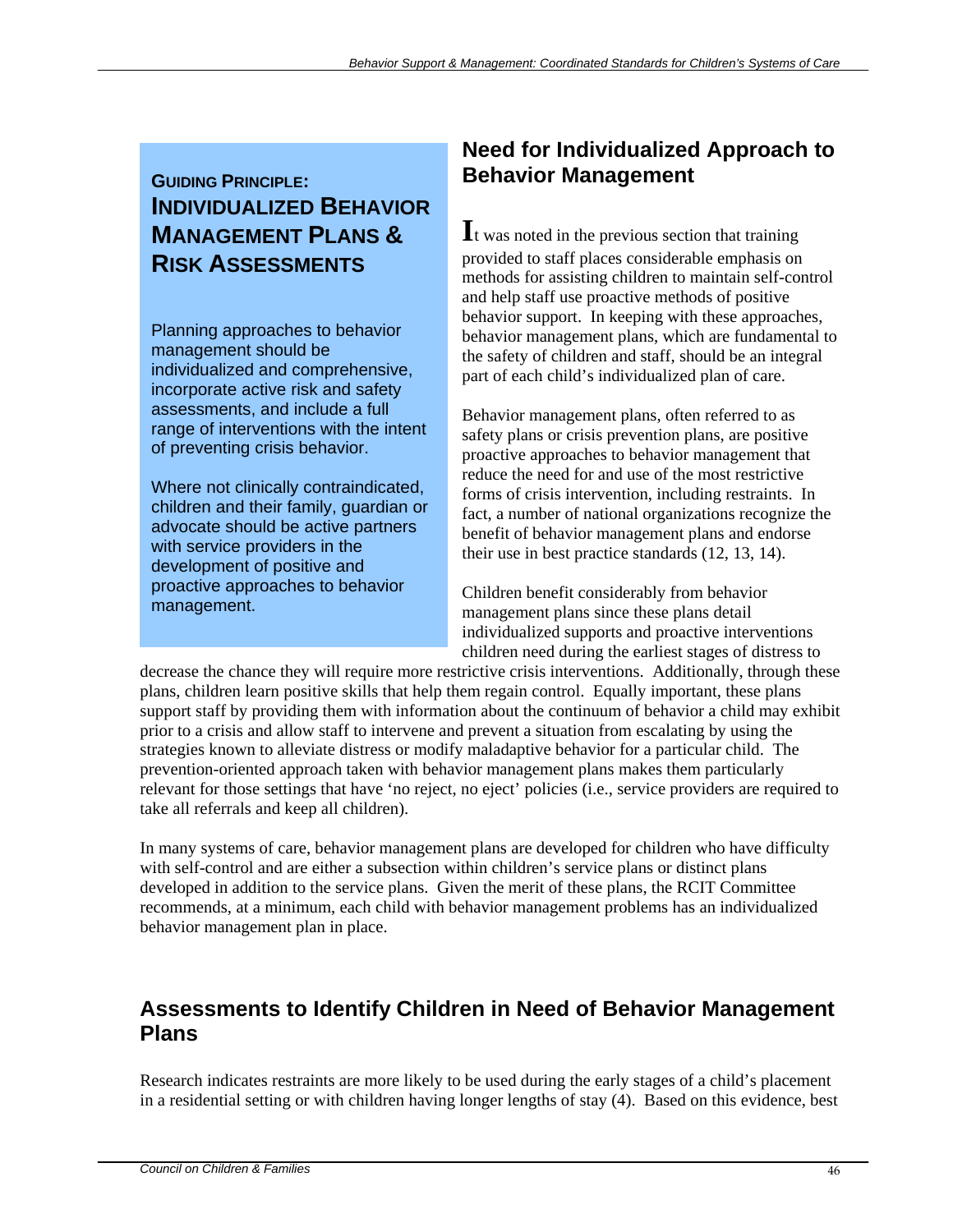practice standards reviewed by the RCIT Committee support the use of assessments at intake and on an ongoing basis in order to determine which children are most in need of behavior management plans. This assessment provides an opportunity to make available the necessary type and level of services that could reduce the need for restrictive interventions and increase the likelihood that restraints, if applied, will be done in a safe manner.

Upon intake, it is recommended that interviews be conducted with staff from the referring agency, staff from the child's previous placement, family members and the child in conjunction with a record review. Previous experiences are factors that increase risk of harm to self or others so particular

emphasis should be placed on any history of suicide attempts; history of sexual or physical abuse that would place the child at greater psychological risk during restraint; previous assaults; previous exposure to violence (i.e., observed domestic violence or assaults); or incidents when a child was absent without official leave (AWOL). Risk assessment should not be limited solely on a child's previous involvement in restraints.

If it is determined a child needs a behavior management plan, a preliminary plan should be developed and implemented shortly after admission then a comprehensive assessment should be conducted using a standardized, structured protocol and a comprehensive behavior management plan should be put in place. Adopting the standard used by OMRDD, it is recommended this be done within 30 days of the child's admission to the program.

#### **Minimum Assessments Recommended for Individualized Behavior Management Plans**

- **History of risk factors**
- Structured, standardized assessment protocol conduct by qualified staff
- Medical assessment by qualified staff

The structured assessment is an invaluable way to incorporate a variety of techniques that allow staff to diagnose the cause of maladaptive behavior and to identify likely interventions intended to address the behavior. We suggest this thorough analysis be coupled with a degree of flexibility so team members are able to problem solve in a creative manner. Additionally, trauma assessments should be included in assessments given the vulnerability of children served in residential settings. Last, in light of the medical risk associated with restraint, a medical assessment that entails a review of medical records must be conducted by medical staff to determine if preexisting medical conditions, medications or physical disabilities contraindicate the use of certain crisis interventions (e.g., prone or supine restraints).

As noted earlier, behavior management plans can be developed for children newly admitted to a program or following incidents of restraint. However, the RCIT Committee does not recommend a single incident of restraint be used as the sole determination of whether a child needs a behavior management plan. In fact, debriefing strategies following a single event of restraint allows staff, along with children and their families, to identify the types of changes that will help prevent a second crisis from occurring. OMRDD uses the guideline of two restraints within a 30 day period or four restraints within a six month period to determine whether staff should be gathered to discuss a child's need for a behavior management plan. The staff meeting does not automatically warrant the development of a behavior management plan but serves as an opportunity to identify if a child would benefit from a plan. The final decision is based on professional expertise of the staff.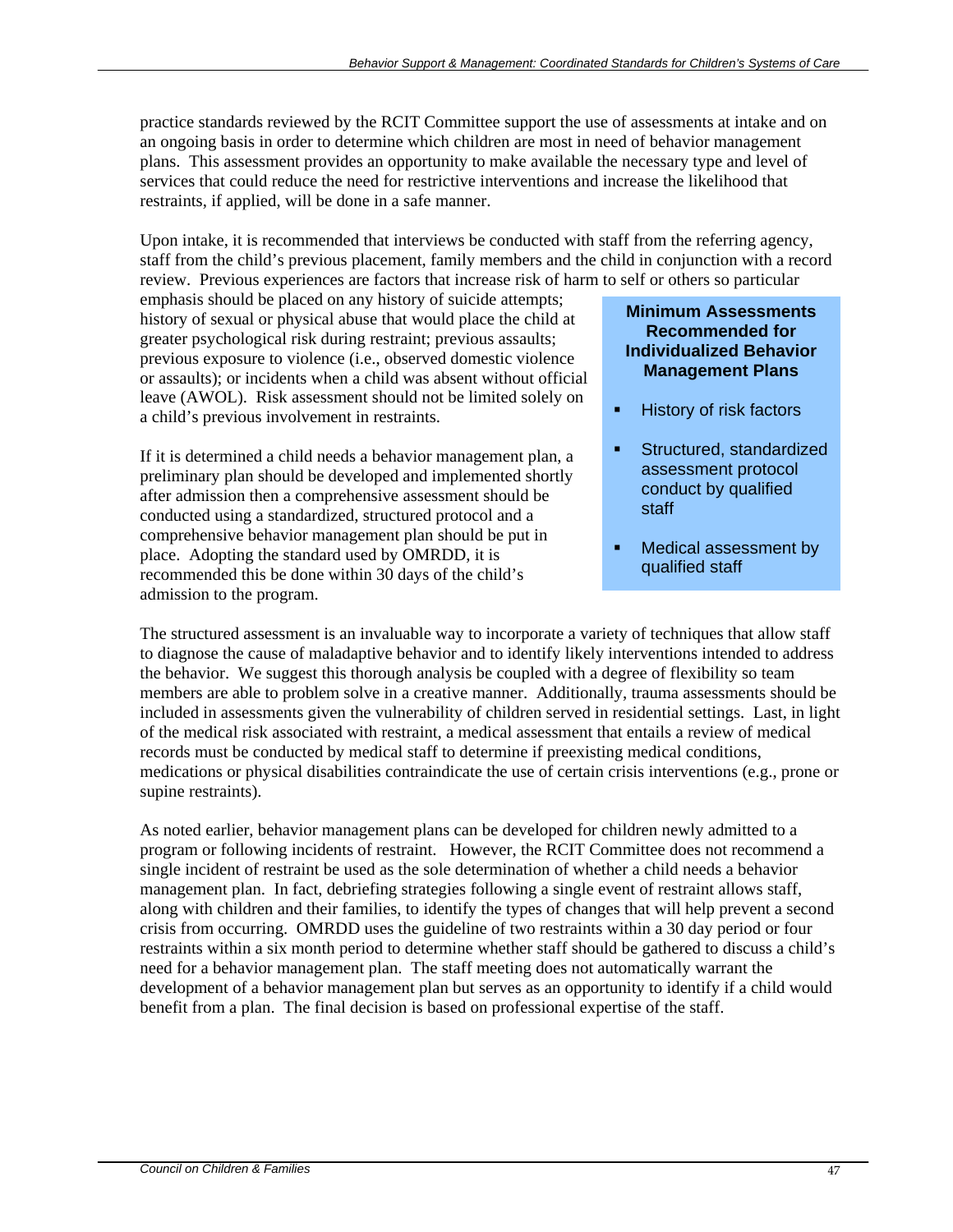## **Key Elements of Behavior Management Plans**

The behavior management plan serves the dual function of informing staff about effective strategies that can keep children safe and reducing the need for restraints. Therefore, the RCIT Committee recommends these core components be a part of all behavior management plans (82):

- **IDENTIFICATION of antecedents**: These are biological, social, affective and/or environmental factors that increase the likelihood a child will become distressed or begin to use maladaptive behaviors. These factors are commonly referred to as 'triggers' and include examples such as: loud noises; staff refusal to a child's request; peer ridicule of a child; or a family member cancelling a visit.
- **Identification of early warning behaviors**: These are behaviors that indicate a child may be losing behavioral control and typically precede crisis behavior. Examples of early warning behaviors are pacing; clenching teeth or fists; shortness of breath; or slamming a door.
- **Identification of positive behavior supports and replacement behaviors**: These are prosocial behaviors children initiate to replace their maladaptive behaviors. Initially, staff may provide guidance through de-escalation techniques (e.g., suggest child use deep breathing) but the eventual goal is to have children use these skills independently. For instance, strategies might include children seeking out an adult who makes them feel safe whenever they experience distress; taking a walk while being shadowed by staff; moving to a calming room; or using deep breathing exercises to decrease their level of agitation or discomfort. Within the educational setting, this might mean the use of curricular integration where changes are made to the curriculum or instructional strategies in an effort to help the child learn replacement skills. Replacement skills are critical for two reasons. First, plans that incorporate replacement skills are more likely to transfer successfully to other settings and this means children have a greater chance of becoming more independent. Second, the development of replacement skills (i.e., coping skills) is associated with increased resiliency, which is a particularly valuable trait for children who have experienced trauma —a major portion of children receiving services in residential settings.
- **Identification of medical conditions that contraindicate the use of a particular form of restrictive crisis intervention***:* Due to the inherent medical risks associated with restraints, each child must have a medical review to determine whether there are existing medical conditions that place the child at increased risk in the event that restraint or a particular form of restraint (e.g., prone or supine) is used. The medical review increases the likelihood that restraints, if applied, will be modified as needed and conducted in a safe, individualized manner. Another factor that could increase medical risks of restraint is the medication currently used; therefore, a review of medications would also be part of this analysis.
- **Plan review date**: A review date allows service providers and families to review the effectiveness of the current plan and to make necessary changes based on that review.
- **Parent awareness:** The strategies outlined in a behavior management plan are intended to support the child when in distress and help the child integrate effective replacement skills.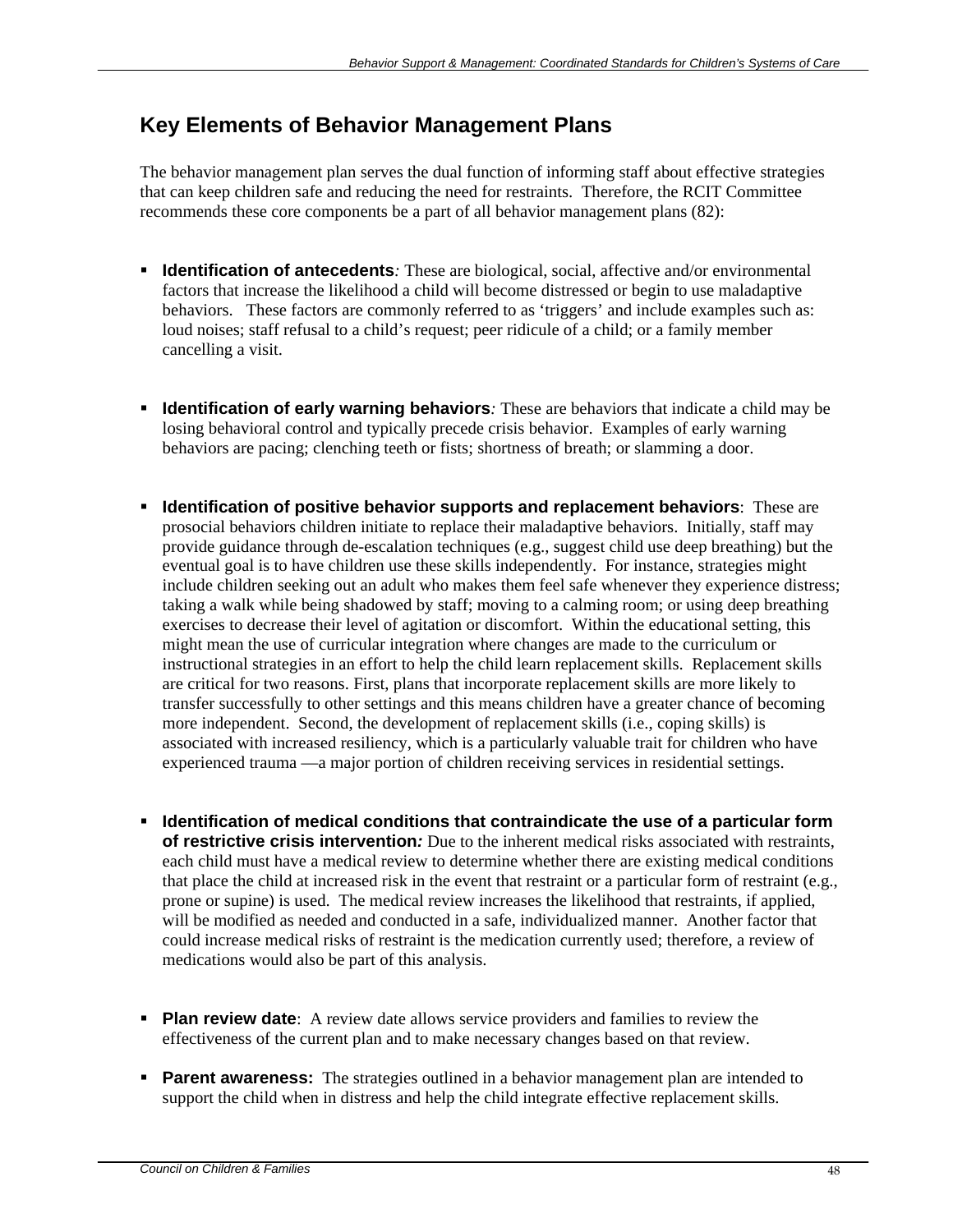Therefore, it is particularly helpful if parents are well-versed in the plan content and able to use the techniques described in the plan so they are equipped to support their child once the child is back home.

## **Participants Involved in Plan Development**

The development of behavior management plans should be considered problem-solving collaborations intended to resolve serious behavior challenges. Due to the individualized nature of these plans, it is recommended that individuals who know the child best should be involved in the development of such a plan. Therefore, the RCIT Committee recommends, where clinically not

contraindicated, that children and their parents, guardians or advocates be active partners with service providers in the development of these positive approaches to behavior management. This provides parents and children the opportunity to express preferences for particular forms of behavior management interventions, also referred to as advanced directives, and to identify alternatives to restraint. Service providers and education staff that interact regularly with the child also are key members of the team and have primary responsibility for plan implementation. Additionally, given the inherent medical risk of restrictive crisis interventions, such as restraints, a nurse, physician's assistant or medical doctor should be a part of the team.

Staff access to a behavior modification specialist and development of a professionally developed behavioral treatment plan has been shown to reduce restraint

## **My Voice**

The book, *My Voice* (83*)*, was developed by youth mental health advocates and is a useful mechanism to help children and adolescents reflect on and document their service needs and concerns. Similar to a journal or diary, the book includes 'stems' that are completed by the individual receiving services. For example, open-ended stems include:

- $\blacksquare$  I would like to know more about...
- $\blacksquare$  I find the following things helpful when I am upset...
- In the past, I have had my trust broken in this way…

The purpose of the book is to help youth reflect on what is helpful to them and to use this information to provide a voice in their individualized service plan. Much of the information included would be applicable to a behavior management plan and serves as an excellent tool for selfreflection and staff awareness of the individual child.

An additional book, *My Private Voice* (84)*,* uses the same format as *My Voice* and is intended to provide children and youth an opportunity to explore inner thoughts and feelings at their own pace, without concern of disclosure to others.

and seclusion by 60 percent (62). As such, consideration needs to be given to the level of behavioral knowledge and competence of the professional staff developing these plans. Some licensed programs currently have staff qualified to develop plans while others lack this expertise. It is important to note that the expertise should be shared wherever possible. This will also maximize communication between systems. An example of this is participation of staff from the educational setting who have training and qualifications to develop behavior management plans and conduct functional behavioral assessments. However, state agencies will still need to conduct staffing assessments in those programs that have qualified staff and make the necessary staffing adjustments. In programs where the necessary staff qualifications are lacking, state agencies should make technical assistance available to higher level staff (e.g., supervisors) and the necessary adjustments accordingly.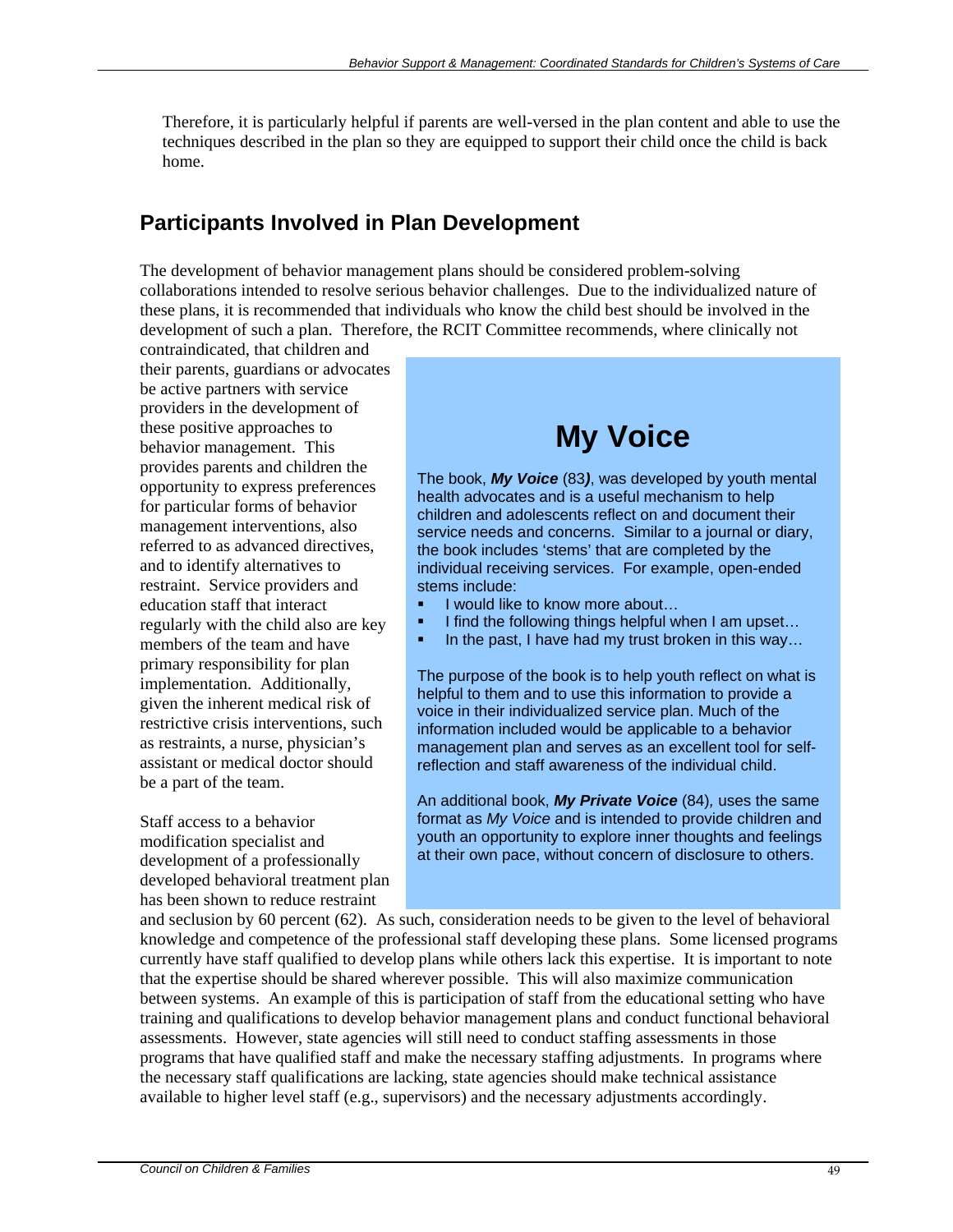## **Need for Staff Training**

To ensure consistent quality of the plans, it is recommend training be made available as necessary for staff responsible for the development of plans. Such training would include staff training in areas of:

- Use of tools that enhance staff understanding of children's maladaptive behavior (e.g., functional behavioral assessments, A-B-C tracking, scatter plots);
- Strategies for teaching replacement skills;
- Communication skills and de-escalation techniques used to prevent crises;
- Strategies to minimize power and control and to increase collaboration and supportive skill-based services (e.g., use of trauma informed care);
- Knowledge of the continuum of behaviors to help staff distinguish variations in behavior (e.g., use of Lalemond Behavior Scale to discern between agitated, disruptive, destructive, dangerous and lethal); and
- Post-restraint strategies to review incidents (e.g., use of debriefing).

## **Quality Assurance of Behavior Management Plans**

#### **Monitoring and evaluation of behavior management plans**

Once plans are implemented, they should be monitored regularly and changed as needed. It is recommended that behavior management plans be reviewed at the same interval as service/treatment plans or every six months, whichever is sooner, and revised as necessary. This ongoing monitoring allows staff to determine the fidelity and efficacy of plans. Furthermore, the RCIT Committee recognizes there may be instances that warrant revisions sooner (e.g., high incidents of restraint).

#### **Conduct audits of behavioral management plans**

It is recommended that the program directors require regular audits of a sample of plans to assess the degree plans were conducted correctly, consistently and as designed. The findings of these audits should be published at the provider level and shared with the organization's staff and leadership (e.g., Board of Directors).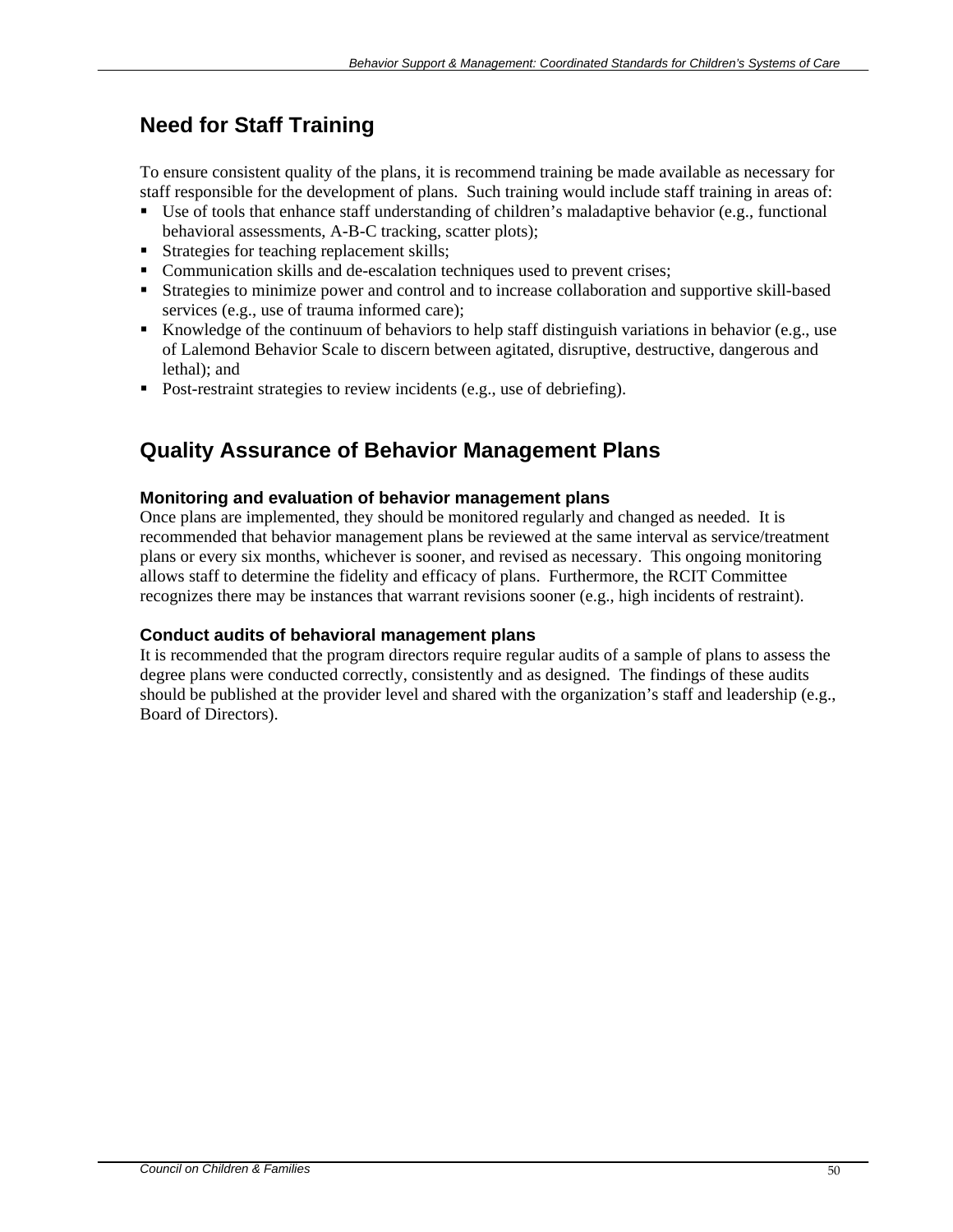#### **RECOMMENDATIONS RELATED TO BEHAVIOR MANAGEMENT PLANS & RISK ASSESSMENT**

| Conduct structured standard<br>assessments at intake and on an<br>ongoing basis to identify children who<br>may have behavior management<br>problems and be at risk of more<br>restrictive forms of crisis intervention.                        | Research indicates emergency use of restraint is related to the time in<br>which a child receives services. Specifically, children are more likely to<br>experience this type of restraint early in their placement when they are not<br>familiar with the new setting and staff are not familiar with them as well as<br>when children have longer lengths of stay. Therefore, it is necessary for<br>children to have a preliminary assessment conducted upon their arrival to a<br>program to determine the likelihood they may be at increased risk of an<br>emergency restraint. The assessment should be conducted to determine<br>strategies that could reduce the need for the most restrictive form of crisis<br>intervention. Factors to consider in preliminary assessments are described<br>in this report.<br>The assessment should be conducted periodically, during children's stay in<br>the program to assess whether conditions have changed (e.g., child's risk<br>of restraint may decrease over time). |
|-------------------------------------------------------------------------------------------------------------------------------------------------------------------------------------------------------------------------------------------------|-----------------------------------------------------------------------------------------------------------------------------------------------------------------------------------------------------------------------------------------------------------------------------------------------------------------------------------------------------------------------------------------------------------------------------------------------------------------------------------------------------------------------------------------------------------------------------------------------------------------------------------------------------------------------------------------------------------------------------------------------------------------------------------------------------------------------------------------------------------------------------------------------------------------------------------------------------------------------------------------------------------------------------|
| Each child who is identified as having<br>behavior management problems<br>should have an individualized behavior<br>management plan that is examined on<br>a regular basis for efficacy.                                                        | To help staff support children with behavior management issues, it is<br>recommended that an individualized behavior management plan be made<br>available within a reasonable amount of time of the child's arrival to the<br>program. Additionally, the efficacy of the plan should be examined<br>following each restraint.                                                                                                                                                                                                                                                                                                                                                                                                                                                                                                                                                                                                                                                                                               |
| Where not clinically contraindicated,<br>children and their parents, guardians or<br>advocate actively participate in the<br>development of the child's behavior<br>management plan and approve the<br>plan as written prior to implementation. | Given the individualized approach of a behavior management plan and the<br>serious nature of crisis intervention, it is recommended that children and<br>their parents, guardians or advocates actively participate in the<br>development of the behavior management plan and approve the plan prior<br>to implementation.                                                                                                                                                                                                                                                                                                                                                                                                                                                                                                                                                                                                                                                                                                  |
| Use standard protocols to develop<br>individualized behavior management<br>plans.                                                                                                                                                               | Each child should have information in his/her behavior management plan<br>that will allow staff to support him/her in managing behavior. The<br>information should be garnered following a structured, standardized<br>assessment conducted by staff that are qualified and trained as necessary.<br>Additionally, consideration must be given to whether there are medical<br>contraindications.                                                                                                                                                                                                                                                                                                                                                                                                                                                                                                                                                                                                                           |
| Where needed, enhance staffing to<br>incorporate qualifications necessary for<br>the development of behavior<br>management plans.                                                                                                               | At present, staff with the recommended qualifications may not be available<br>to develop such plans. Therefore, state agencies will need to conduct<br>staffing reviews to determine areas where additional staff may be needed<br>and/or the need for staff with particular qualifications.                                                                                                                                                                                                                                                                                                                                                                                                                                                                                                                                                                                                                                                                                                                                |
| State agencies identify and receive, as<br>necessary, the resources required to<br>implement coordinated standards<br>related to behavior management plans<br>and risk assessment.                                                              | The legislation calls for uniform, coordinated standards that promote the<br>safest and least restrictive form of behavior management. To date, each<br>agency has developed certain approaches noted in research and best<br>practice guidelines that promote individualized behavior management<br>approaches within its specific system. However, each agency will need<br>varying degrees of resources to successfully implement the proposed<br>uniform standards related to individualized behavior management plans.                                                                                                                                                                                                                                                                                                                                                                                                                                                                                                 |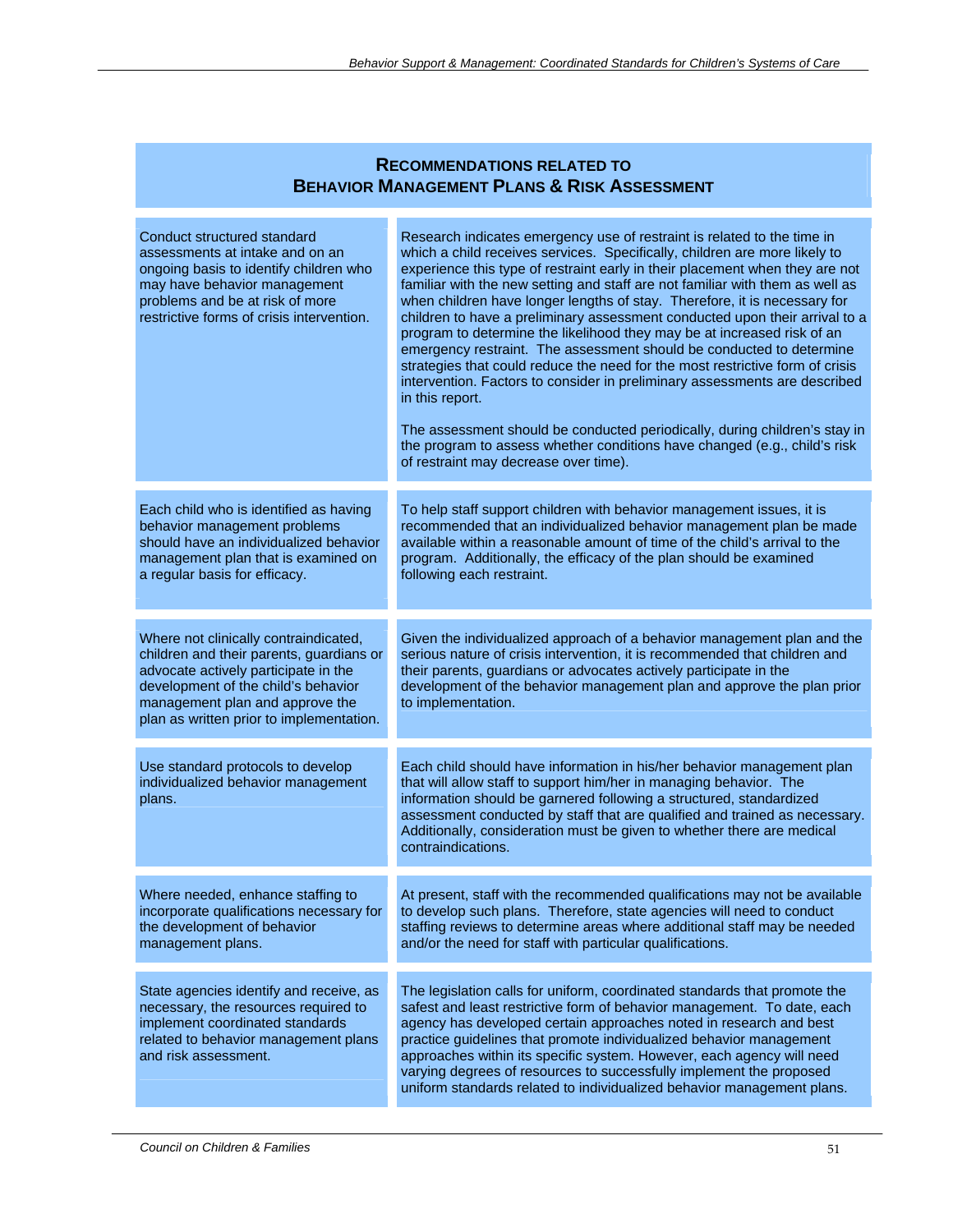Given the fact that each agency is resourced differently, a step-wise approach to implementation will be necessary.

## **GUIDING PRINCIPLE: QUALITY ASSURANCE**

Leadership and management at the state and provider level responsible for providing day and residential, mental hygiene, health care, and educational services to individuals should establish quality assurance mechanisms designed to:

- Identify strategies to reduce restraint use at the population and individual level;
- Implement restraint practices in a safe manner;
- Monitor the use of restraints through ongoing data collection and analyses, including the rate of use, occurrence of injuries resulting from the use of restraints, and measures of the effectiveness of such interventions for quality improvement reviews;
- Assess each episode of restraint for necessity, safety, and consistency with regulations, policies and protocols;
- Identify and implement corrective measures where indicated; and
- Keep informed of changes in best practices related to behavior management, the use of restraint, and restraint reduction initiative.

## **Importance of Ongoing Review and Improvements**

Quality assurance mechanisms described in the guiding principle highlight the need for state and provider leadership to balance continuous quality improvement with risk management practices given the potential risks imposed on children, staff and the organization whenever a restraint occurs. Two key priorities should be (a) the use of the least restrictive crisis intervention and (b) an emphasis on practices that allow providers to examine instances of restraint to determine how to minimize use in the future. Continuous quality improvement practices enable leadership to use objective data as a form of serial experimentation to improve services and enhance their ability to manage risk.

### **Identify Strategies to Reduce Restraint Use at the Population and Individual Level**

The 'safe manner' noted in the guiding principles needs to take into account the criterion used to determine if a restraint should be implemented; the level of staff competence; and availability of adequate staff to assist in the restraint.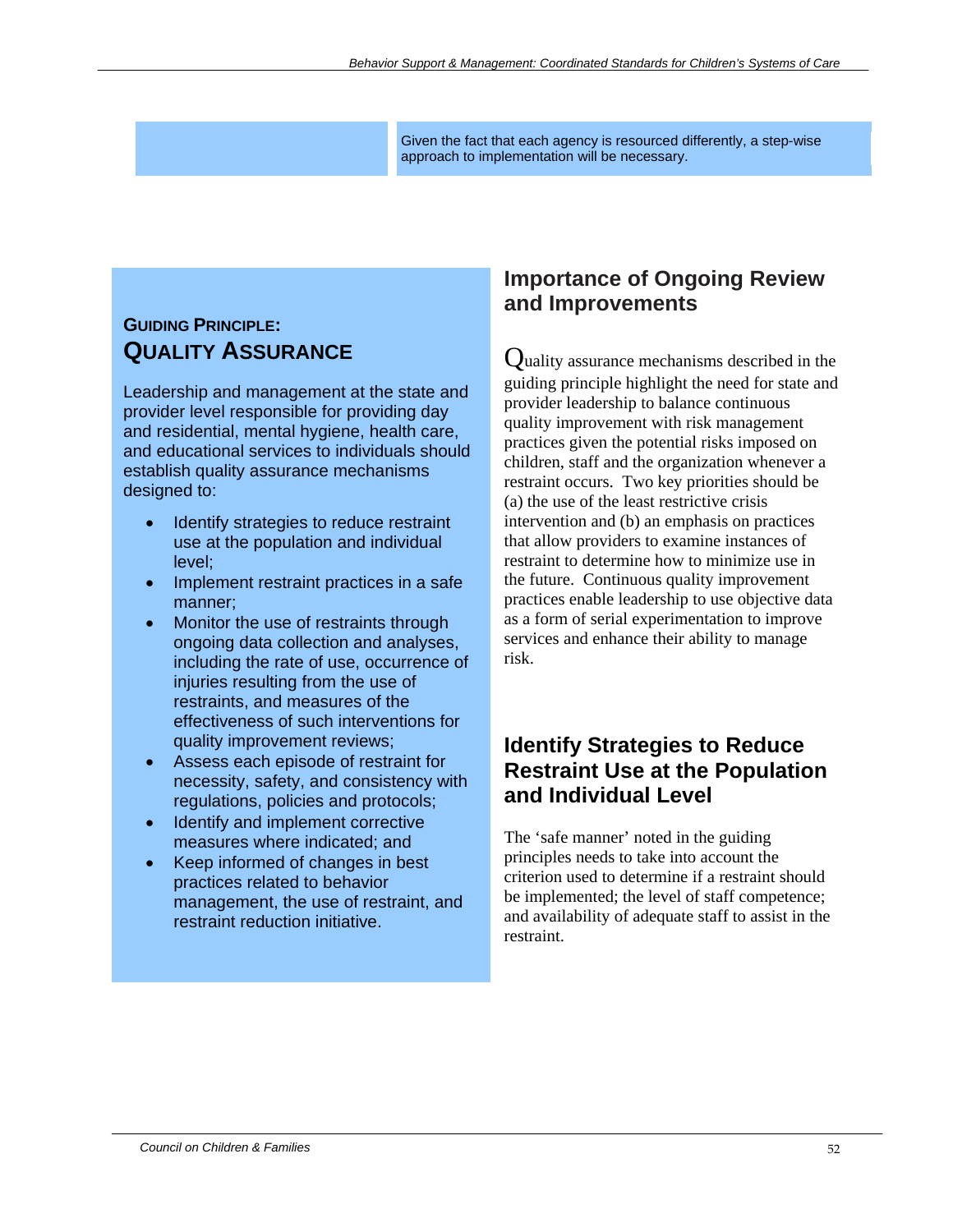#### **Use of Restraint Reduction Plans**

From a population perspective, a facility-wide<sup>11</sup> restraint reduction plan is an effective tool to help leadership identify and implement strategies that promote positive behavior management and reduce restraint use. The National Association of State Mental Health Program Directors (NASMHPD) National Technical Assistance Center (NTAC) has identified six core strategies drawn from the research literature on restraint reduction to incorporate into such a plan, with two strategies placing particular emphasis on quality assurance (77):

- *1. use of debriefing techniques;*
- 2. *use of data to inform practices related to crisis intervention;*
- 3. identification of activities undertaken by leadership to promote organizational change;
- 4. workforce development;
- 5. use of restraint reduction tools to support staff use of positive alternatives to restraint; and
- 6. involvement of consumers*.*

CWLA recommends leadership within an organization review current restraint reduction efforts using a self-assessment instrument (75). In the absence of such efforts, the NASMHPD NTAC recommends developing a facility-wide policy statement that describes the prevention and reduction approach that will be employed and establishes goals for reduced rates of restraint. Typically, a highly visible event is used to introduce the effort with key staff identified as 'champions' responsible for implementation of the plan. It is strongly suggested that senior executive staff assume responsibility for oversight and routine review of plan progress. Similar to other options provided under the Leadership Guiding Principle, the use of a restraint reduction plan is a possible, not mandated, means to promote quality assurance.

#### **Use of behavior management plans**

As noted previously in this section, behavior management plans are intended to reduce the need for restraints at an individual level (82). Each child's plan includes information regarding factors that may initiate a stressful situation for the child and details effective approaches to lessen the difficulty experienced by the child. Currently, OMH providers develop such plans for children in programs authorized to use restraint; this is suggested but not used by voluntary providers licensed by OCFS. OMRDD and SED require behavior management plans for children with behavior management issues, including those children at risk of restraint.

### **Implement Restraint Practices in a Safe Manner**

#### **Standard for use of restraint**

To promote safety and reduce restraint use, all staff need to be fully aware under which circumstances restraint is appropriate. A set of clear protocols regarding the use of restraint is linked to effective restraint reduction programs and several national organizations support the practice standard that restraint be used only as a last resort in *emergency* situations when alternative, less restrictive procedures and methods of intervention have been unsuccessful or cannot be effectively employed, and when it appears from the circumstances that the risk of immediate physical harm to the individual or others from not using a restraint outweighs the risks associated with the restraint.

 $\overline{a}$ 

<sup>&</sup>lt;sup>11</sup> Facility refers to service providers with licensed programs authorized to use restraints, including state-operated facilities and voluntary agencies.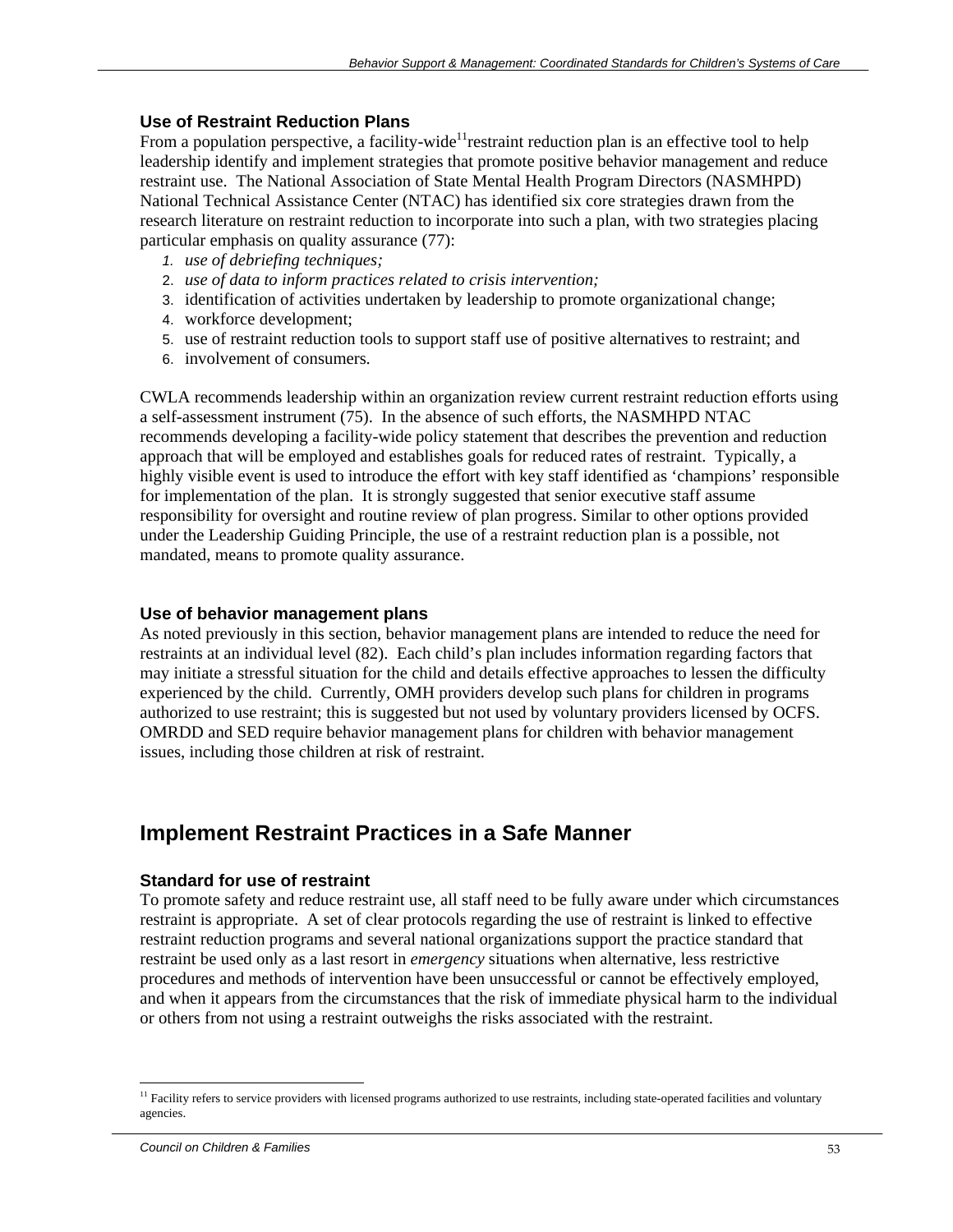Figure 3. details the conditions under which staff are allowed to use restraint. Currently, standards for use of restraint vary across agencies with SED providing the most circumstances when restraint is allowed. Specifically, reasonable physical force can be used in instances where it is necessary to protect the child or others from physical injury; to protect property of the school, school district or others; or to remove a child whose behavior interferes with the orderly exercise and performance of school or school district functions. OCFS has fewer circumstances when restraint is permitted; however, similar to SED, restraint may be used in situations involving property damage. OMH uses the criterion of serious injury to self or others; OMRDD focuses on dangerous behavior that could result in serious injury.

| OCFS<br>18 NYCRR 441.17                                                                      | Restraints may be used to contain acute physical behavior (i.e.,<br>behavior that indicates the intent to inflict physical injury upon oneself or<br>others or to destroy property).                                                                                                                                                                                                                                                                                                                                                                                                                                                                                                                                                                                                                                        |
|----------------------------------------------------------------------------------------------|-----------------------------------------------------------------------------------------------------------------------------------------------------------------------------------------------------------------------------------------------------------------------------------------------------------------------------------------------------------------------------------------------------------------------------------------------------------------------------------------------------------------------------------------------------------------------------------------------------------------------------------------------------------------------------------------------------------------------------------------------------------------------------------------------------------------------------|
| <b>OMH</b><br><b>Mental Hygiene Law Section</b><br>33.04                                     | Restraint may be employed only when necessary to prevent a patient<br>from seriously injuring himself or others. It may be applied only if less<br>restrictive techniques have been clinically determined to be<br>inappropriate or insufficient to avoid such injury.                                                                                                                                                                                                                                                                                                                                                                                                                                                                                                                                                      |
| <b>OMRDD</b><br>Policy Agency Action 633.16<br>(9/17/94)<br>Policy document SCIP-R<br>(1998) | Physical restraint (restrictive personal interventions) may only be used<br>when a person is displaying dangerous behavior. The purpose of the<br>restraint must be to interrupt or terminate a truly dangerous situation<br>where serious injury could result.                                                                                                                                                                                                                                                                                                                                                                                                                                                                                                                                                             |
| <b>SED</b><br>8 NYCRR 19.5                                                                   | Immediate interventions involving the use of reasonable force shall be<br>used only in situations in which alternate procedures and methods not<br>involving the use of physical force cannot reasonably be employed.<br>Emergency means a situation in which an immediate intervention<br>involving the use of reasonable physical force is necessary to protect<br>oneself from physical injury, to protect another pupil or teacher or any<br>person from physical injury, to protect the property of the school, school<br>district or others, or to restrain or remove a pupil whose behavior is<br>interfering with the orderly exercise and performance of school or school<br>district functions, powers and duties, if that pupil has refused to comply<br>with a request to refrain from further disruptive acts. |

Figure 3. Conditions for Use of Restraint as Allowed in State Agency Laws/ Regulations/Policies

The mixed standards regarding when restraint can be used means children in certain settings have a higher probability of experiencing restraint. If our intention is to minimize restraints so we minimize risk to children and staff, it follows that we use a common standard that specifies under which conditions restraint is allowed. It is recommended that a common standard be adopted and incorporated into all agency regulations. This should be done in conjunction with the development of resources to support positive alternatives to restraint (e.g., use of behavior management plans, implementation of calming rooms).

#### **Competency-based training**

As noted previously in this section, training that provides staff with skills to address the full continuum of crisis intervention is another factor related to safety and positive alternatives to restraint. In particular, competency-based training, which requires training participants to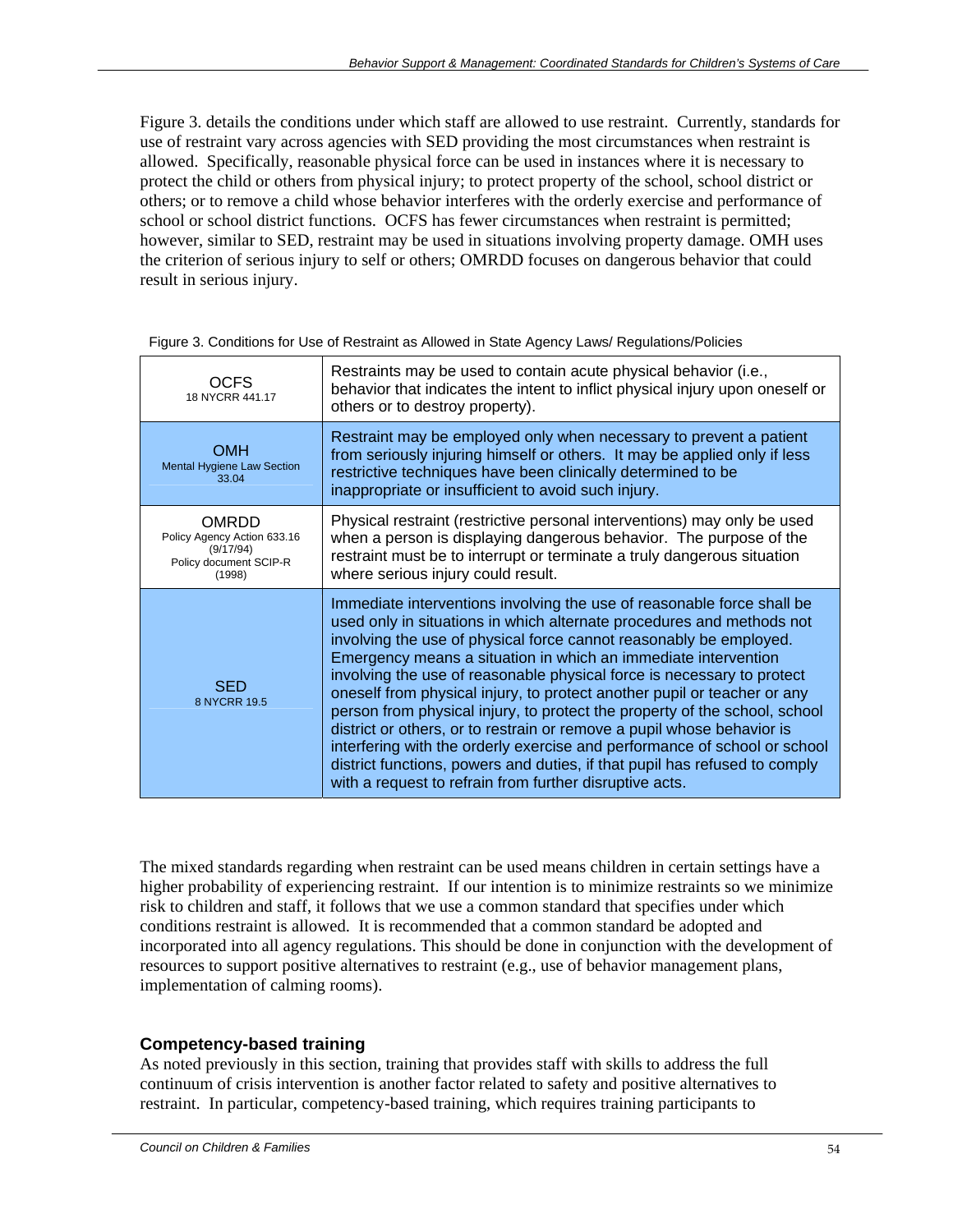demonstrate their ability to correctly apply crisis intervention techniques, is recommended as a necessary practice standard by several national organizations.

Currently OCFS, OMH and OMRDD have agency-specific, competency-based training curricula designed to address the full continuum of crisis intervention, including the types of physical restraint sanctioned for use with children in their respective licensed programs. Considerable agreement exists across agency-sponsored curricula. SED requires staff to be provided with appropriate training in a safe and effective restraint procedure; schools are to use a training plan approved by SED.

The amount of training available can differ between state-operated and state-licensed programs, which place staff and children at uneven risk of harm. These uneven conditions can be remedied with a more equitable approach to training.

#### **Adequate staffing**

The safe implementation of a restraint requires a balance between physics and biology. For instance, the force needed to restrain a small child may be quite different from one needed to restrain an adolescent, given differences in their size. Staff exertion may also influence the restrained youth's ability to breath. Therefore, each form of physical restraint requires varying numbers of staff to properly and safely implement the given technique. The forms of physical restraint included in training and permitted for use by state agencies requires a ratio of from one to three staff per child restrained, depending on the specific restraint technique used. For example, prone and supine restraint techniques can require two or three staff while seated and side restraint techniques can require one staff to implement.

Obviously, the type of restraint used will influence staffing demands and in some instances may require an increase of staff. However, making additional staff available for an event we hope to reduce is not the most efficient use of resources. An approach that was used in a CWLA demonstration project to promote restraint reduction and ensure necessary staffing was to incorporate crisis intervention experts. These individuals were available on each shift to help floor staff with deescalation strategies as a crisis began. These individuals supported staff so restraints could be averted—they were *not* intended to serve as a witness to the restraint. This staffing approach helped divert restraints since it added another adult's approach to crisis prevention and de-escalation while offering the youth in crisis options not possible if additional staff were not available (e.g., go for walk). An expert in crisis intervention has a higher skill level than other staff authorized to use restraint; however, it is expected this individual will have the additional function of serving as a mentor for staff and assist in staff development of de-escalation and debriefing skills.

## **Reviews of Restraint Use and Implementation of Corrective Measures**

Information garnered from restraint episodes has the potential to promote quality of care and minimize the likelihood of future risk by providing leadership with a description of whether less restrictive crisis interventions were employed as a first line of action and the extent implementation was consistent with training protocols and organizational policies. Two types of activities that might be incorporated into such assessments are discussions with children and staff, as appropriate (i.e., some children are non-verbal) and discussions with staff and their supervisor. The first activity focuses on the child and the possible need for revisions in behavior management plans while the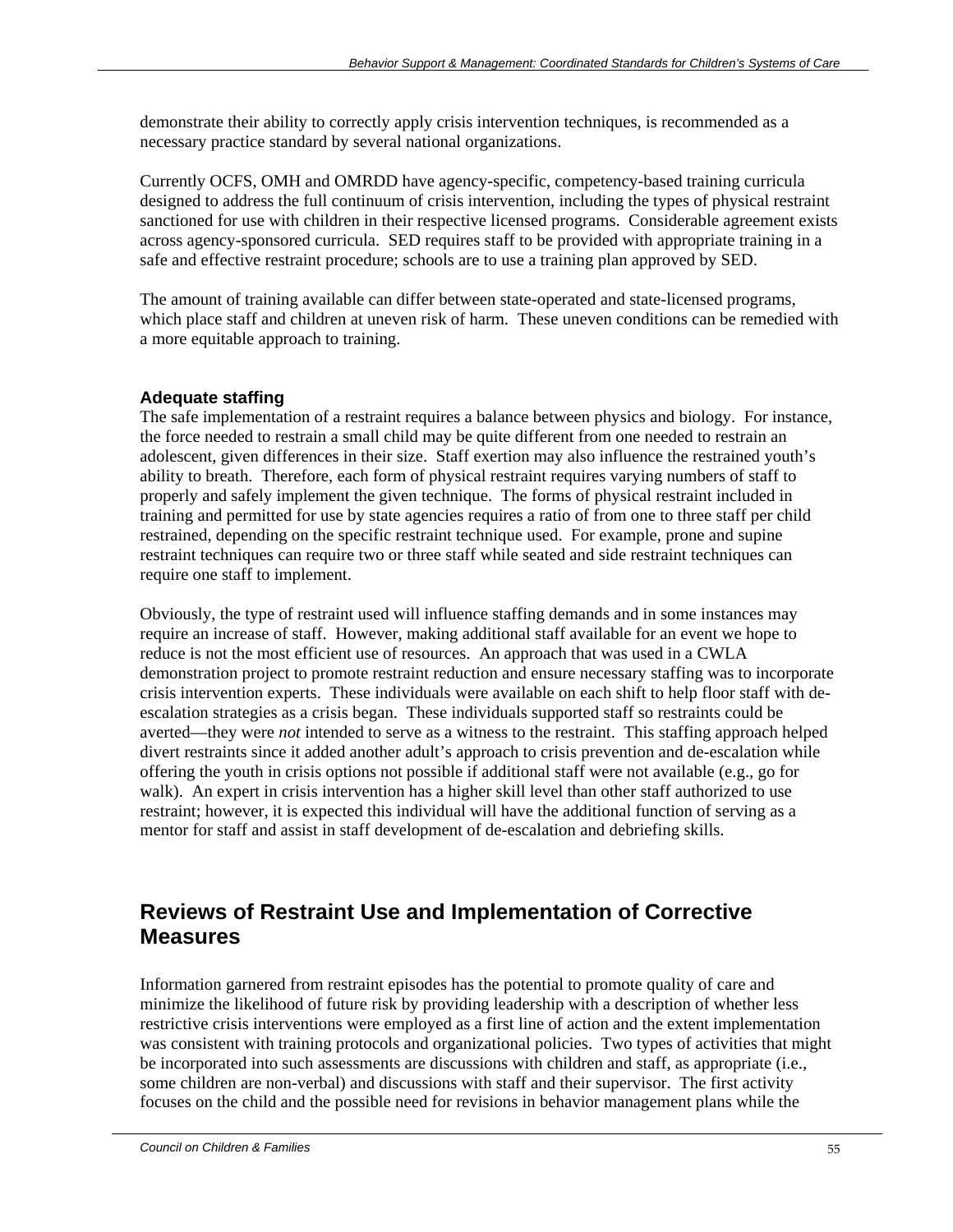second activity focuses on organizations and the possible need to make adjustments to current

practices and procedures. A childfocus allows us to learn what occurred and to identify if any revisions should be made to the child's behavior management plan. For example, this may require a revision of circumstances that serve as stressful triggers, changes in the de-escalation techniques used, or development of prosocial or coping skills. Activities that focus on staff allow the staff and supervisor to review the extent procedures were

*Child and staff assessment* refers to a discussion with the child involved in a restraint by staff members that engages the child, allows him/her to express thoughts and/or feelings about the intervention, and examines steps that could be taken to avoid the future use of restraint.

*Staff and supervisor assessment* refers to a discussion with staff members involved in restraint by senior staff members that covers the rationale for initiating the intervention and identification of strategies that could be used to avoid the future use of restraint.

followed as required and to evaluate whether organizational changes are necessary. For instance, concerns may be raised with respect to safety of the physical environment or current procedures. Staff have noted they prefer conducting post restraint reviews with supervisors rather than fellow staff members since it allows for more immediate corrective action to organizational procedures that require change.

Both types of activities are valuable risk management tools given the emphasis placed on understanding why a restraint occurred and what can be done to improve the situation rather than a punitive focus of who implemented the restraint. It has been suggested these reviews of restraint be conducted as close to the event as possible to maximize the quality of information gathered. However, in service settings with limited staff it may be more feasible to conduct such sessions over a given period of time.

#### *Structured Protocols*

Use of a standard protocol is recommended to guide staff and promote consistency of data collection during reviews of restraints. The NASMHPD NTAC has developed a comprehensive policy and procedure manual while CWLA outlines the type of information that should be documented during these types of sessions (Figure 4) (61). These protocols are shared as examples, not tools mandated for use in each service setting. The key point here is the benefit of a structured protocol.

#### Figure 4. CWLA Guidelines for Debriefing Documentation

- Description of the event
- Data and time of day of occurrence
- Intervention used and reason for its use
- Duration of intervention
- Children involved
- Caregivers or others involved and their relationship to the child
- Names of others who witnessed the restraint
- Name of person making the report
- Description of any injury to the child including a body chart or photo of any injuries
- Action taken by the provider
- Prevention actions to be take in the future
- Description of any follow-up required
- Documentation of supervisory or administrative review.

Many best practice guidelines endorsed by national organizations recommend parent or legal guardians be notified following the restraint of a child. Given the traumatic effects that can result from restraint, the American Academy of Child and Adolescent Psychiatry also recommends program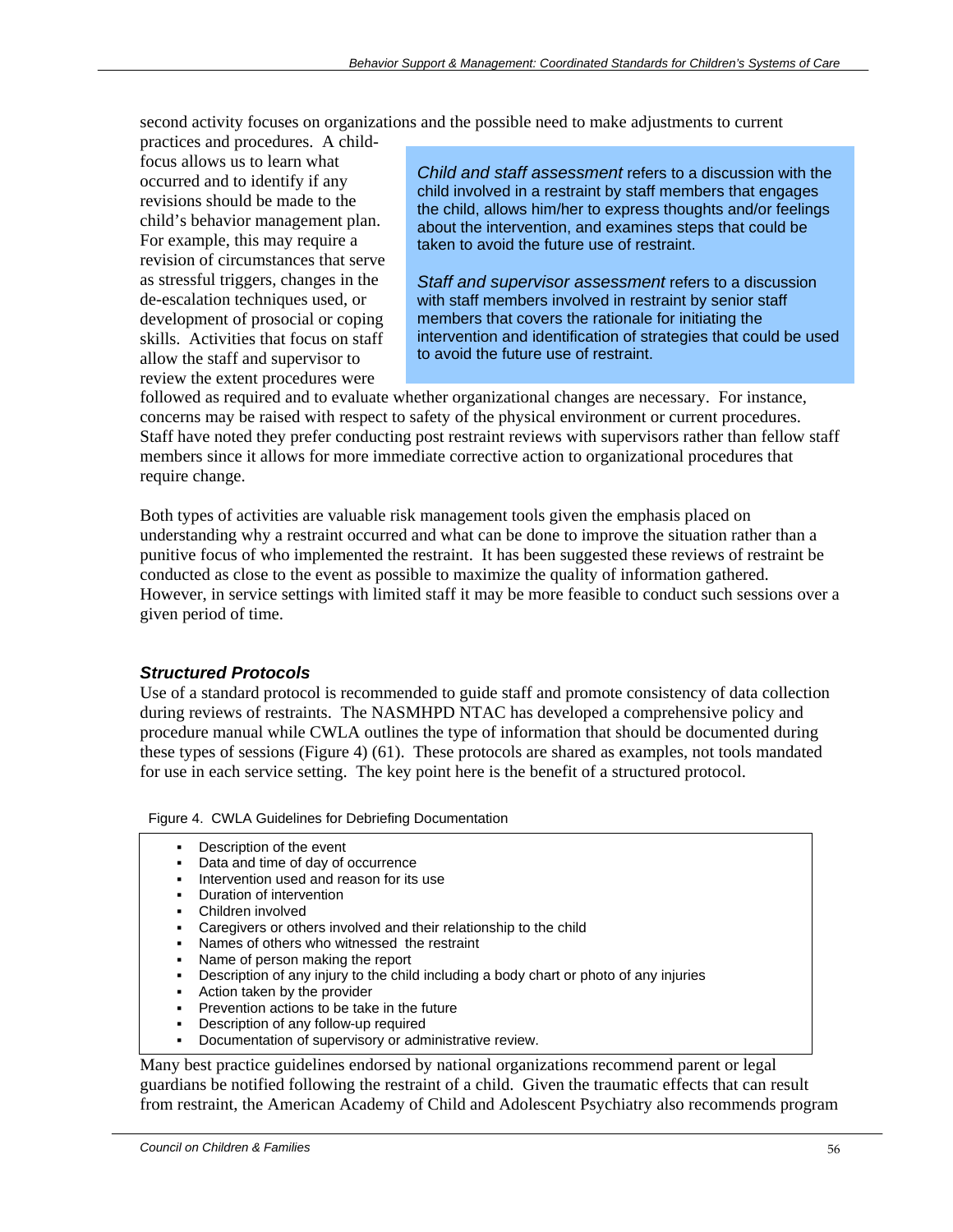staff inform parents of the side effects, such as disassociation or medical reactions that can result from various forms of restraint. While restraint review protocols are recognized as useful tools for guiding staff in gathering consistent data across restraint events, it is also recommend that the skills necessary to complete the protocol be a part of training. Additionally, supervisors' skills should be strengthened through advance training so supervisors can assume responsibility for mentoring and supporting staff in the proper application of this technique. SED requires similar documentation and parent notification.

## **Monitoring Use of Restraints for Quality Improvement Reviews**

Monitoring systems allow leadership to monitor practices and provide them with one of the most fundamental sources of information for successful risk management—knowledge about the rate at which restraints and restraint-related injuries occur. Just as debriefing data inform staff how to modify care for children, monitoring data allow leadership to examine the frequency of restraint, where and when it occurs, and what injuries resulted. Restraint and injury data are important components of *Restraint Reduction Plans*, providing leadership with information regarding where within the system corrective measures are needed in addition to how well the organization is meeting the goals established in the plan. This form of evaluation also helps leadership identify successful strategies that should be reinforced and modeled as best practices. Moreover, this information, when shared with key audiences, (e.g., board members, staff) fosters organizational change that supports restraint reduction.

#### **Need for comprehensive view within systems of care**

The quality of information gained from any monitoring system is influenced by the extent data are complete. More complete data provide greater accuracy and an increased ability to detect system deviations that may require corrective action. This comprehensive picture is particularly relevant for policy and program planning. However, currently, we lack easily accessible information for each system regarding the number and rate of children placed in restraints and the occurrence of injuries to staff and children as a result of those restraints. OMH has an automated system in place but the system lacks information from certain providers (e.g., restraint use in private hospitals). OCFS is putting in place an automated system that requires all providers and state-operated programs to provide data related to the use view of restraint within the child welfare system. OMRDD currently uses manual means for data collection. SED does not require schools serving children in residential settings to report school restraints to those service providers. Given the known risks associated with restraint, it is sensible for each state agency to gather data in a manner that affords a comprehensive view of restraint use within each service system, including information on child and staff injuries related to restraint. This information will be further enhanced if restraints occurring in schools could be submitted to programs licensed to serve children in residential settings (e.g., OCFS, OMH, OMRDD).

#### **Accountability**

It was noted earlier that development of *Restraint Reduction Plans* promotes positive alternatives to use of restraints and an important part of such plans is the use of monitoring data to assess progress toward that goal. Clearly, leadership of programs authorized to use restraint can benefit from easily accessible reports that allow them to review progress toward positive behavior management. This accountability is equally important at the state level. Therefore, it is recommended that the review of restraint and injury related data be incorporated into state agency licensing and survey processes.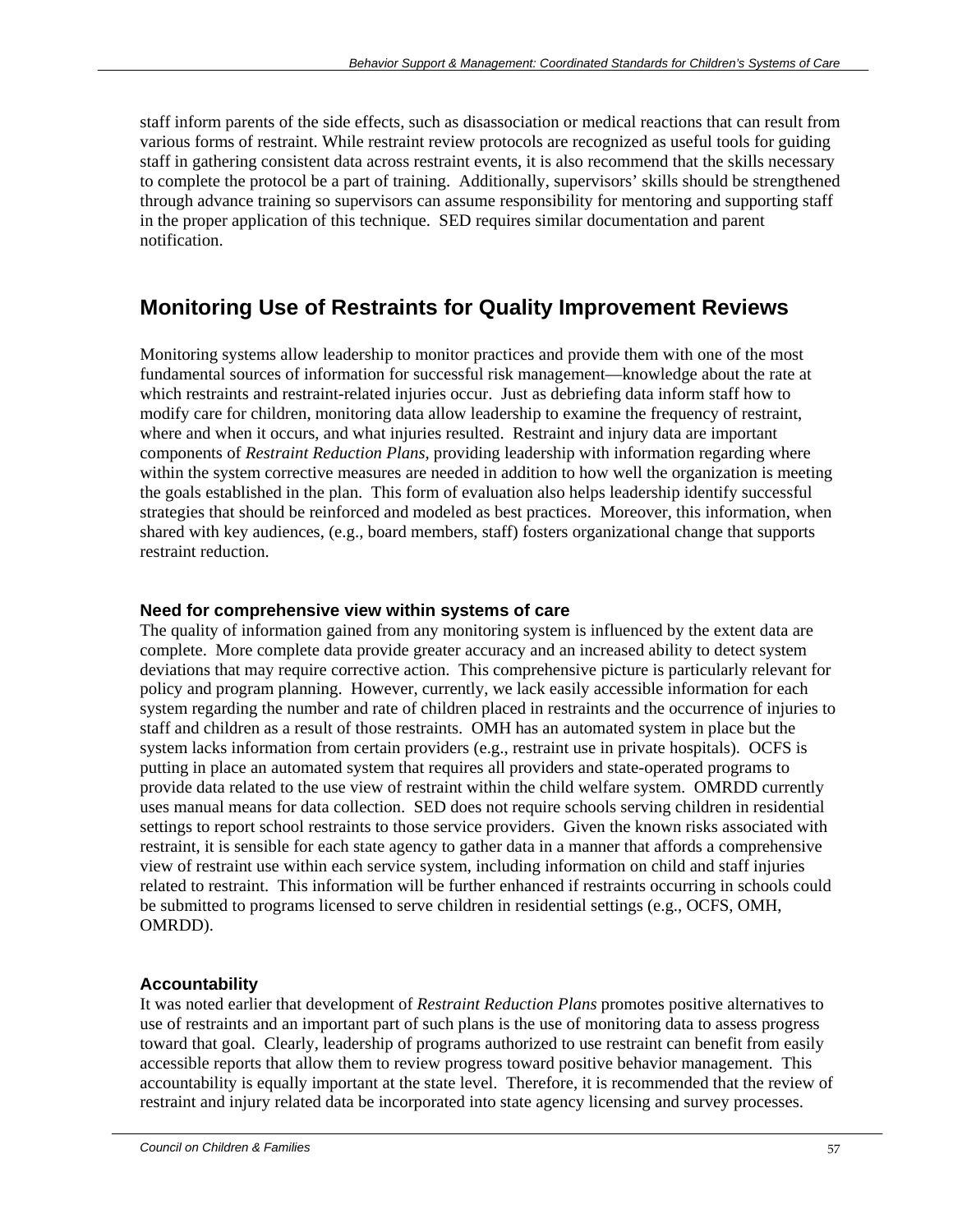This will maintain the current focus on child and staff safety and encourage use of positive alternatives to restraint.

## **Keep Informed of Changes in Best Practices**

A number of national organizations have done extensive work to identify best practices within their respective fields. It is suggested that periodic updates be provided to the leadership of state licensed and operated programs to promote the most current knowledge on behavior management. A variety of means can be used, including but not limited to leadership seminars, conferences, and dissemination of written materials.

| <b>RECOMMENDATIONS RELATED TO</b><br><b>DEVELOPMENT OF QUALITY ASSURANCE MECHANISMS</b>                                                                                                                  |                                                                                                                                                                                                                                                                                                                                                                                                                                                                                                                                                                                                                                                                                                                                                                                                                                   |
|----------------------------------------------------------------------------------------------------------------------------------------------------------------------------------------------------------|-----------------------------------------------------------------------------------------------------------------------------------------------------------------------------------------------------------------------------------------------------------------------------------------------------------------------------------------------------------------------------------------------------------------------------------------------------------------------------------------------------------------------------------------------------------------------------------------------------------------------------------------------------------------------------------------------------------------------------------------------------------------------------------------------------------------------------------|
| Develop and incorporate into<br>regulations a common standard that<br>specifies under which circumstances<br>staff may use restraint.                                                                    | Currently different standards are outlined in state agency regulations<br>regarding when staff may be required to use restraints. Some standards<br>are broader, encompassing more situations when restraint may be used.<br>This means children in those settings have a greater probability of<br>experiencing restraint. This uneven standard is particularly challenging<br>for children receiving services from multiple-licensed providers where the<br>child may receive services from child welfare or mental health services as<br>well as educational services. For example, a child's behavior in the<br>educational setting may warrant a restraint but that same behavior may<br>not meet the standard for restraint in the residential setting. A common<br>standard used by all state agencies would address this. |
| On a regular basis, conduct a review of<br>restraints to determine the extent staff<br>followed established procedures and to<br>identify modifications that could<br>improve organizational procedures. | On a regular basis, supervisors and staff should conduct meetings with<br>the purpose of reviewing restraints that occurred during a given period of<br>time to determine the extent procedures used were consistent with<br>policies as well as to identify organizational factors that could improve<br>restraint reduction. This practice is commonly referred to as debriefing<br>and can follow each restraint.                                                                                                                                                                                                                                                                                                                                                                                                              |
| Use standard protocols to increase the<br>consistency and quality of information<br>gathered during restraint reviews.                                                                                   | The information gathered during restraint reviews serves to improve<br>practice and policy at the individual and population level as well as<br>organizational and system level. Therefore, it is recommended standard<br>protocols be used to gather consistent types of information and that this<br>information be incorporated into quality assurance systems so it may be<br>aggregated and used to inform policy and practice or be done for a given<br>period of time, depending on staffing limitations.                                                                                                                                                                                                                                                                                                                  |
| Establish timely, comprehensive<br>monitoring systems to monitor restraint<br>and related injuries to staff and<br>children as a result of those restraints.                                             | The extent restraint and injury data are easily accessible and able to be<br>aggregated varies considerably by state agency and local provider.<br>Therefore, it is recommended automated, web-based monitoring systems<br>be made available to providers, including schools, to record instances of<br>restraint as well as injuries that result from those restraints, both for<br>children and staff. Injury data should be expanded to include injuries<br>requiring first aid as well as severe injuries. The monitoring systems<br>should be designed, at a minimum, to provide the following information:<br>Rate of restraint use<br>Child injury rates related to restraint                                                                                                                                              |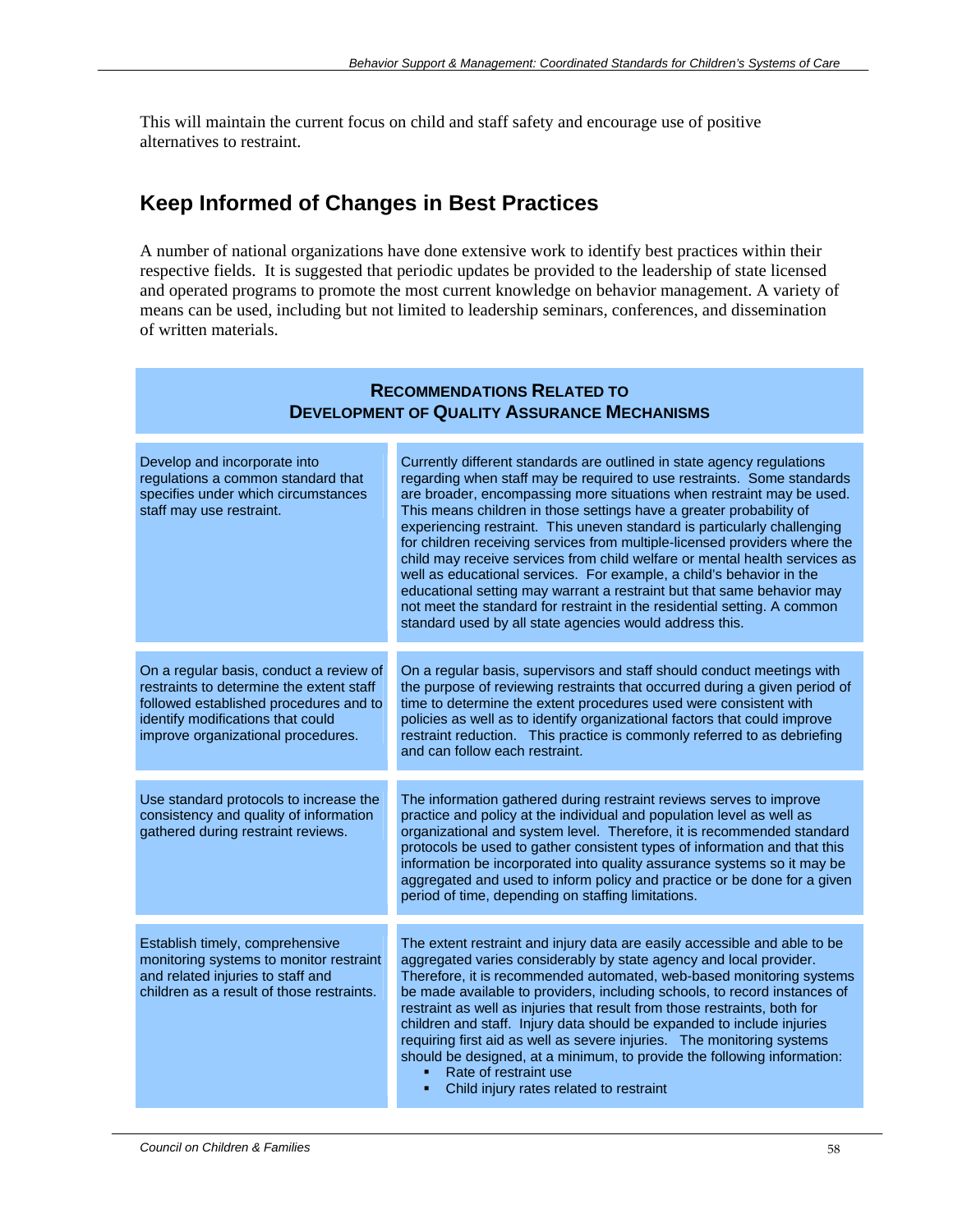|                                                                                                                                                                                                          | Staff injury rates related to restraint<br>٠                                                                                                                                                                                                                                                                                                                                                                                                                                                                                                                                                              |
|----------------------------------------------------------------------------------------------------------------------------------------------------------------------------------------------------------|-----------------------------------------------------------------------------------------------------------------------------------------------------------------------------------------------------------------------------------------------------------------------------------------------------------------------------------------------------------------------------------------------------------------------------------------------------------------------------------------------------------------------------------------------------------------------------------------------------------|
| At a minimum, state agencies that<br>authorize the use of restraints annually<br>aggregate restraint and injury rates of<br>their respective systems.                                                    | The information gathered from the monitoring systems should be<br>reviewed periodically at the aggregate level to identify patterns in the use<br>of restraints and variations in those patterns.                                                                                                                                                                                                                                                                                                                                                                                                         |
| Incorporate into current surveying and<br>licensing processes data pertaining to:<br>Rate of restraints<br>Child injury rates related to<br>restraint and<br>Staff injury rates related to<br>restraint. | Use of restraints places children and staff at risk of injury. This practice<br>also increases risk to the organization as a whole. Therefore, this<br>practice should be monitored carefully and be a criterion used to assess<br>the quality of state-operated and state-licensed programs. As<br>appropriate, populations served will be taken into account when reviewing<br>rates of restraint.                                                                                                                                                                                                      |
| State agencies identify and receive, as<br>necessary, the resources required to<br>implement coordinated standards<br>related to quality assurance.                                                      | The legislation calls for uniform, coordinated standards that promote the<br>safest and least restrictive form of behavior management. To date, each<br>agency has developed certain approaches noted in research and best<br>practice guidelines that promote quality assurance practices within its<br>specific system. However, each agency will need varying degrees of<br>resources to successfully implement the proposed uniform standards<br>related to quality assurance. Given the fact that each agency is resourced<br>differently, a step-wise approach to implementation will be necessary. |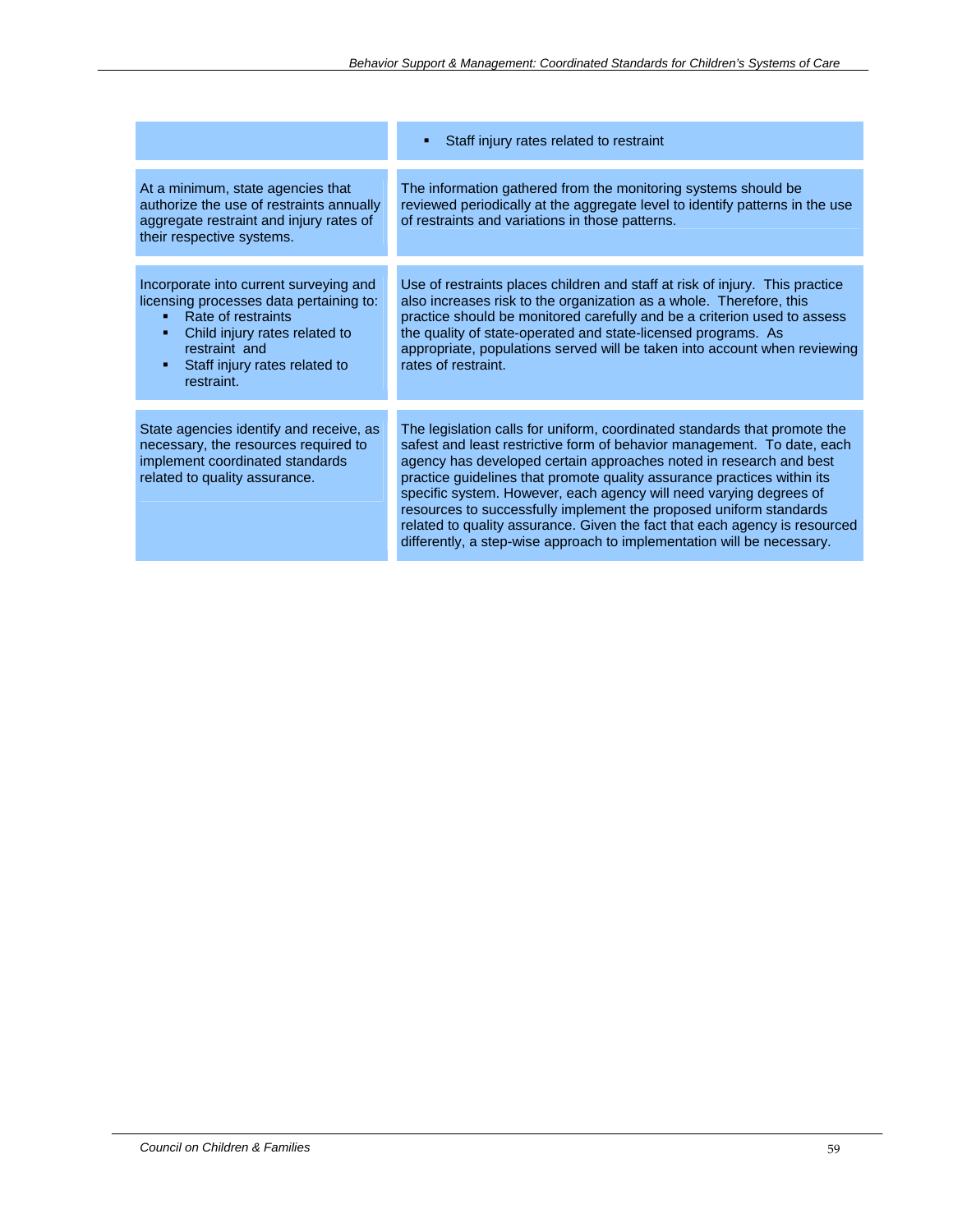# **IV. COORDINATED STANDARDS FOR BEHAVIOR SUPPORT & MANAGEMENT: RECOMMENDATIONS AND NEXT STEPS**

## **Coordinated Standards for Behavior Support and Management**

 $\overline{A}$ s part of Chapter 624 of the Laws of 2006, the RCIT Committee is required to establish coordinated standards for the most effective, least restrictive and safest techniques for the modification of behavior. Given the serious implications of crisis intervention and the complexity related to the coordination of four service systems, a comprehensive approach was used to identify these standards.

A number of common elements emerge from the literature and best practice standards when one attempts to identify what constitutes safe techniques for behavior management. Not surprisingly, the behavior management and support standards most frequently cited are consistent whether children require services related to developmental disabilities, a mental illness or need child welfare or educational services. Based on the review of the literature, best practice standards, and in keeping with the intent of the guiding principles, it is recommended the following coordinated standards be integrated into the current practice and regulations of OCFS, OMH, OMRDD and SED. At this time, the coordinated standards apply to programs outlined in the legislation, with the exception of day treatment programs and community residences. The Council will continue to work with agencies and Committee members on this topic to address the unique and complex issues related to these particular service settings. Though not specified in the legislation, it is recommended the coordinated standards apply to special act school districts (see Appendix G) in the same manner as they apply to private residential and private non-residential schools. Furthermore, these standards are developed for children; yet it is believed the standards could be applicable to settings that serve adults as well.

#### **Staff trained in a recognized, competency-based program**

Staff training is essential for effective crisis intervention. The literature and best practice standards are clear on the need for staff to be trained in the full continuum of crisis prevention and intervention techniques, ranging from sound communication skills, effective de-escalation techniques tailored to the individual child, and use of more restrictive crisis intervention techniques, including physical restraints. In fact, trained staff are more likely to rely on de-escalation techniques and less likely to apply restrictive forms of crisis intervention.

OCFS, OMH and OMRDD laws, regulations and policies reflect this standard. By regulations, staff in programs licensed or operated by these three agencies who may need to use restraint are required to participate in crisis intervention training and are not allowed to implement physical restraints unless they have completed that training. However, not all regulations specify the need for competencybased training and this factor, which is presumed, should be made more explicit.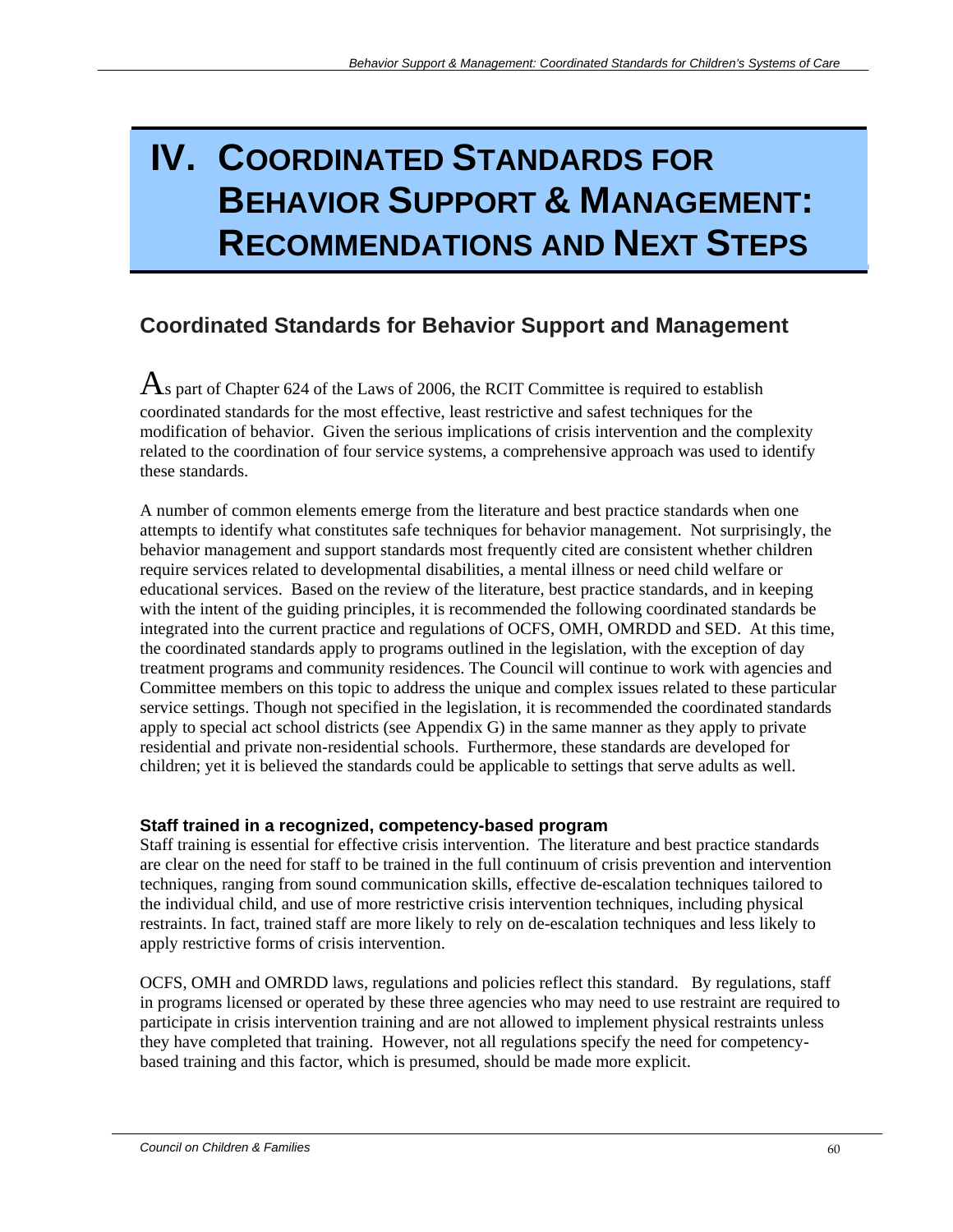SED regulations are similar to other agencies in that they specify the need for training in techniques for group and child management, including crisis intervention and appropriate restraint training. Training plans must be approved by SED. In practice, school staff in agencies with a residential component tend to participate in training courses offered to non-school staff. In instances when the provider has a single license, school and non-school staff are trained in the crisis intervention program endorsed by the licensing agency. This becomes more involved when staff are employed by providers with multiple licenses in co-located sites since more than one training program (i.e., training of OCFS, OMH, OMRDD) may be available to school staff. Therefore, it is recommended that competency-based training be made available to staff employed by providers with multiple licenses so all staff, including education staff, will have a consistent set of crisis intervention skills that can be employed with all children in all settings.

#### **Individual behavior management plan available for children at risk of being restrained**

The literature notes children are more likely to be restrained when they first enter a program or when they have extended lengths of stay. As such, all children should have the benefit of a preliminary assessment upon admission to a program and on an ongoing basis to determine if they are at risk of restraint and, if so, to identify the most effective forms of crisis prevention and early intervention specific to that child. At a minimum, the assessment should include a history of risk factors; identification of antecedents, early warning behavior and coping mechanisms; and a medical assessment by qualified staff. The likelihood a child will be restrained early in a program is not dependent on the types of services received or the number of licenses a provider may have. This means all children, regardless of the service system or program location should have access to an early risk assessment, followed by an individual behavior management plan as determined by the assessment. A behavior management plan is a valuable tool for all individuals who interact with the child; therefore, it is recommended, particularly in instances where a child may receive education services in addition to services through OCFS, OMH or OMRDD, that the plan be developed with the involvement of all relevant staff (e.g., residential, clinical, educational) and the final document be made available to them. All team members are responsible for implementation of the plan, as written.

The degree to which a plan is individualized will depend upon the involvement of those people who know the child best, including parents or guardians and the children themselves. Therefore, as appropriate, children and their parents or guardians should be actively involved in the development of these plans. Furthermore, the strategies outlined in a behavior management plan are intended to support the child when in distress and help the child integrate effective replacement skills. Therefore, it is particularly helpful if parents are well-versed in the plan content and able to use the techniques described in the plan so they are equipped to support their child in their home.

#### **A uniform standard for use of restraint**

Safe techniques for restraint begin with a universal standard of when a restraint *is* and *is not* warranted. Most practice standards recognize restraint should not be used as a means of discipline or punishment, as a substitute for adequate staffing, as a replacement for treatment, or in any circumstance where less restrictive behavior management techniques would be effective. Furthermore, restraint should not be used in circumstances where an individual may be medically compromised. The widely accepted gold standard used to determine when restraint is necessary is in emergency circumstances that jeopardize the physical safety of children or others.

Currently, state agency regulations differ regarding the criterion staff must employ when determining if restraint should be used (See Section III). This variability results in children having a greater or lesser chance of experiencing the trauma of restraint depending on the types of services they receive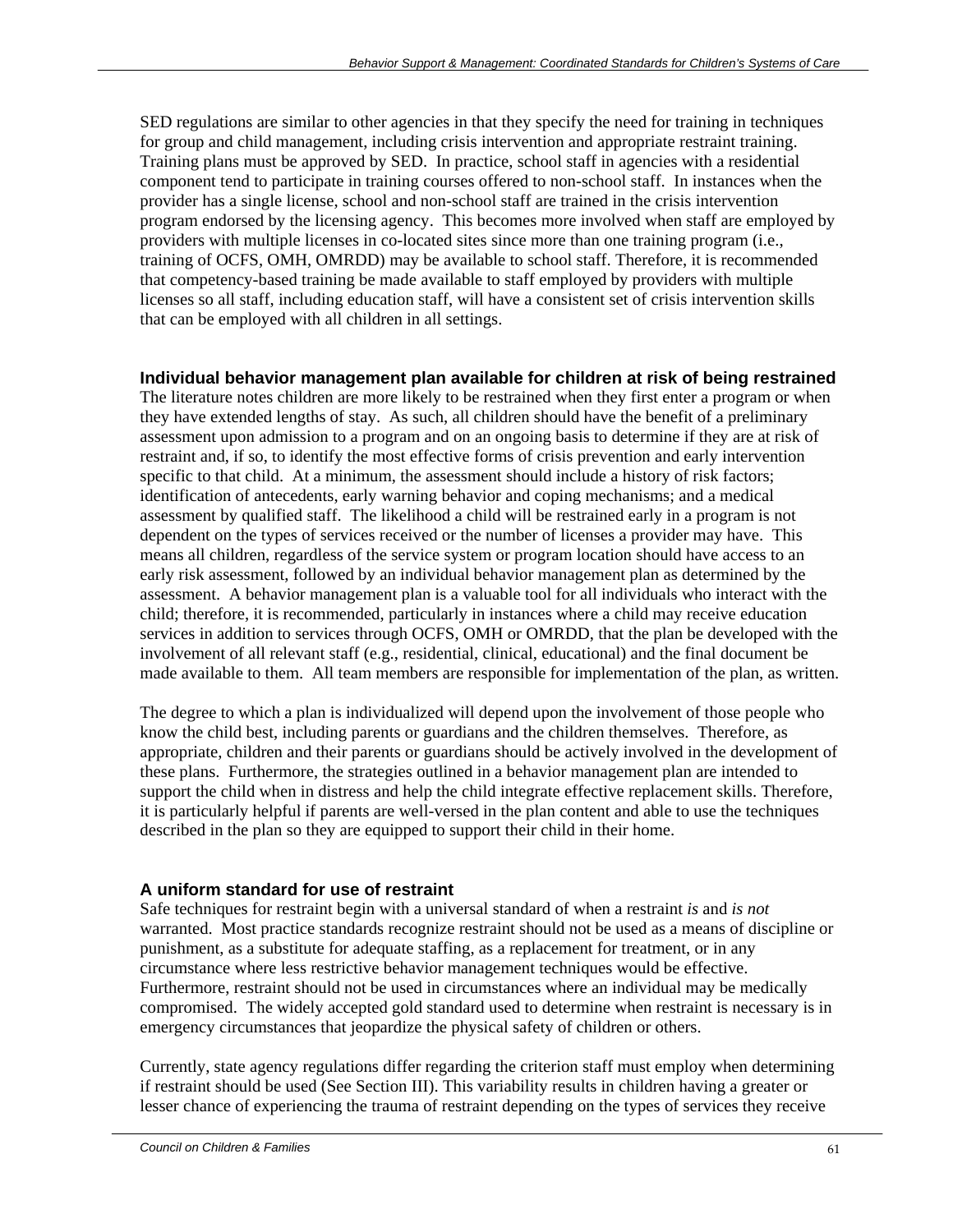and is further complicated when children access services simultaneously. For example, a child may require mental health or child welfare services or services for developmental disabilities and then also access educational services.

OMH regulations stipulate restraint is warranted in cases of serious injury to self or others; OMRDD regulations emphasize a display of dangerous behavior that could result in serious injury. The standard is more broadly defined in OCFS regulations where destruction of property is included and SED regulations extend the set of circumstances in which staff may be allowed to use restraint. Regulations that offer the least flexibility to use restraint will support risk management and reduce the likelihood a child will be restrained unnecessarily.

A single, uniform standard that permits the emergency use of restraint in only the most serious conditions where the safety of the child or others is in jeopardy reduces the chance a child will be restrained unnecessarily; provides greater clarity to staff; and informs children and their families of types of behavior that result in the most restrictive form of crisis intervention. This is particularly true for multiple licensed providers with co-located programs.

#### **Use of an accepted physical restraint technique**

Various forms of physical restraint are presented in the training programs endorsed or provided by OCFS, OMH and OMRDD with prone and supine restraint techniques being predominant. It is

accepted that all forms of physical restraint come with inherent risk due to the hazardous circumstances in which restraints are applied—in instances where an individual's behavior jeopardizes the physical safety of self or others. This is further complicated by the fact that staff must exercise judgment during these volatile times, not only with respect to whether the restraint is warranted but in the physical application of the restraint. As an example, each form of restraint has steps when staff must make judgments about the degree of pressure to apply to the individual being restrained as well as judgments regarding when to move from one step in the procedure to another and how to coordinate these steps with the co-worker assisting in the restraint. A common standard for when to use restraint coupled with a standard for regularly available competency-based training can address these issues, regardless of the type of restraint used. However, these standards are not sufficient for staff employed by providers with multiple licenses at co-located programs. In these limited instances, trained staff are at risk of implementing a form of restraint not endorsed by a given agency and are at greater risk of being investigated for abuse. Therefore, a single common physical restraint technique is needed for staff employed by these specific providers.

It is recommended a supine technique, which is currently used by two of the three state agencies, be adopted by *multiple licensed providers at co-located sites*. This

It is recommended a supine technique be adopted among multiple licensed providers at colocated sites to maximize cross system coordination in these unique settings.

The form of supine restraint technique selected will determine which agency is responsible for staff training at the multiple licensed sites.

While the change reflects changes relative to one agency, that is OCFS, the scope of change is considerable given the number of beds licensed by this agency. Time and resources will be needed to properly accommodate for change on this scale.

change will maximize cross-system coordination necessary for these unique sites. OCFS recognizes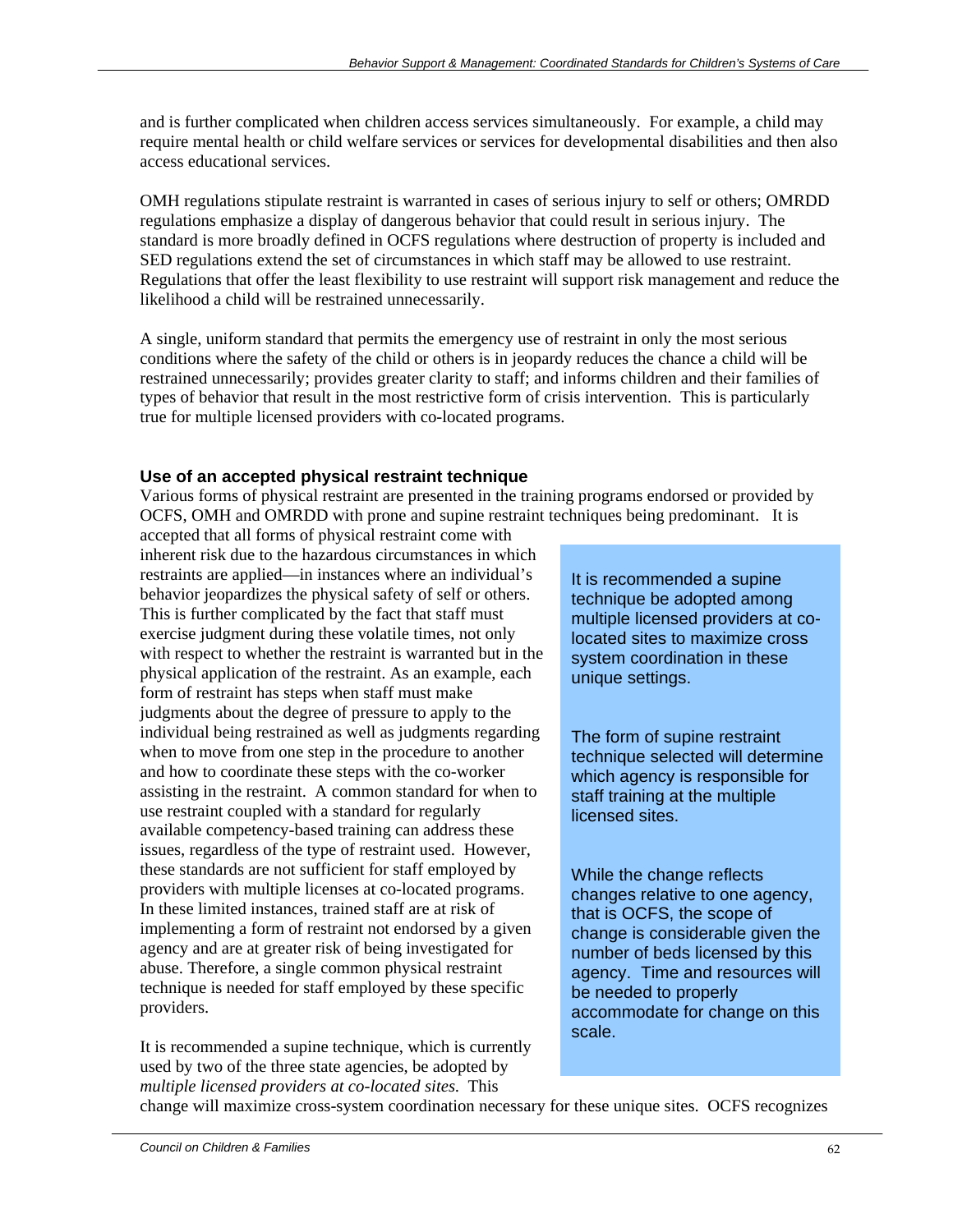the need for a cross system approach and has agreed to take proactive steps to reduce risks for children and staff. While this requires changes within one service system, namely OCFS, it is important to note the subsequent number of staff impacted by this change at the multiple licensed sites will be considerable.

The change has implications for training and will require RTC staff currently trained in the use of a prone technique to be trained in a supine technique. Furthermore, the current prone technique requires two staff to complete and three staff members are preferred when implementing the supine technique. Given these circumstances, it is strongly recommended this form of restraint be used only in conjunction with comprehensive restraint reduction practices and that the implementation be phased in so organizational changes can be made in an effective manner.

As noted, there are different forms of supine currently being used and a single form will need to be adopted by all three agencies for use at the multiple licensed sites. The form of supine selected will determine which agency is responsible for training of staff employed by providers with multiple licenses at co-located sites. Prior to this change being implemented, licensing agencies will need time to conduct staffing analyses and it is suggested agencies share their staffing models with sister agencies.

#### **Use of standard monitoring practices during restraints**

A clear lesson gleaned from the literature is the importance of monitoring during the time of a restraint. Many case studies highlight instances when individuals already vulnerable from the stress of a restraint were left unattended. Continual monitoring of individuals in restraint is critical given the health risks associated with their agitated state and as such, numerous guidelines note the importance of monitoring with periodic assessments. At a minimum, it is recommended staff applying the restraint monitor the child's skin color, respiration, level of consciousness and agitation and range of motion in extremities every 15 minutes, regardless of the restraint technique used. Currently, this standard is being met through training programs supported by OCFS, OMH and OMRDD. Additionally, these monitoring practices will become a part of restraint procedures implemented by education staff who participate in this training.

#### **Methods that inform quality and practice from the perspective of children and staff**

Two methods recommended as standards for effective and safe behavior management are staff/supervisor reviews of restraint and child/staff restraint reviews of restraint. The purpose of these reviews is to learn what can be done at the program- and child-level to reduce the likelihood of future restraints and increase safety for children and staff. OMH uses these practices as a term and condition of Medicaid participation (i.e., CMS regulations); however, no agencies have formal policies or regulations in place at this time related to such practices and revisions will need to be made accordingly.

#### **Monitoring and data reporting to provide a comprehensive view of restraint use and related injuries**

Restraint reduction is a critical component of any safe behavior management approach since reduction of the most restrictive and dangerous form of behavior management will increase safety for children and staff. To that end, it is important for organizations to gain an understanding of the rate at which high risk interventions occur. This information, coupled with reviews of restraint incidents, which provides a view of 'why' restraints happen, will increase capacity of programs and state agencies to make improvements to the quality of care available.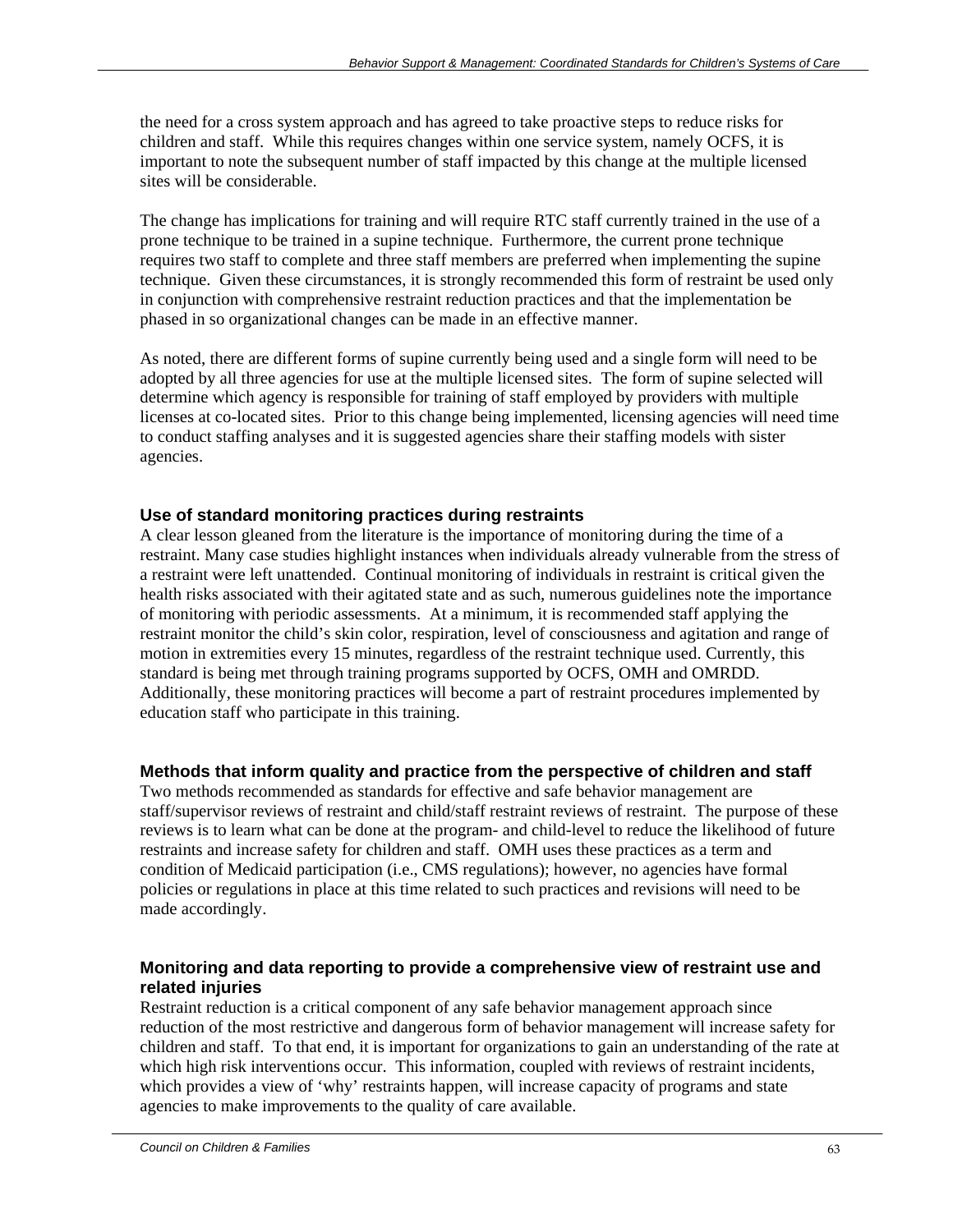It is recommended that monitoring of physical restraint use and related injuries become a practice standard adopted by all agencies that authorize the use of restraint and that this information be reported to state agencies on a regular basis.

Currently, all state agencies require providers to log each occurrence of a restraint and to report any cases that result in serious injury to the designated state agency representative. SED also requires parent notification. Since children in programs with a residential component are not directly under the care of their parents and since the providers serve in the capacity of parents, it is essential that any information regarding use of restraints in educational settings be provided to the program with the residential component. This allows staff in both programs to provide supports to the child during this vulnerable time. Additionally, it is critical for such programs to have the most comprehensive view of restraint use within their systems due to the individual and institutional risks associated with restraint use. This means each agency should identify settings where this information is not currently available and identify ways to incorporate it so a full view of restraint and injury data is available.

## **Summary and Next Steps**

The issues of equity raised initially in this report support the need for coordinated standards that could be adopted by each state agency represented in the legislation to enhance behavioral support strategies currently in place. Although each agency has these standards in place to varying degrees (e.g., staff training, monitoring systems, use of behavior management plans), resources that could assist state agencies to implement these standards at the same level across systems would even out conditions regarding when restraints are applied; the quality of training for those applying crisis intervention strategies; provide an enhanced risk management view, given better monitoring; and improve the overall safety and well-being of children and staff in these settings. Four areas emerge as necessary next steps for the adoption and implementation of the standards described above:

- o Revision and coordination of regulations;
- o Modification to training curricula sponsored by each agency to incorporate any additional skills;
- o Review and modification of staffing models; and
- o Development of monitoring systems that gather information related to restraint rate and rates of injuries related to restraints.

It is suggested that representatives from each agency develop an agency-specific work plan that outlines what is necessary for the standards to be implemented within their system and these documents be shared with the Council.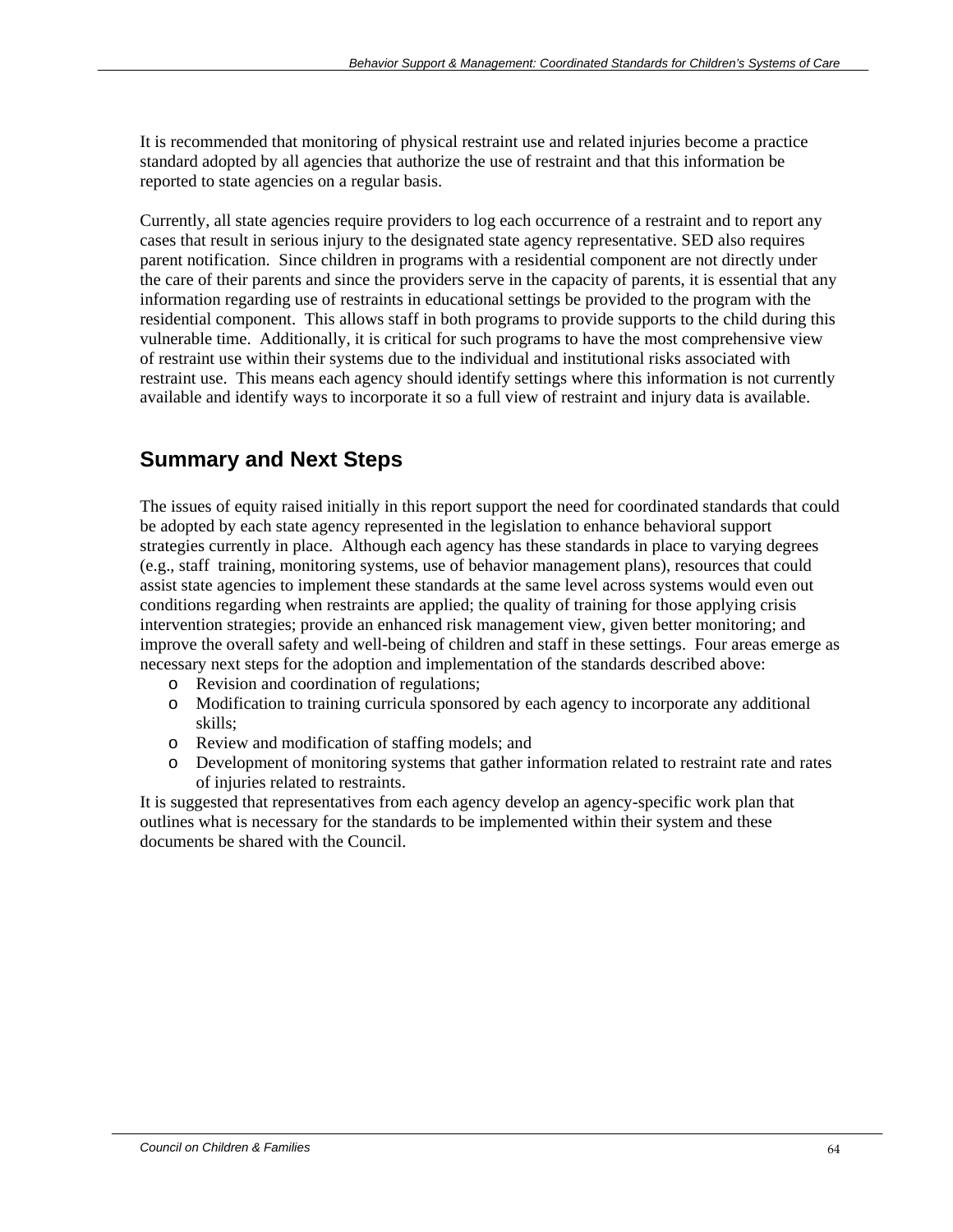### **RECOMMENDATIONS RELATED TO DEVELOPMENT OF COORDINATED STANDARDS FOR BEHAVIOR SUPPORT & MANAGEMENT**

| Revise current state agency<br>regulations, as necessary, to be<br>consistent with the recommended<br>coordinated standards.                                                                 | Each agency will need to review and make revisions, as necessary, to current<br>regulations so they are consistent with the standards outlined in this report<br>and to its sister agencies. This does not mean identical regulations are<br>necessary but that the objective of the regulations be consistent. Therefore, it<br>is suggested the Council continue to work with state agencies in this process<br>after the report is submitted to the Governor and Legislature.                                                                                                                                                                                                                                |
|----------------------------------------------------------------------------------------------------------------------------------------------------------------------------------------------|-----------------------------------------------------------------------------------------------------------------------------------------------------------------------------------------------------------------------------------------------------------------------------------------------------------------------------------------------------------------------------------------------------------------------------------------------------------------------------------------------------------------------------------------------------------------------------------------------------------------------------------------------------------------------------------------------------------------|
| Implement a coordinated, cross-<br>system approach to behavior<br>management and crisis intervention<br>in multiple licensed, co-located<br>service settings.                                | In an effort to advance cross-system, coordinated practices across the service<br>systems represented at multiple licensed sites, a standard form of physical<br>restraint will be incorporated into staff training and used for children served by<br>each system of care. A supine technique is recommended for use, given the<br>fact that two agencies currently employ this form of restraint. The form of<br>supine restraint technique used will determine which agency is responsible for<br>staff training at the multiple licensed sites.                                                                                                                                                             |
| Revise training curricula sponsored<br>or provided by state agencies, as<br>necessary, to incorporate skills that<br>promote positive behavioral supports<br>and alternatives to restraint.  | The training curricula sponsored by each agency may need to be modified to<br>incorporate some of the additional skills recommended. This is applicable for<br>all programs licensed or operated by state agencies. Additionally, training<br>curricula will need to be modified to incorporate the form of supine restraint to<br>be used for training at the multiple licensed sites with co-located programs.<br>This modification will not be necessary for curricula presented at single<br>licensed sites.                                                                                                                                                                                                |
| Modify state agency staffing models,<br>as necessary, to provide the staffing<br>needed for the successful<br>implementation of coordinated<br>behavior support and management<br>standards. | Staffing modifications may be necessary in some programs. As such, it would<br>be beneficial for state agencies to share staffing models with one another so<br>each agency has a better sense of the best way to proceed for its own<br>agency.                                                                                                                                                                                                                                                                                                                                                                                                                                                                |
| Establish state agency monitoring<br>systems to monitor rates of restraint<br>use and related injuries to children<br>and staff.                                                             | The monitoring system should provide a comprehensive view of the extent<br>restraint is used within a given system and the rate of injuries that occur to<br>children and staff as a result of those restraints. The monitoring systems<br>should distinguish between those injuries that require first aid attention and<br>those that require medical attention beyond first aid. Additional information of<br>benefit to leadership pertains to where (e.g., school, cafeteria) and when (e.g.,<br>time of event) restraints occur. This may require development or expansion of<br>monitoring systems currently in place.                                                                                   |
| State agencies identify and receive<br>the resources necessary to<br>implement coordinated crisis<br>intervention standards.                                                                 | The legislation calls for uniform, coordinated standards that promote the<br>safest and least restrictive form of behavior management. To date, each<br>agency has developed certain approaches noted in research and best practice<br>guidelines that promote positive behavior supports within its specific system.<br>These include but are not limited to such best practices standards as the use<br>of individualized behavior management plans, competency-based staff<br>training and monitoring of restraints. However, if the comprehensive,<br>coordinated standards presented here are to be realized, each agency will<br>need varying degrees of resources to successfully implement the proposed |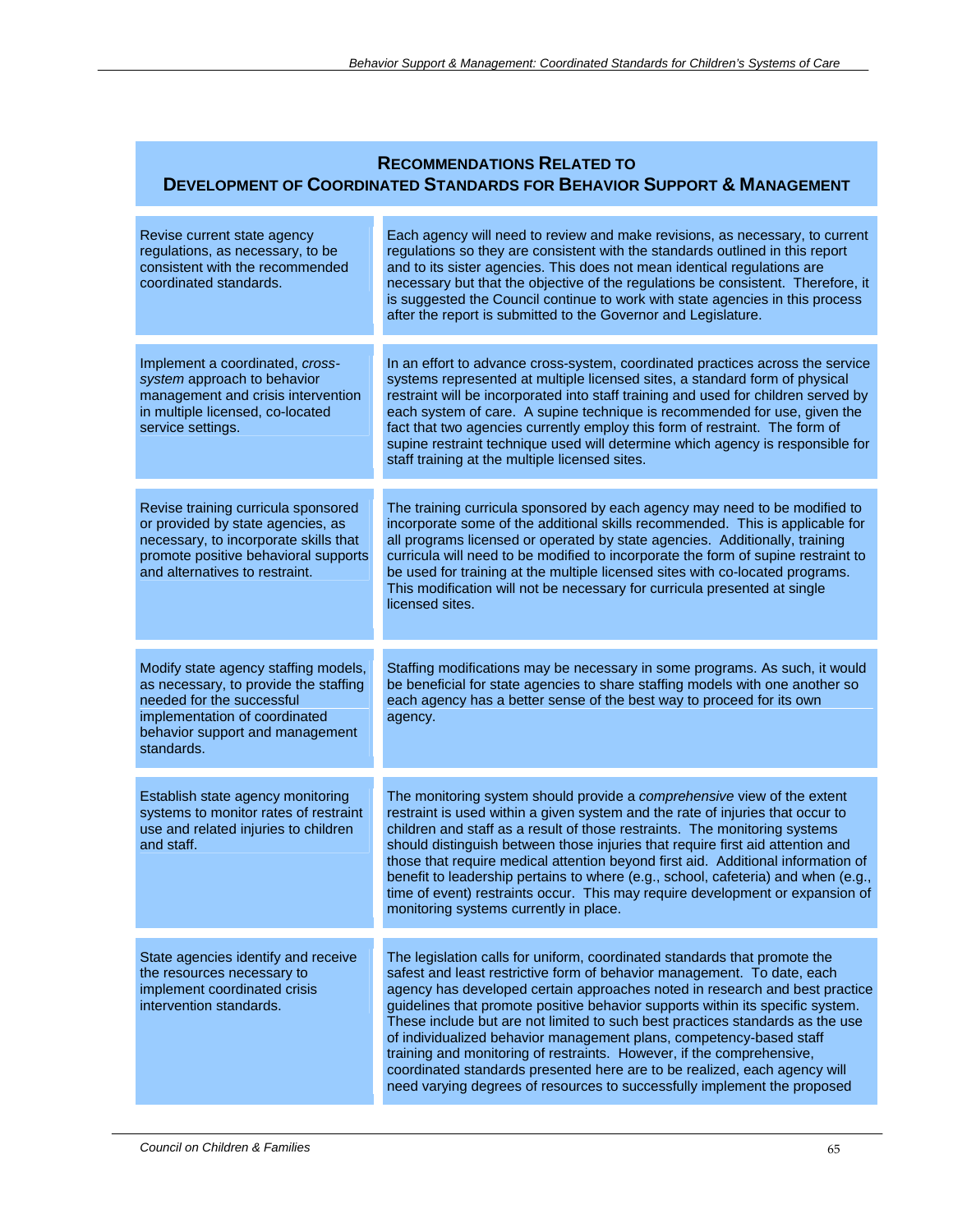uniform standards. Given the fact that each agency is resourced differently, a step-wise approach to implementation will be necessary. It is suggested that each agency develop a work plan for the implementation of the coordinated standards and share those plans with the Council.

Establish a mechanism for the review of changes to regulations that would be applied to multiple licensed providers with co-located programs.

Most of the behavior management standards outlined here are relevant for all providers, regardless of the number and type of licenses held. However, some are especially relevant for the subset of providers with multiple licenses. As such, it is necessary to have a means to review changes in regulations that impact these providers given the consequences these changes have on programs licensed by other service systems. While each agency will retain its independent statutory authority and responsibilities, it is recommended the Council work with state agencies to determine the most appropriate mechanism for the review of such regulations.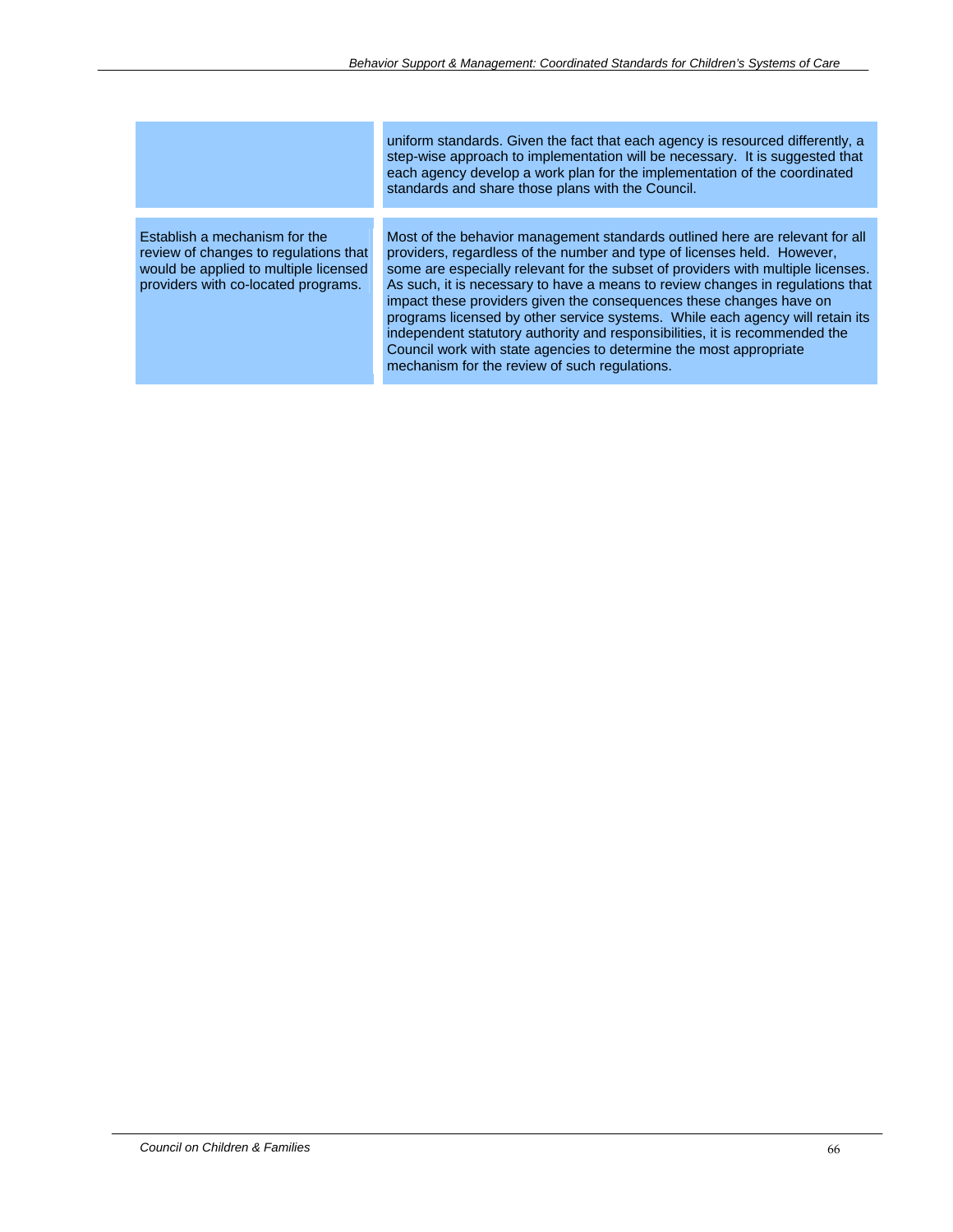### **References**

- 1. Everly, Jr. G.S., Flannery, Jr., R.B., & Mitchell, J.T. (2000). Critical incident stress management: A review of literature. *Aggression and Violent Behavior Review Journal*, 5, 23-40.
- 2. Nunno, M.A., Holden, M.J. & Tollar, A. (2006). Learning from tragedy: A survey of child and adolescent fatalities. *Child Abuse & Neglect*, 30: 1333-1342.
- 3. Mohr, W.K. & Anderson, J.A. (2001). Faulty assumptions associated with the use of restraints with children. *Journal of Child and Adolescent Psychiatric Nursing*, 14(3): 141-151.
- 4. Day, D.M. (2000). *A review of the literature on restraints and seclusion with children and youth: Toward the development of a perspective in practice*. Retrieved from the Internet December 2006 at: http://rccp.cornell.edu/pdfs/Day.pdf
- 5. Mohr, W.K., Petti, T.A., & Mohr, B.D., (2003). Adverse effects associated with physical restraint. *Canadian Journal of Psychiatry*, 48 (5): 330-337.
- 6. Selekman, J. & Snyder, B (1997). Institutional policies on the use of physical restraints on children. *Pediatric Nursing*, 23 (5): 531-537.
- 7. Mohr, W.K., Mahon, M.M., & Noone, M.J. (1998). A restraint on restraints: The need to reconsider restrictive interventions. *Archives of Psychiatric Nursing*, 12 (2): 95-106.
- 8. Steel, E. (1999). *Seclusion and restraint practice standards: A review and analysis*. Washington, DC: National Mental Health Association. Retrieved from the Internet December 2006 at: www.ncstac.org/content/materials/seclusion.htm
- 9. Walsh, R. & Randell, B.P. (1995). Seclusion and restraint: What we need to know. *Journal of Child and Adolescent Psychiatric Nursing*, 8 (1): 28-40.
- 10. Crespi, T.D. (1990). Restraint and seclusion with institutionalized children. *Adolescence*, 25 (100): 8925-829
- 11. Snow, K. & Finlay, J. (1998). *Voices from within: Youth in care in Ontario speak out*. Toronto: Ontario, Office of Child and Family Service Advocacy.
- 12. National Association of State Mental Health Program Directors (July, 1999). *Position statement on seclusion and restraint*. Retrieved from the Internet December 2006 at: www.nasmhpd.org/general\_files/position\_statement/posses1.htm
- 13. Bullard, L., Fulmore, D. & Johnson, K. (2003). *Reducing the use of restraint and seclusion: Promising practices and successful strategies.* Washington: DC. Child Welfare League of America Press.
- 14. Masters, K.J., Belloni, C., Bernet, W., Arnold, V., Beitchman, J., Benson, R.S., Bukstein, O., Kinlan, J., McClellan, & J., Rue, D. (2002). Practice parameter for the prevention and management of aggressive behavior in child and adolescent psychiatric institutions, with special reference to seclusion and restraint. *Journal of the American Academy of Child and Adolescent Psychiatry*, 42 (2), 4S-25S.
- 15. Delany, K.R. & Fogg, L. (2005). Patient characteristics and setting variables related to use of restraint on four inpatient psychiatric units for youth. *Psychiatric Services*, 56 (2): 186-192.
- 16. Persi, J. & Pasquali, B. (1999). The use of seclusion and physical restraints: Just how consistent are we? *Child and Youth Care Forum*, 28 (2): 87-103.
- 17. Dorfman, D.H. & Mehta, S.D. (2006). Restraint use for psychiatric patients in the pediatric emergency department. *Pediatric Emergency Care*, 22 (1): 7-12.
- 18. Sourander, A. Ellila, H. Valimaki, M. & Piha, J. (2002). Use of holding, restraint, seclusion and time-out in child and adolescent psychiatric inpatient treatment*. European Child and Adolescent Psychiatry,* 11: 162-167.
- 19. West, K.J. (1997). Client characteristics contributing to the frequency of physical restraints in child residential treatment of males. *Residential Treatment for Children and Youth*, 14 (4): 63-73.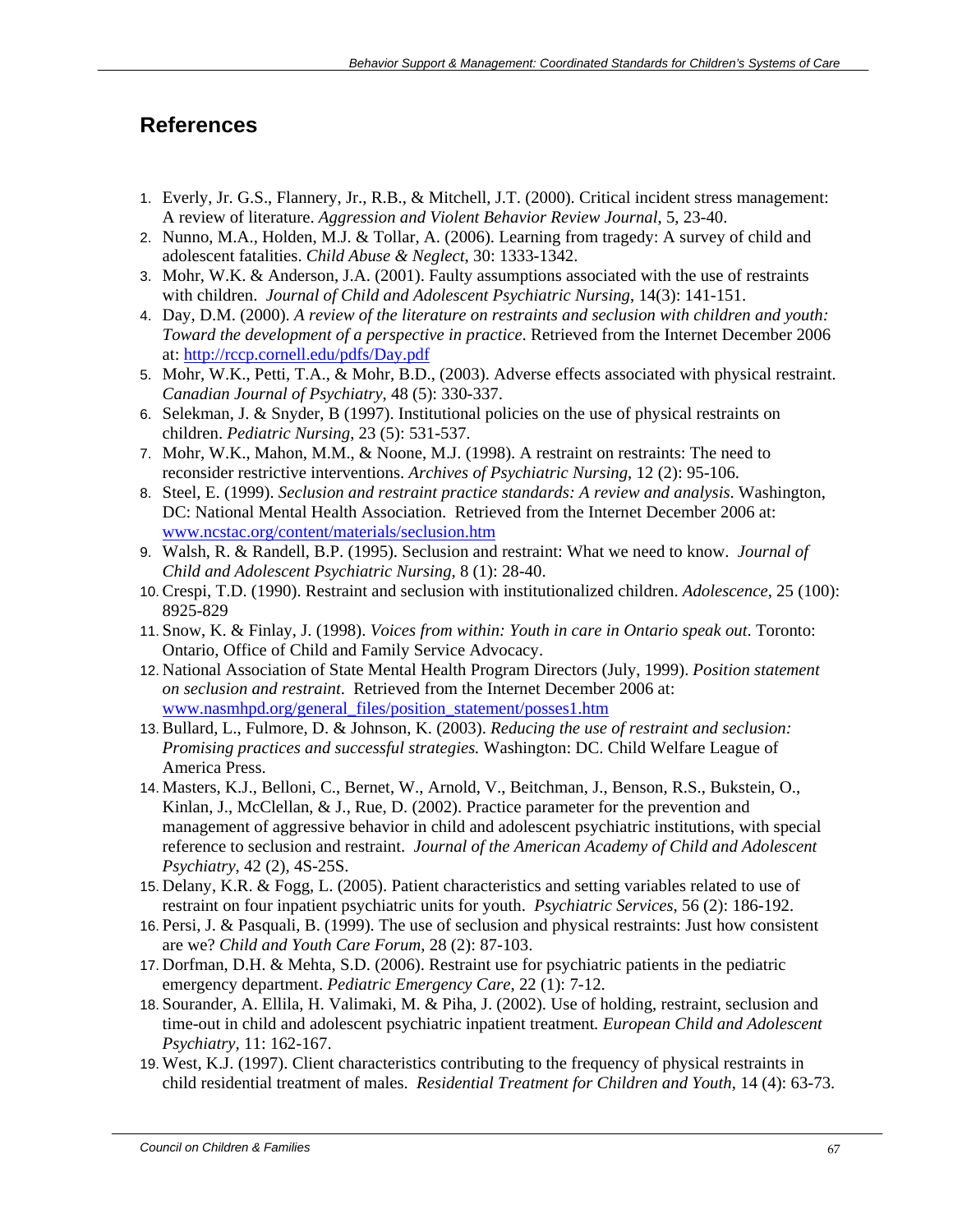- 20. Steele, R.L. (1993). Staff attitudes toward seclusion and restraint: Anything new? *Perspectives in Psychiatric Care*, 29: 23-28.
- 21. Garrison, W.T., Ecker, B., Friedman, M. Davidoff, R., Haeberle, K. & Wagner, M. (1990). Aggression and counteraggression during child psychiatric hospitalization. *Journal of the American Academy of Child and Adolescent Psychiatry*, 29 (2): 242-251.
- 22. Hunter, D.S. (1989). The use of physical restraint in managing out-of-control behavior in youth: A frontline perspective. *Child and Youth Care Quarterly*, 18: 141-154.
- 23. Ryan, J.B. & Peterson, R. L. *Physical restraint in school*. Retrieved from the Internet December ,2006 at: www.unl.edu/srs/pdfs/restmanu.pdf
- 24. Vital, C.A., Kajs, L.T. & Alaniz, R. (2006). Strengthening policies and practices in the use and prevention of physical restraints in schools. *ELA Notes*, 41 (3): 4-9.
- 25. Goren, S. Abraham, I. & Doyle, N. (1996). Reducing violence in a psychiatric hospital through planned organizational change. *Journal of Child and Adolescent Psychiatric Nursing*, 9 (2): 27-35.
- 26. Forster, P.L., Cavness, AC. & Phelps, M.A. (1999). Staff training decreases use of seclusion and restraint in an acute psychiatric hospital. *Archives of Psychiatric Nursing*, 13 (5): 269-271.
- 27. Kalogjera, I.J., Bedi, A., Watson, W.N. & Meyer, A.D. (1989). Impact of therapeutic management on use of seclusion and restraint with disruptive adolescents. *Hospital and Community Psychiatry*, 40: 280-285.
- 28. Petti, T.A., Somers, J. & Sims, L. A chronicle of seclusion and restraint in an intermediate term care facility. *Adolescent Psychiatry*.
- 29. Goren, S. & Curtis, W.J. (1996). Staff members' belief about seclusion and restraint in child psychiatric hospitals. *Journal of Child and Adolescent Psychiatric Nursing*, 9 (4): 7-14.
- 30. Commission on Quality of Care (1994). *Restraint and seclusion practices in New York State Psychiatric Facilities. Albany: NY.* Author.
- 31. Smith, G. M. David, R.H., Bixler, E.O., Lin, H.M. & Altenor, A. (2005). Pennsylvania state hospital system's seclusion and restraint reduction program. *Psychiatric Services*, 56 (9): 1115- 1122.
- 32. Mohr, W.K. & Mohr, B.D. (2000). Mechanisms of injury and death proximal to restraint use. Archives of Psychiatric Nursing, 44(6): 285-295.
- 33. Paterson, B., Bradley, P., Stark, C., Saddler, D., Leadbetter, D. & Allen, D. (2003). Deaths associated with restraint use in health and social care in the UK: The results of a preliminary survey. *Journal of Psychiatric Mental Health Nursing*, 10 (1): 3-15.
- 34. Bell, M.D., Rao, V.J., Wetli, C.V. & Rodriguez, R.N., (1992). Positional asphyxia in adults: A series of 30 cases from the Dade and Broward County Florida medical examiner offices from 1982-1990. American Journal of Forensic Medicine and Pathology, 13 (2): 101-107.
- 35. Howard, J.D., & Reay, D.T. (1997). Positional asphyxia. *Annals of Emergency Medicine*, 32 (1): 116-118.
- 36. O'Halloran, R.L., & Lewman, L.V. (1994). Restraint asphyxiation in excited delirium. American Journal of Medicine and Pathology, 15: 266-272.
- 37. O'Halloran, R.L, & Frank, J.G. (2000). Restraint asphyxiation in excited delirium. *American Journal of Forensic Medicine and Pathology*, 21, 39-52.
- 38. Reay, D.T., Howard, J.D., Fligner, C.L. &Ward, R.J. (1988). Effects of positional restraint on oxygen saturation and heart rate following exercise. *American Journal of Forensic Medicine and Pathology*, 9 (1):16-18.
- 39. Roegella, G. & Roegella, M. (1999). Death in hobble restraint. Canadian Medical Association Journal, 161(1): 21.
- 40. Pollalen, M.S., Chiasson, D.A., Cairns, J.T. & Young, J.G. (1998). Unexpected death related to restraint for excited delirium: A retrospective study of deaths in policy custody and in the community. *Canadian Medical Association Journal*, 158 (12): 1611-1612.
- 41. Glatter, K. & Karch, S.B. (2004). Letter to the editor: Positional asphyxia—inadequate oxygen, or inadequate theory? *Forensic Science International* 141: 201-202.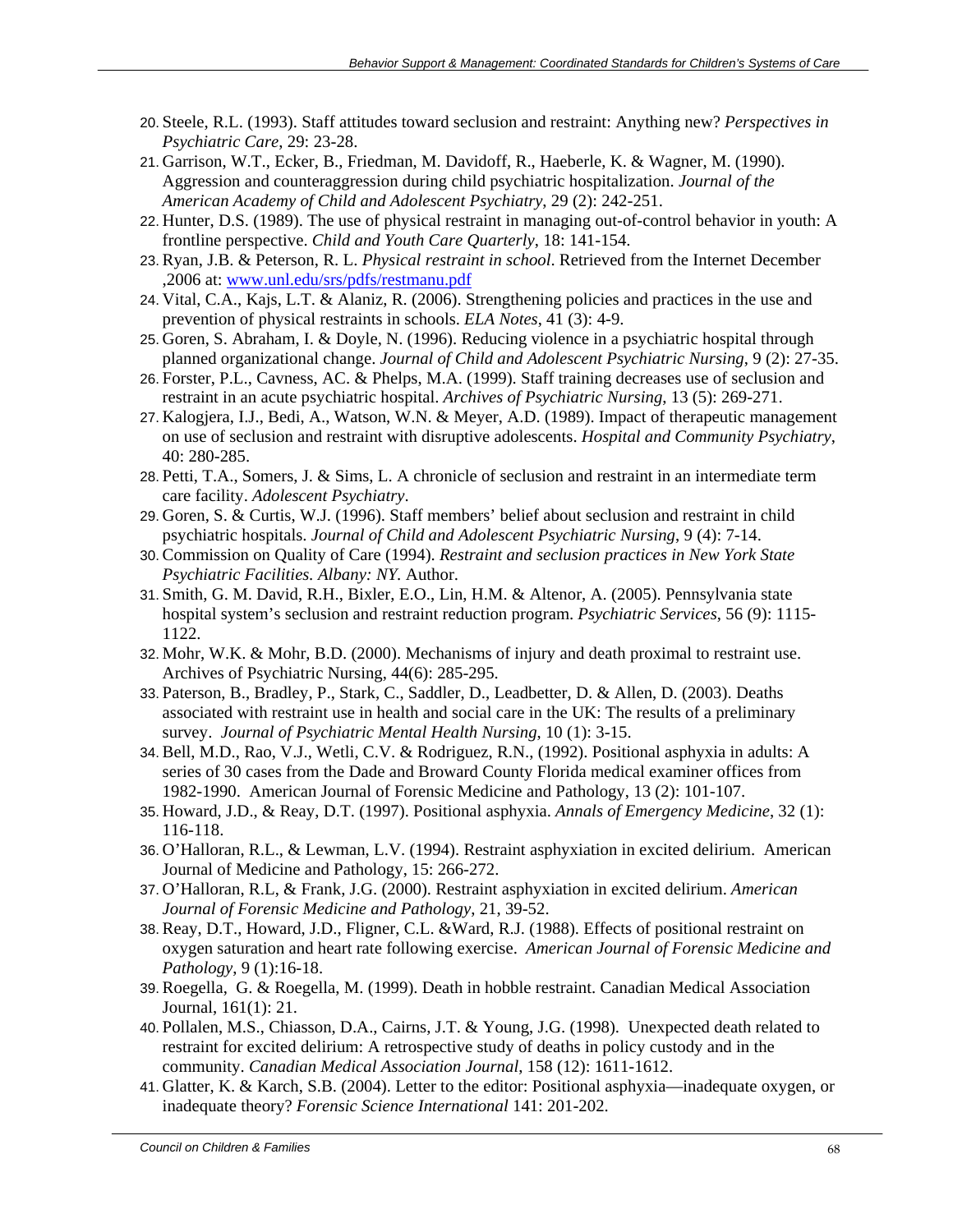- 42. Conner, M.G. Excited delirium, restraint asphyxia, positional asphyxia and 'in custody' death syndrome. Retrieved from the Internet December, 2006 at: www.educationoptions.org/programs/articlas/SuddenDeath.htm
- 43. Joint Commission on Accreditation of Healthcare Organizations (1998). *Sentinel Event Alert*. Preventing restraint deaths.
- 44. Morrison, L., Duryea, P.B., Moore, C., & Nathanson-Shinn, A. (2002). *The lethal hazard of prone restraint: Positional asphyxiation*. Oakland: CA, Protection and Advocacy, Inc. Retrieved from the Internet at: www.pai-ca.org/PUBS/701801.pdf
- 45. Chan, T.C., Vilke, G.M. & Neuman, T. (1998). Reexamination of custody restraint position and positional asphyxia. *American Journal of Forensic Medicine and Pathology*, 19 (3): 201-205.
- 46. Plantadosi, C.A. Physical, chemical and aspiration injuries of the lung(1996). In Bennett, JC, Plum, F. editors Cecil textbook of medicine.  $20<sup>th</sup>$  edition, volume 1. Philadelphia (PA): WB Saunders;, p 403-410.
- 47. O'Halloran, R.L., & Lewman, L.V. (1994). Restraint asphyxiation in excited delirium. *American Journal of Medicine and Pathology*, 15: 266-272.
- 48. Engel, G. (1978). Psychologic stress, vasodepressor syncope and sudden death. *Annals of Internal Medicine*, 89, 403-412.
- 49. Johnson, D.A., Pinto, J.M, Kirby, D.A., & Lown, B. (1992). Catecholarnines in cerebrospinal fluid are increased by behavioral arousal and myocardial ischemia. *American Journal of Physiology*, 263, 83-87.
- 50. Lown, B., DeSilva, R.A., & Lenson, R. (1977). Role of psychologic stress and autonomic nervous system changes in provocation of ventricular premature complexes. *American Journal of Cardiology*, 41, 979-985.
- 51. Stratton, S.J., Rogers, C., Brickett, K., Bruzzinski, G. (2001). Factors associated with sudden death of individuals requiring restraint for excited delirium. *American Journal of Emergency Medicine*, 19: 187-191.
- 52. Mirchandani, H.G., Rorke, L.B., Sekula-Perlman, A. & Hood, I.C. (1994). Cocaine-induced agitated delirium, forceful struggle, and minor head injury: A further definition of sudden death during restraint. *American Journal of Forensic Medicine Pathology*, 15 (2): 95-99.
- 53. Schwartz, P.J., Periti, M. & Mallani, A. (1975). The long Q-T syndrome. *American Heart Journal*, 89, 378-390.
- 54. Peces-Barbara, G. Rodriguez-Nieto, M.J. Verbanck, S. Paiva, M. & Gonzalez-Mangado, N. (2004). Lower pulmonary diffusing capacity in the prone vs. supine position. *Journal of Applied Physiology*, 96: 1937-1942.
- 55. Schmidt, P. & Snowden, T. (1999). The effects of positional restraint on heart rate and oxygen saturation. *Journal of Emergency Medicine*, 17 (5): 777-782.
- 56. Parkes, J. (2002). Sudden death during restraint: A study to measure the effect of restraint positions on the rate of recovery from exercise. *Medicine, Science and the Law*, 40 (1): 39-44.
- 57. Chan, T.C., Vilke, V.M., Neuman, T., & Clausen, V.L. (1997) Restraint position and positional asphyxia. *Annals of Emergency Medicine*, 30 (5): 578-586.
- 58. Chan, T.C., Newman, T., Clausen, J. Eisele, J. & Milke, G.M. (2004). Weight force during prone restraint and respiratory function. *American Journal of Forensic Medicine and Pathology*, 25 (3): 185-189.
- 59. Gustafsson, P.M. (2003). Pulmonary gas trapping increases in asthmatic children and adolescents in the supine position. Pediatric Pulmonology, 36 (1): 34-42.
- 60. Jonsson, E. & Mossbert, B. (1984). Impairment of ventilatory function by supine posture in asthma. *European Journal of Respiratory Diseases*, 65: 496-503.
- 61. CWLA (2002). CWLA Best Practice Guidelines: Behavior Management. CWLA Publications; Washington DC.
- 62. Donat, D.C. (2002). Impact of improved staffing on seclusion/restraint reliance in a public psychiatric hospital. *Psychiatric Rehabilitation Journal*, 25 (1): 413-416.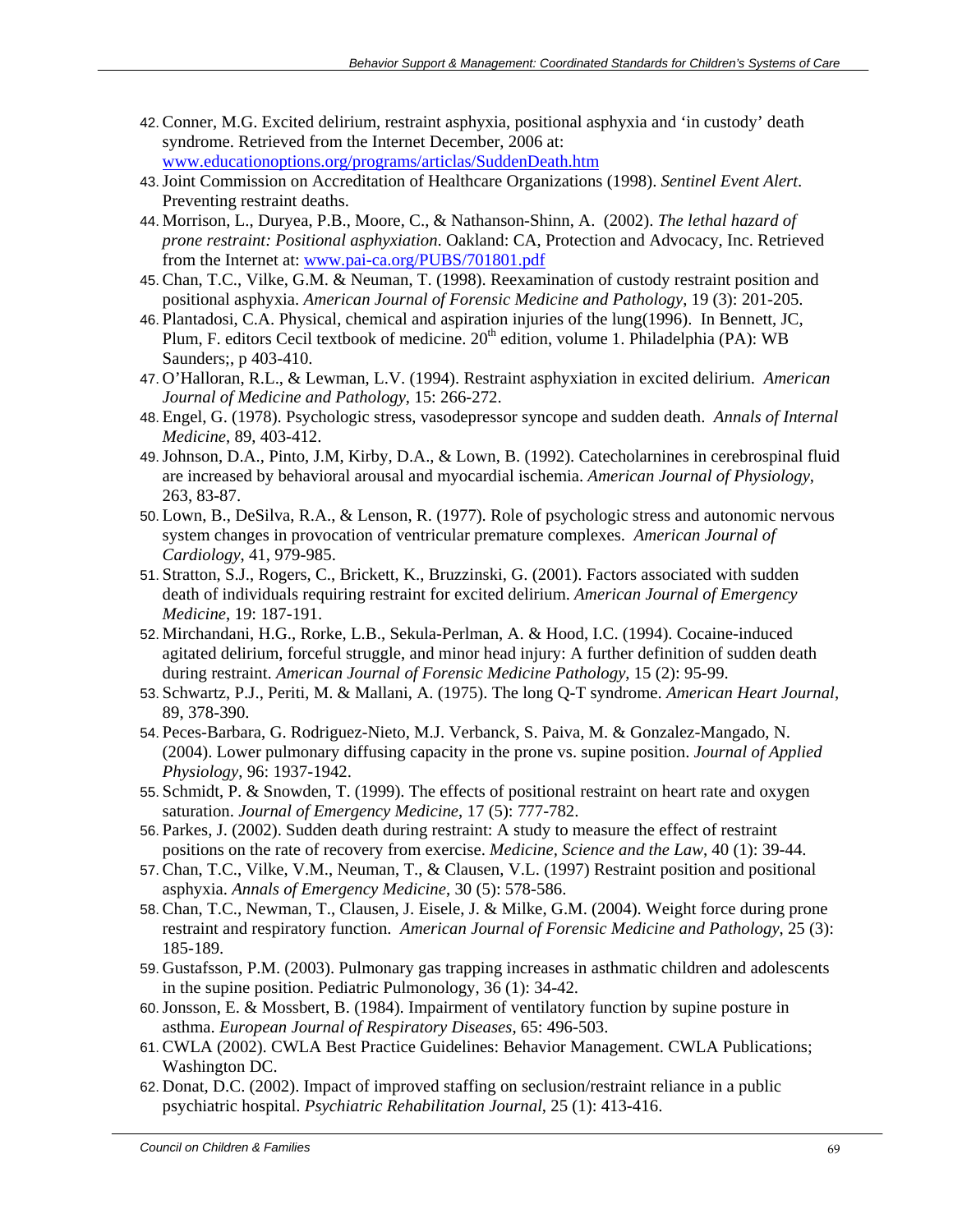- 63. Zatz, D. (1994). Organizational culture. Retrieved from the Internet June, 2007 at www.toolpack.com/culture.html
- 64. Deal, T.E. & Kennedy, A.A. (1982). Corporate cultures: The rites and rituals of corporate life. Reading, MA: Addison-Wesley Publishers.
- 65. Heivilin, D.M. (1992). Organizational culture: techniques companies use to perpetuate change beliefs and values. General Accounting Office. GAO/NSIAD-92-105.
- 66. Perry, C. LeMay, N., Rodway, G., Tracy, A., Galer, J. (2005). Validating a work group climate assessment tool for improving the performance of public health organizations. *Human Resources for Health*, 3 (10). Retrieved from the Internet June, 2007 at: http://dx.doi.org/10.1186/1478-4491-  $3-10.$
- 67. Anderson, K. & Zhu, G. (2002). Organizational climate survey: Technical manual. Hay Group: Boston: MA.
- 68. Forschner, B.E. (2004). Mercy health partners: Quality improvement process. Retrieved from the Internet June, 2007 at: www.directcareclearinghouse.org/practices/r\_pp\_det.jsp?res
- 69. Li, S. (2004). Direct care personnel recruitment, retention, and orientation. Community-University Institute of Research. University of Saskatchewan Printing Services. Saskatchewan, Canada.
- 70. Minnick, A. & Leipzig, R.M. (March, 2001). The restraint match-up: Three lessons show how nurse leaders can influence the use of physical restraints. Nursing Management, 37-39.
- 71. Glod, C.A., Teicher, M.H., Butler, M., Savino, M., Harper, D., Magnus, E. & Pahlavan, K. (1994). Modifying quiet room design enhances calming of children and adolescents. *Journal of the American Academy of Child and Adolescent Psychiatry*, 33 (4) 558-566.
- 72. Trice, H., & Beyer, J. (1993) *The culture of work organizations*. Prentice Hall.
- 73. Stern, K. (2006). Creating a work climate that motivates staff and improves performance. Retrieved from the Internet June, 2007 at: www.maqweb.org/techbriefs/tb35workclimate.shtml
- 74. Lancee, W.J., Gallop, R., McCay, E., & Toner, B. (1995). The relationship between nurses' limitsetting styles and anger in psychiatric inpatients. Psychiatric Services, 46: 609-613.
- 75. CWLA (2004). CWLA Best Practices in Behavior and Support and Intervention Assessment. CWLA Press; Washington DC.
- 76. Colton, D. (2004). Checklist for assessing your organization's readiness for reducing seclusion and restraint. Commonwealth Center for Children and Adolescents, Saunton, VA.
- 77. Huckshorn, K.A. Six core strategies for reducing seclusion and restraint use. Retrieved from the Internet January, 2007 at: www.nasmhpd.org
- 78. Heathfield, S.M. (2007). How to understand your culture. Retrieved from the Internet June, 2007 at: http://humanresources.about.com/od/organizationalculture
- 79. General Accounting Office (1999). Improper restraint or seclusion places people at risk. GAO/HEHS-99-176 Retrieved from the Internet January, 2007 at: www.gao.gov/archive/1999/he99176.pdf
- 80. Secker, J., Benson, A., Balfe, E., Lipsedge, M, Robinson, S. & Walker, J. (2004) Understanding the social context of violent and aggressive incidents on an inpatient unit. *Journal of Psychiatric Mental Health Nursing* 11 (2): 172-178.
- 81. Maryland Disability Law Center (2002). *Fatal restraint: Death of a student at a residential treatment center*. Retrieved from the Internet June, 2007 at: www.mdlcbalto.org/pdfs/EdgemeadeDec12.pdf
- 82. APA (2003). *Learning from each other: Success stories and ideas for reducing restraint/seclusion in behavioral health*. Retrieved from the Internet January, 2007 at: www.psych.org/phch\_pract/treatg/pg/learningfromeachother.cfm
- 83. New York State Office of Mental Health. *Choice thru voice project: My voice*. Albany, NY: Author.
- 84. New York State Office of Mental Health. *Choice thru voice project: My private voice*. Albany, NY: Author.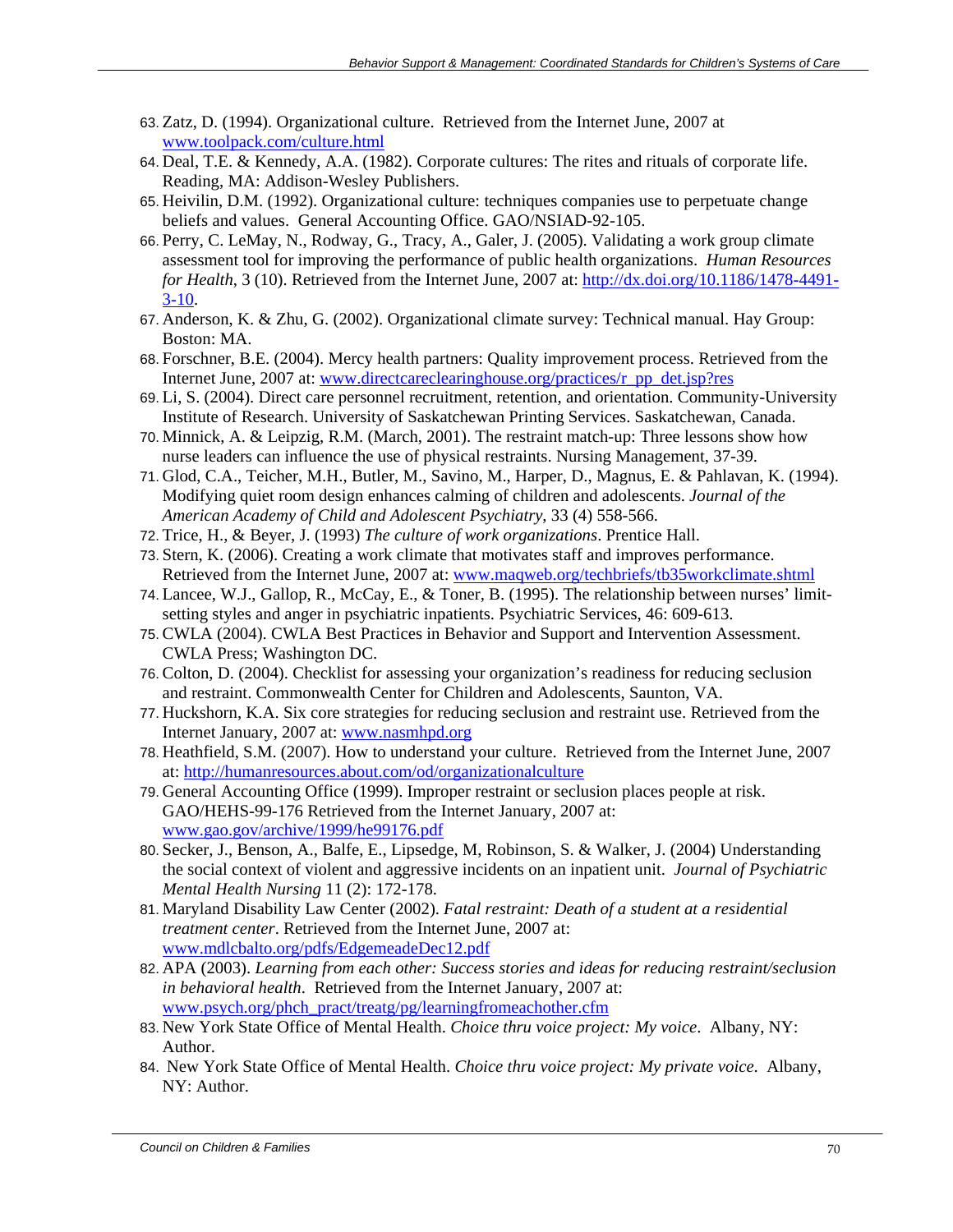## **APPENDICES**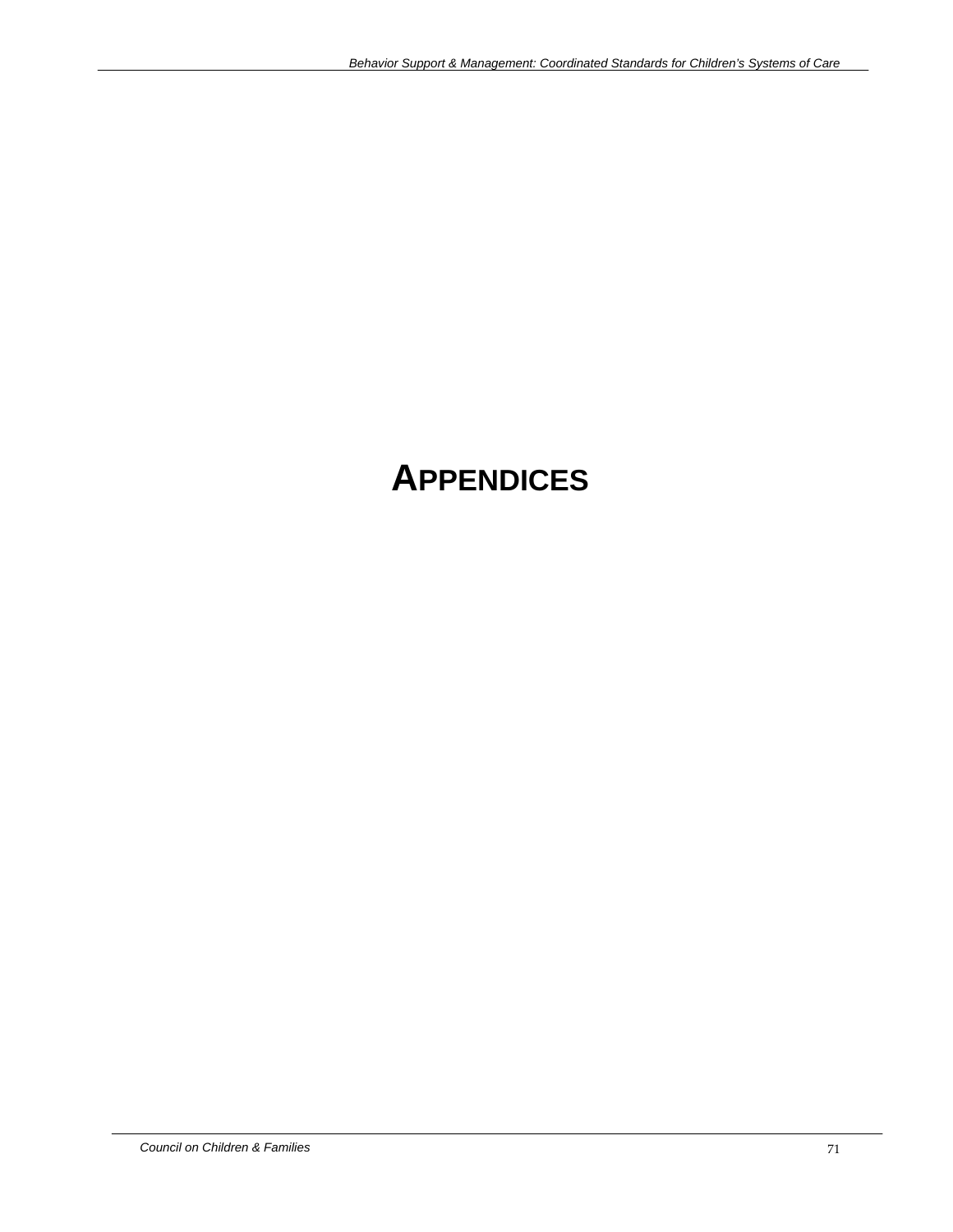## **Appendix A**

## **RESTRAINT AND CRISIS INTERVENTION TECHNIQUES LEGISLATION**

#### CHAPTER 624

AN ACT to amend the social services law, in relation to establishing a restraint and crisis intervention technique committee and coordinated interagency standards

Became law August 16, 2006, with the approval of the Governor. Passed by a majority vote, three-fifths being present

The People of the State of New York, represented in the Senate and Assembly, do enact as follows: Section 1. The social services law is amended by adding a new section 483-e to read as follows:

\* § 483-e. Restraint and crisis intervention technique committee.

1. Committee established. There is hereby established within the council a restraint and crisis intervention technique committee comprised of the commissioner of children and family services, the commissioner of mental health, the commissioner of mental retardation and developmental disabilities, the commissioner of education and the commissioner of health. The committee shall include at least two representatives of statewide and regional provider organizations that represent providers of educational and residential services to children, at least two mental health professionals who provide direct care on a regular basis to children served by the program types provided in subdivision two of this section and at least one representative of parents of children requiring special services.

2. Establishment of coordinated standards. The committee shall identify the most effective, least restrictive and safest techniques for the modification of a child's behavior in response to an actual or perceived threat by such child of harm or bodily injury to such child, or to another person, where such child is a resident of, or otherwise served by a residential treatment facility, a children's day treatment program, a family based treatment home, a community residence, an individualized residential alternative, a family care home, day habilitation, day treatment, an intermediary care facility, residential habilitation, an agency operated boarding home, an approved private residential school or an approved private non-residential school. Such techniques shall include, but not be limited to, the use of physical restraint, therapeutic crisis intervention, crisis management or such other de-escalation techniques designed to help staff assist children to manage crisis situations. The committee shall review models of crisis prevention and intervention, including the use of physical restraints. The committee shall establish uniform and coordinated standards giving preference to the least restrictive alternative for the use of such techniques in such children service settings.

3. Recommendations and report. The committee shall develop additional recommendations regarding crisis intervention as it deems appropriate including, but not limited to, appropriate staffing patterns to safely implement such techniques, specific training curriculum and regulatory amendments governing the oversight of staff training efforts implemented by the commissioners. Such recommendations, together with proposed regulations relating thereto, shall be included in a report submitted to the governor and the legislature no later than September first, two thousand seven.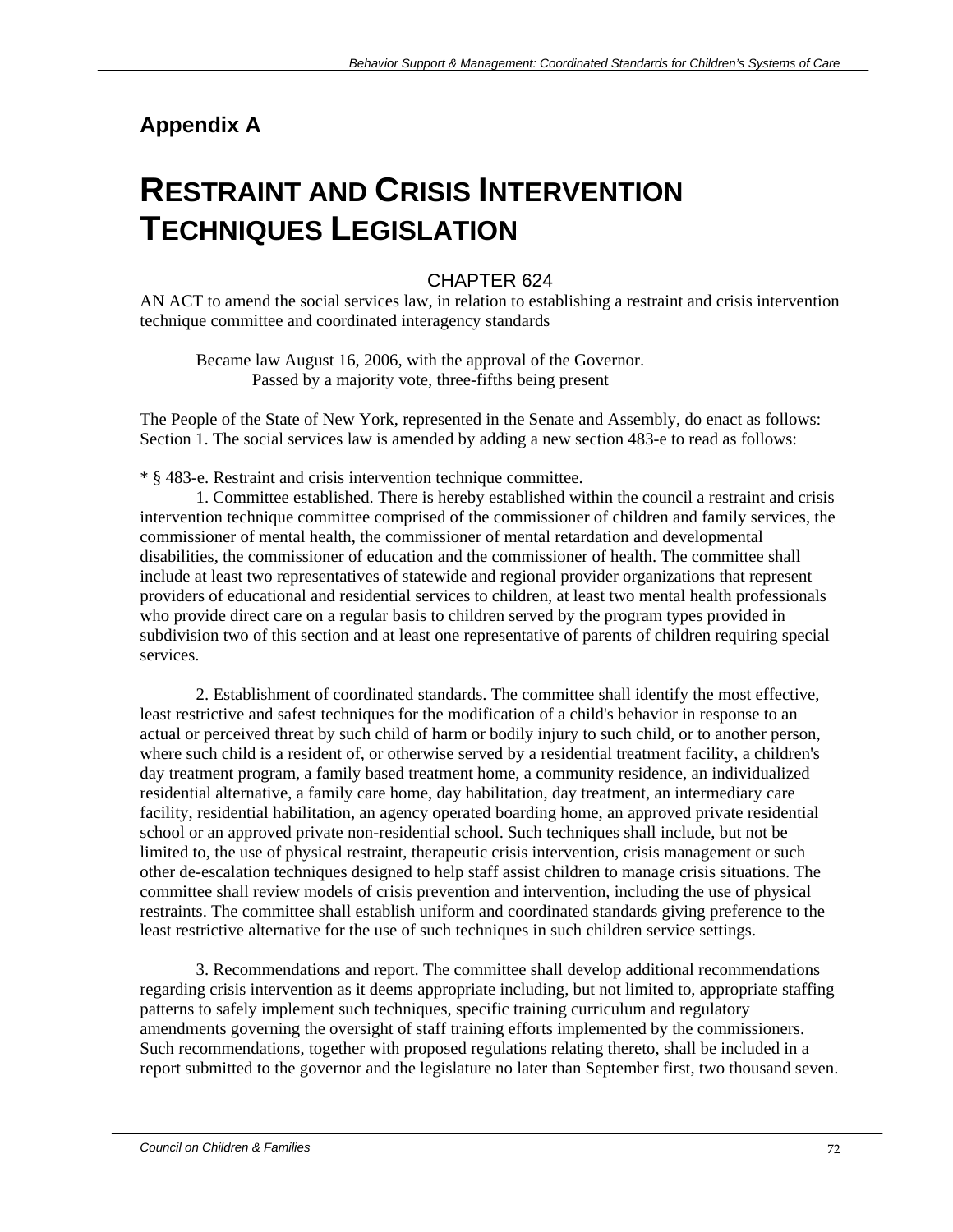# **Appendix B**

# **GUIDING PRINCIPLES OF THE RESTRAINT & CRISIS INTERVENTION TECHNIQUES COMMITTEE**

The use of restraint as an emergency intervention is used to control the behavior of an individual when the individual's behavior reaches a point where the risk of harm to self or others is immediate. In New York State, the use of authorized restraints as an emergency intervention is a current practice in a variety of private and publicly operated programs including programs under the jurisdiction of the Department of Health, the Office of Children and Family Services, the Office of Mental Health, the Office of Mental Retardation and Developmental Disabilities, and the State Education Department. However, it is known that inherent physical and psychological risks are associated with this type of intervention.

Given that the safety and well-being of each individual receiving services is paramount, the agencies noted above and the programs under their jurisdiction that provide day and residential, mental hygiene, health care, and educational services must continually strive to reduce the use of restraints and develop alternative effective interventions to address an individual's behavior.

Care and treatment must be rendered in an environment that understands and appreciates the high prevalence of trauma histories among the children we serve and its debilitating impact on their social, neurological, biological, and psychological development. Trauma-informed care addresses these effects by minimizing power and control and increasing collaborative and supportive skill-based services.

The following principles reflect a philosophy on restraint and have been developed to guide the work of the *Restraint and Crisis Intervention Techniques Committee*.

# *Guiding Principles:*

- Whenever possible, work to create a restraint-free environment
- Restraint should be used only as a last resort in emergency situations when alternative, less restrictive procedures and methods of intervention have been unsuccessful or cannot be effectively employed, and only when it appears from the circumstances that the risk of immediate physical harm to the individual or others from not using a restraint outweighs the risks associated with the restraint.
- Restraint should never be used as a form of discipline, punishment, retaliation, or coercion, to substitute for inadequate staffing, or as a substitute for treatment or therapeutic programs. Restraint could be part of the behavior management or safety plan.
- Leadership commitment is an essential component of effective restraint reduction initiatives and accordingly, leadership and management responsible for providing day and residential, mental hygiene, health care, and educational services to individuals should articulate in their regulations, policies, protocols, practice guidance, and training that restraints reflect a last resort intervention and they shall continuously seek opportunities to advance restraint reduction efforts.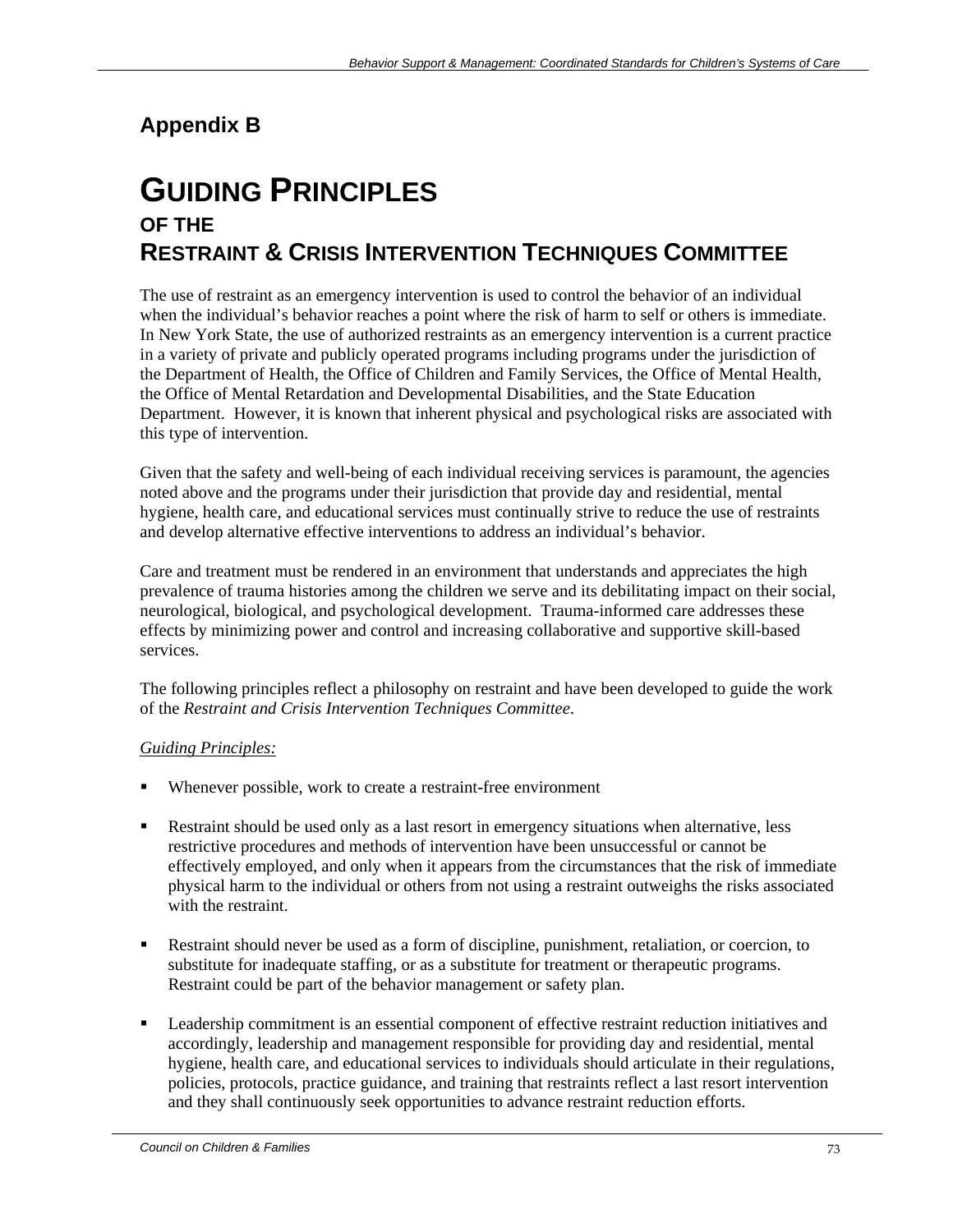- **Behavioral support, risk assessment, crisis intervention, and restraint regulations, policies,** protocols, training and practice guidance must protect the physical, psychological, and medical well-being of individuals served and the safety of staff.
- Crisis intervention and restraint techniques must be based upon evidence of the effectiveness and safety of the intervention or technique, as well as experiential information and data compiled by the applicable State agency, and implemented by trained staff who have demonstrated competence in the intervention or technique through training programs.
- Planning approaches to behavior management should be individualized and comprehensive, incorporate active risk and safety assessments, and include a full range of interventions, with the intent of preventing crisis behavior.
- Where not clinically contraindicated, the individual service recipient and his/her family/guardian/advocate should be active partners with service providers in the development of positive and proactive approaches to behavior management.
- **Example 1** Leadership and management at the state and provider level responsible for providing day and residential, mental hygiene, health care, and educational services to individuals should establish quality assurance mechanisms designed to:
	- o Implement restraint practices in a safe manner;
	- o Assess each episode of restraint for necessity, safety, and consistency with regulations, policies and protocols;
	- o Identify and implement corrective measures where indicated;
	- o Identify strategies to reduce restraint use on individual and population-based levels;
	- o Monitor the use of restraints through ongoing data collection and analyses, including the frequency of use, occurrence of injuries resulting from the use of restraints, and measures of the effectiveness of such interventions for quality improvement reviews; and
	- o Keep informed of changes in best practices related to behavior management, the use of restraint, and restraint reduction initiative.
- A comprehensive staff training program, including pre-service and in-service training should be made available to all relevant staff in programs that provide day and residential, mental hygiene, health care, and educational services to individuals. Staff must demonstrate competence in any techniques covered in the training before being authorized to perform them.
- The Office of Children and Family Services, the Office of Mental Health, the Office of Mental Retardation and Developmental Disabilities, the Department of Health, and the State Education Department should actively monitor the restraint policies and restraint reduction efforts of programs under their jurisdiction that provide day and residential, mental hygiene, health care and educational services and provide necessary technical assistance to such programs.
- The Office of Children and Family Services, the Office of Mental Health, the Office of Mental Retardation and Developmental Disabilities, the Department of Health, and the State Education Department are responsible for providing technical and other necessary assistance to programs under their jurisdiction that provide day and residential, mental hygiene, health care, and educational services.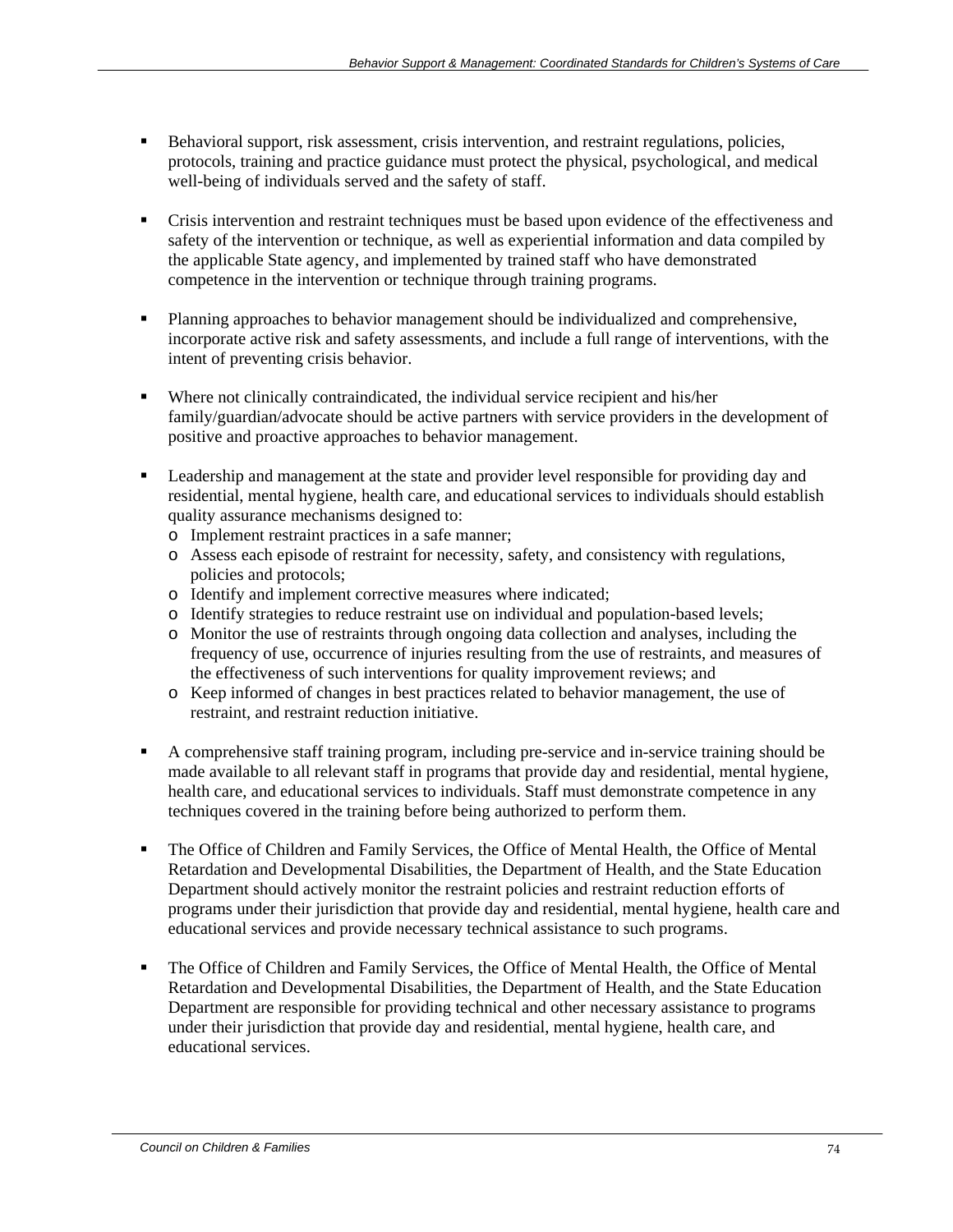# **Appendix C**

# **SUMMARY OF RECOMMENDED STANDARDS AND PRACTICE GUIDELINES FOR THE USE OF RESTRAINTS**

## **INTRODUCTION**

Practice guidelines are essential tools to outline appropriate methods of treatment and care since they are based on the best empirical evidence available and serve as a means to incorporate research into practice by informing practitioners, clinicians and staff of those behaviors and practices that are associated with desired outcomes, such as restraint reduction. When implemented properly, practice guidelines work as quality-improving strategies that promote a consistently high level of care.

A number of professional organizations have developed practice guidelines to identify those practices within their field that increase the safety of restraint use and minimize the need for such a practice. To assist committee members in their work, practice guidelines developed by four organizations were reviewed to identify key features related to the practice of safe restraints and eventual restraint reduction.

The practice guidelines reviewed were developed by the:

- The Joint Commission;
- National Association of State Mental Health Program Directors (NASMHPD);
- American Academy of Child and Adolescent Psychiatry (AACAP); and
- Child Welfare League of America (CWLA).

These organizations differ somewhat in that they address different populations and service settings. Specifically, the Joint Commission and NASMHP focus on guidelines for populations that include children and adults while the AACAP and CWLA guidelines are specific to children and adolescents. With respect to service settings, the Joint Commission and AACAP focus more on hospitals and medical settings while NASMHPD and CWLA include non-medical settings. Despite these variations, the recommended guidelines issued by each of the organizations are markedly similar (Appendix A).

#### **CONDITIONS FOR RESTRAINT USE12**

Protocols that delineate when restraints are appropriate are critical to restraint reduction since they provide staff with a clear understanding of those specific instances when restraint use is appropriate. The four organizations reviewed show considerable agreement with respect to when restraints must be applied and limited its use to emergency situations. Typically, an emergency situation refers to any circumstance that is a danger to the client or others. The Joint Commission and CWLA also underscore that restraints should be applied only when less restrictive measures (i.e., non-physical interventions) are ineffective. Only AACAP allows for the use of restraint in instances where there may be damage to property.

 $\overline{a}$ 

 $12$  Each organization was silent with respect to the types of restraints covered by their guidelines; therefore, an assumption was made that the guidelines applied to all forms of restraint.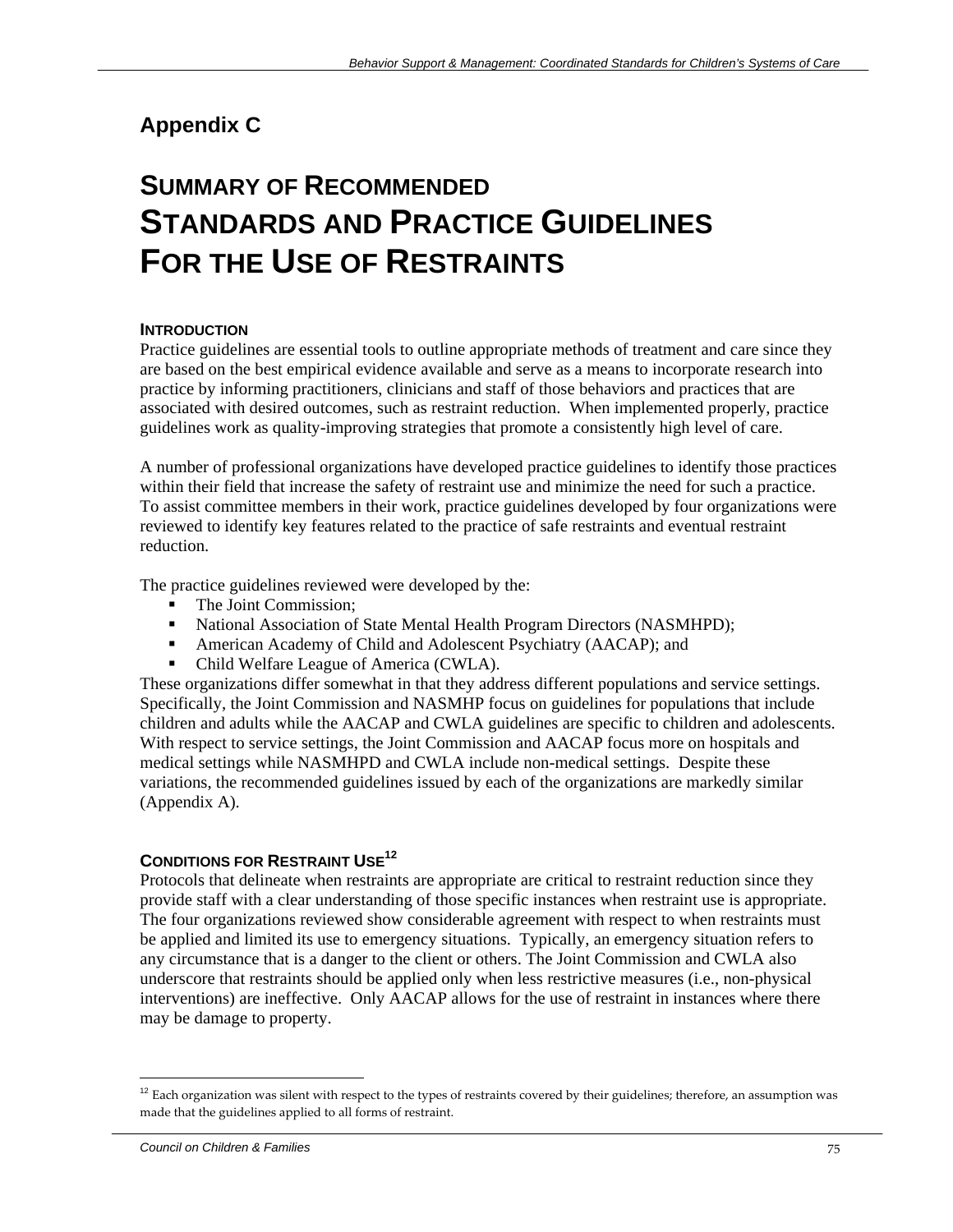The organizations are also quite consistent with respect to those conditions when restraint is not appropriate. For example, use of restraint as a means of discipline or punishment is prohibited, as is its use for the convenience of staff or lack of staffing. Furthermore, it is widely accepted that restraint is not a replacement for treatment. Given the serious nature of restraints, NASMHPD and AACAP prohibit the use of restraint unless conducted by trained staff and AACAP further prohibits restraints in instances where patients may be medically compromised. No organization recommends the exclusive use or prohibition of a particular form of restraint.

#### **RECOMMENDED PROCEDURES DURING RESTRAINT USE**

Most of the guidelines reviewed place considerable importance on the length of time individuals are to be left in restraint, the level of monitoring required, and the type of assessments to be conducted during that time. These procedures are drawn from the research as factors linked with restraintrelated deaths and underscore the risks of this emergency intervention.

#### *Length of Time in Restraint*

Overall, guidelines note that restraints should be terminated as soon as possible—once the individual is able to maintain control. The Joint Commission provides detailed guidelines that differ by age of the individual being restrained. For example, children under 9 years of age may be restrained for no longer than an hour and that increases to four hours for individuals 18 years and older.

#### *Monitoring and Assessments*

Continual monitoring of individuals in restraint is critical given the health risks associated with their agitated state and as such, the guidelines note the importance of monitoring with periodic assessments. These assessments differ by organization but, overall, it is recommended that vital signs be assessed on a regular basis. The Joint Commission and AACAP require this be done by licensed practitioners.

AACAP requires that one's pulse, blood pressure and range of motion in extremities be checked every 15 minutes for any type of restraint. CWLA does not detail assessments for those placed in physical restraints but has extensive guidelines with respect to assessments required for mechanical or chemical restraints. Specifically, CWLA recommends that an individual's pulse, respiration, blood pressure, level of consciousness, level of agitation, mental status, skin color, as well as temperature, swelling and movement of extremities be checked every 15 minutes while an individual is in a mechanical or chemical restraint. Additionally, it is recommended that the person's temperature be taken every two hours.

#### *Risk Assessment Screenings*

A valuable aspect of some guidelines is the need for a comprehensive assessment of children *prior* to admission where the child's needs are considered in relationship to the ability of the program to meet those needs. If the program is appropriate, each child should be provided an individualized behavior management plan that details any conditions where particular forms of restraint may be contraindicated. This preliminary step has two substantial benefits. First, it increases the likelihood that restraints, if applied, will be done in a safe and individualized manner. Additionally, it provides an opportunity to make available the necessary type and level of services, which may reduce the need for restrictive interventions.

#### **NOTIFICATION AND DOCUMENTATION OF RESTRAINTS**

Two of the organizations, AACAP and CWLA, recommend providers share their behavior management policies with parents prior to the child's admission to the program. CWLA also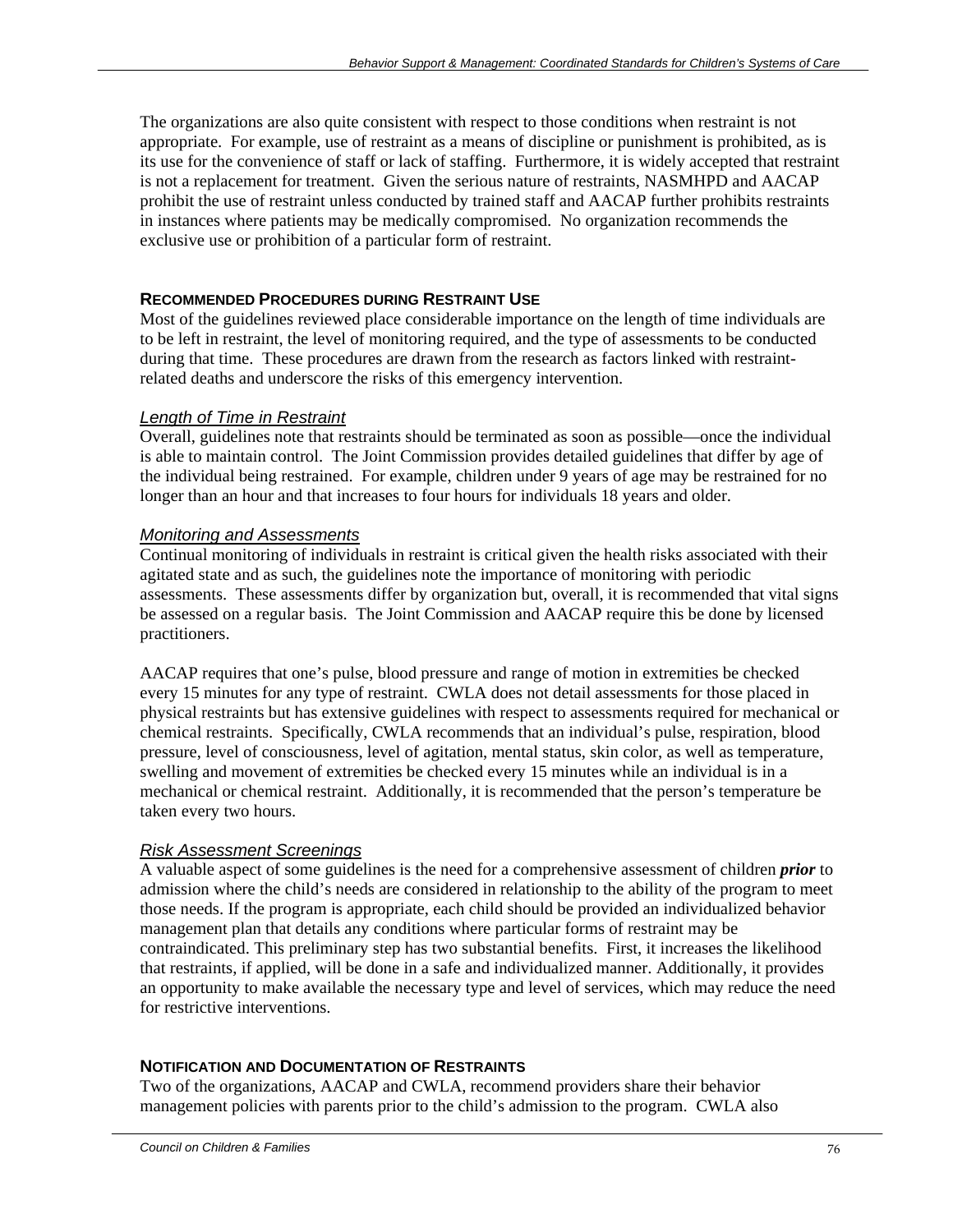suggests that the techniques be demonstrated so all involved fully understand what restraint techniques are utilized.

Three of the guidelines reviewed, AACAP, CWLA and the Joint Commission, require parent or legal guardians be notified following the restraint of an individual with AACAP requiring that this notification be documented in the child's record. Given the traumatic effects that can result from restraint, this information is critical for family members. In fact, AACAP recommends program staff inform parents of the side effects, such as disassociation or medical reactions that can result from various forms of restraint.

#### **USE OF DEBRIEFING TECHNIQUES AND QUALITY ASSURANCE PRACTICES**

Leadership is frequently cited as an essential component of any restraint reduction effort and two important quality assurance factors associated with this effort are (1) the use of debriefing techniques and (2) administrative reviews of restraints. Debriefing sessions provide staff an opportunity to learn from each restraint by reflecting on what was done and strategizing how procedures can be improved in the future. This practice also provides an opportunity to consider modifications in treatment that may improve behavior management plans of individuals. All organizations reviewed recommend debriefing sessions between staff and clients. Debriefing sessions allow staff and clients to review what occurred and make improvements at the individual and program level. Administrative review of restraints provides an organizational perspective to how and where and with what frequency restraints are used, allowing organizations to make improvements on a broader level.

#### **STAFF TRAINING**

Staff training is essential for the safe use of restraint. In fact, we have learned that trained staff are more likely to rely on de-escalation techniques and less likely to apply restrictive forms of crisis intervention. The value of properly trained staff is recognized by all organizations and AACAP prohibits restraint if implemented by untrained staff. Both AACAP and CWLA encourage the use of cardiopulmonary resuscitation training in addition to crisis intervention and restraint techniques training.

Each organization also noted the importance of training that was offered on a regular basis. CWLA in particular recognized that the application of restraint techniques occurred infrequently and that training refreshers should be scheduled frequently, with little time between each refresher. This requirement underscores the need for training expertise that is locally based and has the rigor of the less frequently based, extensive training offered by training organizations under contract with providers and/or regulatory agencies.

#### **SUMMARY**

The practice guidelines proposed by the organizations are consistent with the research literature regarding restraint reduction. All organizations:

- **recognize restraint should be applied as a last resort;**
- **•** place a high value on staff training that is ongoing and that emphasizes both physical and non-physical forms of crisis intervention; and
- promote ongoing quality improvement with debriefing and reporting strategies.

Little guidance is given regarding the type of physical interventions most suitable for children and adolescents. AACAP notes safety measures that should be observed if a supine or prone restraint is used while CWLA goes further to suggest there is no one form of restraint that is appropriate for all children. The guidelines presented by CWLA note that all restraints, even properly applied, can be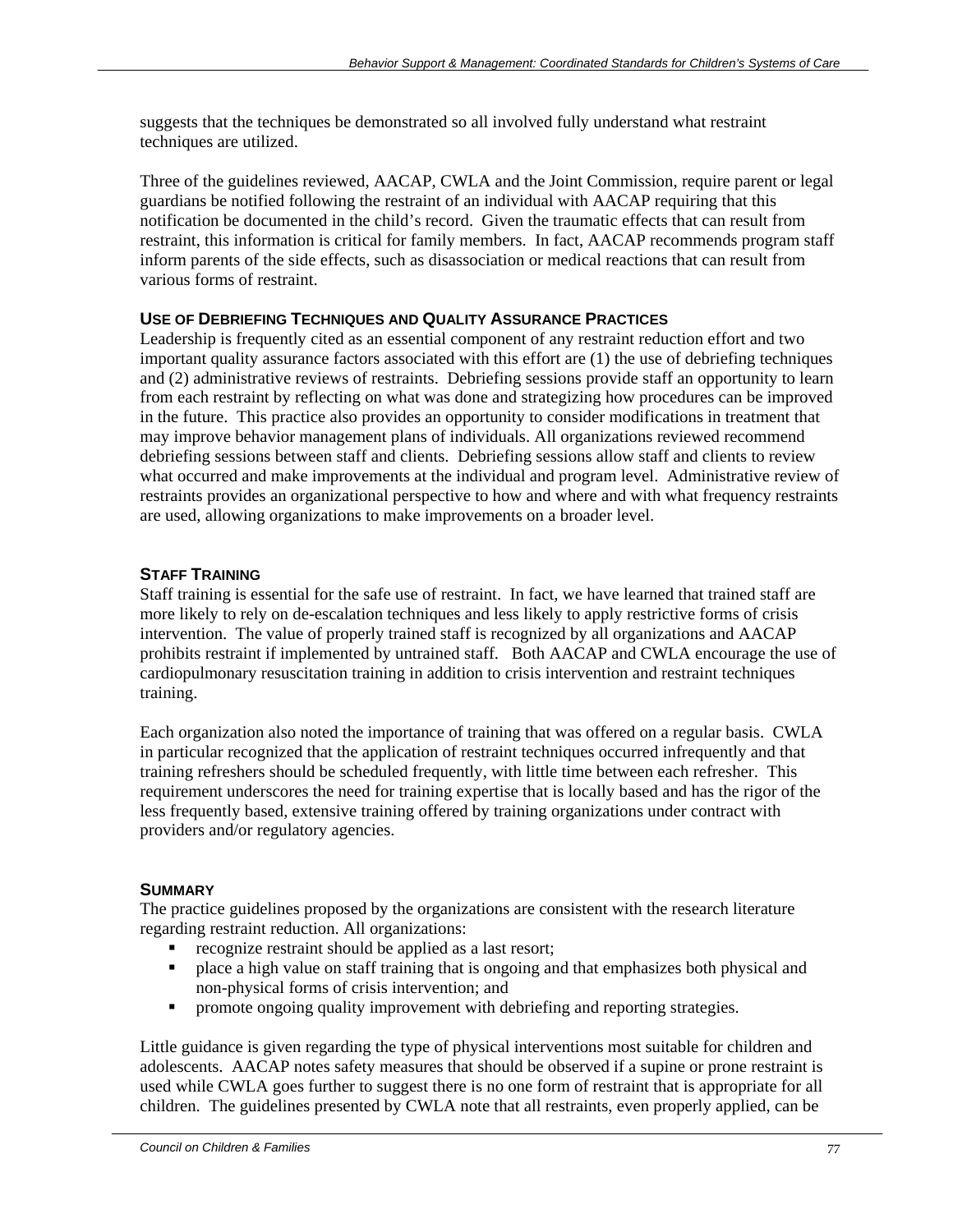fatal. The rationale given by CWLA for this position is the fact that the interaction between the restraint hold, the intensity and duration, the medical condition of the child and the attentiveness and procedural technique of the caregiver all influence risk and outcomes. CWLA recognizes that the simple banning of 'forbidden' techniques is not expected to end severe or fatal restraint-associated injuries and includes information related to the types of risks and injuries associated with each form of restraint.

The guidelines reviewed underscore the risk of restraint and the limited instances where it may be warranted. Factors identified in the research that influence restraint reduction—use of explicit protocols; staff training programs; individualized approaches with patients; and management approaches that incorporate feedback to staff regarding restraint activities are all apparent in the standard guidelines. While no explicit guidance is given regarding preferred or safer restraint techniques, the guidelines provide limited information regarding physical risks relative to each technique—information that is currently incorporated into all training programs reviewed.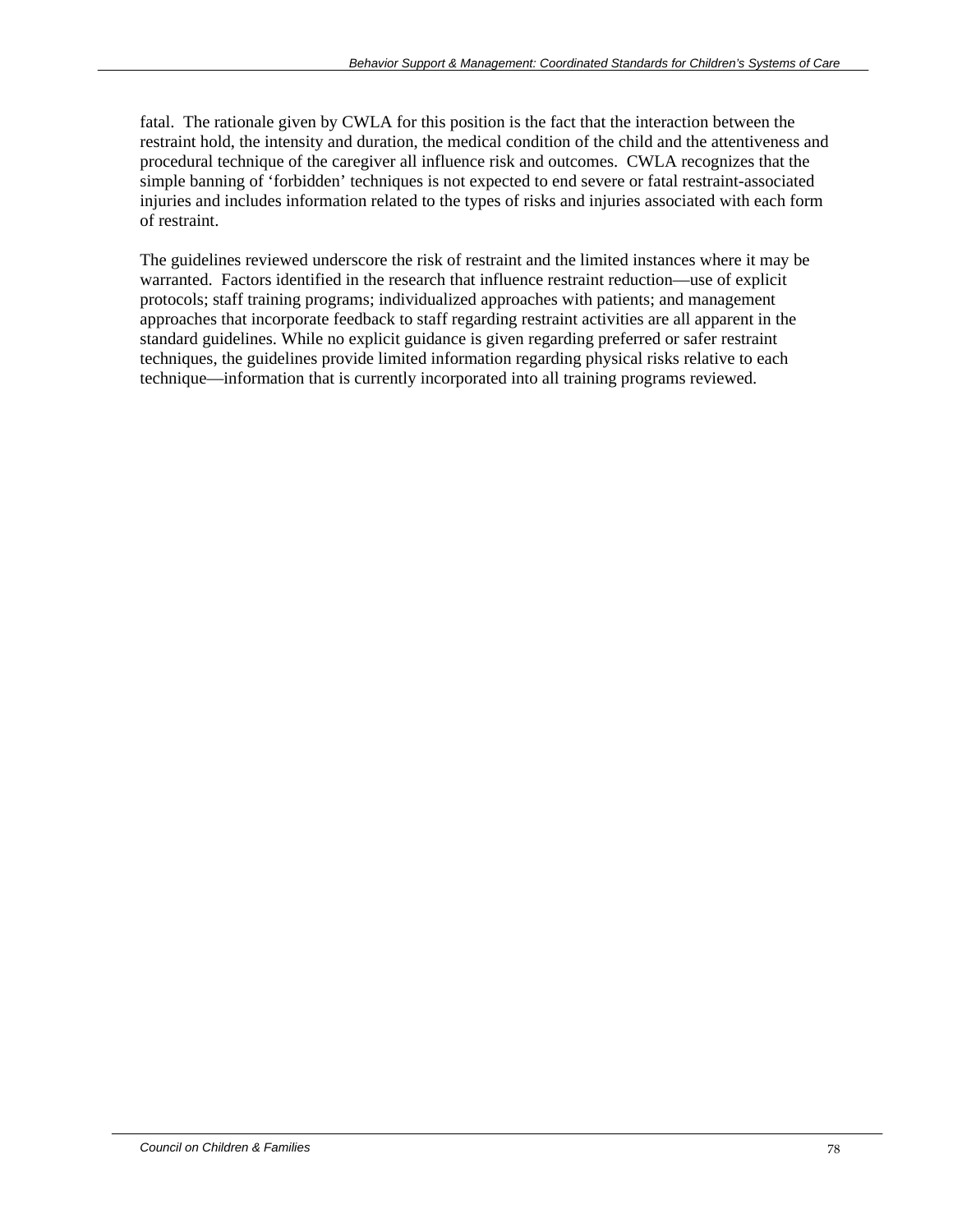|                                                              | <b>The Joint Commission</b>                                                                                                                                                                                                                                             | <b>National Association of State</b><br><b>Mental Health Policy Directors</b><br>(NASMHPD)                                                                                                                                                                      | American Academy of Child and<br><b>Adolescent Psychiatry (AACAP)</b>                                                                                                                                                                                                                                                                                                                                          | <b>Child Welfare League of America</b><br>(CWLA)                                                                                                                                                                                                                                                                                                                                                                                                                                                                                                                                                                               |
|--------------------------------------------------------------|-------------------------------------------------------------------------------------------------------------------------------------------------------------------------------------------------------------------------------------------------------------------------|-----------------------------------------------------------------------------------------------------------------------------------------------------------------------------------------------------------------------------------------------------------------|----------------------------------------------------------------------------------------------------------------------------------------------------------------------------------------------------------------------------------------------------------------------------------------------------------------------------------------------------------------------------------------------------------------|--------------------------------------------------------------------------------------------------------------------------------------------------------------------------------------------------------------------------------------------------------------------------------------------------------------------------------------------------------------------------------------------------------------------------------------------------------------------------------------------------------------------------------------------------------------------------------------------------------------------------------|
| Type(s) of<br>restraint<br>permitted                         | The type of physical intervention selected<br>considers information learned from the<br>client's initial assessment                                                                                                                                                     | Not stated                                                                                                                                                                                                                                                      | Not stated<br>Caveats are provided as follows: With<br>supine restraints, a patient's head must<br>be able to rotate freely. With prone<br>restraints, the patient's airway must be<br>unobstructed at all times and the<br>patient's lungs must not be restricted<br>by excessive pressure on the patient's<br>back.                                                                                          | Determined by the provider.<br>No restraint system, hold or use pattern is<br>safe for all children at all times. All<br>restraints, even properly applied, can be fatal.<br>This is due to the interaction between the<br>restraint hold the intensity and duration, the<br>medical condition of the child and the<br>attentiveness and procedural technique of the<br>caregiver. The combination of factors<br>dangerous for one child's restraint, however,<br>could be optimal for another child. Simple<br>banning of 'forbidden' techniques is not<br>expected to end severe or fatal restraint-<br>associated injuries. |
| <b>Purpose of</b><br>restraint                               | Restraint is limited to emergencies in<br>which there is an imminent risk of a client<br>physically harming self or staff or others,<br>and nonphysical interventions would not<br>be effective.                                                                        | Restraint should be used only where<br>there exists an imminent risk of danger<br>to the individual or others and no other<br>safe and effective intervention is<br>possible. These interventions should be<br>implemented only by competent,<br>trained staff. | The only indications for the use of<br>restraint are to prevent dangerous<br>behavior to self or others and to<br>prevent disorganized or serious<br>disruption of the treatment program<br>including serious damage to property.                                                                                                                                                                              | To ensure the immediate physical safety of<br>the individual or others when there is an<br>imminent risk of harm to the individual or<br>others, and not less restrictive intervention<br>has been or is likely to be effective in<br>averting danger.                                                                                                                                                                                                                                                                                                                                                                         |
| <b>Conditions</b><br>when restraint<br>use is not<br>allowed | The organization does not permit restraint<br>for any other purpose, such as coercion,<br>discipline, convenience, or retaliation by<br>staff.<br>The use of restraint is not based on a<br>client's restraint history or solely on a<br>history of dangerous behavior. | • For the purposes of discipline,<br>coercion, or staff convenience<br>As a replacement for adequate<br>levels of staff or active treatment                                                                                                                     | $\blacksquare$ As punishment<br>• For the convenience of the program<br>• Where prohibited by state<br>guidelines<br>• By untrained staff<br>• Where a patient would be medically<br>compromised by the institution of<br>restraint<br>For children and adolescents who<br>have a trauma history, the use of<br>physical and mechanical restraints<br>is discouraged; seclusion may be<br>used preferentially. | As a threat of punishment or form of<br>discipline<br>• In lieu of adequate staffing<br>$\blacksquare$ As a replacement for active treatment<br>• For caregiver convenience                                                                                                                                                                                                                                                                                                                                                                                                                                                    |
| <b>Notification of</b><br>restraint policy                   | Client and/or family are told of the<br>organization's policy on restraint and this<br>notification is documented in the client's<br>record                                                                                                                             | Not stated                                                                                                                                                                                                                                                      | Not stated                                                                                                                                                                                                                                                                                                                                                                                                     | Not stated                                                                                                                                                                                                                                                                                                                                                                                                                                                                                                                                                                                                                     |
| Length of time                                               | Verbal and written orders for restraint are                                                                                                                                                                                                                             | All restraint orders should be limited to                                                                                                                                                                                                                       | Once the child or adolescent is settled                                                                                                                                                                                                                                                                                                                                                                        | Any restraint must be limited to the least                                                                                                                                                                                                                                                                                                                                                                                                                                                                                                                                                                                     |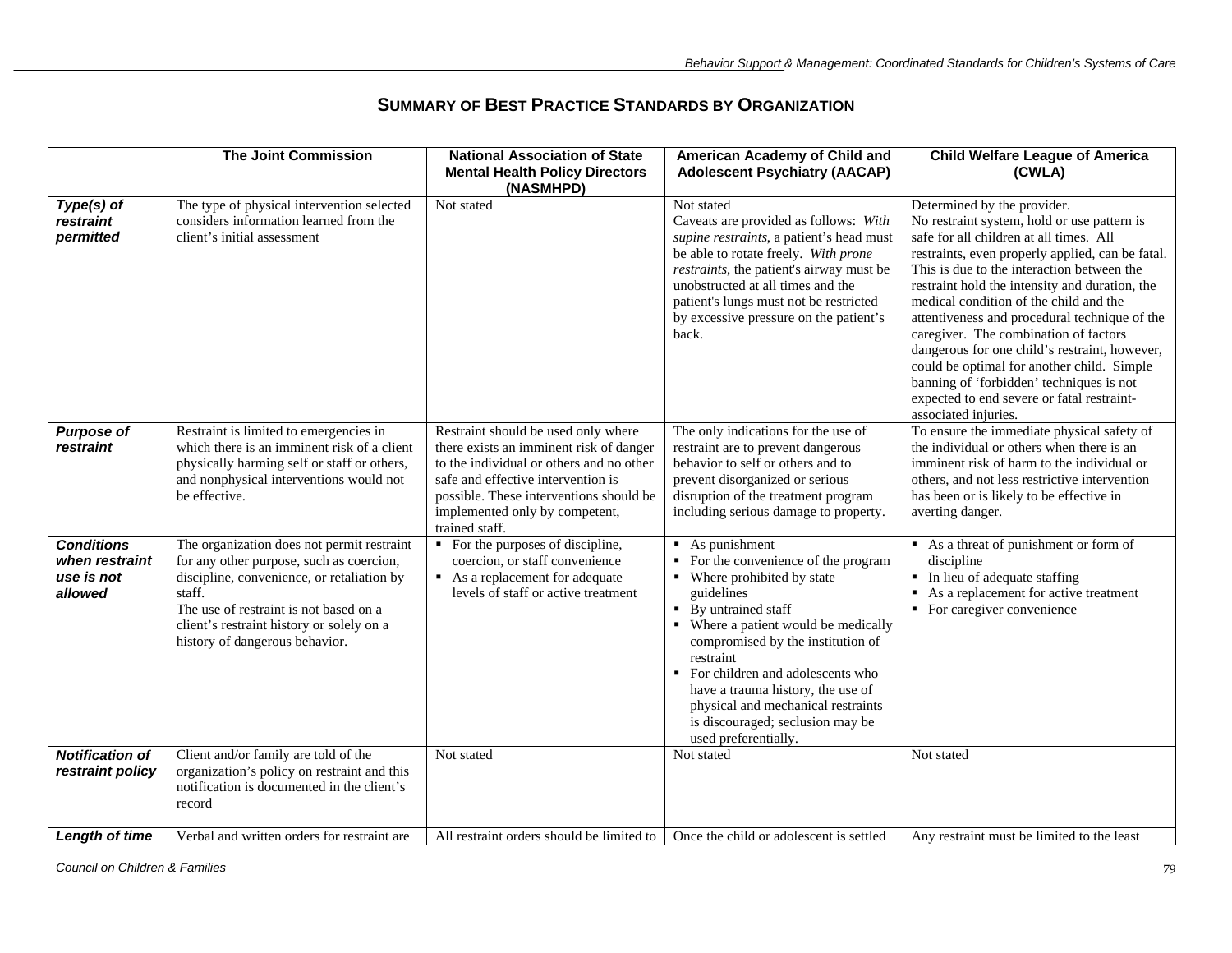|                                                                                                       | <b>The Joint Commission</b>                                                                                                                                                                                                                                                                                                                                                                                                                                                                                                                                                                                    | <b>National Association of State</b><br><b>Mental Health Policy Directors</b><br>(NASMHPD)                                                                                                  | American Academy of Child and<br><b>Adolescent Psychiatry (AACAP)</b>                                                                                                                       | <b>Child Welfare League of America</b><br>(CWLA)                                                                                                                                                                                                                                                                                                                                                                                                                                                                                                                                                                                                                                                                                                          |
|-------------------------------------------------------------------------------------------------------|----------------------------------------------------------------------------------------------------------------------------------------------------------------------------------------------------------------------------------------------------------------------------------------------------------------------------------------------------------------------------------------------------------------------------------------------------------------------------------------------------------------------------------------------------------------------------------------------------------------|---------------------------------------------------------------------------------------------------------------------------------------------------------------------------------------------|---------------------------------------------------------------------------------------------------------------------------------------------------------------------------------------------|-----------------------------------------------------------------------------------------------------------------------------------------------------------------------------------------------------------------------------------------------------------------------------------------------------------------------------------------------------------------------------------------------------------------------------------------------------------------------------------------------------------------------------------------------------------------------------------------------------------------------------------------------------------------------------------------------------------------------------------------------------------|
| <i>in restraint</i>                                                                                   | limited to the following:<br>■ 4hrs: 18yrs and older<br>• 2hrs: 9yrs to17yrs<br>lhr: under 9yrs<br>Once this time has elapsed, if the restraint<br>must continue, a new verbal or written<br>order must be given. Restraint is<br>discontinued when the client meets the<br>behavior criteria for his/her<br>discontinuation.                                                                                                                                                                                                                                                                                  | a specific period of time; however,<br>these interventions usually should be<br>ended as soon as it becomes safe to do<br>so, even if the time-limited order has<br>not expired.            | and has regained self control, the<br>restraint should be terminated.                                                                                                                       | amount of time possible to address the<br>situation and promote safety.                                                                                                                                                                                                                                                                                                                                                                                                                                                                                                                                                                                                                                                                                   |
| <b>Assessments</b><br>required while<br>in restraint/<br>Monitoring<br>required while<br>in restraint | A licensed independent practitioner sees<br>and evaluates the client in person. Ages<br>18yrs and older within 4hrs and ages17yrs<br>and younger within 2hrs<br>Assessments include, as appropriate to the<br>type of restraint, the following:<br>Signs of any injury associated with<br>applying the restraint<br>Nutrition and hydration<br>$\blacksquare$<br>Circulation and range of motion in<br>the extremities<br>Vital signs<br>$\blacksquare$<br>Hygiene and elimination<br>×<br>Physical and psychological status and<br>comfort<br>Readiness for discontinuation of<br>$\blacksquare$<br>restraint | Individuals who have been placed in<br>restraint should be communicated with<br>verbally and monitored at frequent,<br>appropriate intervals consistent with<br>principals of quality care. | All patients in restraint must be<br>monitored continuously. Pulse, blood<br>pressure, and range of motion in their<br>extremities should be checked every 15<br>min.                       | Temperature: Every two hours in a<br>mechanical or chemical restraint.<br>Pulse: Every 15min. in a chemical,<br>mechanical, or physical restraint.<br>Respiration: Every 15 min.<br>Blood Pressure: Every two hours in a<br>chemical, mechanical, or physical restraint (if<br>level of agitation allows)<br>Level of Consciousness: Every 15 min.<br>Level of Agitation: Every 15 min.<br>Mental Status: Every 15 min.<br>Skin Color: Every 15 min. in mechanical or<br>physical restraints.<br>Temperature of Extremities: Every 15 min. in<br>mechanical or physical restraints.<br>Swelling of Extremities: Every 15 min. in<br>mechanical or physical restraints.<br>Movement of Extremities: Every 15 min. in<br>mechanical or physical restraints. |
| <b>Notification of</b><br>parent or legal<br>guardian                                                 | The client's family is notified promptly of<br>the initiation of restraint.                                                                                                                                                                                                                                                                                                                                                                                                                                                                                                                                    | Not stated                                                                                                                                                                                  | The parents of the child or adolescent<br>should be informed of the use of any<br>restrictive intervention, including any<br>side effects, such as dissociation or<br>medication reactions. | Residential: family or legal guardian should<br>be notified as soon as possible or according<br>to the wishes of the family. No later than<br>within 24hrs.<br>Day Programs: ASAP, no later than the end<br>of the child's day.                                                                                                                                                                                                                                                                                                                                                                                                                                                                                                                           |
| <b>Documentation</b><br>re: parent<br>notification                                                    | Not stated                                                                                                                                                                                                                                                                                                                                                                                                                                                                                                                                                                                                     | Not stated                                                                                                                                                                                  | A record of the child's or adolescent's<br>parent being contacted regarding any<br>restrictive intervention should be<br>included in the medical<br>documentation.                          | Not stated                                                                                                                                                                                                                                                                                                                                                                                                                                                                                                                                                                                                                                                                                                                                                |
| <b>Medical</b><br>treatment of<br>injuries                                                            | Not stated                                                                                                                                                                                                                                                                                                                                                                                                                                                                                                                                                                                                     | Not stated                                                                                                                                                                                  | Not stated                                                                                                                                                                                  | Medical records, parental permission, and<br>insurance information must be available for<br>use by external resources. Emergency<br>response protocols should include procedures                                                                                                                                                                                                                                                                                                                                                                                                                                                                                                                                                                          |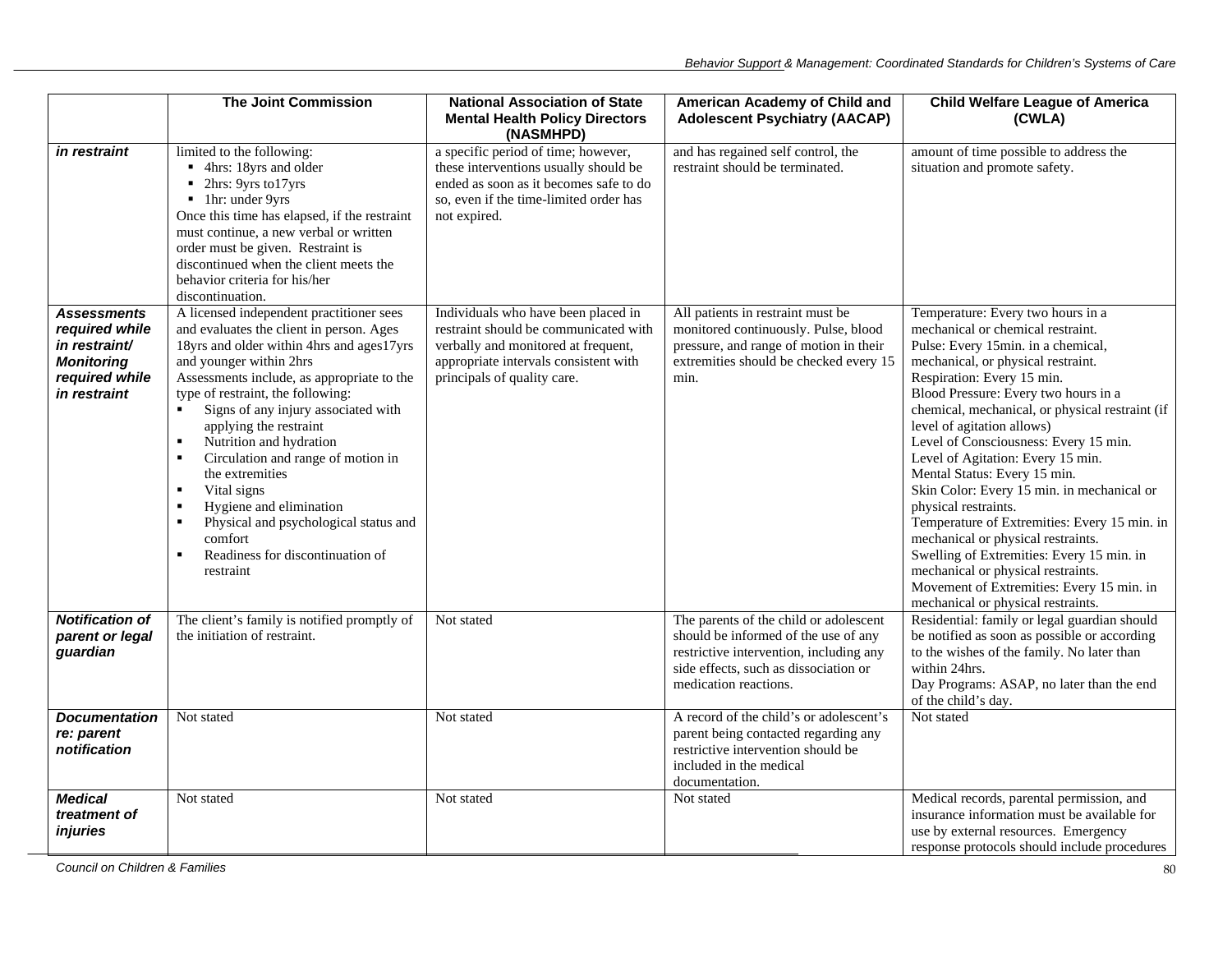|                                          | <b>The Joint Commission</b>                                                                                                                                                                                                                                                                                                                                                                                                                                                                                                                                                                                                                                           | <b>National Association of State</b><br><b>Mental Health Policy Directors</b><br>(NASMHPD)                                                                                                                                                                        | American Academy of Child and<br><b>Adolescent Psychiatry (AACAP)</b>                                                                                                                                                                                                                                                                                                                                                                                                                                                                                                                                                                                      | <b>Child Welfare League of America</b><br>(CWLA)                                                                                                                                                                                                                                                                                                                                                                                                                                                                                                                                                                               |
|------------------------------------------|-----------------------------------------------------------------------------------------------------------------------------------------------------------------------------------------------------------------------------------------------------------------------------------------------------------------------------------------------------------------------------------------------------------------------------------------------------------------------------------------------------------------------------------------------------------------------------------------------------------------------------------------------------------------------|-------------------------------------------------------------------------------------------------------------------------------------------------------------------------------------------------------------------------------------------------------------------|------------------------------------------------------------------------------------------------------------------------------------------------------------------------------------------------------------------------------------------------------------------------------------------------------------------------------------------------------------------------------------------------------------------------------------------------------------------------------------------------------------------------------------------------------------------------------------------------------------------------------------------------------------|--------------------------------------------------------------------------------------------------------------------------------------------------------------------------------------------------------------------------------------------------------------------------------------------------------------------------------------------------------------------------------------------------------------------------------------------------------------------------------------------------------------------------------------------------------------------------------------------------------------------------------|
| <b>Documentation</b><br>re: injuries     | Injuries and deaths must be reported, as a<br>matter of organizational policy, to the                                                                                                                                                                                                                                                                                                                                                                                                                                                                                                                                                                                 | States should have a mechanism to<br>report deaths and serious injuries                                                                                                                                                                                           | Not stated                                                                                                                                                                                                                                                                                                                                                                                                                                                                                                                                                                                                                                                 | to grant communication with the individual's<br>parent or guardian and with the licensing<br>authority, as required by statute or regulation.<br>Reported in writing to the regulatory agency<br>by the end of the next business day.                                                                                                                                                                                                                                                                                                                                                                                          |
|                                          | organizational leadership and appropriate<br>external agencies consistent with<br>applicable law and regulation.                                                                                                                                                                                                                                                                                                                                                                                                                                                                                                                                                      | related to restraint, to ensure that these<br>incidents are investigated, and to track<br>patterns of restraint use.                                                                                                                                              |                                                                                                                                                                                                                                                                                                                                                                                                                                                                                                                                                                                                                                                            |                                                                                                                                                                                                                                                                                                                                                                                                                                                                                                                                                                                                                                |
| <b>Debriefing</b><br>process<br>required | The client and staff participate in a<br>debriefing about the restraint episode.                                                                                                                                                                                                                                                                                                                                                                                                                                                                                                                                                                                      | Individuals who have been restrained<br>and staff who have participated in the<br>intervention usually should participate<br>in debriefings following each episode<br>in order to review the experience and<br>to plan for earlier, alternative<br>interventions. | The use of restraint should be followed<br>by a debriefing discussion that allows<br>the patient to process and understand<br>what has happened.                                                                                                                                                                                                                                                                                                                                                                                                                                                                                                           | Debriefings should be conducted<br>• Per intervention model selected by the<br>provider<br>• Should take place between staff and<br>resident within 24hrs and should include<br>parents, guardians and other caregivers<br>when deemed appropriate                                                                                                                                                                                                                                                                                                                                                                             |
| <b>Documentation</b><br>re: debriefings  | Information obtained and documented<br>from debriefings is used in performance<br>improvement activities.                                                                                                                                                                                                                                                                                                                                                                                                                                                                                                                                                             | Not stated                                                                                                                                                                                                                                                        | Staff participating in a restraint should<br>review the episode in a separate<br>debriefing session and document<br>recommendations and findings for the<br>facility's committee that reviews<br>restraint reports.                                                                                                                                                                                                                                                                                                                                                                                                                                        | Each incident of restraint should be<br>documented after the incident, and an<br>incident report must be filed in the<br>individual's permanent file. Documentation<br>should include: a description of what<br>happened, date, time, intervention used,<br>reason for use, duration, children involved,<br>witnesses, person making report, any injury,<br>action take by the provider, prevention<br>actions to be taken in the future, any follow-<br>up required, documentation of supervisory or<br>administrative review.                                                                                                |
| Staff training &<br>education            | Staff is trained and competent to minimize<br>the use of restraint and, when use is<br>indicated, to use restraint safely. Persons<br>authorized to perform restraint should<br>show competence in:<br>Taking vital signs<br>$\blacksquare$<br>Recognizing nutritional and hydration<br>$\blacksquare$<br>needs<br>Checking circulation and range of<br>$\blacksquare$<br>motion in the extremities<br>Addressing hygiene and elimination<br>$\blacksquare$<br>Addressing physical and<br>٠<br>psychological status and comfort<br>Helping clients meet behavior criteria<br>٠<br>for discontinuing restraint<br>Recognizing readiness for<br>discontinuing restraint | Not stated                                                                                                                                                                                                                                                        | Repeated training in the management<br>of aggressive behavior is necessary to<br>develop the high degree of competence<br>this work requires.<br>Facilities, staff and physicians should<br>update themselves at least annually on<br>restraint information from academic,<br>regulatory, patient advocacy and<br>professional resources.<br>Programs must train staff in specific<br>strategies that are developmentally<br>appropriate for carrying out physical<br>and chemical restraint. This should<br>include hands on practice with restraint<br>equipment and techniques and<br>biannual cardiopulmonary<br>resuscitation training for staff by a | Orientation and in-service training should be<br>mandated.<br>Communication, conflict resolution, de-<br>escalation strategies, proper use of restraint<br>techniques, CPR & First Aide<br>Training in health issues related to the use of<br>restraint<br>Training must be available on a consistent<br>basis over time.<br>Providers should establish annual training<br>requirements<br>Briefer, more frequent training sessions are<br>more effective in producing improved worker<br>performance on the job.<br>Supplement training, as well s refreshers,<br>should be offered.<br>Training should lead to certification |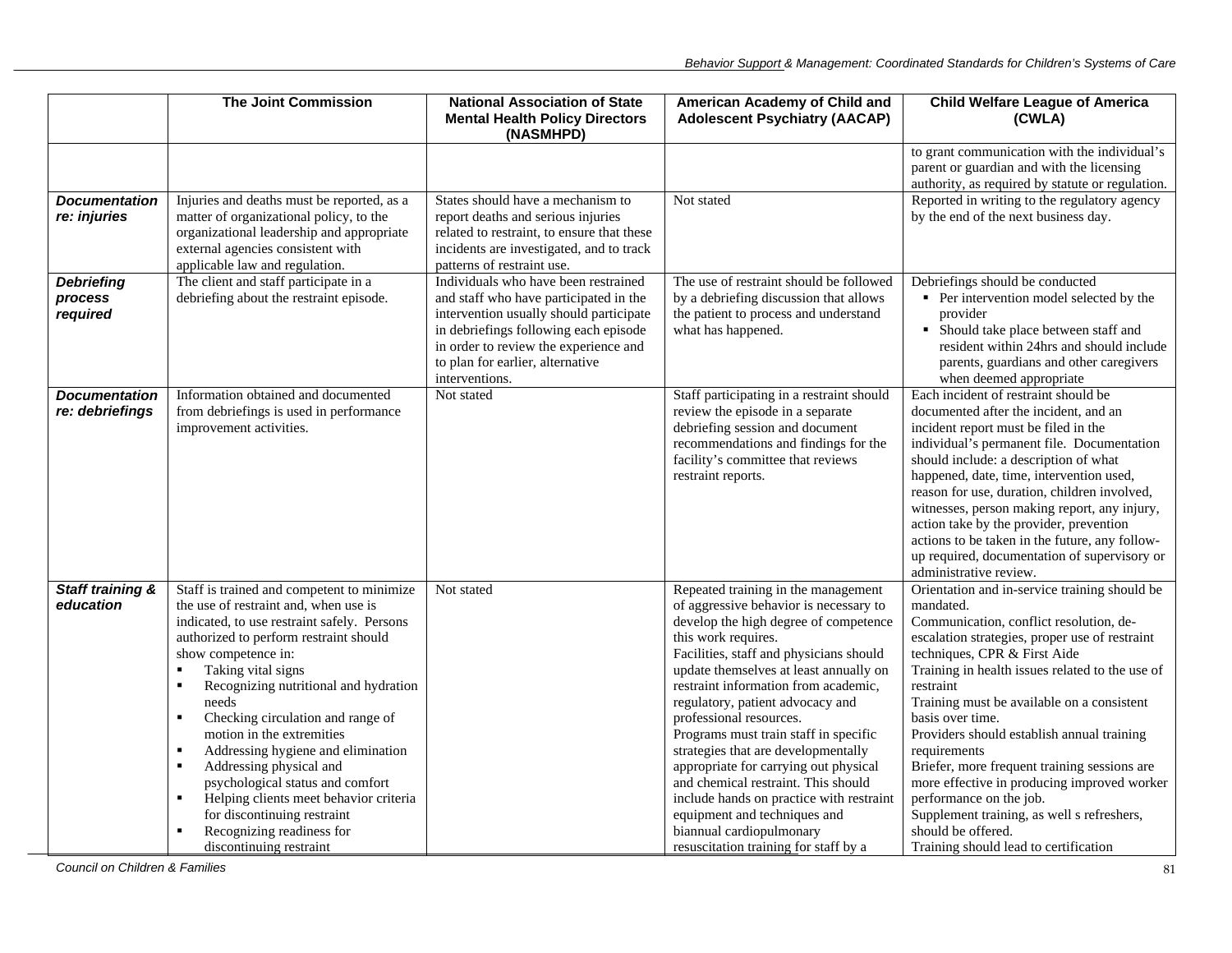|                                     | <b>The Joint Commission</b>                                                                                                                                                                                                                                                                                                                                                                                                                             | <b>National Association of State</b><br><b>Mental Health Policy Directors</b><br>(NASMHPD)                                                                                                                                                                                                                                                                                                                                                                                                                                                                                                         | American Academy of Child and<br><b>Adolescent Psychiatry (AACAP)</b>                                                                                                                                                                                                                                                                                                                                                                                                                                            | <b>Child Welfare League of America</b><br>(CWLA)                                                                                                                                                                                                                                                                                                                                                                                                                                                                                                                                                                                                                                                                       |
|-------------------------------------|---------------------------------------------------------------------------------------------------------------------------------------------------------------------------------------------------------------------------------------------------------------------------------------------------------------------------------------------------------------------------------------------------------------------------------------------------------|----------------------------------------------------------------------------------------------------------------------------------------------------------------------------------------------------------------------------------------------------------------------------------------------------------------------------------------------------------------------------------------------------------------------------------------------------------------------------------------------------------------------------------------------------------------------------------------------------|------------------------------------------------------------------------------------------------------------------------------------------------------------------------------------------------------------------------------------------------------------------------------------------------------------------------------------------------------------------------------------------------------------------------------------------------------------------------------------------------------------------|------------------------------------------------------------------------------------------------------------------------------------------------------------------------------------------------------------------------------------------------------------------------------------------------------------------------------------------------------------------------------------------------------------------------------------------------------------------------------------------------------------------------------------------------------------------------------------------------------------------------------------------------------------------------------------------------------------------------|
|                                     | Recognizing signs of any incorrect<br>application of restraints<br>Recognizing when to contact a<br>$\blacksquare$<br>medically trained licensed<br>independent practitioner or<br>emergency medical services to<br>evaluate and/or treat the client's<br>physical status<br>Recognizing how demographic and<br>$\blacksquare$<br>clinical factors can influence one's<br>reaction to restraint.                                                        |                                                                                                                                                                                                                                                                                                                                                                                                                                                                                                                                                                                                    | nationally accredited agency, such as<br>the American Red Cross.                                                                                                                                                                                                                                                                                                                                                                                                                                                 |                                                                                                                                                                                                                                                                                                                                                                                                                                                                                                                                                                                                                                                                                                                        |
| <b>Facility</b><br><b>Reporting</b> | Not stated                                                                                                                                                                                                                                                                                                                                                                                                                                              | States should have mechanisms to<br>report deaths and serious injuries<br>related to restraints, to ensure that<br>these incidents are investigated, and to<br>track patterns of restraint use.                                                                                                                                                                                                                                                                                                                                                                                                    | Not stated                                                                                                                                                                                                                                                                                                                                                                                                                                                                                                       | Each restraint should be documented after<br>the incident, and an incident report must be<br>filed in the individual's permanent file.<br>All incidents of restraint should receive<br>administrative review.<br>Each provider should establish systems for<br>tracking the frequency, location, and type of<br>critical incidents that occur Leaders should<br>report to the board, at least annually, on the<br>frequency and trends in provider use of<br>restrictive interventions and on injuries and<br>client rights violations that may occur in the<br>use of such procedures.<br>The safety and well-being of children is<br>dependent on personnel having adequate<br>training, supervision, and resources. |
| <b>Quality</b><br><b>Assurance</b>  | The organization collects restraint data to<br>monitor and improve its performance of<br>processes that involve risks or may result<br>in sentinel events. It uses the data to do the<br>following:<br>Ascertain that restraint is used only as<br>an emergency intervention<br><b>Identify opportunities for</b><br>incrementally reducing the rate and<br>increasing the safety of restraint use<br>• Identify any need to redesign care<br>processes | Quality assurance reviews to<br>$\blacksquare$<br>identify trends in restraint use<br>within the facility, improve the<br>quality of care and patient<br>outcomes, and help reduce the use<br>of restraint<br>• Clinical reviews of individual cases<br>where there is a high rate of use of<br>these interventions<br>• Extensive root cause analyses in the<br>event of a death or serious injury<br>related to restraint<br>• To encourage frank and complete<br>assessments and to ensure the<br>individuals confidentiality, these<br>internal reviews should be protected<br>from disclosure | An ongoing review of programmatic<br>and patient specific issues regarding<br>restraint in order to assess the need for<br>amendments to the patient's treatment<br>plan and/or the facility's policy and<br>procedures and physicality<br>Facilities must have a committee that<br>provides oversight of the practice of<br>restraint. This may include a review of<br>restrictive interventions; restraint<br>equipment; staff training; staff<br>retention; patient and parental concerns<br>about restraint. | Providers should develop mechanisms for<br>quality improvement that are appropriate to<br>their size.                                                                                                                                                                                                                                                                                                                                                                                                                                                                                                                                                                                                                  |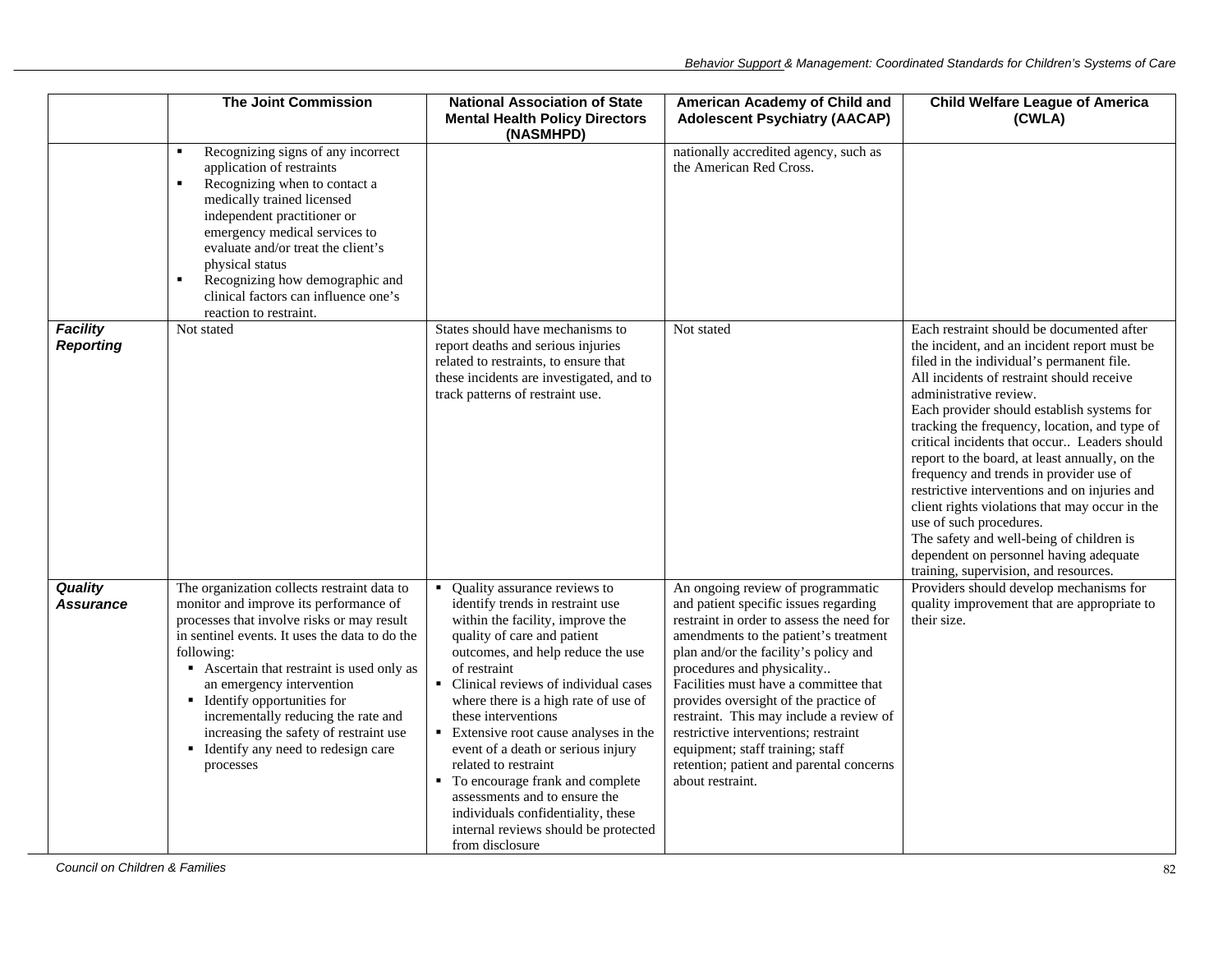|                                | <b>The Joint Commission</b>                                                                                                                                                                                                                                                                                                                                                                                                                                                                                                                                                                                                                                                                                                                                                                                                                                                                                                                                                                                               | <b>National Association of State</b><br><b>Mental Health Policy Directors</b><br>(NASMHPD)                                                                                                                                                                            | American Academy of Child and<br><b>Adolescent Psychiatry (AACAP)</b>                                                                                                                                                                                                                                                                                                                                                                                                                                                                                                                                                                                                                 | <b>Child Welfare League of America</b><br>(CWLA)                                                                                                                                                                                                                                                                                                                                                                                                                                                                                                                                                                                                                                                                                                                                                                                    |
|--------------------------------|---------------------------------------------------------------------------------------------------------------------------------------------------------------------------------------------------------------------------------------------------------------------------------------------------------------------------------------------------------------------------------------------------------------------------------------------------------------------------------------------------------------------------------------------------------------------------------------------------------------------------------------------------------------------------------------------------------------------------------------------------------------------------------------------------------------------------------------------------------------------------------------------------------------------------------------------------------------------------------------------------------------------------|-----------------------------------------------------------------------------------------------------------------------------------------------------------------------------------------------------------------------------------------------------------------------|---------------------------------------------------------------------------------------------------------------------------------------------------------------------------------------------------------------------------------------------------------------------------------------------------------------------------------------------------------------------------------------------------------------------------------------------------------------------------------------------------------------------------------------------------------------------------------------------------------------------------------------------------------------------------------------|-------------------------------------------------------------------------------------------------------------------------------------------------------------------------------------------------------------------------------------------------------------------------------------------------------------------------------------------------------------------------------------------------------------------------------------------------------------------------------------------------------------------------------------------------------------------------------------------------------------------------------------------------------------------------------------------------------------------------------------------------------------------------------------------------------------------------------------|
| <b>Other</b><br>considerations | The initial assessment of each client at<br>admission or intake assists in obtaining<br>information about the client that could<br>help minimize the use of restraint.<br>Staff identify:<br>techniques that would help the client<br>control behavior,<br>where appropriate, the client's need<br>$\blacksquare$<br>for methods or tools to manage<br>aggressive behavior,<br>pre-existing medical conditions or<br>any physical disabilities and<br>limitations that would place the client<br>at greater risk during restraint<br>any history of sexual or physical<br>$\blacksquare$<br>abuse that would place the client at<br>greater psychological risk during<br>restraint<br>In the client's record, information<br>includes:<br>Any pre-existing medical conditions or<br>any physical disabilities that would place<br>the client at greater risk during restraint<br>Any history of sexual or physical abuse<br>that would place the client at greater<br>psychological risk during restraint or<br>seclusion | As part of intake and ongoing<br>assessment process, staff should assess<br>whether individuals may be at risk of<br>receiving restraint. Staff should<br>discuss with each individual strategies<br>to reduce agitation which might lead to<br>the use of restraint. | The evaluation of an individual should<br>include a review of aggressive<br>behavior, including triggers, warning<br>signs, repetitive behaviors, response to<br>treatment and prior restraint events that<br>are associated with aggressive acts. A<br>medical evaluation of the patient<br>should identify factors that may<br>require modification of restraint<br>procedures.<br>Treatment planning should include<br>strategies to prevent aggressive<br>behavior, deescalate behavior before it<br>becomes necessary to use restrictive<br>interventions and initiate physiological<br>and psycho-pharmacological<br>treatments for treating the underlying<br>psychopathology. | Providers should establish clear criteria for<br>admission and should evaluate each child for<br>service against those criteria—the exception<br>being detention settings.<br>Upon admission, a written description of the<br>provider's rules and behavior management<br>practices; a demonstration of the restraint<br>procedures used by the provider; and the<br>provider's written complaint and appeal<br>procedure should be provided.<br>Children and youth with behavioral<br>difficulties that may necessitate the use of<br>restraint should have in their individualized<br>service plans specific goals and objectives<br>that address the targeted behavior(s)<br>requiring the use of restraint.<br>Develop individualized restraint plans that<br>identify any interventions that are prohibited<br>for that child. |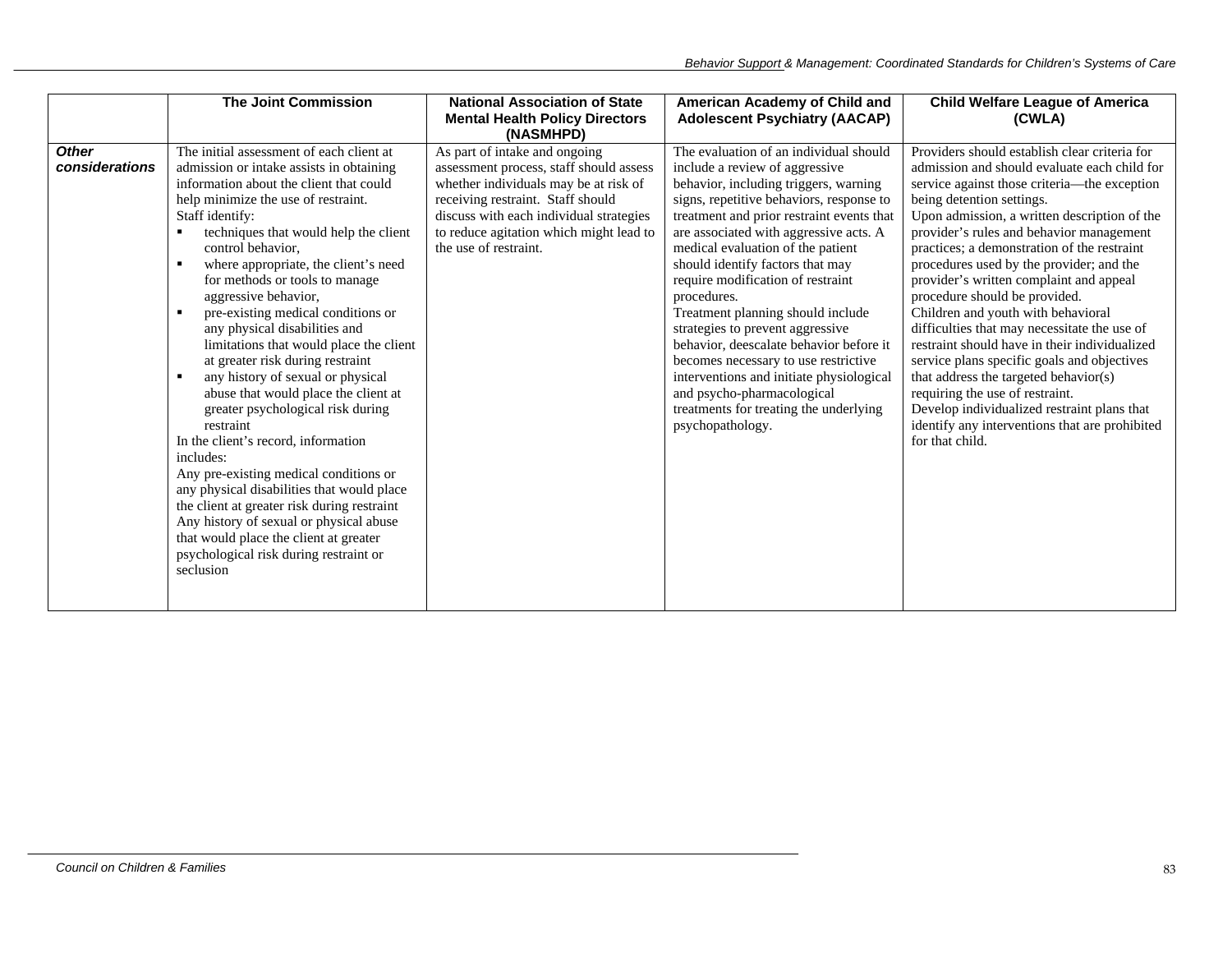# **Appendix D**

# **LAWS, POLICIES AND REGULATIONS RELATED TO RESTRAINT**

| <b>OCFS</b>                                            |                                                                                                                                                                                                                                                                                                                                                                                                                                                                                                                                       |  |
|--------------------------------------------------------|---------------------------------------------------------------------------------------------------------------------------------------------------------------------------------------------------------------------------------------------------------------------------------------------------------------------------------------------------------------------------------------------------------------------------------------------------------------------------------------------------------------------------------------|--|
| Federal Codes, State Law<br>and/or State Regulations   | 18 NYCRR 441.17                                                                                                                                                                                                                                                                                                                                                                                                                                                                                                                       |  |
| Applicable to:                                         | Child Care Agencies, Institutions, Group Residences, Group Homes, Agency Boarding Homes<br>& Foster Family Boarding Home Care                                                                                                                                                                                                                                                                                                                                                                                                         |  |
| Type(s) of restraint permitted                         | Physical, mechanical or pharmacological restraint is permitted.                                                                                                                                                                                                                                                                                                                                                                                                                                                                       |  |
| Purpose of restraint                                   | Restraints are used to contain acute physical behavior (i.e., behavior that indicates the intent to<br>inflict physical injury upon oneself or others or to destroy property).<br>Restraints shall be used without purposely inflicting pain or harm and only when other forms of<br>intervention are either inappropriate or have been tried and proved unsuccessful.<br>Mechanical restraints may be used only to transport a child by vehicle in instances where the<br>child constitutes a clear danger to public safety or self. |  |
| <b>Conditions when restraint</b><br>use is not allowed | Restraint may not be used until [voluntary] agency's restraint policy has been submitted to and<br>approved by OCFS.<br>Restraint shall never be used for punishment of residents or the convenience of staff.<br>Standing orders for pharmacological restraint are not allowed.<br>Hand and foot cuffs may not be attached to each other (hogtie) nor attached to any object in a<br>vehicle.                                                                                                                                        |  |
| Notification of restraint<br>policy                    | Not stated                                                                                                                                                                                                                                                                                                                                                                                                                                                                                                                            |  |
| Length of time in restraint                            | Pharmacological restraint used only for such period as may be necessary to contain acute<br>physical behavior and to prevent physical injury to child or other children.                                                                                                                                                                                                                                                                                                                                                              |  |
| Assessments required while<br>in restraint             | Not stated                                                                                                                                                                                                                                                                                                                                                                                                                                                                                                                            |  |
| Monitoring required while in<br>restraint              | Not stated                                                                                                                                                                                                                                                                                                                                                                                                                                                                                                                            |  |
| Notification of parent or<br>legal guardian            | Not stated                                                                                                                                                                                                                                                                                                                                                                                                                                                                                                                            |  |
| Documentation re: parent<br>notification               | Not stated                                                                                                                                                                                                                                                                                                                                                                                                                                                                                                                            |  |
| Medical treatment of injuries                          | If it appears a child may have sustained an injury immediately prior to or during the use of<br>restraint, the child shall be examined by a physician or nurse immediately following the period of<br>restraint.                                                                                                                                                                                                                                                                                                                      |  |
| Documentation re: injuries                             | Report of examination by physician shall be kept in the child's medical record.                                                                                                                                                                                                                                                                                                                                                                                                                                                       |  |
| Debriefing process required                            | Not stated                                                                                                                                                                                                                                                                                                                                                                                                                                                                                                                            |  |
| Documentation re:<br>debriefings                       | Not stated                                                                                                                                                                                                                                                                                                                                                                                                                                                                                                                            |  |
| Staff training & education                             | Staff must complete six hours of training prior to using restraint. Training updates must be<br>received every six months following initial training.                                                                                                                                                                                                                                                                                                                                                                                 |  |
| <b>Training Materials</b>                              | Content of training must include (a) preventive methods; (b) appropriate alternatives to restraint;<br>(c) circumstances when restraint might be necessary; (d) method of applying restraint & rules<br>which must be observed in doing so.                                                                                                                                                                                                                                                                                           |  |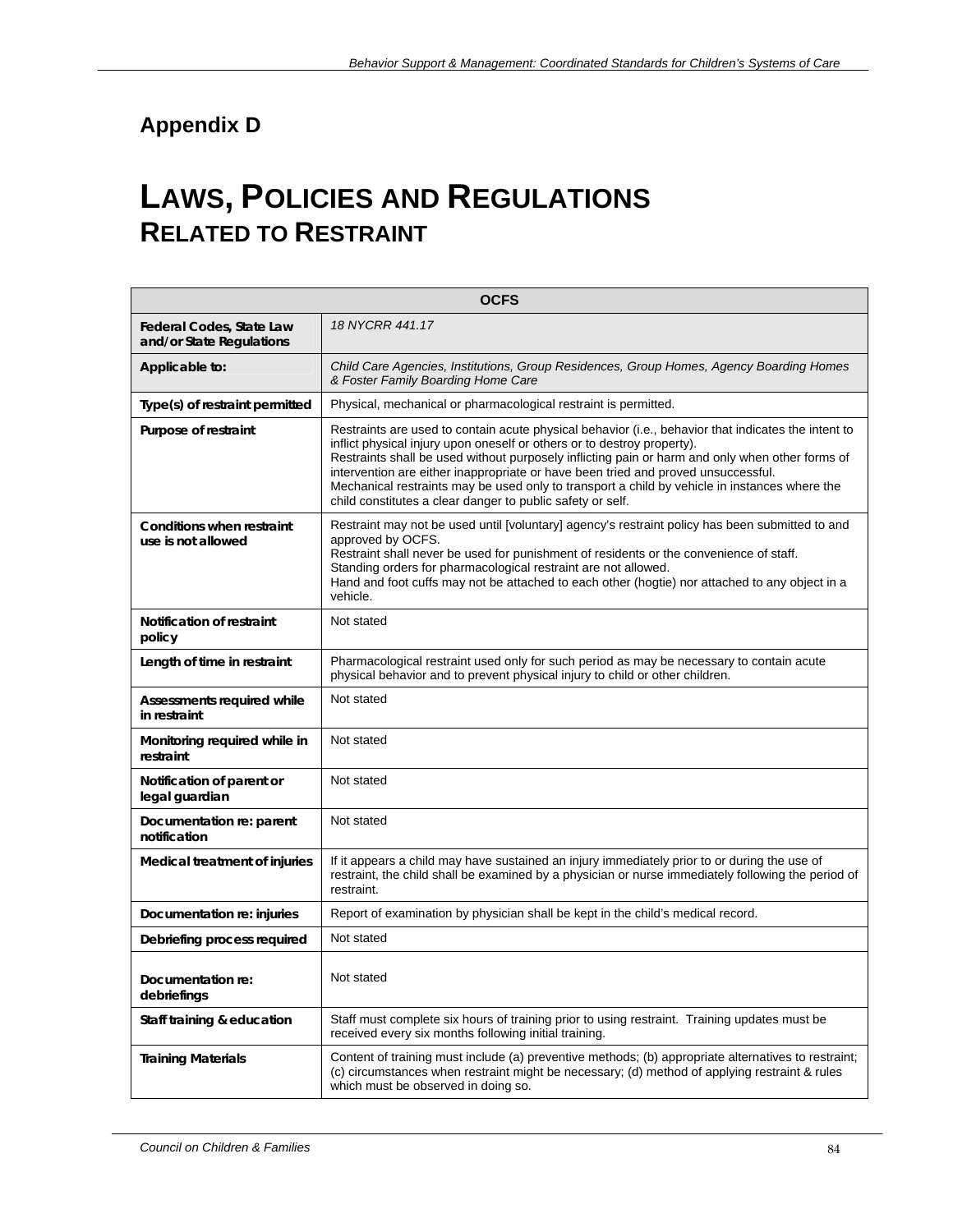| <b>OCFS</b>                         |                                                                                                                                                                                                                                                                                                                                                                                                                                                                                                                                                                                                                                                                                                                                                                                        |  |
|-------------------------------------|----------------------------------------------------------------------------------------------------------------------------------------------------------------------------------------------------------------------------------------------------------------------------------------------------------------------------------------------------------------------------------------------------------------------------------------------------------------------------------------------------------------------------------------------------------------------------------------------------------------------------------------------------------------------------------------------------------------------------------------------------------------------------------------|--|
| Documentation re: staff<br>training | Not stated                                                                                                                                                                                                                                                                                                                                                                                                                                                                                                                                                                                                                                                                                                                                                                             |  |
| <b>Facility reporting</b>           | Following each instance of restraint, staff must document: (a) a summary of the incident and<br>efforts made to identify and resolve the problem that led to the use of restraint; (b) the reason<br>the restraint was determined necessary; and (c) the child's reaction to the use of restraint must<br>be recorded and kept in the child's uniform case record.<br>Any injury that requires physician services, which in the opinion of the physician may cause<br>death, serious disability or disfigurement, must be reported to OCFS.<br>Any death due to restraint must be reported to OCFS.<br>Each authorized agency shall maintain daily records of the number of children on whom<br>restraints have been used, including name and age of child and type of restraint used. |  |

| <b>OMH</b>                                   |                                                                                                                                                                                          |  |
|----------------------------------------------|------------------------------------------------------------------------------------------------------------------------------------------------------------------------------------------|--|
| Federal Codes, State Law &                   | 42 CFR 483.350 to 483.376                                                                                                                                                                |  |
| <b>State Regulations</b>                     | MHL Section 33.04                                                                                                                                                                        |  |
| Applicable to:                               | 14 NYCRR 584 & 27.7<br>MHL Article 31 Licensed Psychiatric Residential Treatment Facilities                                                                                              |  |
| Type(s) of restraint permitted               | Personal, mechanical, or drugs used as restraint are permitted.                                                                                                                          |  |
| <b>Purpose of restraint</b>                  | Restraints are used only when necessary to prevent a child from seriously injuring self or others                                                                                        |  |
|                                              | and applied only if less restrictive techniques have been clinically determined inappropriate or                                                                                         |  |
|                                              | insufficient to avoid injury.                                                                                                                                                            |  |
| <b>Conditions when restraint</b>             | Restraints may not be used (a) when used as a means of coercion, discipline, convenience of                                                                                              |  |
| use is not allowed                           | staff or retaliation; (b) in conjunction with seclusion or (c) as a standing order.                                                                                                      |  |
| Notification of restraint                    | Upon admission to a facility, the facility must (a) inform the child and parent/guardian in                                                                                              |  |
| policy                                       | language understood by parent/guardian; (b) obtain signature of parent/guardian as                                                                                                       |  |
|                                              | acknowledgement of being informed; (c) provide a copy of policy to parent/ guardian and (d)                                                                                              |  |
| Length of time in restraint                  | provide contact information for the appropriate state protection and advocacy organization.<br>A child should be in restraint no longer than duration of emergency intervention. Maximum |  |
|                                              | amounts of time in restraint are:                                                                                                                                                        |  |
|                                              | 4 hours for persons 18 to 21 years<br>$\bullet$                                                                                                                                          |  |
|                                              | 2 hours for persons 9 to 17 years<br>$\bullet$                                                                                                                                           |  |
|                                              | 1 hour for persons less than 9 years<br>$\bullet$                                                                                                                                        |  |
| Assessments required while                   | Per NYS law, assessment must be made at least once every 30 minutes or more frequently as                                                                                                |  |
| in restraint                                 | directed by ordering physician. Within 1 hour of restraint, a face-to-face assessment of the child                                                                                       |  |
|                                              | must be conducted by a physician. The assessment must be of child's physical and                                                                                                         |  |
|                                              | psychological well-being.<br>An assessment must be conducted after the restraint is removed.                                                                                             |  |
| <b>Documentation re:</b>                     | Not stated                                                                                                                                                                               |  |
| assessment                                   |                                                                                                                                                                                          |  |
| Monitoring required while in                 | Trained clinical staff must be physically present at all times during restraint.                                                                                                         |  |
| restraint<br>Notification of parent or legal | Notification must be made as soon as possible following initiation of the emergency intervention.                                                                                        |  |
| guardian                                     |                                                                                                                                                                                          |  |
| <b>Medical treatment of injuries</b>         | Facility must provide child with treatment and, if necessary, transfer to medical facility for                                                                                           |  |
|                                              | additional medical care.                                                                                                                                                                 |  |
|                                              |                                                                                                                                                                                          |  |
| <b>Documentation re: injuries</b>            | Any injuries sustained by child and/or staff are to be documented in child's record.                                                                                                     |  |
|                                              |                                                                                                                                                                                          |  |
| Debriefing process required                  | Debriefing procedures required:                                                                                                                                                          |  |
|                                              | (1) face-to-face discussion of staff and resident within 24 hours of ESI. This may also include                                                                                          |  |
|                                              | parents and other staff as participants. If parent/guardian present, the debriefing must be                                                                                              |  |
|                                              | conducted in language understood by parent/guardian.<br>Staff briefing to critique incident and effectiveness of procedures/practices used.                                              |  |
|                                              | (2)<br>If an injury occurred, debriefing must be conducted with staff & supervisor regarding<br>(3)                                                                                      |  |
|                                              | circumstances that caused the injury                                                                                                                                                     |  |
|                                              |                                                                                                                                                                                          |  |
| Documentation re:                            | Document in child's record that debriefings occurred, persons present, persons excused, any                                                                                              |  |
| debriefings                                  | treatment plan changes that resulted from the debriefings.                                                                                                                               |  |
|                                              |                                                                                                                                                                                          |  |
| Staff training & education                   | Staff training must receive training to identify (a) techniques to identify factors that could serve                                                                                     |  |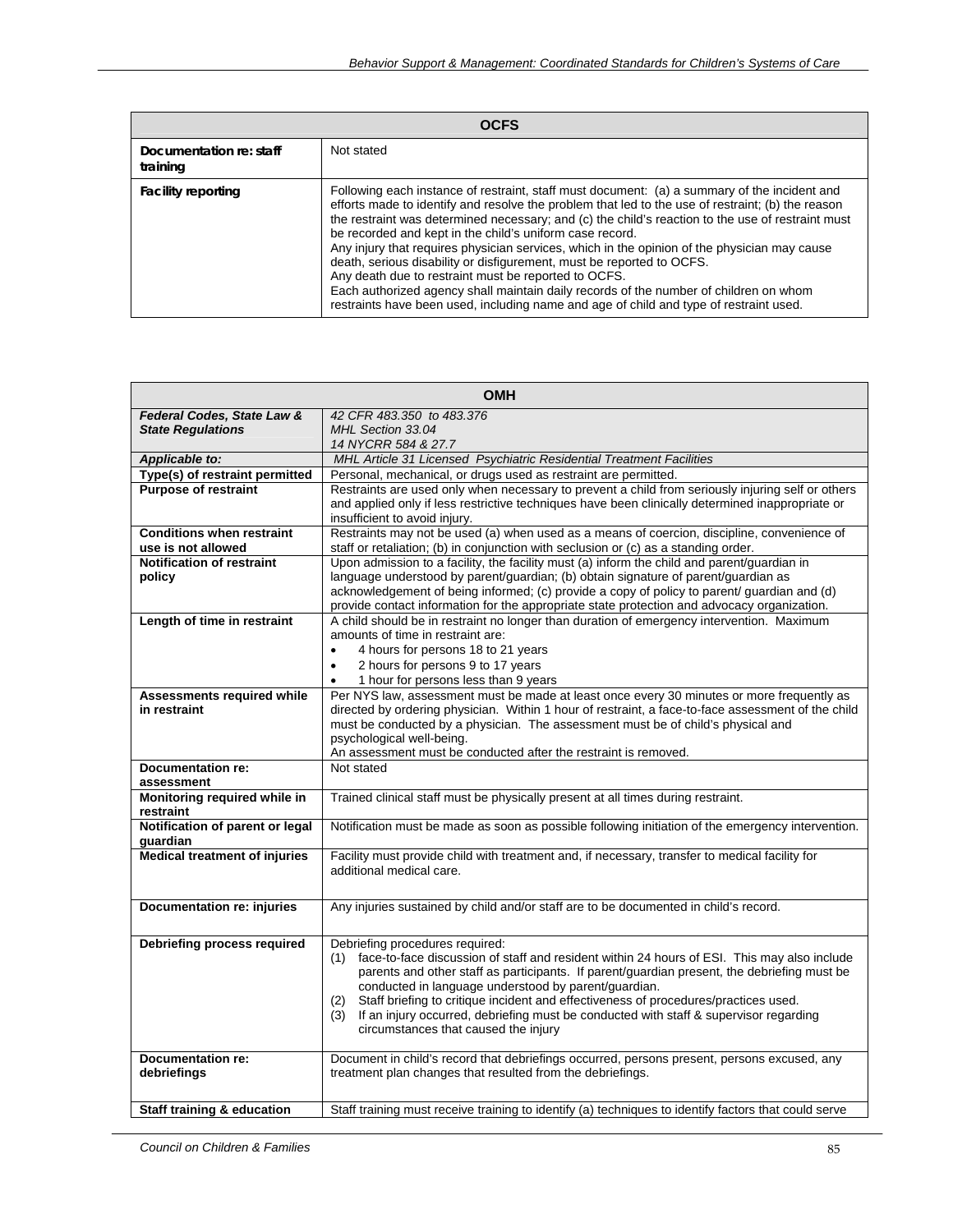|                                     | <b>OMH</b>                                                                                                                                                                                                                                                                                                                                                                                                                                                                                                                                                                                                                                                                                                                                                                                                                                                                                                                                                                                                                                                                                                                                                                                                                                                                                                                                                                                                                                                                                                                                                                                                                                                                                                                                                                                                           |
|-------------------------------------|----------------------------------------------------------------------------------------------------------------------------------------------------------------------------------------------------------------------------------------------------------------------------------------------------------------------------------------------------------------------------------------------------------------------------------------------------------------------------------------------------------------------------------------------------------------------------------------------------------------------------------------------------------------------------------------------------------------------------------------------------------------------------------------------------------------------------------------------------------------------------------------------------------------------------------------------------------------------------------------------------------------------------------------------------------------------------------------------------------------------------------------------------------------------------------------------------------------------------------------------------------------------------------------------------------------------------------------------------------------------------------------------------------------------------------------------------------------------------------------------------------------------------------------------------------------------------------------------------------------------------------------------------------------------------------------------------------------------------------------------------------------------------------------------------------------------|
|                                     | as triggers; (b) use of nonphysical intervention skills; (c) safe use of restraint; and (d)<br>certification in CPR.<br>Training must be competency based and requires staff to demonstrate in practice the<br>techniques learned. Staff must have working knowledge of hospital policy; be trained and able<br>to demonstrate competency in the application of restraints, monitoring, assessments, and<br>providing care for patients in restraint before performing any of these actions, as part of<br>orientation, and subsequently on a periodic basis consistent with hospital policy. Also, staff must<br>have education, training, and demonstrated knowledge based on the specific needs of the<br>patient population in at least the following: techniques to identify staff and patient behaviors,<br>events and environmental factors that may trigger circumstances that require restraint; use of<br>non-physical intervention skills; choosing the least restrictive intervention based on an<br>individualized assessment of the patient's medical, or behavioral status or condition; the safe<br>application and use of all types of restraint used in the hospital, including training in how to<br>recognize and respond to signs of physical and psychologic distress; clinical identification of<br>specific behavioral changes that indicate the restraint is no longer necessary; monitoring the<br>physical and psychological well-being of the patient who is restraint, including but not limited to<br>respiratory and circulatory status, skin integrity, vital signs and any special requirements<br>specified by hospital policy associated with the 1 hour evaluation; and the use of firs aid<br>techniques and certification in CPR, including required periodic recertification. |
| <b>Training Materials</b>           | Must be available for review by CMS, State survey agency, & State Medicaid agency                                                                                                                                                                                                                                                                                                                                                                                                                                                                                                                                                                                                                                                                                                                                                                                                                                                                                                                                                                                                                                                                                                                                                                                                                                                                                                                                                                                                                                                                                                                                                                                                                                                                                                                                    |
| Documentation re: staff<br>training | Training received and competency of staff documented in staff record                                                                                                                                                                                                                                                                                                                                                                                                                                                                                                                                                                                                                                                                                                                                                                                                                                                                                                                                                                                                                                                                                                                                                                                                                                                                                                                                                                                                                                                                                                                                                                                                                                                                                                                                                 |
| <b>Facility Reporting</b>           | Serious injuries must be reported to the state Medicaid agency and the State-designated<br>Protection and Advocacy system. Deaths must be reported to CMS regional office. Facility<br>must keep records of all restraint incidents.<br>The hospital must report to CMS each death that: occurs while a patient is in restraint; occurs<br>within 24 hours after the patient ahs been removed from restraint; and each death known to the<br>hospital that occurs within 1 week after restraint where it is reasonable to assume the use of<br>restraint contributed directly or indirectly to the patient's death. Each death must be reported to<br>CMS by telephone no later than the close of business the next business day following<br>knowledge of the patient's death. Staff must document in the patient's medical record the data<br>and time the death was reported to CMS.                                                                                                                                                                                                                                                                                                                                                                                                                                                                                                                                                                                                                                                                                                                                                                                                                                                                                                                              |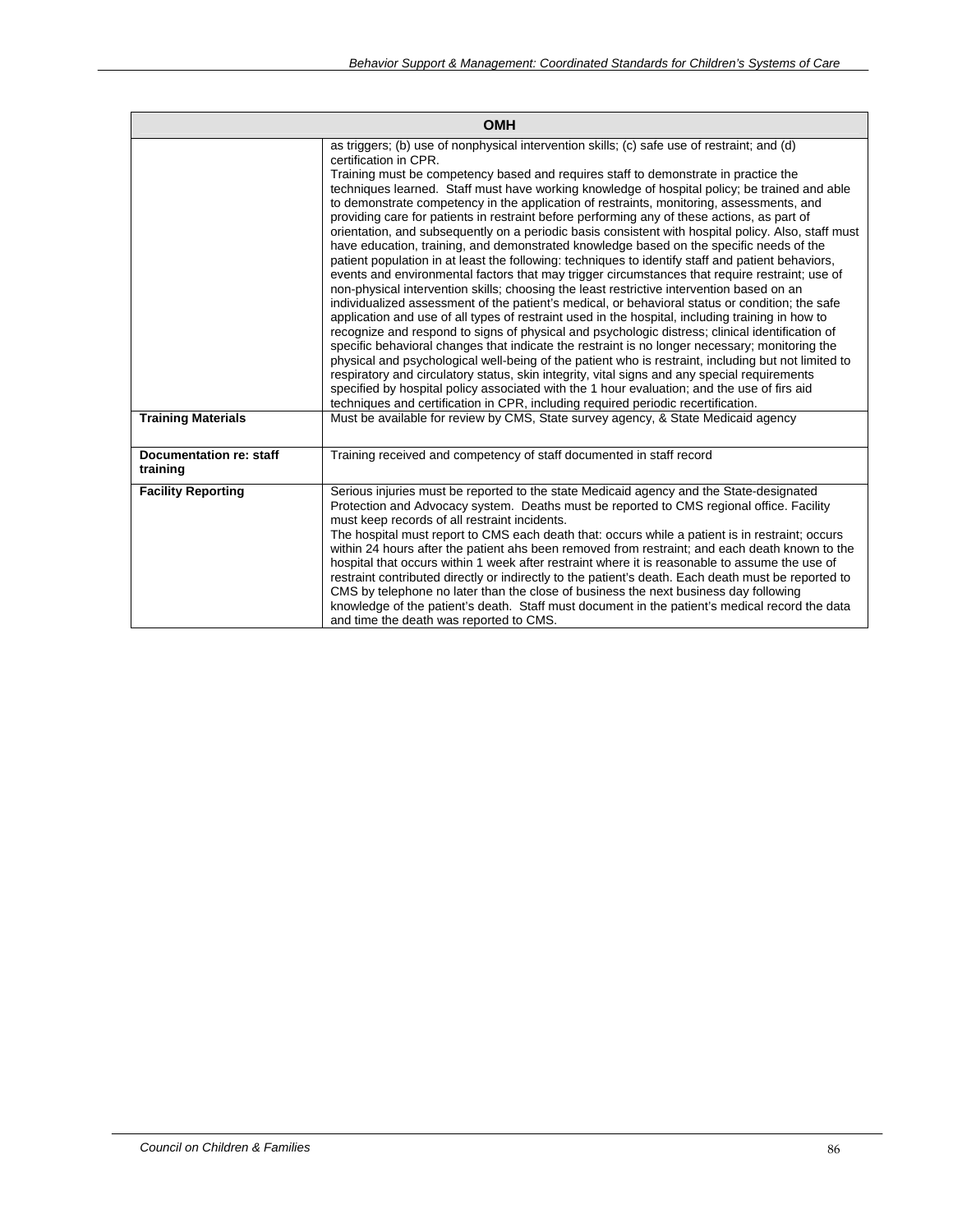|                                                        | <b>OMRDD</b>                                                                                                                                                                                                       |  |
|--------------------------------------------------------|--------------------------------------------------------------------------------------------------------------------------------------------------------------------------------------------------------------------|--|
| Federal Codes, State Law &                             | MHL 33.04; 41.41                                                                                                                                                                                                   |  |
| <b>State Regulations</b>                               | 42 CFR 483.400-483.450<br>14 NYCRR Part 624, 14 NYCRR Part 633 and 14 NYCRR Sec. 681.13                                                                                                                            |  |
|                                                        | Policy document - Proposed Agency Action 633.16 - Dated August 17, 1994                                                                                                                                            |  |
|                                                        | Policy document - Guidelines for SCIP-R - Dated February 10, 1998                                                                                                                                                  |  |
| Applicable to:                                         | Residential facilities certified or operated by OMRDD (Intermediate Care Facilities, Family Care                                                                                                                   |  |
|                                                        | Homes, Community Residences, Individualized Residential Alternatives (IRAs), day programs<br>(including Day Habilitation, Day Treatment, Supported Employment, Prevocational Services,                             |  |
|                                                        | sheltered workshops), Home and Community Based Waiver Services, Medicaid Service                                                                                                                                   |  |
|                                                        | Coordination, Family Support Services. All requirements are not applicable in all settings.                                                                                                                        |  |
| Type(s) of restraint permitted                         | Personal interventions - those techniques which result in a person being manually protected,                                                                                                                       |  |
|                                                        | constrained or held by another party or parties.                                                                                                                                                                   |  |
|                                                        | Restrictive personal interventions - those personal interventions which are used to bring a                                                                                                                        |  |
|                                                        | person from a standing position down to the floor for the temporary immobilization of a person.                                                                                                                    |  |
|                                                        | Mechanical restraint- any apparatus or equipment, which restricts the free movement or normal                                                                                                                      |  |
|                                                        | functioning of, or normal access to a portion or portions of a person's body or which totally                                                                                                                      |  |
|                                                        | immobilizes a person, and from which a person cannot remove or free him/herself easily.                                                                                                                            |  |
|                                                        |                                                                                                                                                                                                                    |  |
|                                                        | Seclusion is specifically prohibited in all settings. Use of time out rooms is permitted subject to<br>requirements established by OMRDD.                                                                          |  |
| <b>Purpose of restraint</b>                            | Restraints are used only when necessary to prevent an individual from seriously injuring self or                                                                                                                   |  |
|                                                        | others or engaging in dangerous behavior and applied only if less restrictive techniques have                                                                                                                      |  |
|                                                        | been clinically determined inappropriate or insufficient to avoid injury.                                                                                                                                          |  |
| <b>Conditions when restraint</b><br>use is not allowed | Restraints must be used in the order of least restrictive to most restrictive.                                                                                                                                     |  |
|                                                        | Restraints may not be used as punishment, for disciplinary purposes or for the convenience of                                                                                                                      |  |
|                                                        | staff.                                                                                                                                                                                                             |  |
|                                                        |                                                                                                                                                                                                                    |  |
|                                                        | Staff must be trained in any type of restraint which they may need to apply.                                                                                                                                       |  |
|                                                        | The unauthorized or inappropriate use of restraint is classified as a form of abuse.                                                                                                                               |  |
|                                                        | In some instances, written informed consent must be obtained prior to the use of a restraint if<br>the restraint is part of a behavior management plan.                                                            |  |
|                                                        | Prior approval from a specially constituted committee must be obtained for restraints used as<br>part of a behavior management plan (except for personal interventions which are not considered<br>"restrictive.") |  |
| Notification of restraint                              | Individuals and/or parents, guardians or correspondents must be notified of the individual's                                                                                                                       |  |
| policy<br><b>Order/Initiation of restraint</b>         | rights and responsibilities, including rules governing conduct.<br>The use of a mechanical restraining device as part of a behavior management plan requires a                                                     |  |
|                                                        | written physician's order. The order must be renewed as specified in the plan, but in all cases                                                                                                                    |  |
|                                                        | no less frequently than six months.                                                                                                                                                                                |  |
|                                                        |                                                                                                                                                                                                                    |  |
|                                                        | The use of a mechanical restraining device in an emergency situation may only be imposed on<br>the written order of a physician. If a physician is not immediately available a senior member of                    |  |
|                                                        | staff may apply the mechanical restraining device and is required to summon physician. A new                                                                                                                       |  |
|                                                        | order shall be written for each four hour period and may not be completed in advance.                                                                                                                              |  |
| <b>Documentation re: restraint</b><br>order            | A mechanical restraint order must be written by a physician.                                                                                                                                                       |  |
| Length of time in restraint                            | If an individual is held in a restrictive personal intervention for 10 minutes, a supervisor must be                                                                                                               |  |
|                                                        | notified. The duration of the application of a single episode should not exceed 20 minutes.                                                                                                                        |  |
|                                                        | An individual's behavior management plan must specify the maximum time period for which a                                                                                                                          |  |
|                                                        | mechanical restraining device may be continuously employed. The mechanical restraining                                                                                                                             |  |
|                                                        | device must be removed at least every 2 hours for at least 10 minutes, except when asleep.                                                                                                                         |  |
| <b>Assessments required while</b>                      | When personal interventions are being utilized the individual's health and safety must be                                                                                                                          |  |
| in restraint                                           | monitored constantly. The possibility of moving to a less intrusive intervention must always be<br>assessed as well as the individual's circulation, respiration and state of consciousness.                       |  |
|                                                        |                                                                                                                                                                                                                    |  |
|                                                        | When a mechanical restraining device is employed an individual's physical needs, comfort, and                                                                                                                      |  |
|                                                        | safety must be assessed at least once every 30 minutes or more frequently as directed by the                                                                                                                       |  |
|                                                        | ordering physician.                                                                                                                                                                                                |  |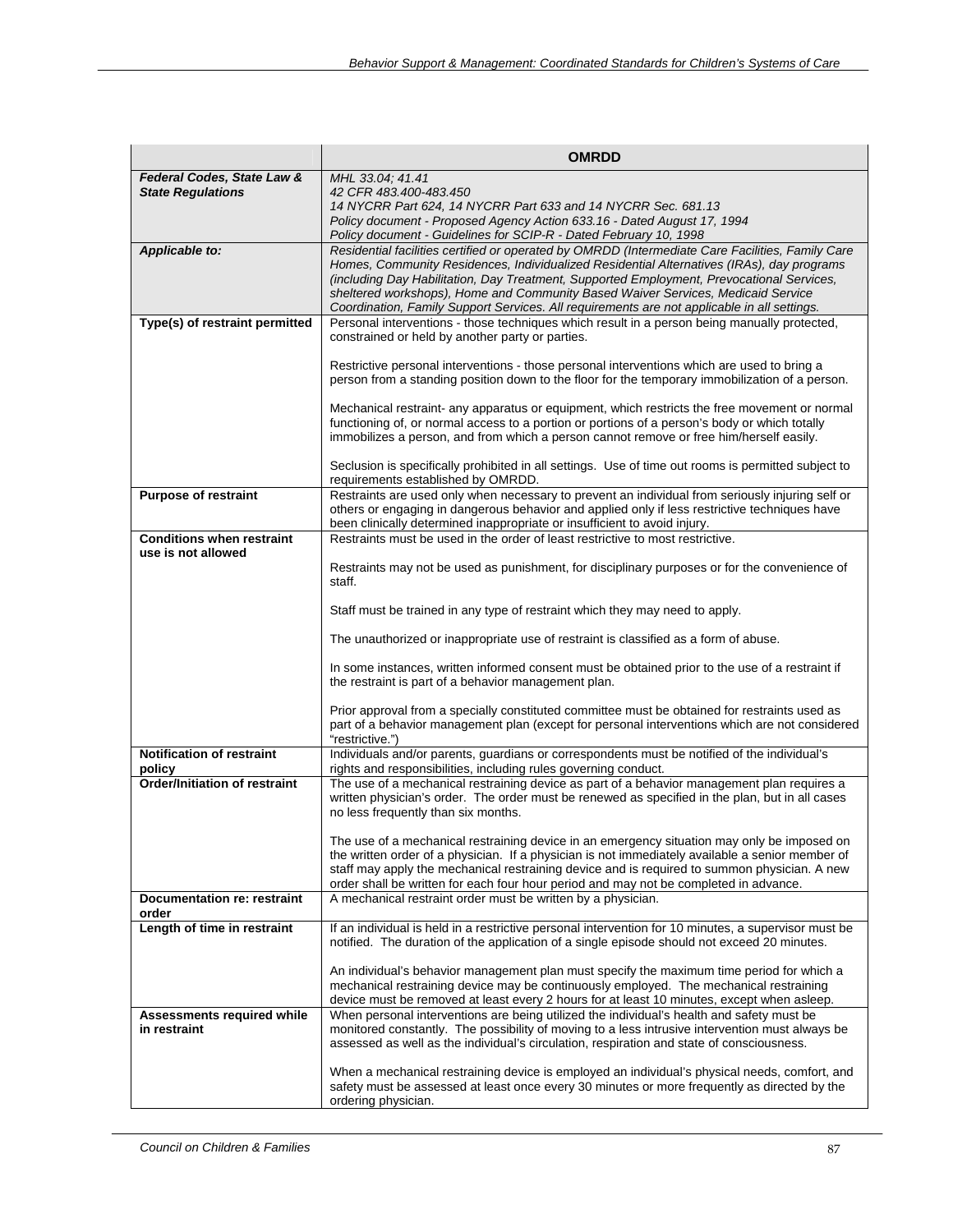|                                             | <b>OMRDD</b>                                                                                                                                                                                                                                                                                                                                                                                                                                                                                                                                                                                                                |
|---------------------------------------------|-----------------------------------------------------------------------------------------------------------------------------------------------------------------------------------------------------------------------------------------------------------------------------------------------------------------------------------------------------------------------------------------------------------------------------------------------------------------------------------------------------------------------------------------------------------------------------------------------------------------------------|
|                                             |                                                                                                                                                                                                                                                                                                                                                                                                                                                                                                                                                                                                                             |
| Monitoring required while in<br>restraint   | See above.                                                                                                                                                                                                                                                                                                                                                                                                                                                                                                                                                                                                                  |
| Notification of parent or legal<br>guardian | Parents or guardians must be notified when restraint is a "serious reportable incident." This<br>occurs when a mechanical restraining device prevents the free movement of both arms or both<br>legs, or totally immobilizes a person, or is ordered to control behavior in an emergency, or if<br>medication is ordered which renders a person unable to satisfactorily participate in<br>programming, leisure or other activities.                                                                                                                                                                                        |
|                                             | Parents or guardians must be notified when restraint is considered "abuse" because it is<br>unauthorized or inappropriate.                                                                                                                                                                                                                                                                                                                                                                                                                                                                                                  |
| Documentation re: parent<br>notification    | See above.                                                                                                                                                                                                                                                                                                                                                                                                                                                                                                                                                                                                                  |
| <b>Medical treatment of injuries</b>        | Subsequent to the use of any restrictive personal intervention, a staff member is to examine the<br>person for evidence of injury and so document.                                                                                                                                                                                                                                                                                                                                                                                                                                                                          |
| <b>Documentation re: injuries</b>           | See above.                                                                                                                                                                                                                                                                                                                                                                                                                                                                                                                                                                                                                  |
| Debriefing process required                 | Not stated                                                                                                                                                                                                                                                                                                                                                                                                                                                                                                                                                                                                                  |
| <b>Documentation re:</b>                    | Not stated                                                                                                                                                                                                                                                                                                                                                                                                                                                                                                                                                                                                                  |
| debriefings                                 |                                                                                                                                                                                                                                                                                                                                                                                                                                                                                                                                                                                                                             |
| <b>Staff training &amp; education</b>       | Staff, graduate level interns and family care providers must receive training in any personal<br>intervention technique, restrictive personal intervention techniques or mechanical restraining<br>device which they may have to employ. A general requirement (not specific to restraints) states<br>that staff must be trained to deliver services adequately, skillfully, safely and humanely, with full<br>respect for the individual's dignity and personal integrity. (14 NYCRR Sec. 633.4(a)(4)(ix))                                                                                                                 |
| <b>Training Materials</b>                   | Training material for personal interventions and restrictive personal interventions must be the<br>OMRDD training curriculum or another training curriculum which has been approved by<br>OMRDD prior to use.                                                                                                                                                                                                                                                                                                                                                                                                               |
| Documentation re: staff<br>training         | Training must be documented.                                                                                                                                                                                                                                                                                                                                                                                                                                                                                                                                                                                                |
| <b>Facility Reporting</b>                   | Each time a restraint is used documentation must be made in the individual's clinical record.<br>The documentation must include a description of the antecedent behavior, time of initiation, time<br>of termination, and the name(s) of staff implementing the restraint.<br>The unauthorized or inappropriate use of restraint may constitute abuse and must be reported<br>and investigated in accordance with 14 NYCRR Part 624.<br>The planned or emergency use of restrictive personal intervention techniques must be<br>monitored on an agency-wide basis including frequency of use and staff and consumer injury. |

|                                                                | <b>SED</b>                                                                                                                                                                                                                                                                                                                                                                                                                                                                                                                                                                                                                                                                                                                                                             |  |  |  |  |
|----------------------------------------------------------------|------------------------------------------------------------------------------------------------------------------------------------------------------------------------------------------------------------------------------------------------------------------------------------------------------------------------------------------------------------------------------------------------------------------------------------------------------------------------------------------------------------------------------------------------------------------------------------------------------------------------------------------------------------------------------------------------------------------------------------------------------------------------|--|--|--|--|
| <b>Federal Codes, State Law</b><br>and/or State Regulations    | Education Law 207, 210, 305; 4401, 4402, 4403, and 4410<br>8 NYCRR 19.5                                                                                                                                                                                                                                                                                                                                                                                                                                                                                                                                                                                                                                                                                                |  |  |  |  |
| Applicable to:                                                 | Any child in residential care; a foster care child; a homeless child; a preschool child with a<br>disability. For an education program operated pursuant to Title 1, Article 3, Part 1, Section 112<br>of the Education Law and Part 116 of this Title, if a provision of this section relating to<br>emergency interventions conflicts with the rules of the respective state agency operating such<br>program, the rules of such state agency shall prevail and the conflicting provision of this section<br>shall not apply.                                                                                                                                                                                                                                        |  |  |  |  |
| Type(s) of emergency<br>interventions [restraint]<br>permitted | Reasonable physical force and time out rooms for unanticipated situations that pose an<br>immediate concern for the physical safety of a student or others.                                                                                                                                                                                                                                                                                                                                                                                                                                                                                                                                                                                                            |  |  |  |  |
| <b>Purpose of emergency</b><br>interventions [restraint]       | Emergency means a situation in which immediate intervention involving the use of reasonable<br>physical force necessary to protect oneself from physical injury, to protect another pupil or<br>teacher or any person from physical injury, to protect the property of the school, school district<br>or others, or to restrain or remove a pupil whose behavior is interfering with the orderly exercise<br>and performance of school or school district functions, powers and duties, if that pupil has<br>refused to comply with a request to refrain from further disruptive acts. Emergency<br>interventions shall be used only in situations in which alternate procedures and methods not<br>involving the use of physical force cannot reasonably be employed. |  |  |  |  |
| <b>Conditions when emergency</b>                               | Emergency interventions shall not be used as a punishment or as a substitute for systematic                                                                                                                                                                                                                                                                                                                                                                                                                                                                                                                                                                                                                                                                            |  |  |  |  |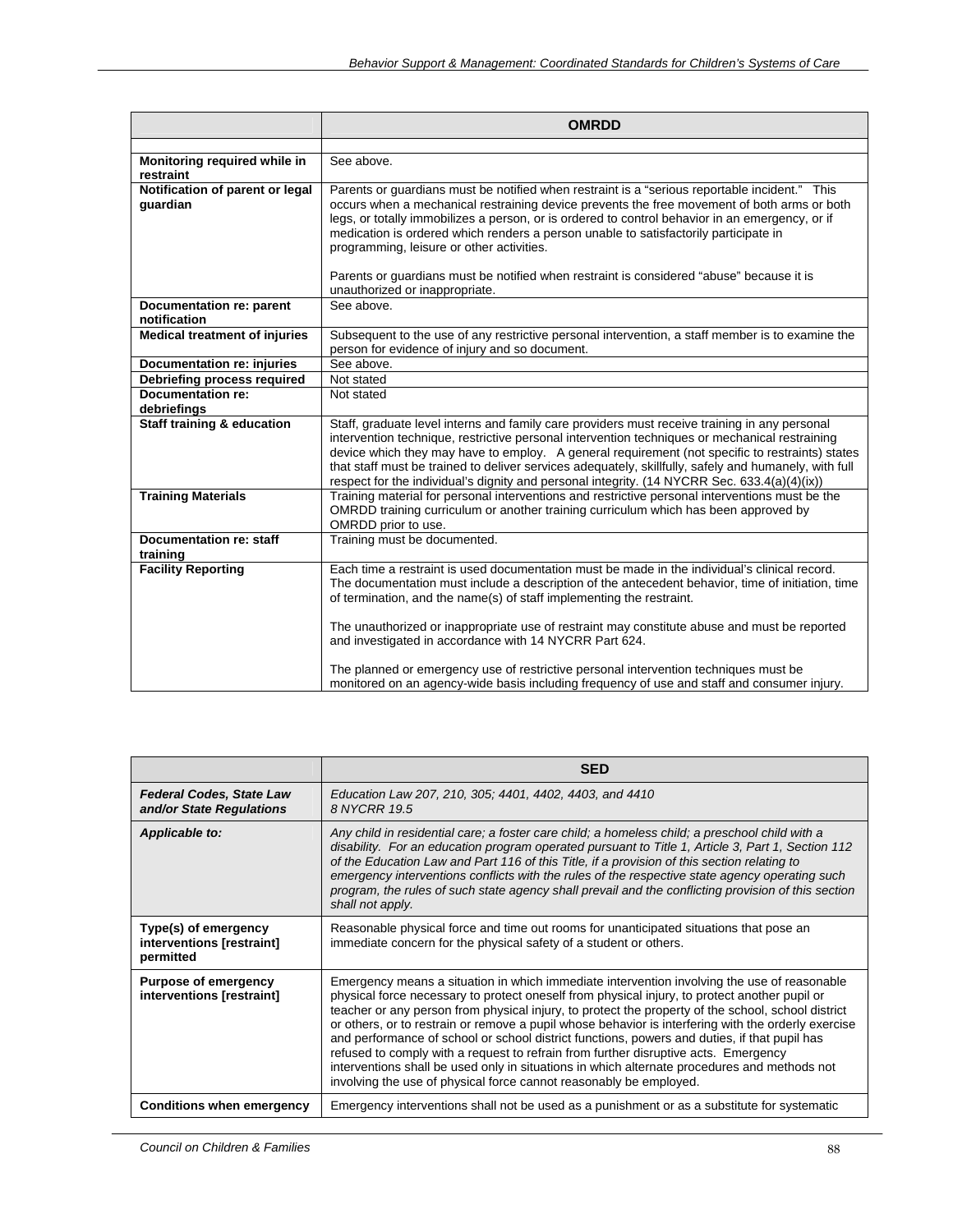|                                                                               | <b>SED</b>                                                                                                                                                                                                                                                                                                                                                                                                                                                                                                                                                            |  |  |  |  |
|-------------------------------------------------------------------------------|-----------------------------------------------------------------------------------------------------------------------------------------------------------------------------------------------------------------------------------------------------------------------------------------------------------------------------------------------------------------------------------------------------------------------------------------------------------------------------------------------------------------------------------------------------------------------|--|--|--|--|
| intervention [restraint use] is<br>not allowed                                | behavioral interventions that are designed to change, replace, modify or eliminate a targeted<br>behavior. Emergency interventions may not be used in situations in which alternative<br>procedures and methods not involving the use of physical force can be employed.                                                                                                                                                                                                                                                                                              |  |  |  |  |
| <b>Notification of emergency</b><br>intervention [restraint] policy           | Not stated.                                                                                                                                                                                                                                                                                                                                                                                                                                                                                                                                                           |  |  |  |  |
| Order/Initiation of<br>emergency intervention<br>[restraint]                  | Not stated.                                                                                                                                                                                                                                                                                                                                                                                                                                                                                                                                                           |  |  |  |  |
| Documentation re:<br>emergency intervention<br>[restraint] order              | The school must maintain documentation on the use of emergency interventions for each<br>student, which shall include the name and date of birth of the student; the setting and location of<br>the incident; the name of the staff person or other persons involved; a description of the incident<br>and the emergency intervention used, including duration; a statement as to whether the student<br>has a current behavioral intervention plan; and details of any injuries sustained by the student or<br>others, including staff, as a result of the incident. |  |  |  |  |
| Length of time in emergency<br>intervention [restraint]                       | Not stated.                                                                                                                                                                                                                                                                                                                                                                                                                                                                                                                                                           |  |  |  |  |
| <b>Assessments required while</b><br>in emergency intervention<br>[restraint] | Not stated                                                                                                                                                                                                                                                                                                                                                                                                                                                                                                                                                            |  |  |  |  |
| Monitoring required while in<br>emergency intervention<br>[restraint]         | Not stated.                                                                                                                                                                                                                                                                                                                                                                                                                                                                                                                                                           |  |  |  |  |
| Notification of parent or<br>legal guardian                                   | Parent of the pupil shall be notified and documentation of emergency interventions shall be<br>reviewed by school supervisory personnel.                                                                                                                                                                                                                                                                                                                                                                                                                              |  |  |  |  |
| Documentation re: parent<br>notification                                      | Not stated.                                                                                                                                                                                                                                                                                                                                                                                                                                                                                                                                                           |  |  |  |  |
| <b>Medical treatment of injuries</b>                                          | School supervisory personnel shall review the report of emergency intervention incidents. The<br>report will also be reviewed by the school nurse or other medical personnel, as necessary                                                                                                                                                                                                                                                                                                                                                                            |  |  |  |  |
| Documentation re: injuries                                                    | The emergency intervention report should include details of any injuries sustained by the<br>student or others, including staff, as a result of the incident.                                                                                                                                                                                                                                                                                                                                                                                                         |  |  |  |  |
| Debriefing process required                                                   | School supervisory personnel shall review report of emergency intervention incident. The report<br>will also be reviewed by the school nurse or other medical personnel, as necessary                                                                                                                                                                                                                                                                                                                                                                                 |  |  |  |  |
| Documentation re:<br>debriefings                                              | Not stated.                                                                                                                                                                                                                                                                                                                                                                                                                                                                                                                                                           |  |  |  |  |
| <b>Staff training &amp; education</b>                                         | Staff who may be called to implement emergency interventions shall be provided with<br>appropriate training in safe and effective restraint procedures. A written description of the<br>training plan must be submitted to SED for review and approval. Training must include crisis<br>intervention and appropriate restraint training. The department may exempt administrators from<br>such training requirements upon demonstration of substantially equivalent knowledge or<br>experience.                                                                       |  |  |  |  |
| <b>Training Materials</b>                                                     | Training shall include but is not limited to: (1) child abuse prevention and identification; (2)<br>safety and security procedures; (3) principles of child development; (4) characteristics of child<br>care; (5) techniques for group and child management, including crisis intervention and<br>appropriate restraint training; (6) laws, regulations and procedures; and (7) any relevant<br>information provided by the department.                                                                                                                              |  |  |  |  |
| Documentation re: staff<br>training                                           | None stated.                                                                                                                                                                                                                                                                                                                                                                                                                                                                                                                                                          |  |  |  |  |
| <b>Facility reporting</b>                                                     | The school must maintain documentation on the use of emergency interventions for each<br>student, which shall include: (1) pupil's name and date of birth; (2) setting and location of the<br>incident; (3) name of staff or persons involved; (4) description of the incident and the emergency<br>intervention used, including duration; (5) statement as to whether the pupil has a current<br>behavioral intervention plan; and (6) details of any injuries sustained by the student or others,<br>including staff, as a result of the incident.                  |  |  |  |  |
| Development of a behavioral<br>assessment                                     | Development of a behavior intervention plan may be considered in the following circumstances:<br>(a) when student exhibits persistent behaviors that impede his or her learning or that of others,                                                                                                                                                                                                                                                                                                                                                                    |  |  |  |  |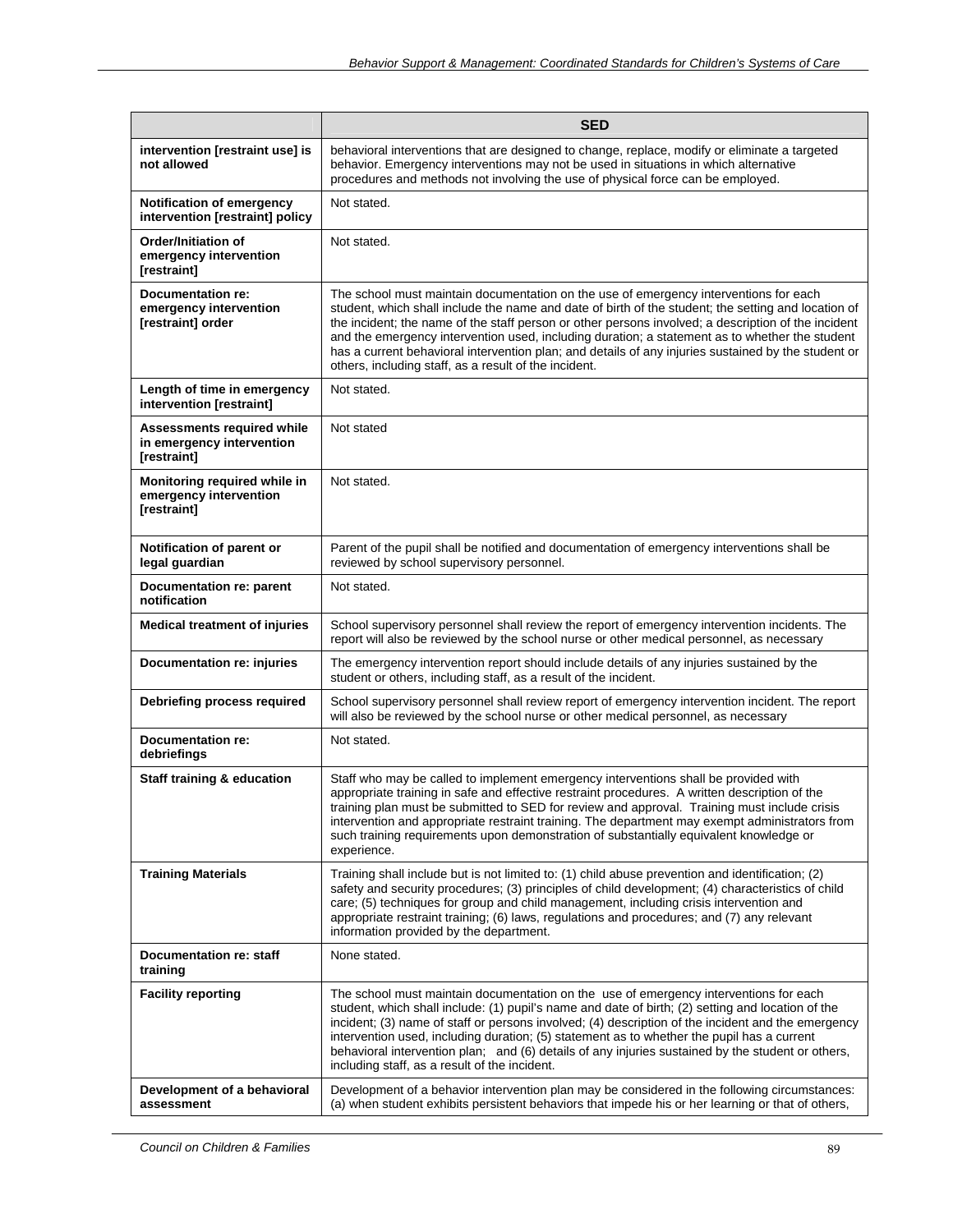|                                                       | <b>SED</b>                                                                                                                                                                                                                                                                                                                                                                                                                                                                                                                                                                                                                                                                                                                                                                                                                                                                                                                                                                                                                                                                                                                                                                                                                                                                                                                                                                                                                                                                                   |
|-------------------------------------------------------|----------------------------------------------------------------------------------------------------------------------------------------------------------------------------------------------------------------------------------------------------------------------------------------------------------------------------------------------------------------------------------------------------------------------------------------------------------------------------------------------------------------------------------------------------------------------------------------------------------------------------------------------------------------------------------------------------------------------------------------------------------------------------------------------------------------------------------------------------------------------------------------------------------------------------------------------------------------------------------------------------------------------------------------------------------------------------------------------------------------------------------------------------------------------------------------------------------------------------------------------------------------------------------------------------------------------------------------------------------------------------------------------------------------------------------------------------------------------------------------------|
|                                                       | despite consistently implemented general school-wide or classroom-wide intervention; (b) when<br>student's behavior places the student or others at risk of harm or injury; (c) when the CSE or<br>CPSE is considering more restrictive programs or placements as a result of the student's<br>behavior; and/or (d) when required for specific discipline procedures. A functional behavioral<br>assessment shall be based on multiple sources of data including, but not limited to, information<br>obtained from direct observation of the student, information from the student, the student's<br>teacher(s) and/or related service provider(s), a review of available data and information from the<br>student's record and other sources including any relevant information provided by the student's<br>parent. The functional behavior assessment (FBA) shall not be based solely on the student's<br>history of presenting problem behaviors. The FBA shall provide a baseline of the student's<br>problem behaviors with regard to frequency, duration, intensity and/or latency across activities,<br>settings, people and times of the day and include the information in sufficient detail to form the<br>basis for a behavioral intervention plan for the student that addresses antecedent behaviors,<br>reinforcing consequences of the behavior, recommendations for teaching alternative skills or<br>behaviors and an assessment of student preferences for reinforcement. |
| Development of a behavioral<br>intervention plan      | A behavioral intervention plan must be developed as a result of the functional behavioral<br>assessment. This plan includes, at a minimum, a description of the problem behavior, global<br>and specific hypotheses as the why the problem behavior occurs and intervention strategies<br>that include positive behavioral supports and services to address the behavior.                                                                                                                                                                                                                                                                                                                                                                                                                                                                                                                                                                                                                                                                                                                                                                                                                                                                                                                                                                                                                                                                                                                    |
| <b>Documentation of functional</b><br>behavioral plan | The CSE shall consider the development of a behavioral intervention plan for a student with a<br>disability when the student exhibits persistent behaviors that impede his or her learning or that<br>of others, despite consistently implemented general school-wide or classroom-wide<br>interventions; the student's behavior places the student or others at risk of harm or injury; the<br>CSE is considering more restrictive programs or placements as a result of the student's<br>behavior. A student's need for a behavioral intervention plan shall be documented in the IEP<br>and such a plan shall be reviewed at least annually by the CSE.                                                                                                                                                                                                                                                                                                                                                                                                                                                                                                                                                                                                                                                                                                                                                                                                                                   |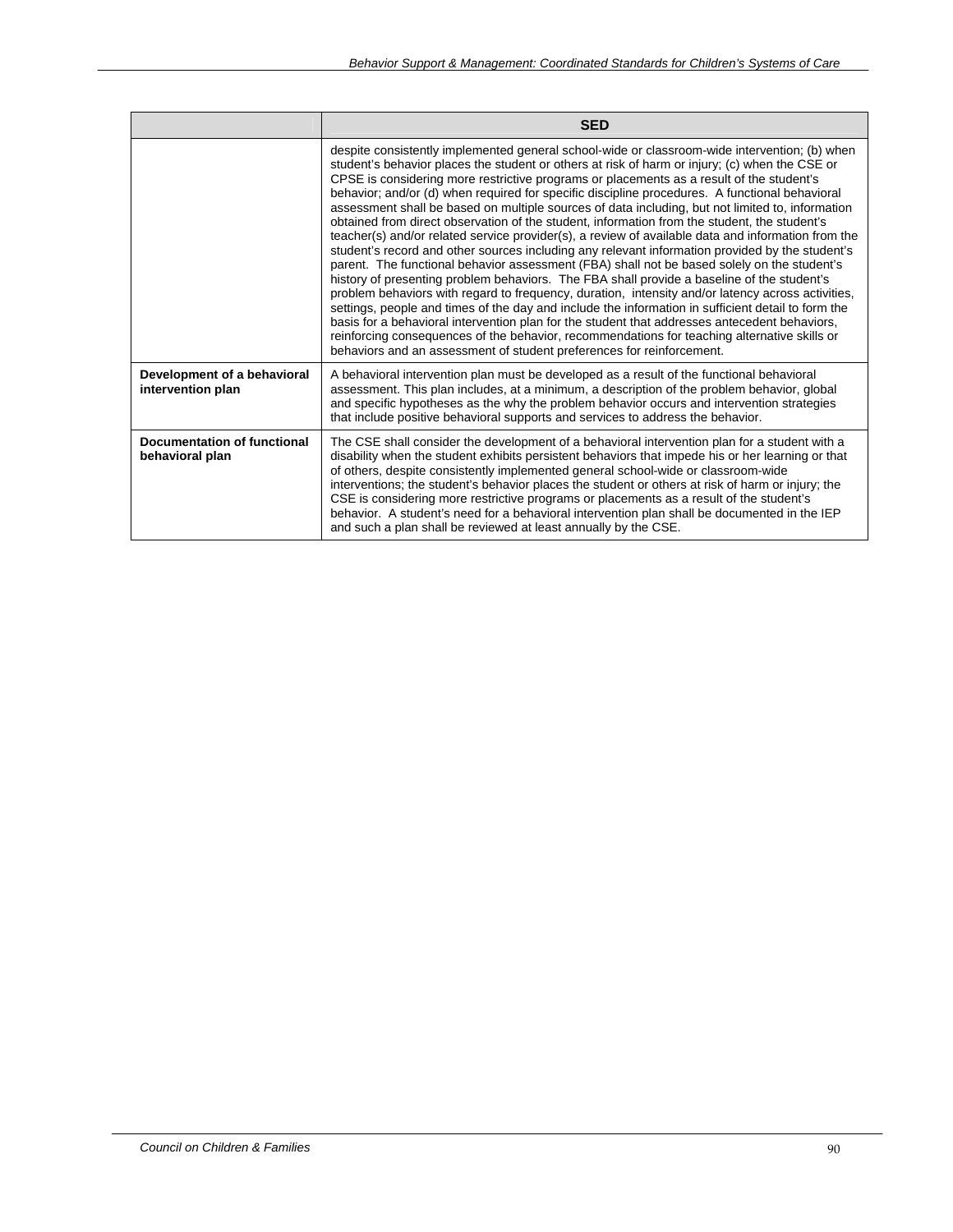# **Appendix E**

# REVIEW OF OTHER STATES' USE OF SUPINE RESTRAINT: **SURVEY OF STATE HUMAN SERVICES**

| <b>State</b>            | <b>Supine</b>  | <b>Prone</b>                           | <b>Other</b>              | <b>No</b><br><b>Restraint</b> | <b>Comments</b>                                                                                                                                                                                                                                                                                                                                                                                                                                                                                                                                                                                                                                                                                                                                                                                                                                                                      |
|-------------------------|----------------|----------------------------------------|---------------------------|-------------------------------|--------------------------------------------------------------------------------------------------------------------------------------------------------------------------------------------------------------------------------------------------------------------------------------------------------------------------------------------------------------------------------------------------------------------------------------------------------------------------------------------------------------------------------------------------------------------------------------------------------------------------------------------------------------------------------------------------------------------------------------------------------------------------------------------------------------------------------------------------------------------------------------|
| Connecticut             | $\mathbf X$    | $\mathbf X$                            | $\boldsymbol{\mathrm{X}}$ |                               | While CT encourages the use of supine, it has no<br>regulations to that effect.                                                                                                                                                                                                                                                                                                                                                                                                                                                                                                                                                                                                                                                                                                                                                                                                      |
| Idaho                   | $\overline{X}$ | $\overline{X}$                         | X                         |                               | Must be a technique from a nationally recognized training<br>program.                                                                                                                                                                                                                                                                                                                                                                                                                                                                                                                                                                                                                                                                                                                                                                                                                |
| Illinois                |                | $\mathbf X$                            | X                         |                               | IL has five "approved crisis intervention and prevention<br>procedures and models" for "manual restraint." Each<br>provider must select one as part of their "Agency Behavior<br>Treatment Plan" and submit the plan for approval.<br>"Extended restriction means periods of touching or<br>holding by direct person-to-person contact for a period of<br>less than five minutes. Extended restriction shall not<br>constitute manual restraint if it is accomplished with<br>minimum force and is used to prevent a child from<br>completing an act that is likely to result in harm to self or<br>others or to escort a child to a quieter environment."                                                                                                                                                                                                                           |
| Louisiana               |                | $\mathbf X$                            | $\overline{X}$            |                               | LA allows the use of TCI (prone) and PAMB (side)<br>restraint techniques.                                                                                                                                                                                                                                                                                                                                                                                                                                                                                                                                                                                                                                                                                                                                                                                                            |
| Massachusetts           | $\overline{X}$ | $\overline{X}$                         | $\overline{X}$            |                               | MA allows licensees to develop and implement their own<br>behavior management techniques (restraint). Licensees are<br>required to "maintain a written statement defining the<br>rules, policies and procedures used in the facility,<br>including, where applicable, the form of restraint used."<br>"The hold commonly described as 'prone basket' in which<br>the resident is lying face down with his arms or hands<br>underneath any part of the chest, may restrict breathing<br>and is therefore prohibited. A straddle position may not be<br>used for any resident with a history of sexual abuse."                                                                                                                                                                                                                                                                         |
| <b>New</b><br>Hampshire | $\overline{X}$ | $\overline{X}$                         | $\overline{X}$            |                               | Must be a technique from a nationally recognized training<br>program.                                                                                                                                                                                                                                                                                                                                                                                                                                                                                                                                                                                                                                                                                                                                                                                                                |
| New York                | $\overline{X}$ | $\overline{\mathbf{X}}$<br>$\mathbf X$ | $\overline{X}$            |                               | 18 NYCRR 441.17 Restraint of children in care<br>"(c) An authorized agency shall not use any method of<br>restraint unless it has submitted its restraint policy to the<br>department and such policy has been approved in writing<br>by the department and such policy has been approved in<br>writing by the department in accordance with subdivision<br>(d) of this section.<br>$(d)(1)$ To qualify for approval of its restraint policy by the<br>department, an authorized agency must be in compliance<br>with the provisions of this section and section 442.2 (room<br>isolation) of this Subchapter, if applicable, and maintain a<br>section of the agency's policy manual which clearly states<br>the plan and procedures for the use of restraint:" [No<br>specific technique or position is prohibited.]<br>ND uses the CPI (standing restraint) technique. Should the |
| North Dakota            |                |                                        | $\boldsymbol{\mathrm{X}}$ |                               | CPI restraint go to the floor, only prone holds are<br>allowable and the child must be returned to a standing<br>position as soon as possible.                                                                                                                                                                                                                                                                                                                                                                                                                                                                                                                                                                                                                                                                                                                                       |
| Texas                   | $\mathbf X$    | $\overline{X}$                         | $\boldsymbol{\mathrm{X}}$ |                               | "A person qualified in behavioral intervention:"<br>"(A) May use a prone or supine hold on a child in care<br>only:"                                                                                                                                                                                                                                                                                                                                                                                                                                                                                                                                                                                                                                                                                                                                                                 |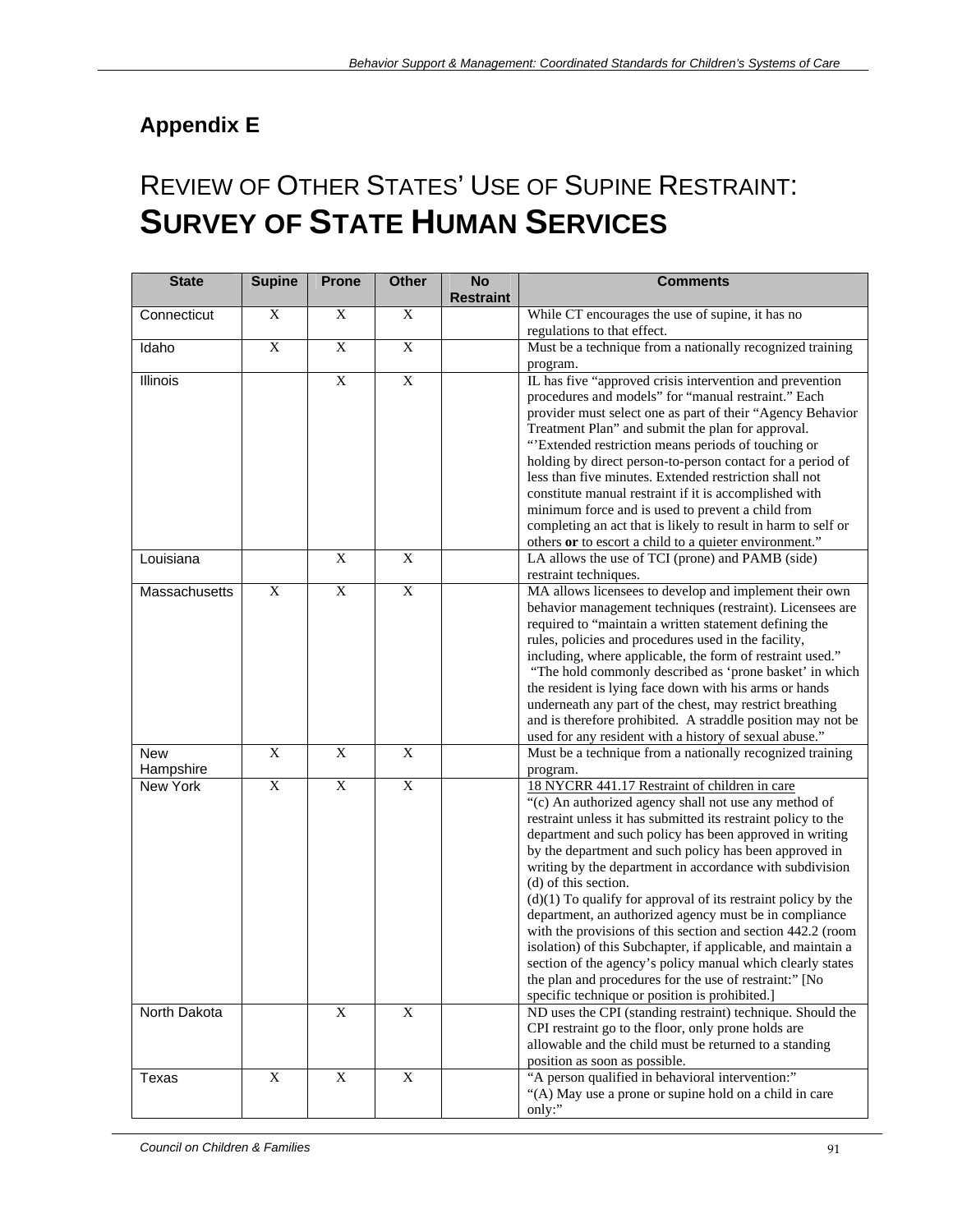| <b>State</b> | <b>Supine</b> | <b>Prone</b> | <b>Other</b> | <b>No</b>        | <b>Comments</b>                                                                                                                                                                                                                                                                                                                                                                                                                                                                                                                                                                                                                                                                                                                                         |
|--------------|---------------|--------------|--------------|------------------|---------------------------------------------------------------------------------------------------------------------------------------------------------------------------------------------------------------------------------------------------------------------------------------------------------------------------------------------------------------------------------------------------------------------------------------------------------------------------------------------------------------------------------------------------------------------------------------------------------------------------------------------------------------------------------------------------------------------------------------------------------|
|              |               |              |              | <b>Restraint</b> |                                                                                                                                                                                                                                                                                                                                                                                                                                                                                                                                                                                                                                                                                                                                                         |
|              |               |              |              |                  | (i) As a transitional hold that lasts no longer than one<br>minute:<br>(ii) As a last resort when other less restrictive<br>interventions have proven to be ineffective; and<br>(iii) When an observer who is not continuously<br>involved in the restraint ensures the child's breathing<br>is not impaired. The observer must be trained in the<br>risks associated with the use of prone and supine<br>restraints, including positional compression or<br>restraint asphyxia. Child-care facilities with a<br>capacity of 50 or fewer children, including foster and<br>foster group homes, are exempt from meeting this<br>observation requirement."<br>"(B) May use other types of personal restraint techniques<br>permitted by facility policy." |
| Vermont      | X             | X            | X            |                  | VT is currently revising its physical restraint regulations.<br>Physical restraint techniques are not addressed in the<br>current or revised regulations.                                                                                                                                                                                                                                                                                                                                                                                                                                                                                                                                                                                               |
| Wyoming      | X             | X            | X            |                  | Must be a technique from a nationally recognized training<br>program. New rules will require that staff are certified by<br>their training program.                                                                                                                                                                                                                                                                                                                                                                                                                                                                                                                                                                                                     |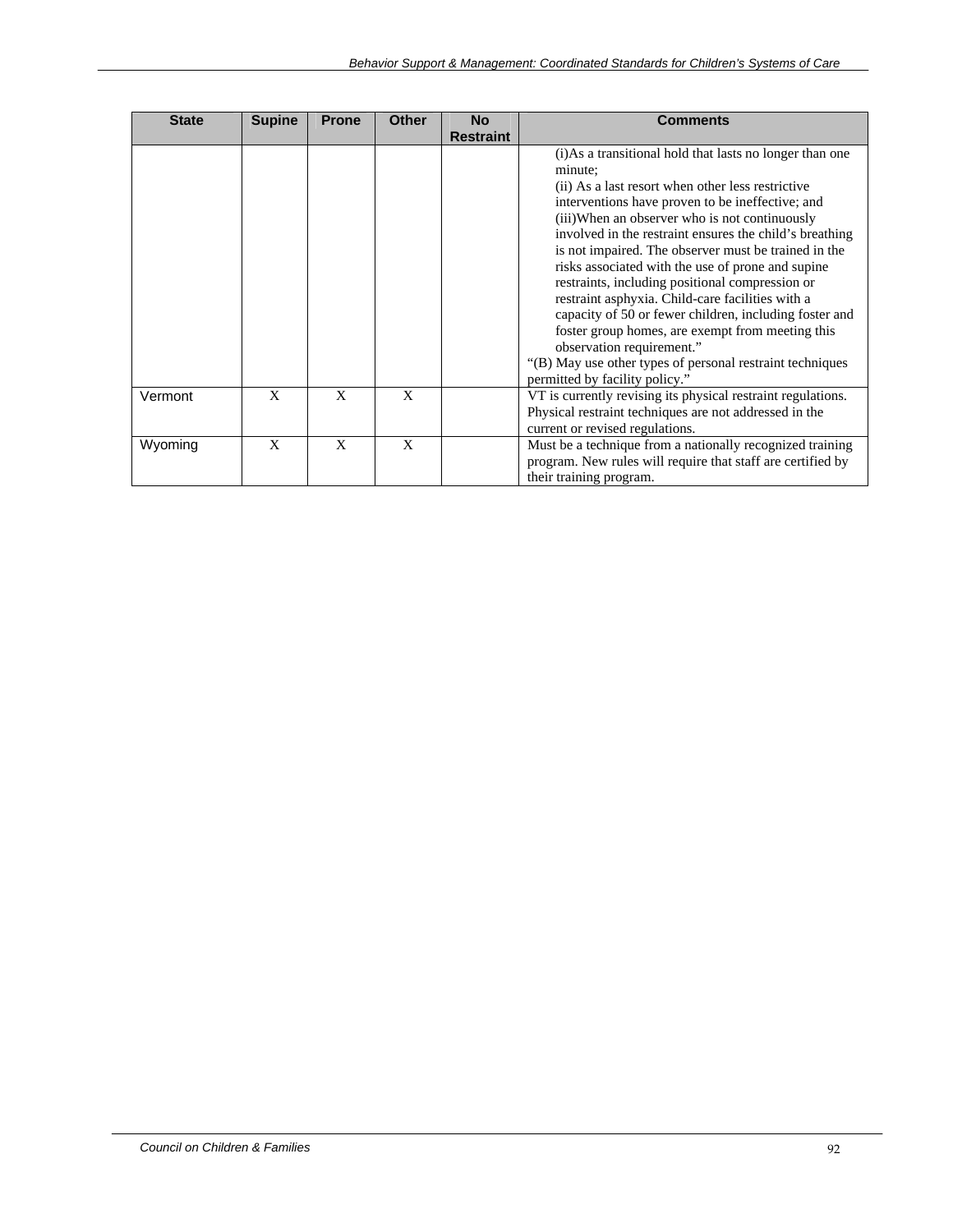# **Appendix F**

# **OVERVIEW OF CRISIS INTERVENTION TRAINING <sup>13</sup>**

#### **BACKGROUN***D*

Training is an integral part of any effective behavior management system. Staff members who are competent and informed are able to act quickly and decisively when faced with crisis situations. Without this ability, we can not expect consistency of care or adherence to "uniform and coordinated standards" (S. 7617—A). The crisis intervention training models reviewed have been assessed with this idea in mind. The purpose of this review is to provide Committee members with a comprehensive overview of the crisis intervention training models currently in use by state agencies as well as some of those utilized by other entities.

This review includes the following training models:

- Preventing and Managing Crisis Situations (PMCS), used by the Office of Mental Health (OMH);
- Strategies for Crisis Intervention and Prevention Revised (SCIP-R), used by the Office of Mental Retardation and Developmental Disabilities (OMRDD);
- Therapeutic Crisis Intervention (TCI), used by the Office of Children and Family Services (OCFS) – Division of Development and Prevention Services (DDPS);
- Crisis Management/Physical Restraint (CMPR), used by the Office of Children and Family Services (OCFS) – Division of Rehabilitation Services (DRS); and
- Nonviolent Crisis Intervention, by the Crisis Prevention Institute (CPI);
- Non-Abusive Psychological & Physical Intervention (NAPPI), by NAPPI International.

The review is based on the training materials provided by each of the participating organizations. Key elements of crisis intervention programs were identified including certification process, instructional approach, duration of training, frequency of refreshers, self-assessment, crisis recognition, nonphysical intervention, biomechanics of physical interventions, and the monitoring of clients during a restraint.

#### **COMPETENCY BASED CERTIFICATION PROCESS**

Competency-based training is an important component of any crisis intervention training program since staff members who are able to demonstrate competence are better prepared to apply the full range of crisis intervention skills presented during training. In fact, providers have noted that programs with a competence based certification feature enable them to better negotiate liability costs with insurance providers.

The SCIP – R and TCI training models are the only two programs reviewed that offer competency based certification upon completion of the training for non-instructor participants. The criteria for attaining certification are as follows:

© CMPR, 2006;

 $\overline{a}$ 

<sup>13</sup> ©Preventing and Managing Crisis Situations, OMH, 2006;

<sup>©</sup> Strategies for Crisis Intervention and Prevention‐Revised, OMRDD, 2006;

<sup>©</sup> Therapeutic Crisis Intervention, Family Life Development Center, 2001;

<sup>©</sup> Crisis Prevention Institute Incorporated, 2006; © Non‐Abusive Psychological and Physical Intervention, 2007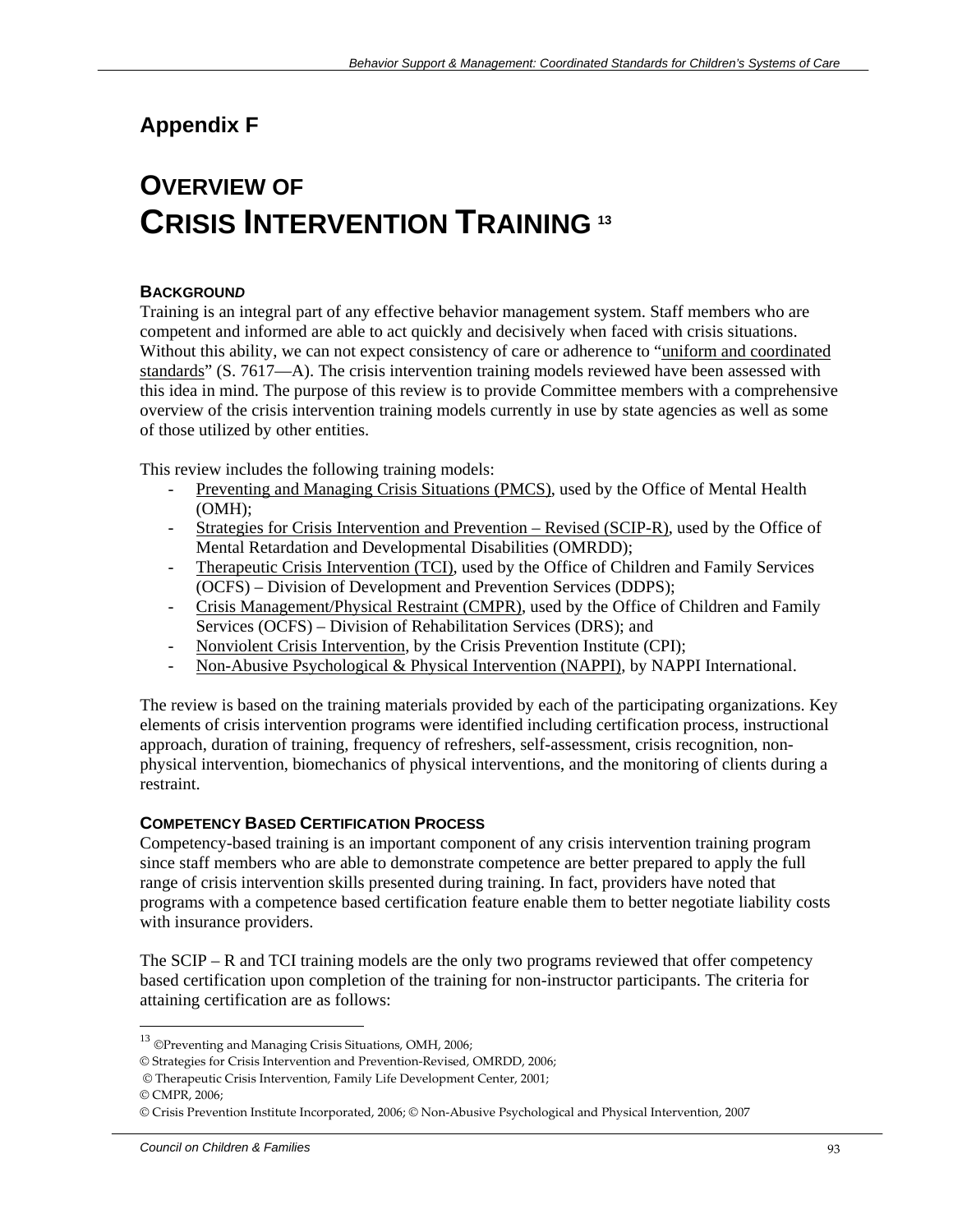- To receive certification in  $SCIP R$ : A participant must demonstrate competency in each of the units covered in the training and score 80 or better on a written exam. This exam includes key lecture topics in its 38 multiple choice and fill in the blank questions. Additionally, each participant must demonstrate competence by executing each of the physical skills for an instructor who notes proficiency.
- To receive certification in TCI: The participant must complete the training and demonstrate competency in each of the verbal and physical skills for an instructor who notes proficiency. Instructors may recommend further training if skills are not properly demonstrated.

PMCS requires course participants to demonstrate competence but does not offer written certification. CPI offers a course completion card to be awarded once a participant has completed the training. The meaning of the card is to be determined by the organization which employs the participant with respect to its policies.

# **INSTRUCTIONAL APPROACH AND MATERIALS**

## *Instructional Approach*

Most training models reviewed utilize a train-the-trainer approach in which the individuals who will be responsible for training the employees at his/her home facility are taught how to present the material by master trainers. This approach is commonly used due to its cost savings. Furthermore, this approach has the benefit of building training capacity within an organization and fostering development of 'local' expertise. However, it is critical that individuals who will serve as trainers at their facilities are provided with clearly defined content in order to ensure that staff members receive consistent and uniform training regardless of the individual instructor presenting the material.

The instructional approach used by CMPR differs from all other training models. OCFS-DRS requires all new direct care employees to attend a five week "Basic Academy Training" during which, professional instructors present CMPR as part of a comprehensive orientation. In some cases, the state instructors are also involved with the ongoing development and improvement of the training model.

# *Instructional Materials*

Each training model utilizes similar presentation formats; however, the specific content of the crisis intervention training models reviewed differs somewhat. Each of the training models includes lectures, group discussions, experiential learning and physical skills practice. The instructional materials for all the programs reviewed provide a clear outline of the subjects and activities that will be incorporated into each section or module (Appendix A).

Most training models reviewed include a student workbook containing activities and training highlights. However, in some instances there is a lack of content detail. This raises an initial concern regarding the quality and consistency of information that will be transferred to staff members as it appears that some of the content is interpreted by individual instructors. This lack of instructional detail is a concern recently echoed by NAPPI instructors. In response, NAPPI has updated their 2007 training manual to contain more content and provide instructors with an easy to follow step-by-step guide complete with sample dialogue.

TCI instructional materials are notable in that they provide content in a textbook format affording participants the opportunity to pre-read each lesson prior to participating in the training. Not only does this allow for a wider range of learning styles, it also serves to equip students with the ability to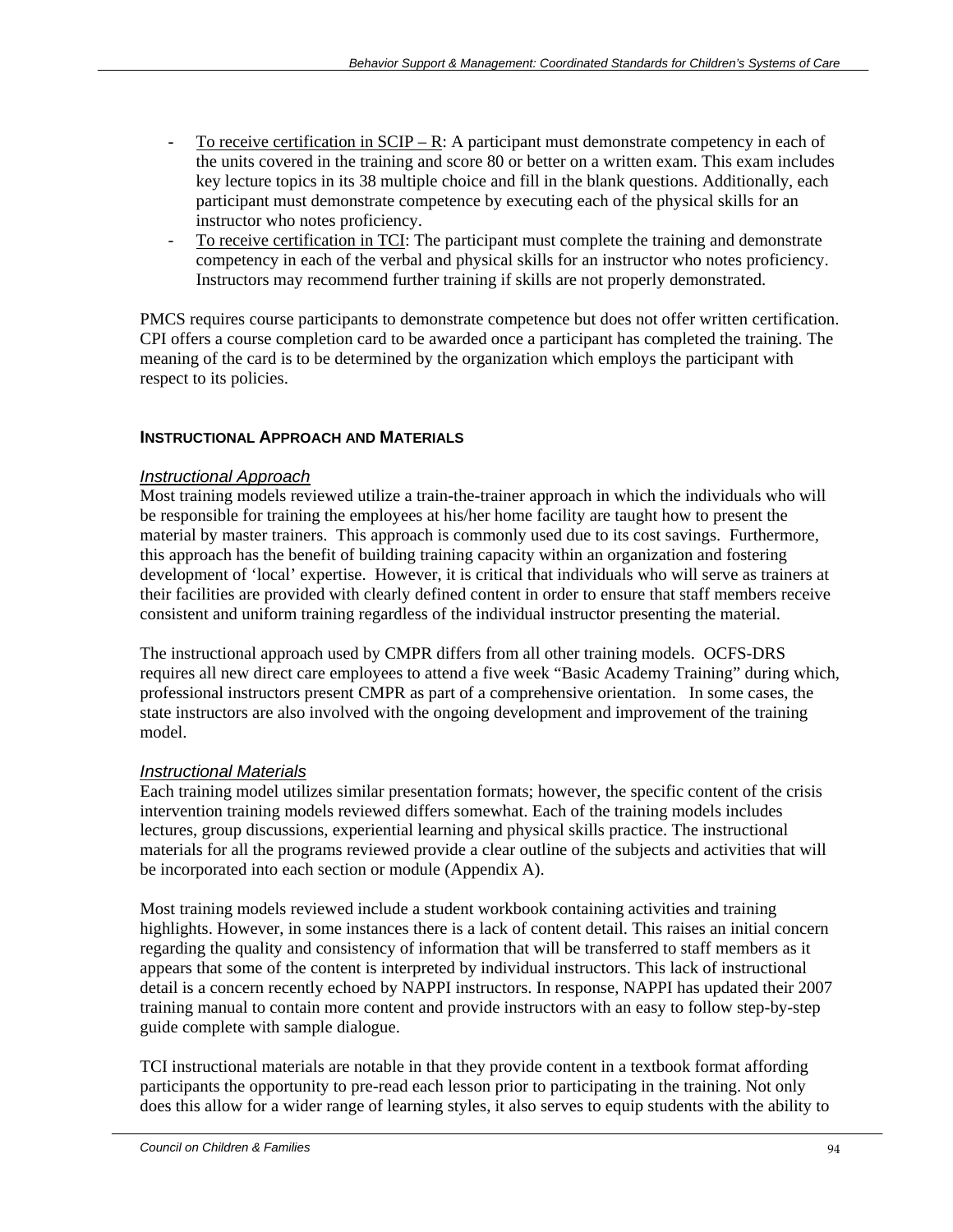ask informed questions and also provides an accessible reference resource long after the training has been completed. Most importantly, it decreases the likelihood of content deviation that may occur with the train-the-trainer approach.

## **DURATION OF TRAINING**

The time needed to conduct staff training can greatly impact the staffing requirements of a facility sense this requires facilities to make staffing adjustments to cover those in training. The length of time necessary to train participants differs greatly respective of training model, with some models offering flexible presentation schedules in order to accommodate staffing schedules.

The time requirements for the six training programs reviewed range from 12 hours to five days and are as follows:

- PMCS: This training requires 16 hours of training. While this training is traditionally broken down into two days, the training modules can be organized into smaller groups and delivered in multiple sessions in order to accommodate organizational schedules.
- SCIP-R: This training can be presented in three to four days respective of the selected curriculum. Not all staff members are trained in all components of SCIP-R with variations made respective of job requirements.
- TCI: This training is the longest and arguably most extensive training including five days (27 to 30 hours) of structured activity in addition to reading and homework assignments. While citing that the five day agenda is preferable, TCI also offers an alternative four day agenda (24 hours) that covers the same material. Additionally, TCI offers training without the physical component over a three day period. (18 hours).
- CMPR: This training can be presented in three and a half days; however, it is traditionally incorporated into a five week Basic Academy Training for new employees.
- CPI: This training can be delivered by an experienced instructor in 12 hours. It is recommended that this time be broken up into two six-hour sessions. Alternatively, options for three four-hour sessions or four three-hour sessions are also acceptable.
- NAPPI: Courses range from three hours to five days relative to desired content.

#### **FREQUENCY OF REFRESHERS**

Refreshers are abridged versions of an original training intended to reinforce skills and inform participants of any changes to the policies or techniques that were introduced in the original training. Instructors must take care not to dilute the refresher content with subjects that do not directly reinforce a staff member's ability to competently execute the specific skills required of him/her. The general consensus on refreshers is that they should take place every 6 to 12 months and should include physical practice as well as a review of nonphysical intervention skills. Refreshers are particularly important in environments where crisis occurs on a less frequent basis and consequently staff members are not regularly exercising their skills.

The refresher requirements for each model are as follows:

- PMCS: Refreshers are to be attended on an annual basis. An outline for the refresher is in the "One Day Review" section of the training manual.
- SCIP-R: Refreshers are to be attended on an annual basis.
- TCI: Refreshers are to be attended at least every six months and preferably every 3 months.
- CMPR: Refreshers are to be attended on a six month basis, no less than twice a year, 4 months apart or 4 hours in length. No outline was provided.
- CPI: It is suggested that individuals take either a refresher or an entire training course every 6 to 12 months. No outline was provided.
- NAPPI: The training materials do not make reference to refreshers.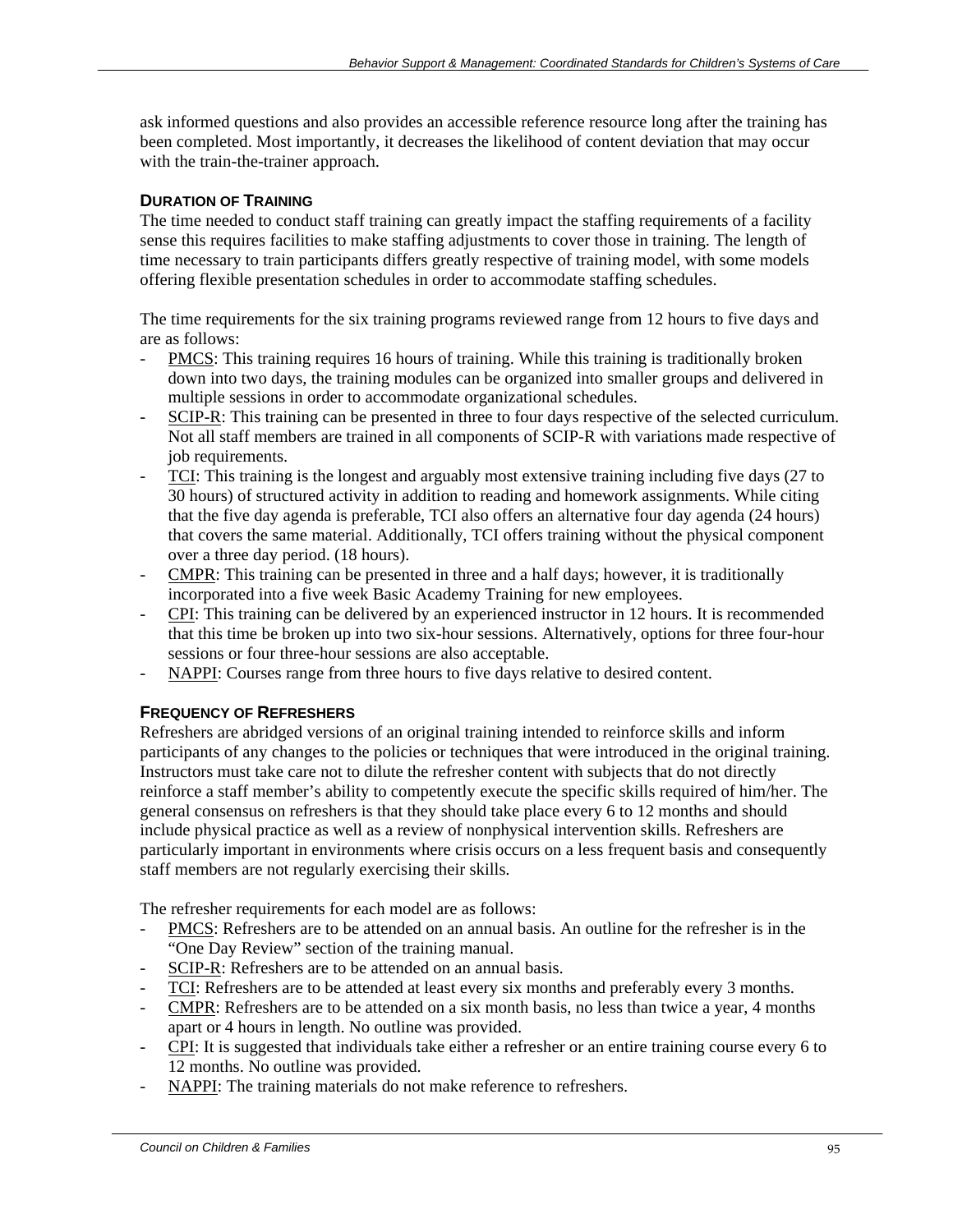#### **NON-PHYSICAL INTERVENTION**

Non-physical interventions are behavior management techniques used by staff to help individuals address crisis in it early stages. These techniques include skill sets used by staff to prevent or deescalate potentially volatile situations and decrease the probability that a physical intervention, such as a restraint, would need to be used. Non-physical interventions are essential features of effective behavior management programs and fundamental elements of any training model striving to be the "the most effective, least restrictive and safest" (S. 7617-A).

The training programs reviewed share common foundational ideologies with respect to non-physical intervention skills. Two areas addressed are crisis recognition and self-assessment. A detailed description of non-physical interventions presented during training are presented in Appendix B.

# *Crisis Recognition*

Crisis recognition refers to a staff member's ability to identify antecedents, environmental elements, and behavioral changes that commonly precede and/or accompany a crisis. The ability to identify crisis in its early stages increases a staff member's ability to intervene in a non-physical manner with a variety of techniques. All of the training models reviewed cover crisis recognition and are consistent in content.

## *Self-Assessment*

One's ability to assess their individual predisposition respective of crisis situations and work environment correlates directly to their ability to perform predictably, consistently and in a judicious manner. A staff member must be prepared to deal with difficult situations appropriately, productively, and in accordance with the policies of their employing organization. Each of the training models reviewed, with the exception of NAPPI which did not cover self assessment, tailors its self assessment piece relative to the specific population it is intended to serve. For instance, SCIP–R discusses how personal "beliefs, values and attitudes" about people with developmental disabilities can effect how a person relates to this population. PMCS addresses self assessment as it pertains to individual experiences, both psychological and physiological, in a work environment including behaviorally aggressive clients.

#### **PHYSICAL INTERVENTIONS/RESTRAINTS - BIOMECHANICS**

Each of the training models recognizes physical restraint as a high risk intervention only to be used as a last resort. Physical interventions or restraints are executed differently respective of which training model is considered. Likewise, the number of staff members required to correctly execute a restraint varies according to specific technique. This can have implications regarding staffing resources. The training models reviewed require one to three staff members to execute correctly. Three out of the four implemented training models recommend the use of three staff members to execute their preferred method of restraint.

Also noteworthy is the similarity between the PMCS, SCIP-R, and TCI versions of a two person take down. They are almost identical until after the client is already on the floor and staff members begin the process of securing the client's appendages. While some models offer additional methods specific to small children, SCIP-R offers a few different restraint options accounting for a variety of circumstances.

The following is a description of the physical position of each person involved in the restraints offered by each intervention model.

PMCS: The training manual outlines four restrictive techniques—a standing wrap; one person removal; two person removal; and two-person take down. The two person take down is initiated simultaneously by two staff members. Each staff member controls one arm by facing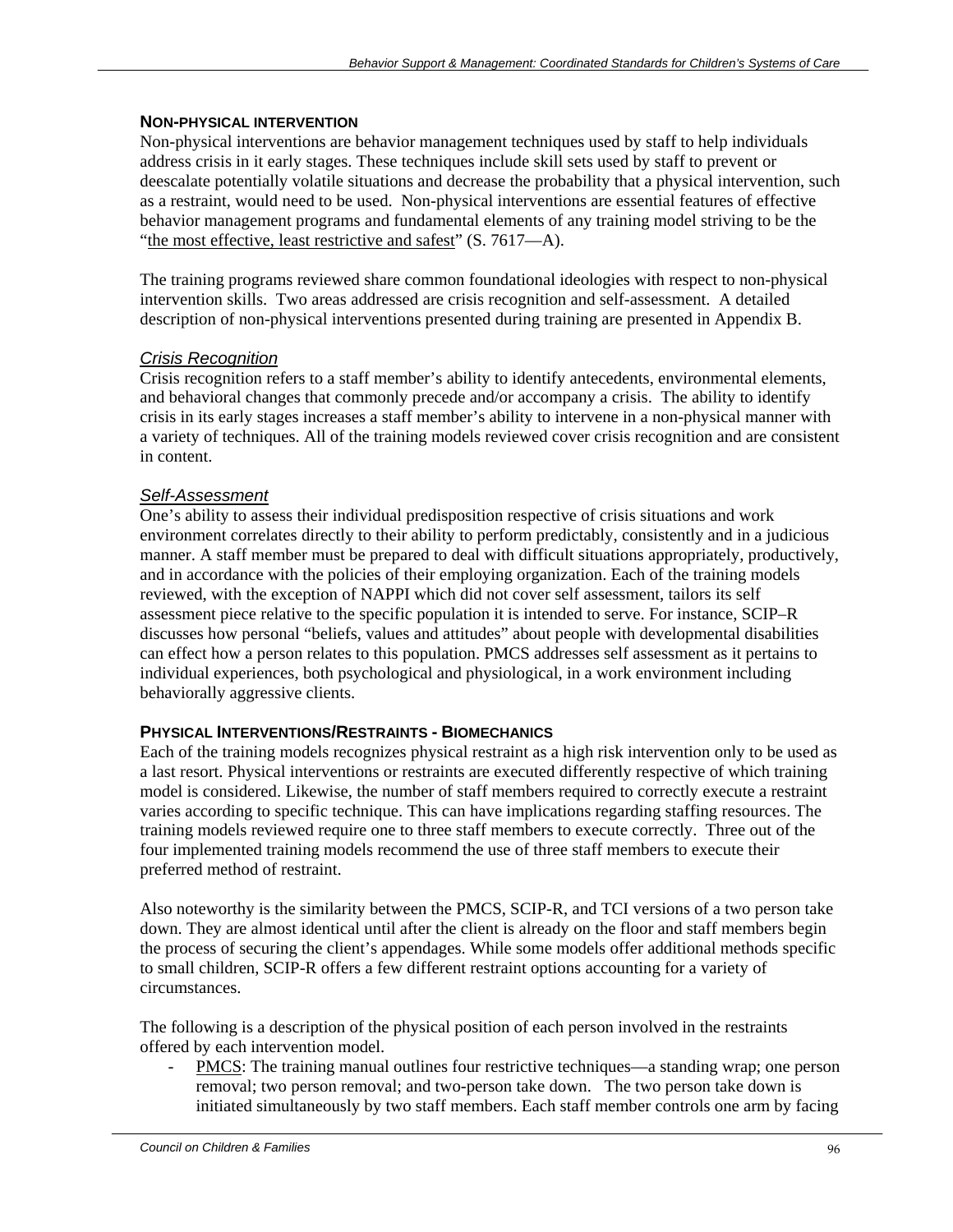the client and holding the client's wrist with his/her opposite hand (i.e. right hand holds left wrist) while reaching under the client's armpit with their opposite hand and grasping the client's shoulder. From this position the client is lowered backwards onto to the floor and secured in the supine position. The client is secured with the help of a third staff member who controls the legs by wrapping their arms around the client's thighs. Once the legs are secure the two original staff members bring the client's hands up next to his/her head via bending the elbow. Each staff member then secures an arm with one knee in the client's armpit, the other knee by the client's wrist locking the arm between their legs and by holding the client's shoulder and forearm down.

- SCIP-R: The training manual outlines four restrictive techniques.
	- 1. *The Two Person Take Down*. This technique is initiated simultaneously by two staff members. Each staff member controls one arm by facing the client and holding the client's forearms with his/her opposite hand (i.e. right hand holds left forearm) while reaching under the client's armpit with their opposite hand and grasping the client's shoulder. From this position the client is lowered backwards onto to the floor and secured in the supine position. If a third staff member is available they would now secure the legs while the original two secure the arms in a slight bicep flex position. Without a third staff member, one staff member secures the arms directly over the client's head by holding the wrists and the other secures the legs by wrapping their arms around the client's thighs.
	- 2. *The Seated Wrap*. This technique requires two staff members to execute. The client's arms are crossed in front of him/her and held by a staff member who is positioned behind the chair in which the client is seated. The second staff member can hold the client's head if necessary.
	- 3. *The Seated Escort*. (1 and 2 person variations) The staff member sits next to the client and holds his/her forearm with the same corresponding hand. (i.e. Staff left hand holds client left forearm.) In order to reach the client's far forearm the staff member reached behind the client and under his/her arm. In the two person variation, the second person mirrors the movements of the first.
	- 4. *The One Person Take Down*. The staff member applies a standing wrap by hugging the client from the side or behind over the client's arms. The staff member then secures the client's arms from behind by crossing the client's arms in front of the client and holding the client's forearms. Now the staff member moves to the floor by kneeling down behind, keeping the client close and then easing him/her to his/her side on the floor with the staff member on his/her side behind him/her still grasping the forearms.
- TCI: This approach utilizes three techniques for restraining.
	- *1. Two Person Take-Down Resulting in a Prone Restraint—Initiated by One Person.* The team leader approaches the person from behind and wraps his/her arms around the person, immobilizing the person's arms, keeping his head tucked to avoid being head butted. The team leader's arms should be above the person's elbows and below the shoulders, right in the biceps area. The team leader grabs his wrist to secure the holds. The assisting staff approaches the person from the side and grasps the person's secured arm above the wrist. The team leader then lets go of this own wrist. The assistant slides his free arm under the person's armpit, being careful not to grasp the person's upper arm. Simultaneously, the team leader moves to the opposite side of the person, pivots and slides his arm under the person's armpit, while grasping the person's arm above the wrist with his opposite hand. The team leader must be careful not to grasp the person's upper arm. Both workers gently bring the person's arms across the plane of their bodies, securing the person's arms against their chests. Adults must use caution to avoid hyper extending the person's elbow or pulling on the person's shoulders. The person is now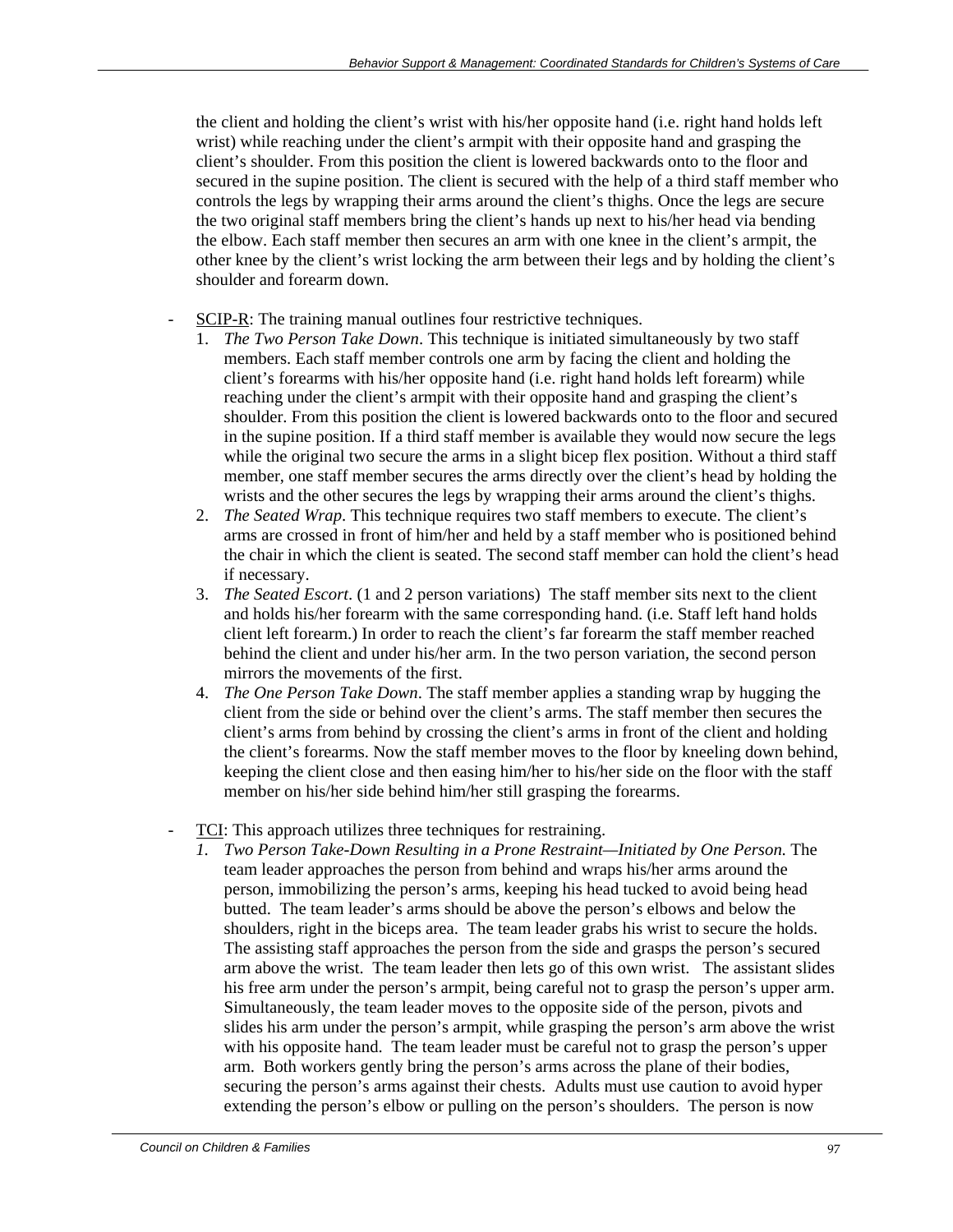facing the opposite direction of the adults. The adults stand hip to hip to the person, putting their inside legs close to the person's legs with their feet a bit behind the person's feet. It is important for workers to stay as close to the person as possible. The closer workers are, the more control they have and the safer the person remains. Both staff simultaneously take one step forward with their outside legs and kneel on the floor on their inside knees. This action brings the young person down backwards. The workers break the person's fall by letting their knees make contact with the floor first and bringing the person down between them. The adults bring the person the rest of the way to the floor, rotating their hands so that the palms of their hands make contact with the floor and help brake the person's fall. It is important that both staff remain very close to the person to ensure maximum control. The team leader passes the person's arm to the assistant. The assistant begins to slide down the length of the person's body, holding the arm that was passed to him (above the wrist) while bringing the other arm close to the person's side on the floor. The team leader then turns toward the person and while remaining very close, puts one hand under the person's back (between the shoulder blades) and the other hand at the small of the back. The team leader then rolls the person over, using both arms to turn the person toward the assistant. The assistant lets go of the arm on the floor and recaptures it after the roll. The assistant maintains control of the person's legs while hold the arm that was passed to him. Care is given to make sure no undue pressure is placed on the person's shoulders during the roll over and the worker securing the legs does not use the arm passed to him to pull the person toward him.

2. *Two Person Take-Down Resulting in a Prone Restraint—Initiated by Two Persons.* With a signal from the team leader, the team leader and the assisting worker simultaneously approach the person from opposite sides and grasp the person's arm above the wrist with their outside hands. Both workers slide their inside arms under the person's armpits, being careful not to grasp the person's upper arms. Both adults gently bring the person's arms across the plane of their bodies, securing the person's arms against their chests, the persons' hands at the adult's waist. Workers must not hyper extend the person's elbow or pull on the person's shoulder. The workers stand hip to hip to the person, putting their inside legs close to the person's legs with their feet a bit behind the person' feet. It is important for workers to stay as close to the person as possible. The closer workers are, the more control they have and the safer person remains. Both workers simultaneously take one step forward with their outside legs and kneel on the floor on their inside knees. This action brings the person down backwards. The workers break the person's fall by letting their knees make contact with the floor first and bringing the person down between them. The workers bring the person the rest of the way to the floor rotating their hands so that the palms of their hands make contact with the floor and help break the person's fall. It is important that both staff remain very close to the person to ensure maximum control. The team leader passes the person's arm to the assistant. The assistant begins to slide down the length of the person's body, holding the arm that was passed to him (above the person's wrist) while bringing the other arm close to the person's side on the floor. Be careful not to put weight on the person's stomach or chest. The team leader then turns toward the person, and while remaining very close puts one hand under the person's back (between the shoulder blades) and the other hand at the small of the back. The team leader then rolls the person, using both arms to turn the person, toward the assistant. The assistant lets go of the arm on the floor and recaptures it after the roll. The assistant maintains control of the legs while holding the arm that was passed to him. Care is given to make sure no undue pressure is placed on the person's shoulder during the roll over and that the worker securing the person's legs does not use the arm passed to him to pull the person towards him. The team leader moves to the side bringing her leg close to the person to secure the person's arm close to his side. The team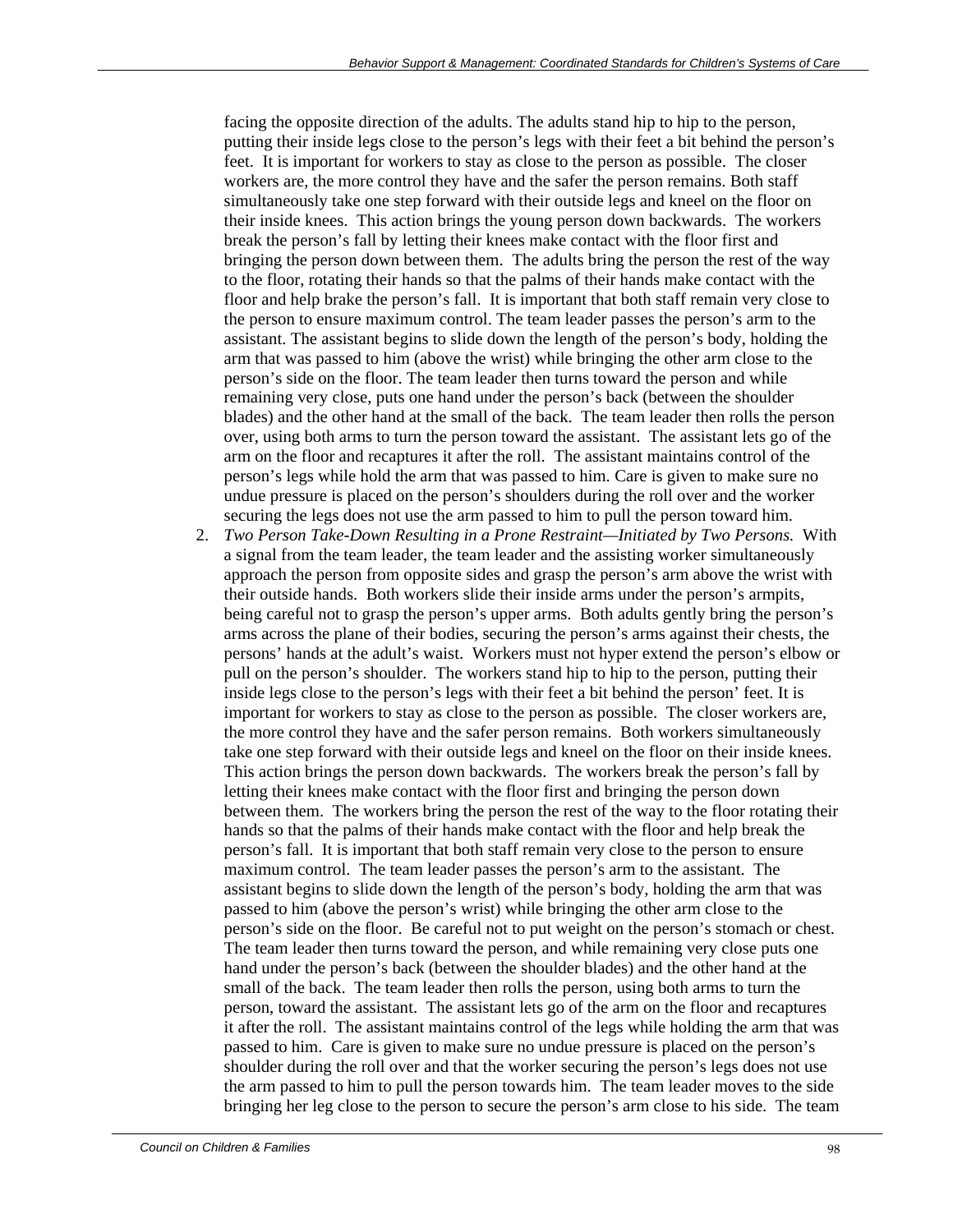leader leans across the person resting her weight on her arm on the opposite side of the person. Care is taken to make sure that weight is not placed on the back of the person in order not to restrict the person's ability to breathe. If the team leader's arm is not long enough for this maneuver, the team leader places her hand by the person's arm, supporting her own weight above the person. (If the team leader cannot maintain control of the person because the person is too wide and the team leader's arms are too short, a third person may be necessary. The team leader must never place her weight on the back or chest of the person). The assisting staff member holds both of the person's arms above the wrists while securing the legs. Care is used to make sure weight is not placed on the persons' knees or ankles.

- 3. *Small Child Restraint*: A single staff member, positioned behind the client, crosses the client's arms in front of him/her, grasps the client's forearms securing the client's arms. From this position, the staff member drops one knee and lowers the client to the floor guided along the inside of the staff members opposite leg. Once the client reaches the floor, the staff member kneels behind the client still holding the client's forearms. A second staff member may help secure the client's legs by wrapping his/her arms around the client's thighs while facing away from the client's body. There is also a variation on this technique in which the staff member, having already crossed and secured the client's arms in front of him/her, backs up to a wall and braces against it while sliding down to a seated position with legs astride the client and the client's legs out front.
- CMPR: This technique requires one, but preferably two staff member to execute. The restraint is initiated by reaching over the client's shoulders from behind and hooking the client's arms. (This is the same position for an escort.) Next, the staff member helps the client to a seated position by taking a step backwards and kneeling behind him/her. Finally, the staff member turns to either side and rolls the client over to the prone position. During this process the staff member has not changed his/her hold. This technique provides for another staff member to assist when necessary. There are 3 basic moves from initiation to final position. There is also a seated variation for small children.
- CPI: This approach utilizes two different techniques for restraining.
	- 1. *The Team Control Position*: This technique requires two staff members to execute. The staff members stand next to the client facing the same direction on opposite sides. With their outside hands, staff members grasp the forearm of the client and position the client's forearm by the staff members outside hip. While doing so, staff members are keeping their inside legs in front of the client and using their inside hands to guide the client forward and down so that the client's shoulders are resting on the thighs of the staff members and his/her arms are back by each staff member's outside hip. The staff members are now standing inside foot forward and turned slightly away from each other while the client is bent over at the waist with his/her torso  $2 - 2\frac{1}{2}$  feet from the floor.
	- 2. *The Children's Control Position*: A single staff member, positioned behind the client, crosses the client's arms in front of him/her, grasps the client's forearms securing the client's arms across the client's chest. Both client and staff member remain standing.
- NAPPI: The description was ambiguous. Photographs have been requested and should be in route.

#### **MONITORING DURING PHYSICAL INTERVENTIONS/RESTRAINTS**

Monitoring children during restraint is commonly sighted as critical to preventing injury or death. PMCS, TCI, SCIP-R, CMPR, and NAPPI each outline protocols for monitoring the client as part of their training.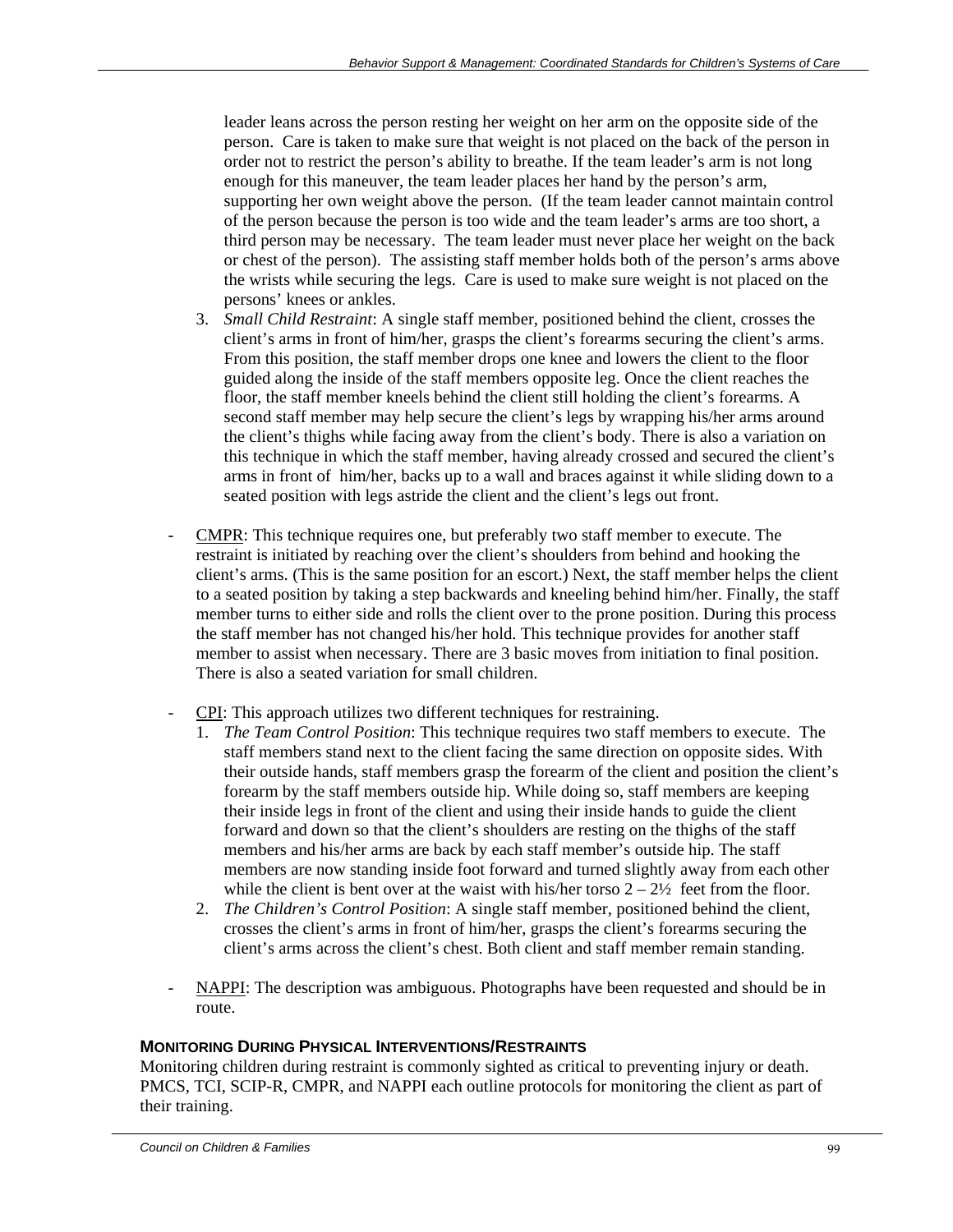The monitoring protocols for each model are as follows: $14$ 

- PMCS: Pages 7 and 17 of Module 5 in the training manual state:
	- 1. Whenever a recipient demonstrates the need for serious medical attention in the course of an episode of seclusion or restraint, medical priorities shall supersede psychiatric priorities including the placement of a person in seclusion or restraint.
	- 2. Constant one-on-one observation is required.
	- 3. A written assessment is required at the initial application and every 15 minutes thereafter.
	- 4. Recipients cannot be fed while in restraint, unless clinically indicated.
	- 5. Vital signs must be taken when recipient is in: Seclusion immediately, every two hours thereafter, and upon release. Restraint – immediately, hourly, and upon release.
	- 6. Release can occur when recipient is no longer a danger to self or others.
	- 7. Physician who has ordered seclusion or restraint must be accessible.
	- 8. Each facility must develop and implement its own written procedures.
- SCIP-R: In addition, to the following monitoring concerns, the SCIP-R training manual provides a list of medical conditions which may complicate physical interventions. As noted on page 148 through 150 of the training manual:

"Some signs and symptoms to be observed for and immediate remedial action taken during an intervention:

- 1. Cyanosis (blue color of a body part), i.e., face, lips fingernail beds, hands, legs. Indication = Restricted circulation of that body part or inadequate breathing. Person must be released. If there is blueness of a body part, you must release or loosen grip until color returns. Notify nurse if any of above occur.
- 2. Mottling (paleness, yellow color) of any body part.
- 3. Hyperventilation (rapid breathing) This could lead to a serious complication called Respiratory Alkalosis, if not corrected immediately. Person could pass out.
- 4. Hypoventilation (slow, shallow breathing) This could lead to complication called Respiratory Acidosis, if not corrected. Person could pass out Let person breathe freely. No weight on chest wall.
- 5. Vomiting Could lead to aspiration and cause a respiratory emergency. A person who has recently eaten a meal may be more susceptible to vomiting. Light meals are present in the stomach for up to  $1 \frac{1}{2}$  hrs. Medium meals are present for 3-4 hours. Heavy meals are present for 4-6. Allow vomitus to escape the mouth by turning person's head to the side, or placing on his/her side with face to side. In some instances of aspiration, vomiting may not be noticeable. Be sure to monitor status continually. Let person up. Notify nurse.
- 6. Broken bones You may hear bones crack. Release individual's affected part and assess situation. Notify nurse.
- 7. Unresponsive Release individual. Assess vitals. Call Nurse. CPR if indicated.
- 8. Seizure during intervention Release individual and protect from injury. Notify nurse.
- 9. Excited Delirium A state of extreme mental confusion brought on by an intense struggle.
- 10. Helmets Can be a risk to an individual during a restrictive personal intervention. Helmets should always be removed if a person is in a restrictive personal intervention in order to monitor vital signs.

Generally, the use of personal intervention must be terminated immediately if the person shows signs of physical distress such as: sudden change of color, hyperventilation, difficulty breathing, or vomiting."

 $\overline{a}$ 

<sup>&</sup>lt;sup>14</sup> All materials presented are copyrighted and for Committee review purposes.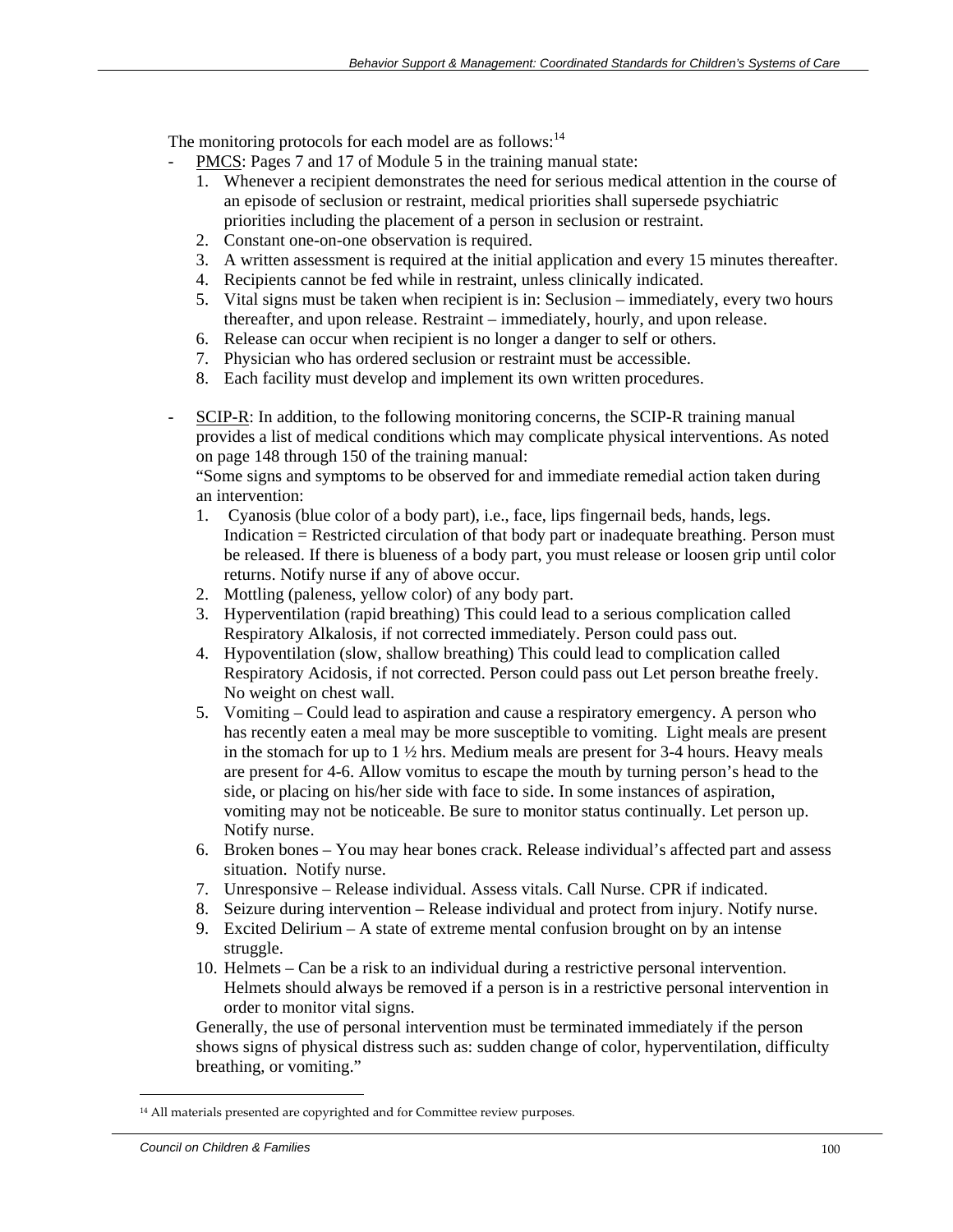TCI: As noted on page 33.2c of the student workbook:

"Always monitor the young person during a physical restraint for sign of distress:

- 1. Make sure the position of the young person's body is appropriate to positions taught in training.
- 2. Assure that the young person is not showing breathing problems which may be related to the restraint or some other health problem and/or physical overextension; these signs include:
	- rapid shallow breathing
	- panting, grunting
	- the face turns a dusky purple color
	- absence of breathing
- 3. Assure that young person is not vomiting or bringing up fluid that could obstruct breathing
- 4. Assure that young person's head and neck are in a safe position to prevent injury
- 5. Watch for other signs of distress, which include:
	- extremities cold to the touch
	- face becomes flush or ashy
	- bleeding or bruising
	- seizures
	- unconsciousness
	- complaints of "I can't breath" or "I have chest pain"
	- limpness of the arms and legs

Terminate the physical restraint if there are any indications of significant physical distress or injury, difficulty breathing or seizure. Immediately seek medical attention."

CMPR: The OCFS policy states:

"A resident in mechanical restraints must be continuously supervised/monitored and evaluated to ensure that the resident is securely restrained but not in a manner which is likely to cause pain, injury or illness i.e., handcuffs/foot cuffs must not be applied so tightly that they cause pain or injury."

- CPI: The training materials do not make reference to monitoring.
- NAPPI: As noted on page 94 of the training manual:

"Chart Monitor ABCs. From the instant that we begin restraining someone, we should be monitoring their body, looking for pain, injury, and self-maintenance capacity, especially the ABCs. It is NAPPI's high recommendation that all employees who restrain be CPR certified, and we strongly recommend that an uninvolved observer monitor the physical well-being of the person being restrained. If there is injury or distress, the organization must have a plan to immediately release and treat the person being restrained without endangering others."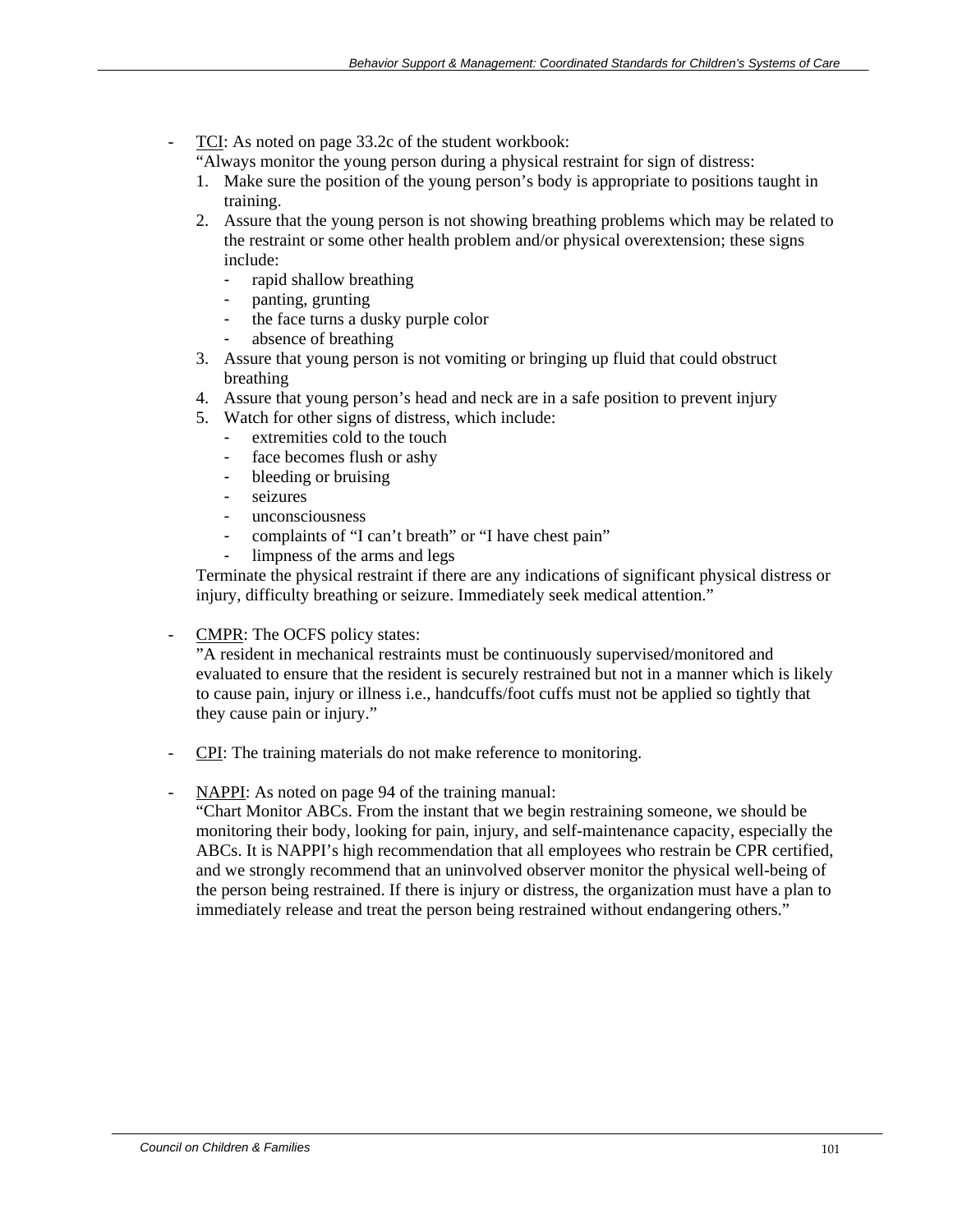## **PMCS Content Outline**

## **MODULE 1**

- Program Objectives
- Module 1: Learning Objectives
- Purpose of the PMCS Program
- Benefits of the PMCS Program
- PMCS Integration with other Initiatives
- Approaches to PMCS

#### **MODULE 2**

- Module 2: Learning Objectives
- What is Behavior (2)
- Factors Influencing Behavior
- Biological Factors
- Psychological Factors (2)
- Environmental Factors
- Antecedents: Behavioral Warning Signs
- Stumbling Blocks
- Common Responses which may Negatively Affect the Outcome of a **Situation**

#### **MODULE 3**

- Module 3: Learning Objectives
- PMCS 4 Step Process
- Preventing and Managing Crisis Situations: Step 1 – assessment
- Individual Crisis Plan (4)
- Preventing and Managing Crisis Situations: Step 2
- Continuum of Interventions
- Day to Day Interaction (2)
- Early Stage Intervention (3)
- Middle Stage Intervention (3)
- Late Stage Intervention (2)
- Stages of Behavior Interaction/Intervention
- PMCS Process: Steps 4 and 5
- Physiological Considerations Impacting Staff
- Psychological Considerations (3)
- Psychological Response to Stress (2)
- Staff Physical Attire
- Environmental Considerations (3)
- Nonverbal Calming Techniques
- Verbal Calming Techniques

#### **MODULE 4**

- Module 4: Learning Objectives
- Proactive Management
- Progression and Justification of Physical Interventions
- Safe and Supportive Stance
- Blocking Punches
- Slip Punch Deflection
- Kick Deflection
- Front Choke Deflection
- Front Hair Pull Release
- Front Hair pull Release (Long Hair)
- Back Hair Pull Release (Short Hair)
- Front Choke Release with Arms Extended
- Front Choke Release with Arms Bent
- Back Choke Release
- One Hand Grasp Release
- Two Hand Grasp Release
- Bite Release
- One-person removal
- Two-person removal
- Two-person take down
- Standing wrap
- Positional asphyxia

#### **MODULE 5**

- Module 5: Learning Objectives
- Seclusion and Restraint are Safety **Interventions**
- Principals of Seclusion and Restraint (2)
- Specific Restraints
- Seclusion
- Advance Preferences
- Procedures for Seclusion and Restraint
- Monitoring Procedures
- Release and Follow-up Procedures
- Trauma-informed care: impact of restraint and seclusion

#### **MODULE 6**

- Module 6: Learning Objectives
- Post-Acute Event Analysis
- Formal Debriefing
- Team Review of Performance
- **Documentation**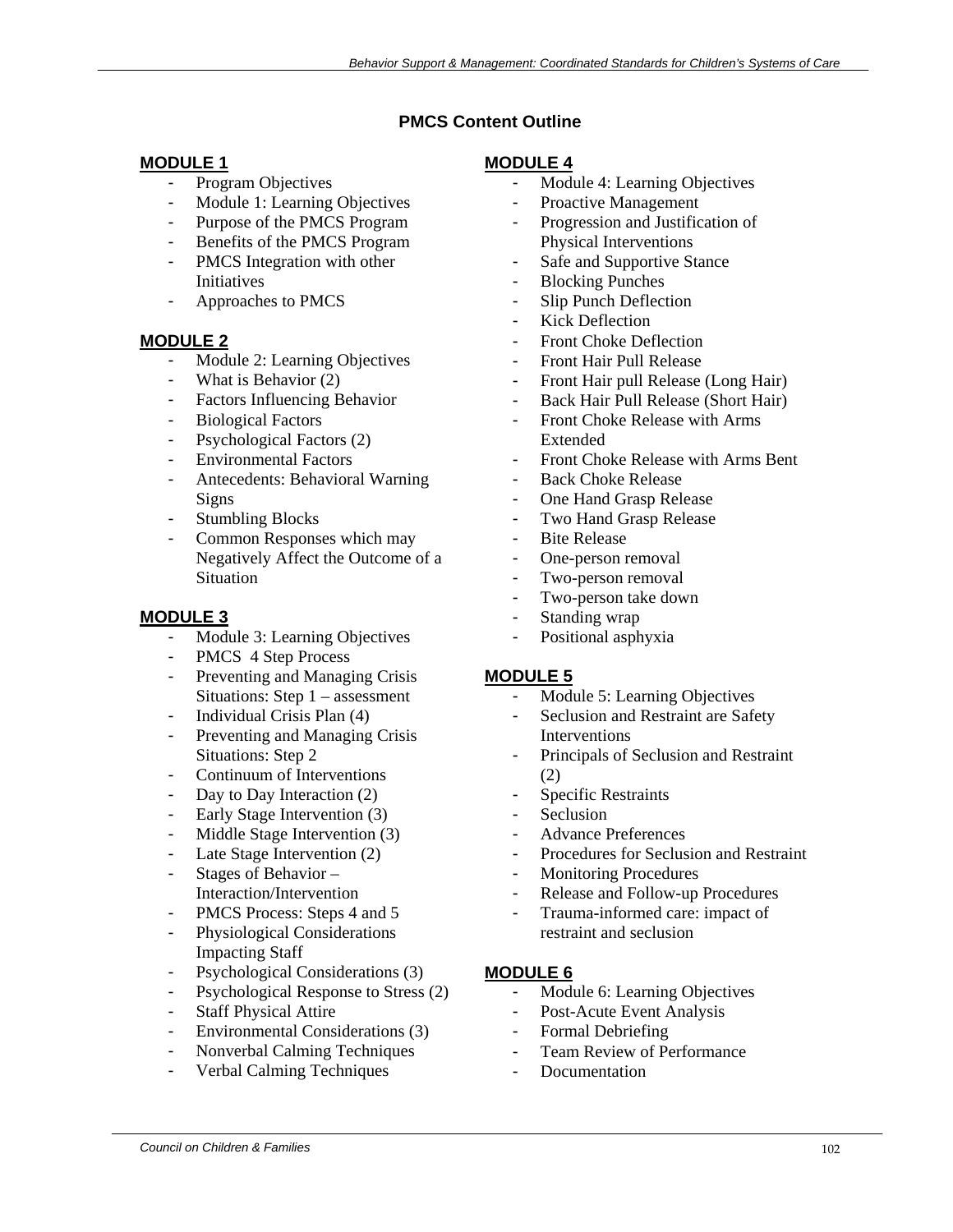# **SCIP-R Content Outline**

# **UNIT 1**

Upon the completion of this module, the participants will be able to:

- Discuss the concept of behavior support.
- Discuss the mission of the agency as it reflects positive practices and Person Centered Planning.
- Demonstrate that their own attitudes and feelings toward individuals with disabilities affect their actions.
- Discuss the need for a program in crisis management.
- Demonstrate an awareness of the physical and emotional responses staff experience during a crisis situation.
- Discuss the administrative and regulatory support for the SCIP R program.

# **UNIT 2**

Upon the completion of this module, the participants will be able to:

- Understand that behavior serves a purpose for an individual.
- Describe how internal and external antecedents may interact to affect behavior.
- Identify characteristics of persons with developmental disabilities which contribute to challenging behaviors.
- Discuss the importance of developing and sustaining supportive relationships with persons with developmental disabilities.

# **UNIT 3**

Upon the completion of this module, the participants will be able to:

- Discuss how proactive, active and reactive interventions are used to address challenging behavior and relate to the concept of the SCIP gradient.
- Discuss the importance of a supportive and functional environment as a basis for program planning and environmental assessment.
- Compare "traditional" behavior management with positive behavior supports.
- Identify the five major elements for supporting positive behavior.

# **UNIT 4**

Upon the completion of this module, the participants will be able to:

- Identify the phases of behavior escalation and appropriate staff responses.
- Identify psychological and physical considerations and early warning sign.
- Use calming techniques and avoid escalators when responding to early warning sign of a crisis.

# **UNIT 5**

Upon the completion of this module, the participants will be able to:

- Identify guidelines for the use of Personal Intervention Techniques.
- Demonstrate Personal Interventions.

# PERSONAL INTERVENTION (Physical Intervention)

# **UNIT 6**

Upon the completion of this module, the participants will be able to:

- Perform the necessary steps immediately following a personal intervention.
- Report and document the facts following a crisis situation.
- Contribute to the Behavior Support Planning Tool to define a course of action for a person's challenging behavior.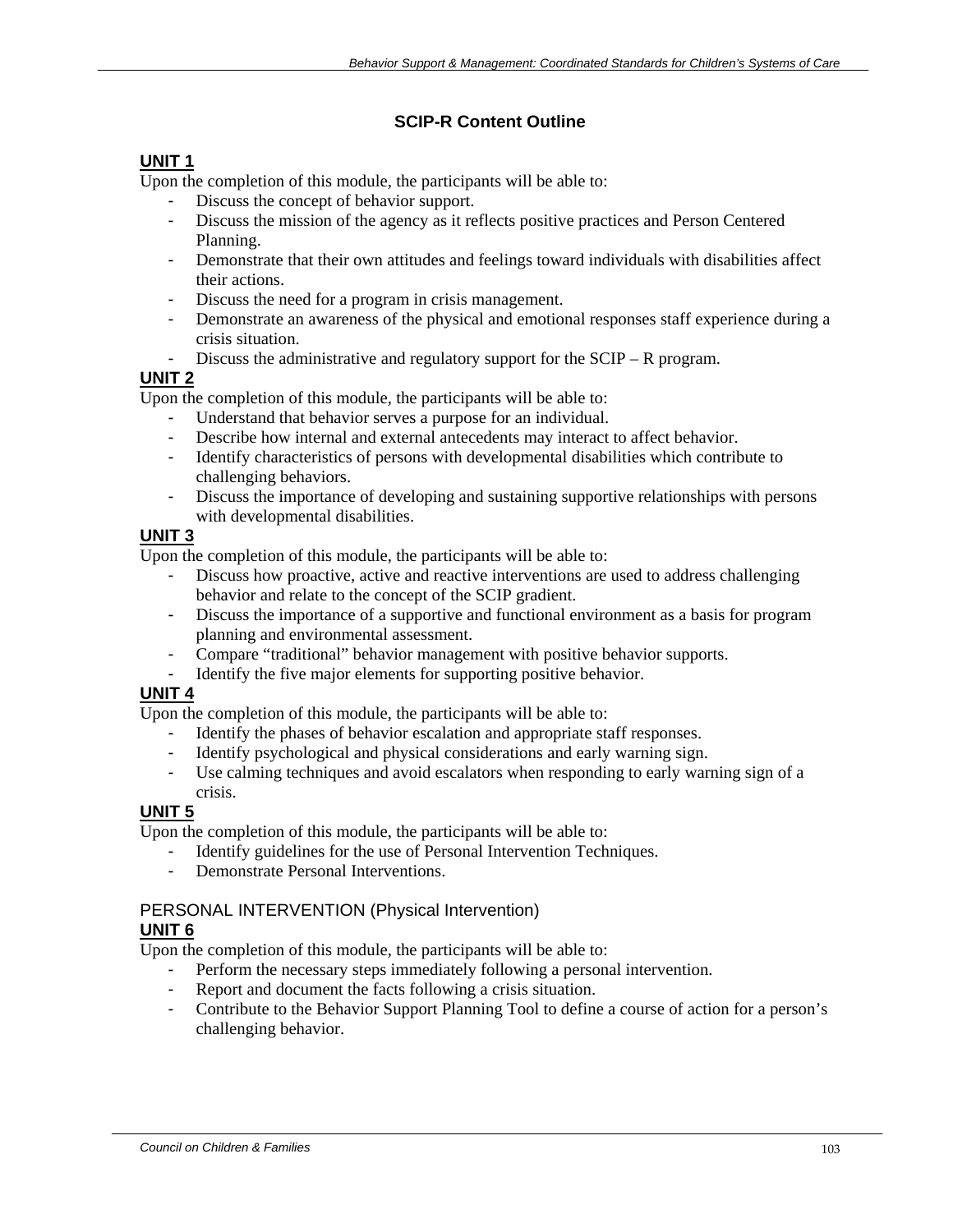## **TCI Content Outline**

### **DAY ONE**

Activity 1: Warm up.

Activity 2: Stress Model of Crisis (A Typical Crisis)

Activity 3: Assessing the Situation

Activity 4: The Importance of Self-Awareness: What Am I Feeling Now?

Activity 5: The Importance of Knowing the Young Person

Activity 6: Awareness of the Environment: How is the Environment Affecting the Young Person?

Activity 7: Intervention approaches

Review the day and assign the homework.

### **DAY TWO**

Briefly review day one.

Activity 8: Verbal Crisis Communication

Activity 9: Identifying Feelings and Making Reflective Responses

Activity 10: Practicing Active listening

Activity 11: Behavior Management techniques

Activity 12: Practicing Behavior management techniques

Activity 13: Anger and the Crisis Cycle

Activity 14: Nonverbal Crisis Communication

Activity 15: Protective Interventions

Review the day and assign the homework.

## **DAY THREE**

Briefly review days one and two.

Activity 16: I ASSIST

Activity 17: The Life Space Interview

Activity 18: Practice the Life Space Interview

Activity 19: Choosing a Safety Intervention

Activity 20: Breaking up Fights and Standing Holds

Activity 21: Team Restraints

Activity 22: Small Child Restraint

Activity 23: Letting Go Process

Activity 24: The LSI after Restraint

Review the day and assign the homework.

# **DAY FOUR**

Briefly review days one, two, and three.

Activity 25: Responding to Feelings vs. Behavior

Activity 26: Practice Protective Interventions

Activity 27: Practice Breaking up Fights and Standing Holds

Activity 28: Practice Small Child Restraint

Activity 29: Practice Team Restraint

Activity 30: Three Person Restraint and Transferring Control

Activity 31: Letting Go Role Plays

Activity 32: Crisis Intervention Role Plays

Review the day and assign the homework.

#### **DAY FIVE**

Briefly review days one, two, three, and four.

Activity 33: Safety Issues and Documentation

Activity 34: Implementation of the TCI System

Activity 35: Testing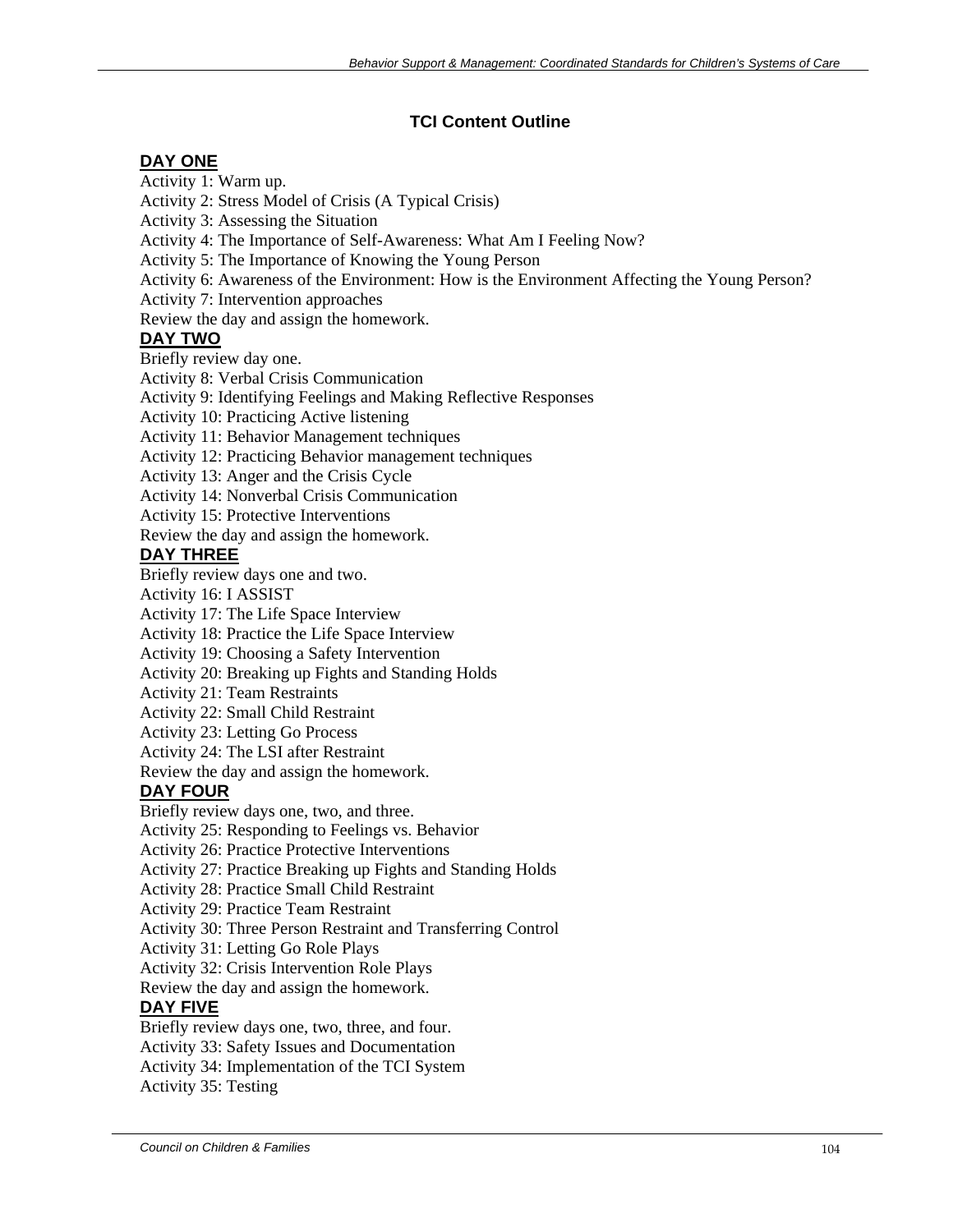## **CPI Content Outline**

## **UNIT I**

- Learn how two identify four behavior levels that may be exhibited by an individual during a crisis situation.
- Learn what staff approaches are affective at each level in response to behaviors being exhibited and prevent the crisis from continuing.

#### **UNIT II**

- Explore nonverbal elements of communication that can significantly impact a crisis situation.
- Understand the importance of and demonstrate that appropriate body language can reduce the anxiety of a person in crisis and improve the safety of staff members.
- Develop an awareness of nonverbal behaviors and cues that can assist in effective intervention.

#### **UNIT III**

- Foster an awareness of how the delivery of a verbal statement is more important than the actual words used.
- Understand the components of speech that affect how a verbal statement is interpreted.
- Practice delivering verbal statements in ways that are productive and nonproductive in defusing a crisis.

#### **UNIT IV**

- Learn to identify different stages of escalation in verbal behavior.
- Learn staff responses to each stage of verbal escalation that can prevent crisis from developing further.
- Learn how to set limits with individuals who are acting out verbally.
- Learn effective listening techniques that can assist in defusing a crisis situation.

#### **UNIT V**

- Develop an awareness of the external circumstances and influences that impact an individual's behavior.
- Learn how to avoid taking an individuals behavior personally.
- Understand the reciprocal relationship between the behavior of staff and those in their care, particularly during a crisis.
- Develop coping mechanisms that can help staff maintain a calm, professional manner during confrontations.

#### **UNIT VI**

- Increase their awareness of the different sources of fear.
- Identify productive an unproductive behaviors caused by fear.
- Learn how fear and anxiety can stimulate positive and productive responses during crisis situations.

#### **UNIT VII**

- Learn the different forms of physical attack.
- Learn how to maintain safety when a person becomes physically aggressive.
- Practice CPI Personal Safety Techniques to avoid injury to both staff and acting –out individuals in behavior becomes physical.
- Build confidence in their abilities to keep themselves and others safe in crisis situations.

#### **UNIT VIII**

- Develop an awareness of the key principles of safe physical intervention, the risks involved with physical intervention and how to avoid those risks.
- Decide when it's appropriate to physically intervene.
- Develop team intervention strategies and techniques.
- Effectively control and transport an individual who has acted out physically.
- Access the physical and the psychological well-being of those involved in a crisis.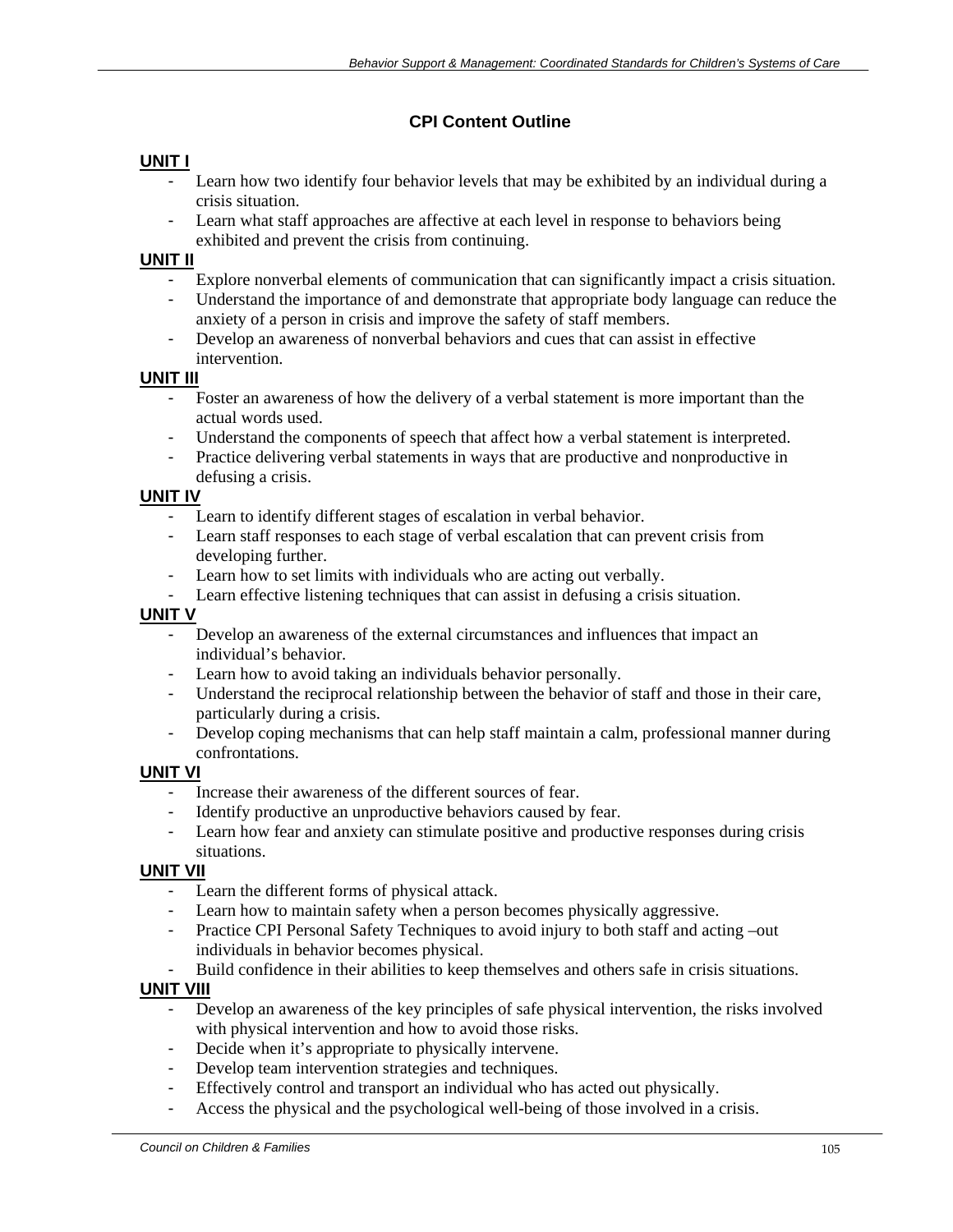# **UNIT IX**

- Apply the material covered in the training to a "real life" situation.
- Develop an understanding of the point of view of the individual in crisis.

# **UNIT X**

- Learn how to reunite communication with the person who acted out and protect the therapeutic relationship between the care giver and care receiver.
- Learn the key steps for debriefing after a crisis.
- Learn how to use a crisis experience to assist the care receivers to prevent future crises and also to improve future staff interventions.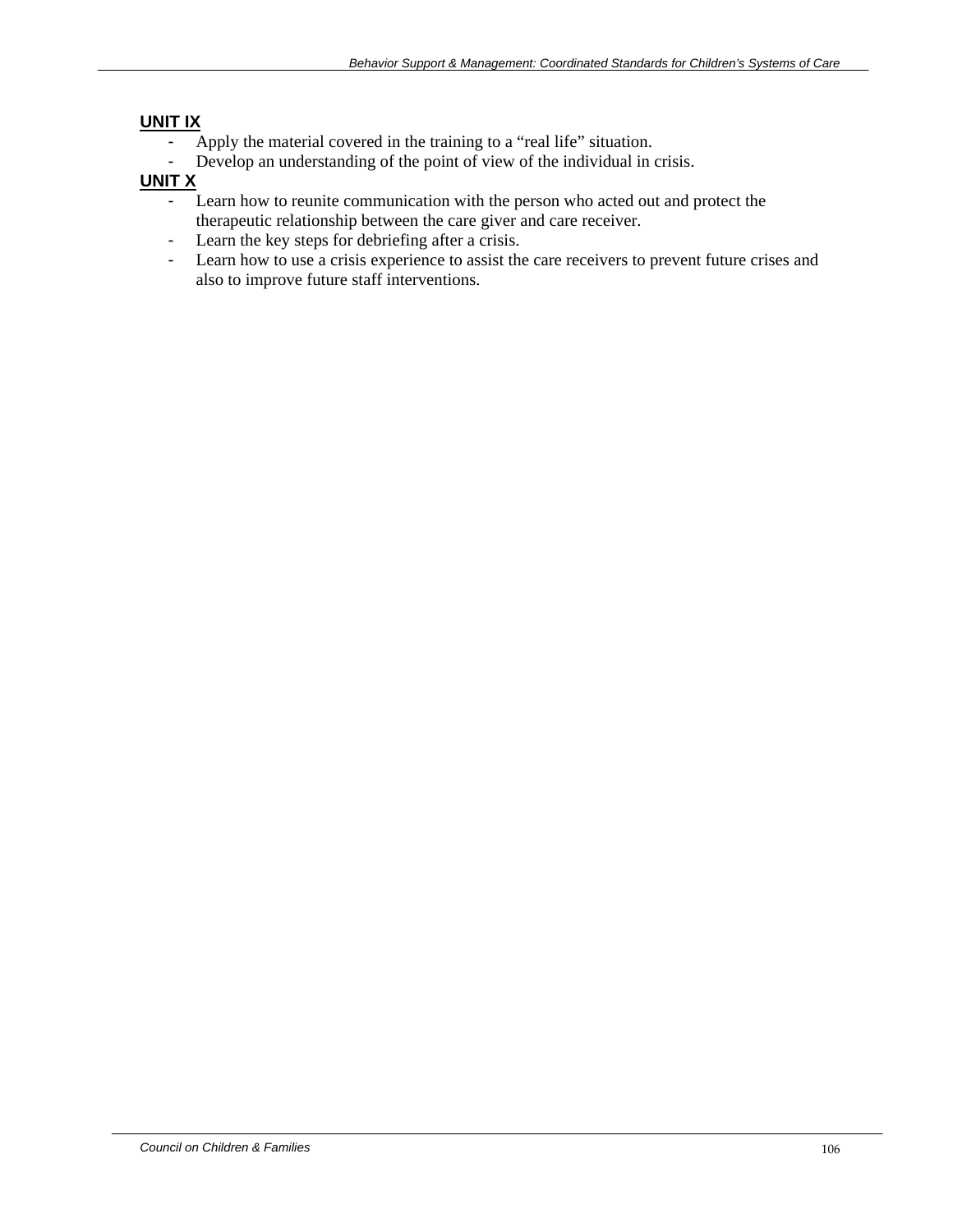# **NAPPI Content Outline**

# **SECTION 1 - H.E.R.O. – Humane & Effective Response Options**

- Introduction to NAPPI (S.M.A.R.T.-Principles)
- The Lalemond Behavior Scale
- Behavior Scale Documentation
- Stand and Shout
- Behavior Scale Response options

## **SECTION 2 – Defusing the Violent Incident**

- Making a Clear Request
- Keeping a Conversation on Track
- Offering Choices
- Defusing Techniques

# **SECTION 3 – Generating Cooperation**

- Skills for Generating Cooperation
- Green Behavior Scale

# **SECTION 4 – Developing a Culture of Partnership**

- Becoming a Person of Influence
- Developing Relationships
- Praise Scale

# **SECTION 5 – Community Safety**

Personal Safety Survey

# **SECTION 6 – Self-Promotion Skills**

- Physical S.M.A.R.T. Principles & Skills
- Warm Ups
- Wrist Release
- Front Choke Escape
- X-Shield

# **SECTION 7 – Physical Restraining Skills (Non-mechanical)**

- NAPPI Restraint Avoidance
- Stay Inside the Box
- Holding Event Time Line
- One-Arm Body Wrap
- Capture/Wrap
- Physical Skills Practice
- Levels of Resistance
- Minimum Impact Restraint
- Post-Incident Review

# **SECTION 8 – Advanced Verbal Skills**

- Really Listening
- Problem/Emotion/Solution
- Staff Response Scale

# **SECTION 9 – Advanced Culture Changing Skills**

- $-S.W.I.A.$
- The Visit
- Threat Assessment
- Office Safety Set Up

# **SECTION 11 – Advanced Restraining Skills**

- Following a Pierson to the Floor
- Wrestling Separation
- Mechanical Restraints (Physical Modifications)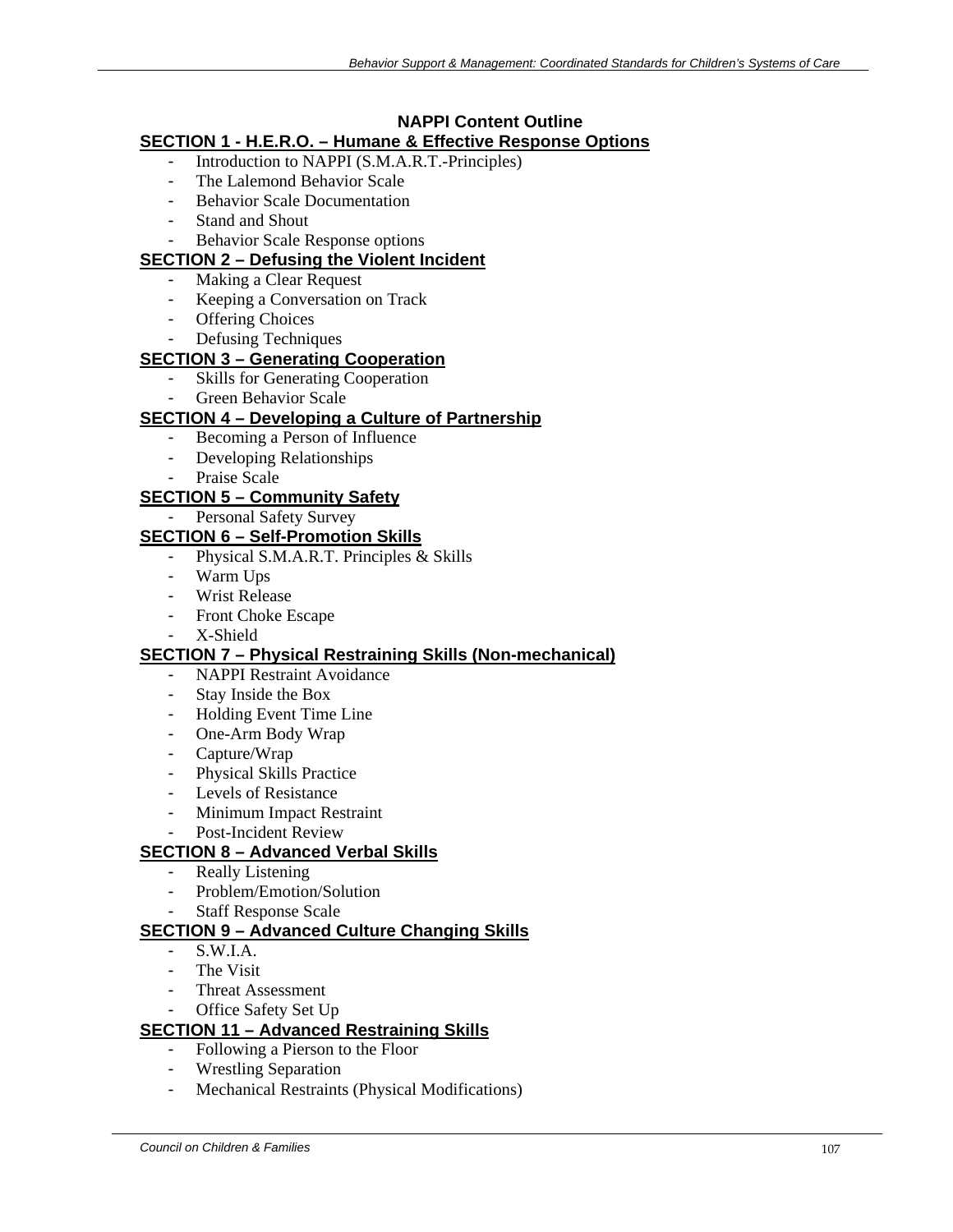#### **PMCS Non-Physical Intervention Office of Mental Health**

This training model teaches a four step process for crisis intervention. The process is as follows:

- 1. *Assessment*: Upon admission, an initial assessment interview is conducted with the individual to develop their Individual Crisis Prevention Plan (ICPP). The ICPP outlines effective strategies and/or calming techniques based on the past experiences of the recipient.
	- Identify Triggers Ask: what upsets him/her, what makes him/her feel scared, and what makes him/her feel angry. .
		- What upsets you?
	- Early Warning Signs Ask about:
		- **Behaviors**
		- Cues
		- Coping strategies
	- Coping Strategies Ask:
		- What helps?
			- How can staff help?
			- Who should we contact?
			- What is preference for: medication; mouth or injected; seclusion or restraint
- *2. Interaction/Intervention:* 
	- Before crisis: Build a rapport with the client with ongoing positive interactions.
	- During escalation of crisis there are three stages of intervention; Early Stage, Middle Stage, and Late Stage.

In the "Early Stage Intervention" of crisis, evidenced by subtle changes in the client's normal behavior, staff members should:

- Recognize behavior exhibited by recipient.
- A lert other staff to the situation.
- Provide an environment that fosters communication.
- Be supportive and empathetic
- Supportive Stance
- State to the recipient "I noticed that you are… (state your observation)… Would it help you if we talked about what is upsetting you?"
- Provide opportunity for separation from others.
- Offer clear, simple choices from Crisis Prevention Plan.
- Continue to intervene with the recipient and consider the preventive, adjunct and calming strategies of the continuum of intervention.

In the "Middle Stage Intervention" of crisis, evidenced by more aggressive behaviors such as threatening tone and behaviors, disruptive and destructive behaviors and an increase in body or extremity movements are observed, staff member should:

- Initiate immediate intervention.
- Notify/involve clinical staff.
- Coordinate actions with other staff.
- Be prepared for further escalation.
- Supportive Stance.
- Set limits for recipient to feel safe.
- Provide choices, but be directive and non-judgmental.
- Offer options from Crisis Prevention Plan.
- Offer change in environment.
- Offer medications.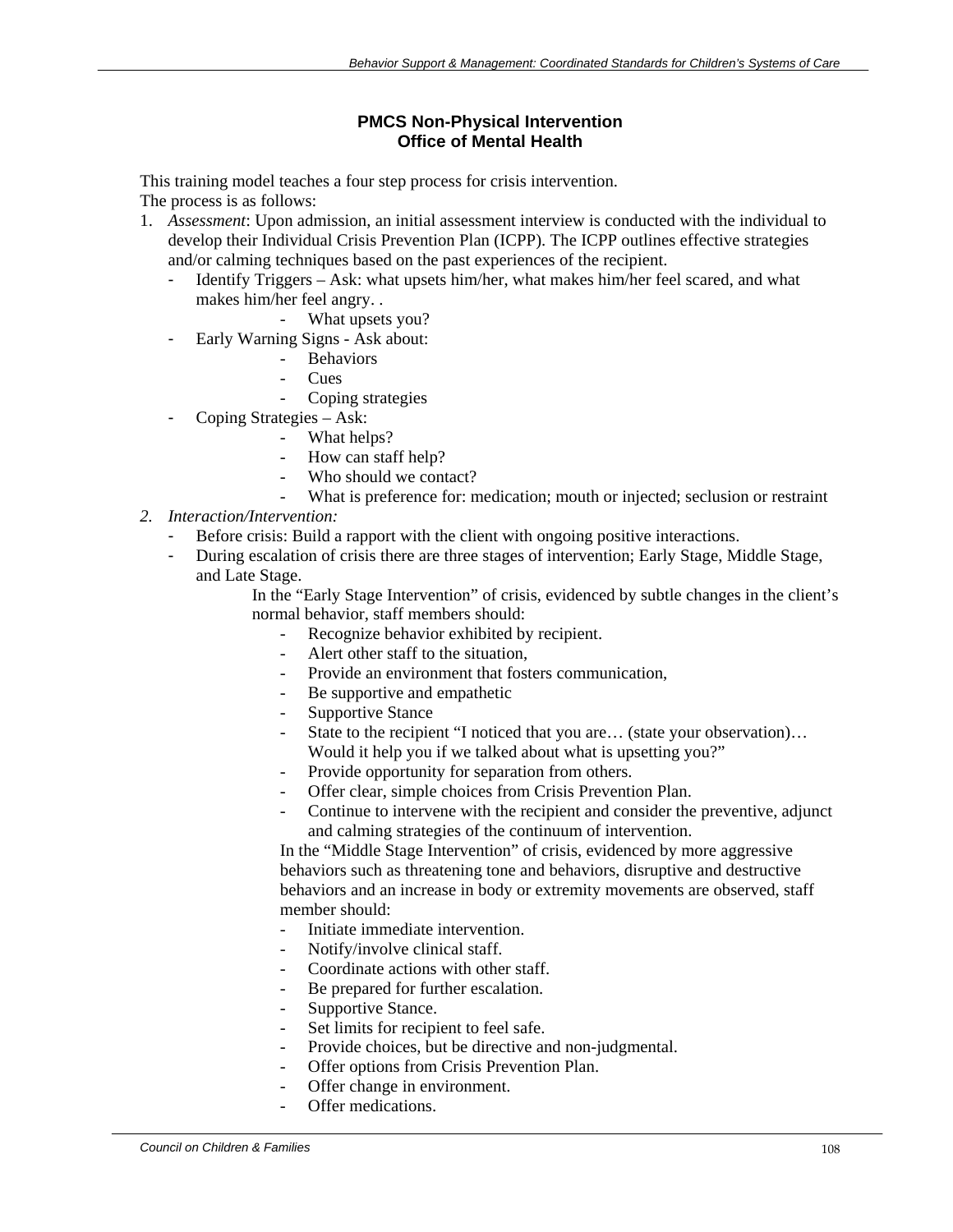- Keep other recipients safe.
- If escalation continues, activate emergency response.
- Continue to intervene with the recipient and consider the preventive, adjunct and calming strategies of the continuum of interventions.

In the "Late Stage" of a crisis, evidenced by threatening bodily harm of self or others, use of a weapon or other violent actions, staff members should:

- Team response.
- Supportive stance; offer space.
- Proactive management of physical interventions.
- Continue to use calming techniques.
- Consider physical intervention.
- Coordinate team response.
	- Restraint or seclusion if justified.
- After crisis: (see steps three and four)
- 3. *Documentation*: "Communication between shifts is vital. Staff need to be alerted to changes in schedules or routines and if someone is having a 'bad day.' Documentation needs to be very specific as to what problems are identified and which techniques have been successful."
- 4. *Follow-up*:
	- Patient evaluation by RN/PA
	- Post acute event analysis: An analysis by key individuals involved in the procedure to:
	- Post acute event analysis: An analysis by key individuals involved in the procedure to:
		- Assess immediate needs.
		- ID steps needed to return to pre-crisis milieu
		- Assure communication.
		- Evaluate need for emotional support.
	- Formal Debriefing:
		- Delineate what happened.
			- How participants feel about the events
			- Identify training and operational needs.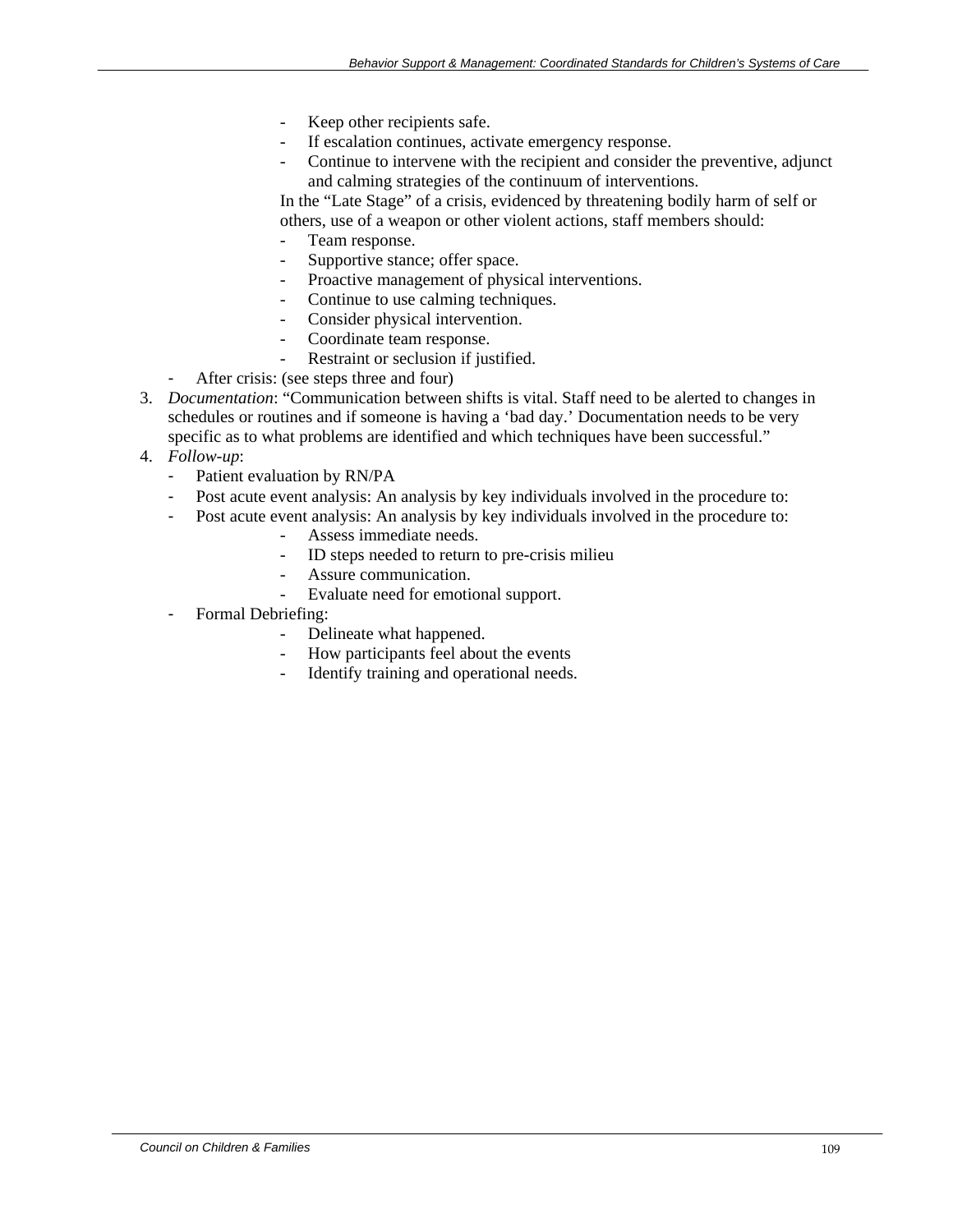### **SCIP-R Non-Physical Intervention Office of Mental Retardation and Developmental Disabilities**

This training model places strong emphasis on understanding difficult behaviors. It details the purpose behavior serves for the client and thereby providing participants with keys to defusing difficult behaviors. Participants are also educated specifically about behaviors with regard to OMRDD populations. In addition to providing several verbal and nonverbal calming techniques, this training model utilizes a six step intervention model. The following is an abridged version. Each step is explained in greater detail in the training manual:

- *1. Identify* 
	- Evaluate the situation and the person's emotional reaction to it.
- *2. Reflect* 
	- If you are reasonably confident that you have accurately assessed the situation, reflect this to the individual.
- *3. Reassure* 
	- Let the person know that you are ready to help to deal with the situation.
- *4. Redirect* 
	- Get the person moving, acting (physically involved) in a different direction so he/she can't sulk, dwell on the problem or get further worked up.
- *5. Praise* 
	- Be sure to reinforce the person when he or she recommences constructive activity.
- *6. Follow-up* 
	- Once the individual has regained sufficient self control, it may be beneficial to use the "teachable moment" to work on relevant skills.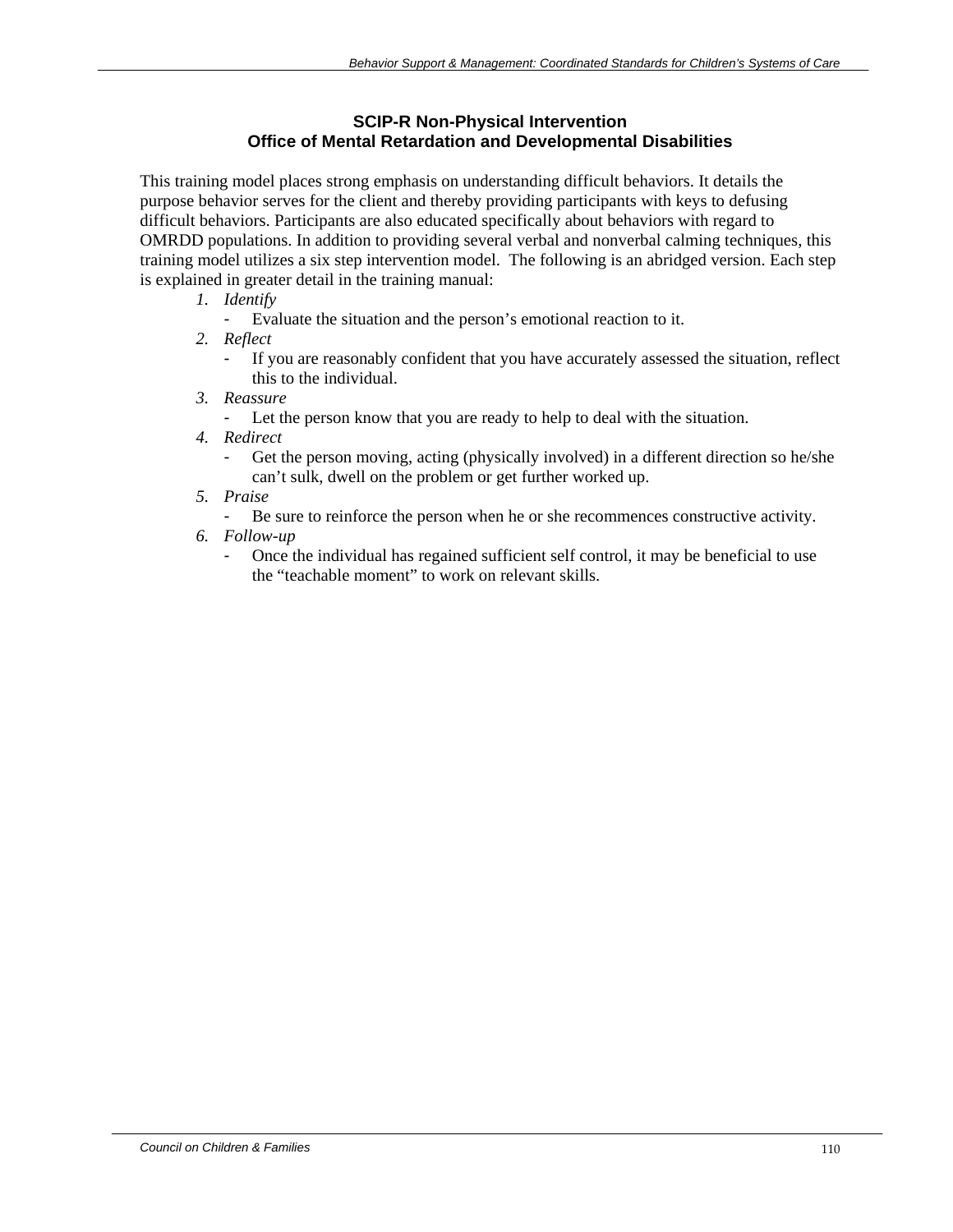#### **TCI Non-Physical Intervention Office of Children and Family Services - DDPS**

The entire first half of the five day training covers pre-restraint skills including recognition of environmental indicators, communication skills, and TCI's model of nonphysical crisis intervention, "I ASSIST."

The "I ASSIST" approach breaks down as follows:

- *I* Isolate the situation;
- *A* Actively listen;
- *S* Speak calmly, assertively, respectfully;
- *S* Make statements of understanding before instructions or requests;
- *I* Invite the young person to consider positive outcomes and behaviors;
- *S* Give Space it facilitates consideration of requests and avoids focusing on adult;
- *T* Give Time for the young person to process and respond to request.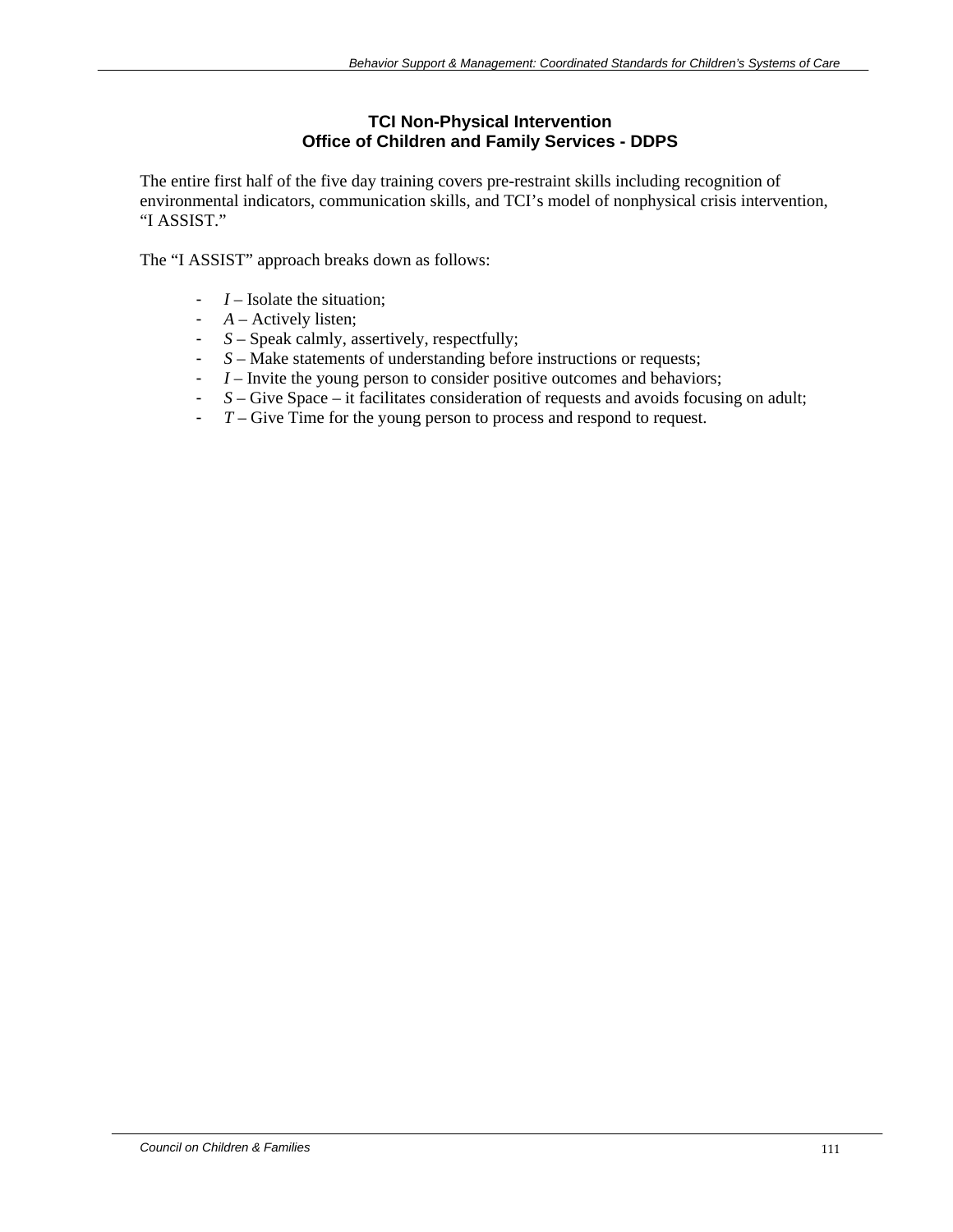#### **CMPR Non-Physical Intervention Office of Children and Family Services - DRS**

This training refers participants to "Redl's 12 Interventions" which are as follows:

- 1. *Planned Ignoring*--A technique where you make a conscious decision to ignore an inappropriate behavior when you know the youngster has the knowledge and maturity to use an appropriate behavior.
- 2. *Signal Interference*--Some sign, either verbal or nonverbal, that stops an inappropriate behavior.
- 3. *Proximity*--When a problem is developing, staff moves close to the problem area and by their presence ends the problem
- 4. *Involvement in Interest Relationships*--Showing an interest in and talking about an area of particular concern to youth, in an attempt to divert their attention from a stressful situation.
- 5. *Hypodermic Affection*--A staff member gives a youngster experiencing difficulty a dose of caring and concern, beyond the normal amount.
- 6. *Humor or Self-Criticism*--The use of humor or self-criticism by a staff member, never at the youth's expense, which eases the tension level in a given situation.
- 7. *Hurdle Help*--Giving the youngster a boost such as reminding them of past accomplishments, to get them over the frustration of not being able to do something.
- 8. *Interpretation as Interference*--To explain the meaning of something that has happened so as to reduce a stressful situation.
- 9. *Regrouping*--Changing the arrangement or positioning of youth to stop some negative behavior.
- 10. *Restructuring*--Changing the pattern or order of activities to better meet the needs of a situation.
- 11. *Direct Appeal*--Telling the youngsters truthfully what is going on and asking for their help to control the situation.
- 12. *Limitation of Space and Tools*--Confining the area or the access to items that might be dangerous when the situation warrants it.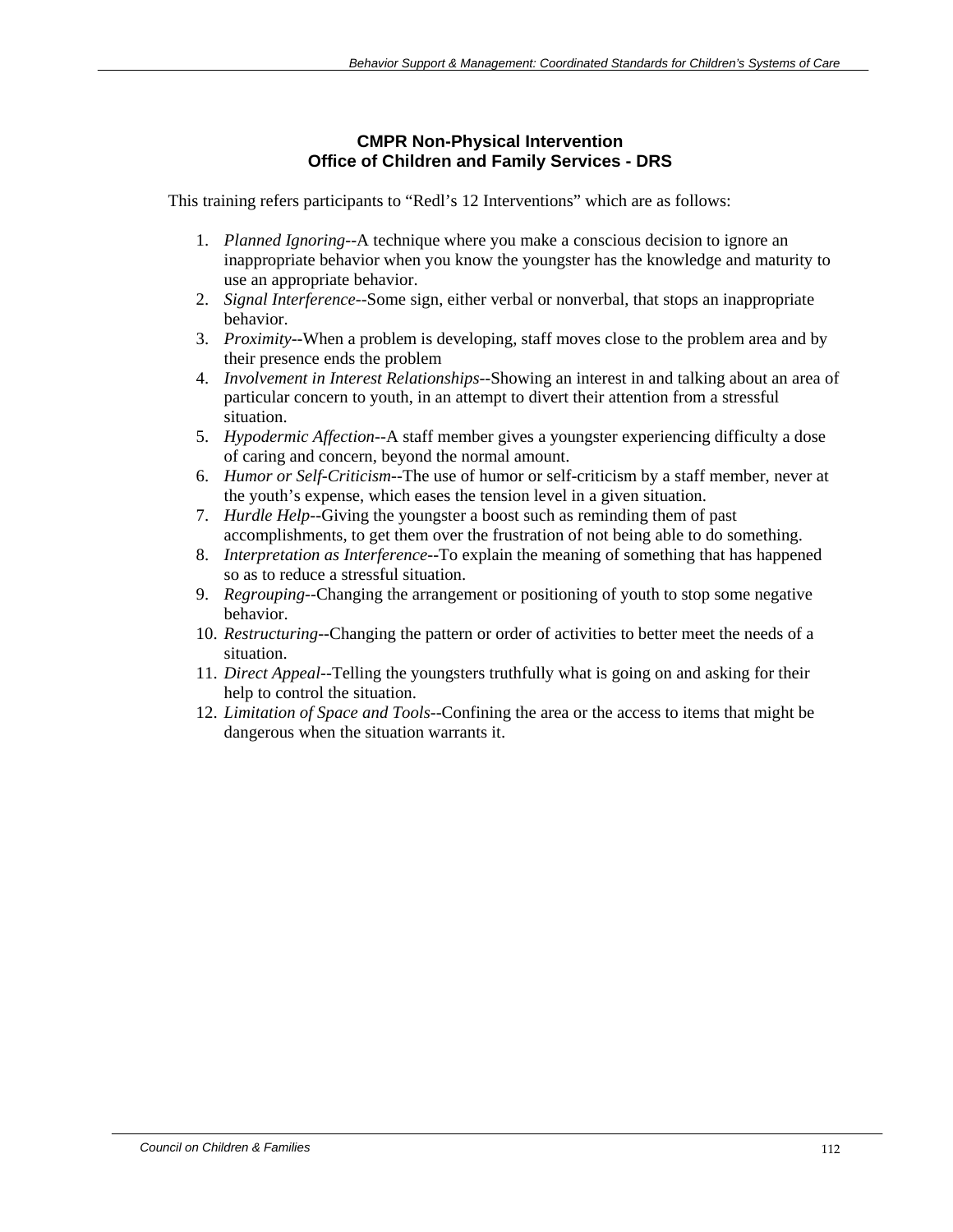## **Appendix G**

# **LIST OF SPECIAL ACT SCHOOL DISTRICTS**

| Name of School                                                                      | Location              |
|-------------------------------------------------------------------------------------|-----------------------|
| <b>Abbott Union Free School District</b>                                            | Irvington             |
| Berkshire Union Free School District Berkshire Junior - Senior High School          | Canaan                |
| Edwin Gould Academy: Ramapo Union Free School District                              | <b>Chestnut Ridge</b> |
| George Junior Republic Union Free School District                                   | Freeville             |
| Greenburgh-Eleven Union Free School District at Children's Village                  | Dobbs Ferry           |
| Greenburgh-Graham Union Free School District                                        | Hastings-on-Hudson    |
| Greenburgh-North Castle Union Free School District                                  | Dobbs Ferry           |
| Hawthorne-Cedar Knolls Union Free School District: Hawthorne Cedar Knolls           | Hawthorne             |
| Hawthorne-Cedar Knolls Union Free School District: Linden Hill                      | Hawthorne             |
| Hopevale Union Free School District                                                 | Hamburg               |
| Little Flower Union Free School District                                            | <b>Wading River</b>   |
| Mt. Pleasant-Blythedale Union Free School District                                  | Valhalla              |
| Mt. Pleasant Cottage School Union Free School District: Mt. Pleasant Cottage School | Pleasantville         |
| Mt. Pleasant Cottage School Union Free School District : Edenwald Center            | Pleasantville         |
| Randolph Academy Union Free School District                                         | Randolph              |
| West Park Union Free School District                                                | <b>West Park</b>      |